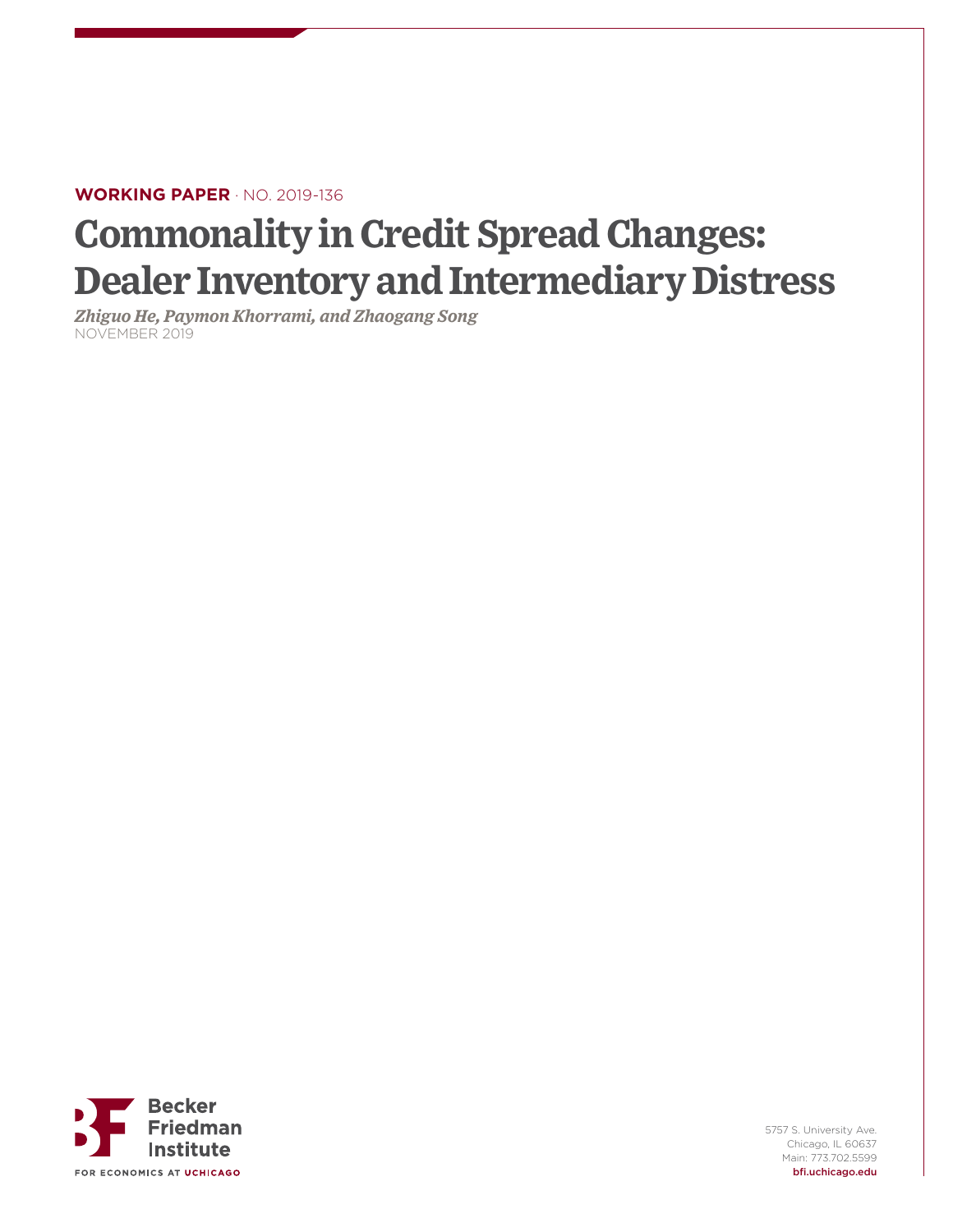### COMMONALITY IN CREDIT SPREAD CHANGES: DEALER INVENTORY AND INTERMEDIARY DISTRESS

Zhiguo He Paymon Khorrami Zhaogang Song

November 2019

We are grateful to Yu An, Jennie Bai, Jack Bao, Florian Nagler, Yi Li, Arvind Krishnamurthy, Fabrice Tourre, and Alex Zhou, as well as seminar participants at Deakin University, Fordham University, Georgetown University, Johns Hopkins University, Monash University, University of Maryland, University of Illinois Urbana-Champaign, and University of Melbourne for helpful discussions. Zhiguo He acknowledges financial support from the Fama-Miller Center at the University of Chicago, Booth School of Business. Zhaogang Song is grateful to the Supplemental Research Support Fund of the Johns Hopkins Carey Business School. The views expressed herein are those of the authors and do not necessarily reflect the views of the National Bureau of Economic Research.

© 2019 by Zhiguo He, Paymon Khorrami, and Zhaogang Song. All rights reserved. Short sections of text, not to exceed two paragraphs, may be quoted without explicit permission provided that full credit, including © notice, is given to the source.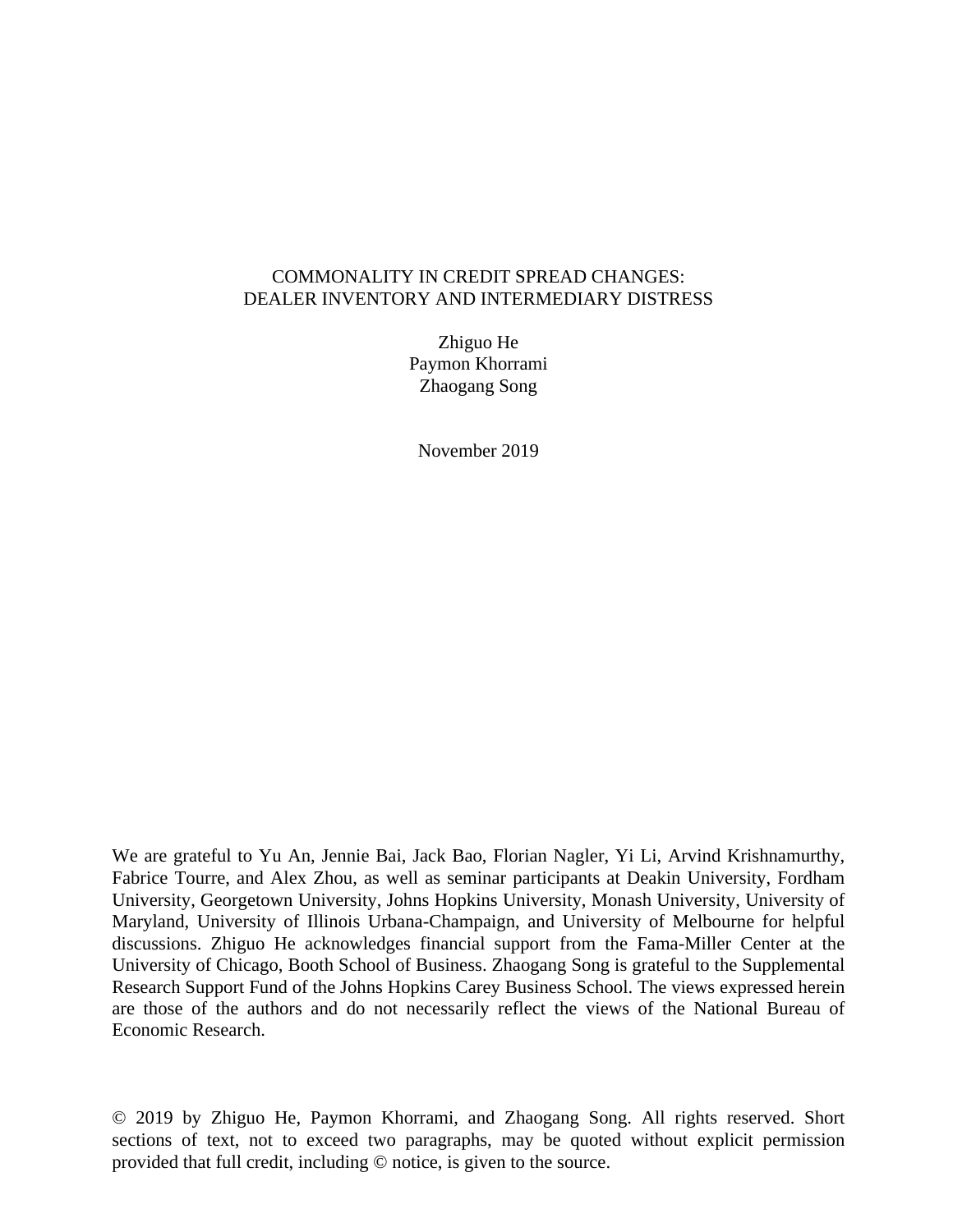Commonality in Credit Spread Changes: Dealer Inventory and Intermediary Distress Zhiguo He, Paymon Khorrami, and Zhaogang Song November 2019 JEL No. G12,G22,G23

## **ABSTRACT**

Two intermediary-based factors - a broad financial distress measure and a dealer corporate bond inventory measure - explain about 50% of the puzzling common variation of credit spread changes beyond canonical structural factors. A simple model, in which intermediaries facing margin constraints absorb supply of assets from customers, accounts for the documented explanatory power and delivers further implications with empirical support.

First, whereas bond sorts on margin-related variables (credit rating and leverage) produce monotonic patterns in loadings on intermediary factors, non-margin-related sorts produce no pattern. Second, dealer inventory co-moves with corporate-credit assets only, whereas intermediary distress co-moves even with non-corporate-credit assets. Third, dealers' inventory increases, and bond prices decline, in response to instrumented bond sales by institutional investors, using severe downgrades ("fallen angels'') and disaster-related insurance losses as IVs.

Zhiguo He University of Chicago Booth School of Business 5807 S. Woodlawn Avenue Chicago, IL 60637 and NBER zhiguo.he@chicagobooth.edu

Paymon Khorrami Imperial College Business School South Kensington Campus London, SW7 2AZ, UK p.khorrami@imperial.ac.uk

Zhaogang Song The Johns Hopkins Carey Business School 100 International Drive Baltimore, MD 21202 zsong8@jhu.edu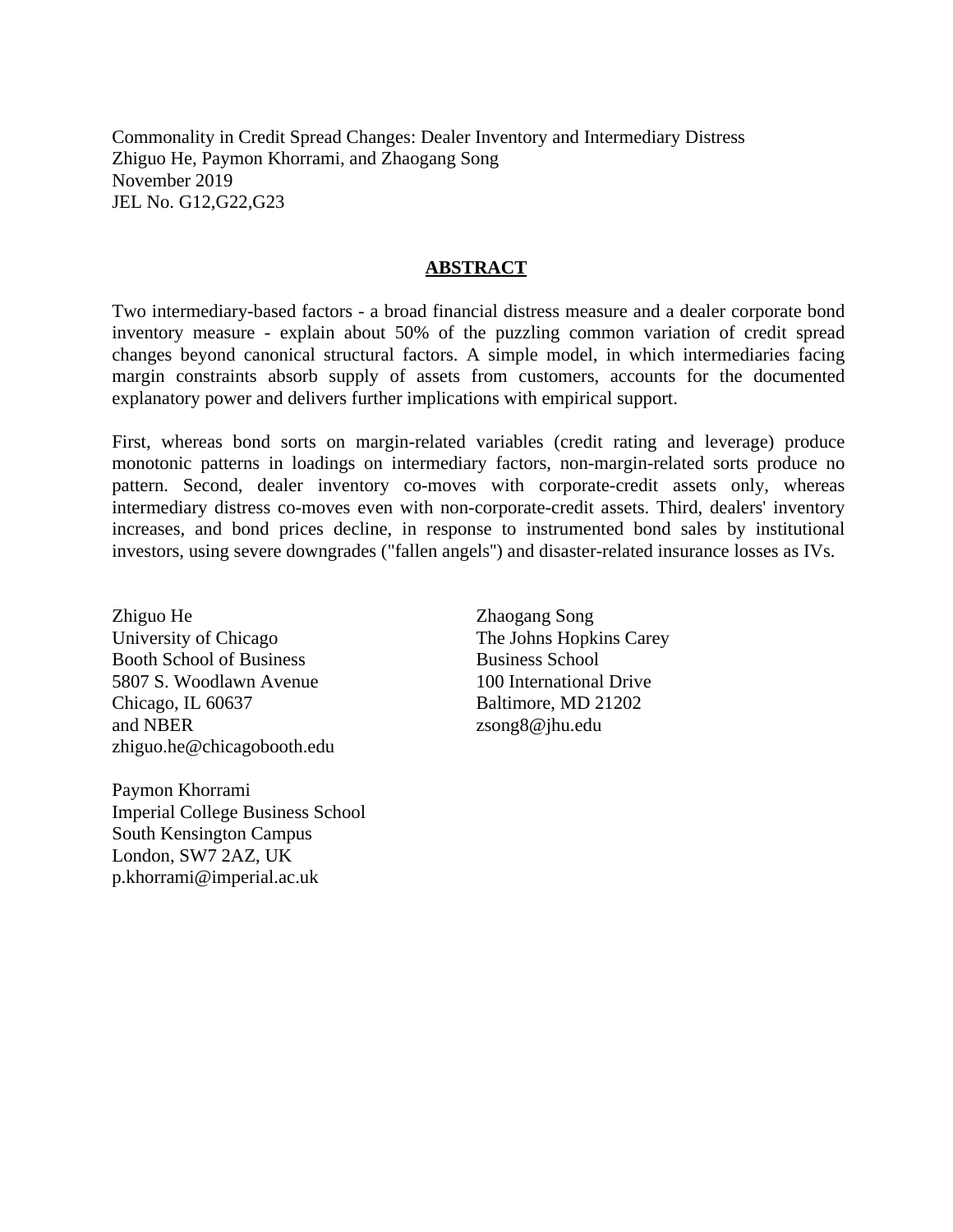# 1 Introduction

The commonality in excess variation of credit spread changes beyond credit risk factors, as documented in [Collin-Dufresne, Goldstein, and Martin](#page-67-0) [\(2001\)](#page-67-0) (hereafter [CGM\)](#page-67-0), is one of the canonical puzzles in asset pricing of credit risk. A key feature of U.S. corporate bond market is that broker-dealers serve as intermediaries of almost all transactions and use their balance sheets to take inventory and absorb bond supply from clients. Meanwhile, the recent intermediary asset pricing literature has argued that intermediary constraints are important determinants of asset prices (see [He and Krishnamurthy](#page-69-0) [\(2018\)](#page-69-0) for a survey). In this paper, we provide novel evidence that two intermediary factors account for about half of the puzzling common variation in credit spread changes. These factors are (1) a distress measure that captures constraints of the entire intermediary sector and (2) an inventory factor that captures the inventory held by dealers specializing in corporate bonds.

To construct the dealer inventory factor, we use the enhanced TRACE database of corporate bond transactions with untruncated trade size and anonymous dealer codes. Our measure of dealer inventory is computed using cumulative order flows (in par value) of transactions between customers and dealers. Using transaction records to construct inventory poses several practical difficulties, such as the unobservable level of dealers' bond inventory at the beginning of our sample period (2005:Q1), changes of dealer inventory unrelated to transactions (such as bond expiration), and missing primary market transactions from issuing firms to underwriting dealers. We address these issues carefully and then construct a quarterly measure of inventory by aggregating cumulative order flows of all dealers.

Our measure of intermediary distress combines two existing measures that have be shown to capture the severity of broad intermediation frictions. The first is a balance sheet leverage measure proposed by [He, Kelly, and Manela](#page-69-1) [\(2017\)](#page-69-1) (hereafter [HKM\)](#page-69-1) for bank holding companies of primary dealers recognized by the Federal Reserve Bank of New York (FRBNY); and the second is market-price-based "noise" measure proposed by [Hu, Pan, and Wang](#page-69-2) [\(2013\)](#page-69-2) (hereafter [HPW\)](#page-69-2), i.e., the root mean squared distance between the market yields of Treasury securities and the hypothetical yields implied from yield curve models. Our measure of intermediary distress is computed as the first principal component of these two measures, meant to parsimoniously capture the capital constraints on the aggregate intermediary sector.

Following [CGM,](#page-67-0) our analysis starts by extracting residuals of individual-bond time series regressions of credit spread changes on seven structural factors. We assign each of the residual series into one of 15 cohorts based on time-to-maturity and rating, compute an average residual for each cohort, and extract the principal components of these 15 cohortlevel residuals. Similar to [CGM,](#page-67-0) but with a comprehensive data set of corporate bond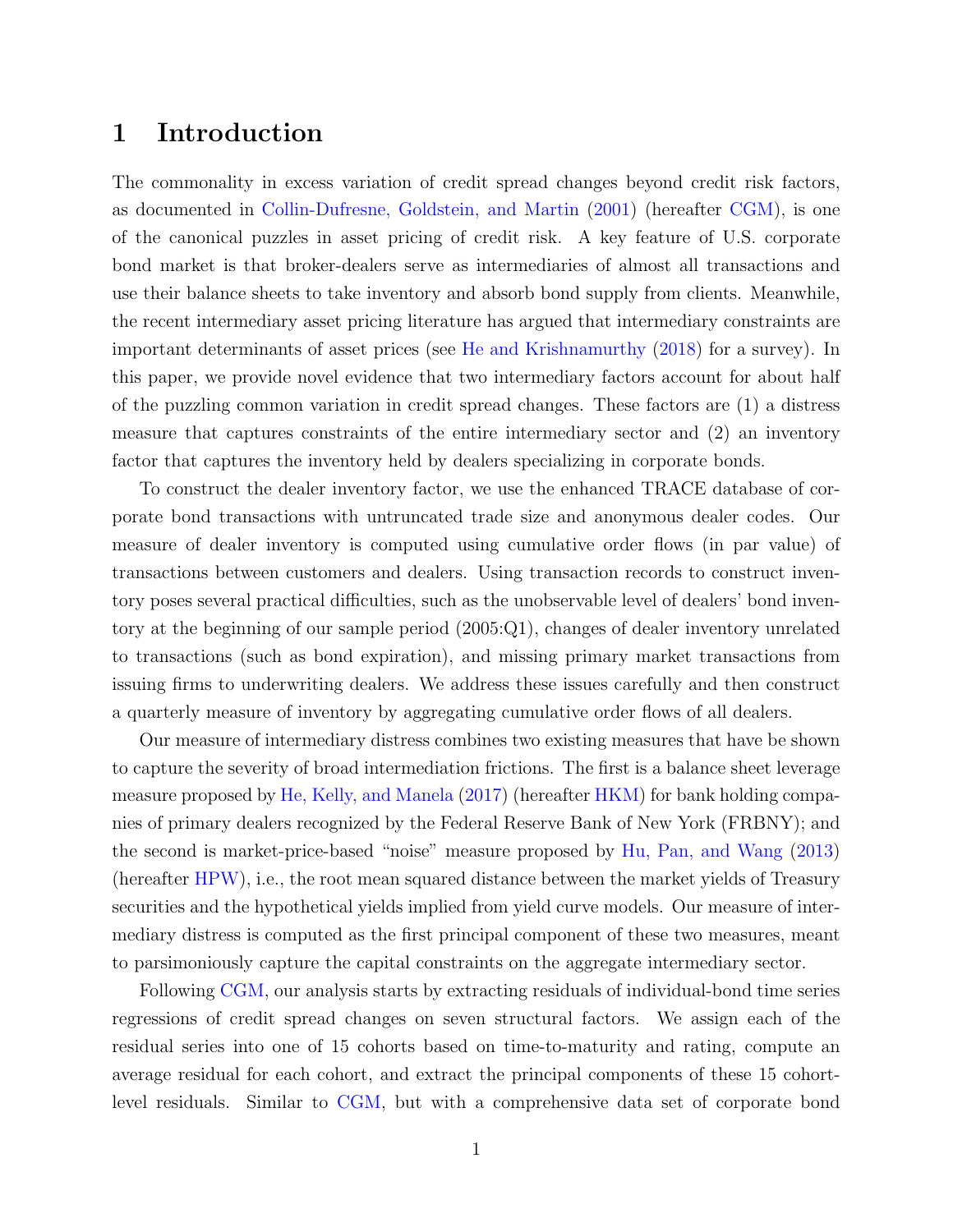transactions in recent years, we find that about 80 percent of the variation can be explained by the first PC, indicating a large systematic component that is not captured by structural credit factors.

As one of the main contributions of this paper, we link our two intermediary factors – the intermediary distress and dealer inventory factors – to this common variation of credit spread changes. We find that the two intermediary factors explain 53% of the variation of the first PC. More broadly, intermediary distress and dealer inventory explain 48% of the total variation of credit spread residuals. About 2/3 of this explanatory power attributable to intermediary distress and 1/3 to dealer inventory. Economically, one-standard-deviation increases of dealer inventory and intermediary distress are associated with quarterly credit spread increases of about 3-30 and 5-60 basis points, respectively. We further show that the effect is monotonically decreasing in bond ratings for both intermediary factors, an important empirical pattern that is relevant to our later theoretical modeling.

This strong explanatory power is robust to many alternative specifications.<sup>[1](#page-4-0)</sup> Given widespread interpretations of common non-structural credit spread movements as liquidityrelated, we are particularly interested in robustness to including transaction-cost-based liq-uidity factors studied in Dick-Nielsen, Feldhütter, and Lando [\(2012\)](#page-68-0) and [Bao, Pan, and](#page-66-0) [Wang](#page-66-0) [\(2011\)](#page-66-0). For instance, in Section [3.2,](#page-22-0) we show that the change of illiquidity measure in Dick-Nielsen, Feldhütter, and Lando [\(2012\)](#page-68-0) exhibit non-significant correlations with our two intermediary factors, and can only explain about 0.6%-3% of common variation of [CGM](#page-67-0) residuals.

Given the low correlation between distress and inventory, our empirical results indicate a two-factor structure of the common unexplained credit spread variation. We hence present a simple two-agent equilibrium model with hedgers and intermediaries trading multiple assets. Hedgers should be thought of as an agglomeration of institutional investors that face liquidity shocks, e.g., insurance companies and pension funds. Intermediaries absorb supply of bonds coming from hedgers, but are limited in their liquidity provision by a balance sheet constraint due to margin or capital requirements. This model features a single dominant factor, the Lagrange multiplier on the balance sheet constraint, that governs all non-fundamental movements in asset prices, consistent with our empirical evidence and that of [CGM.](#page-67-0)

<span id="page-4-0"></span>This single factor is endogenously driven by two types of shocks – hedger liquidity shocks

<sup>1</sup>Our results are also robust to using cohorts based on maturity and leverage; excluding the 2008 financial crisis period; measuring dealer inventory by market value; using only large dealers' inventory; doing all analysis at the monthly frequency; matching the horizon of credit spread changes and innovations of intermediary factors; and controlling for the [Adrian, Etula, and Muir](#page-66-1) [\(2014\)](#page-66-1) measure, TED spread (difference between three-month Libor and T-bill rates), and Pástor and Stambaugh [\(2003\)](#page-70-0) stock liquidity factor.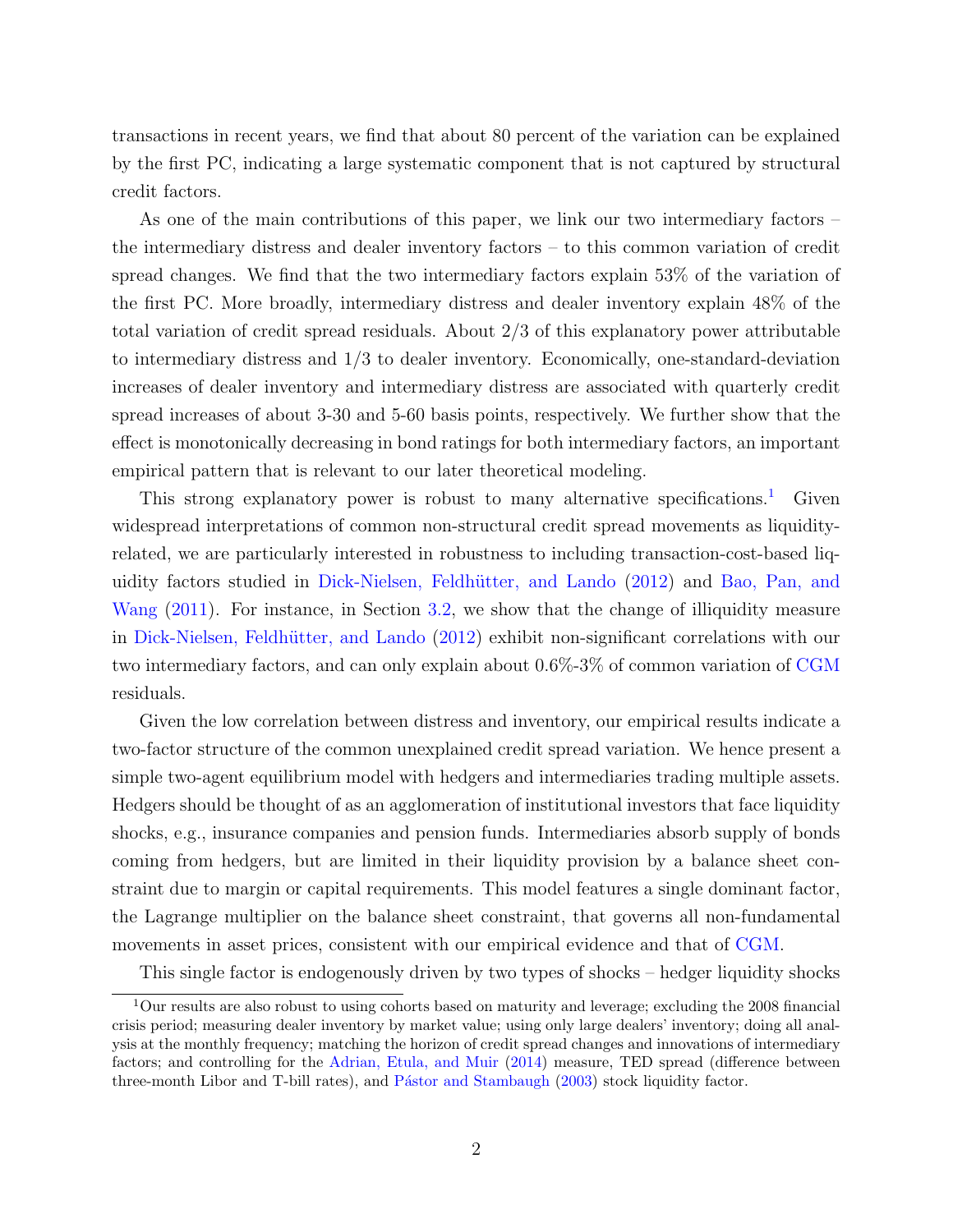and intermediary wealth shocks. Hedger liquidity shocks are like "supply shocks" in the sense that more bonds arrive onto intermediaries' balance sheets, lowering bond prices. Of course, hedger liquidity shocks are unobservable, so we use the model to argue that dealer inventory effectively captures these supply shocks. Intermediary wealth shocks are like "demand shocks" in the sense that balance sheet frictions are alleviated, which shifts out intermediaries' demand schedules. Intermediary wealth shocks are effectively captured by leverage, one of the building blocks for our intermediary distress factor. Thus, through the lens of our model, our empirical exercise amounts to estimating a supply-demand system with two types of non-fundamental shocks. Model-based regressions with dealer inventory and leverage reproduce the qualitative patterns of our time series regressions in empirical analysis, in particular the monotonic pattern of sensitivities for bonds grouped by rating, which is a key determinant in a bond's margin/capital requirement.

Guided by the model, we develop three sets of empirical tests to further understand the economic channel behind the strong effects of intermediary factors on credit spread changes. First, sorting bonds by any characteristic unrelated to margin/capital requirements should not produce any pattern in associations to our two intermediary factors. Indeed, sorting by two such variables, maturity and trading intensity (measured by the total dollar trading volume), produces no detectible pattern in the economic magnitude or statistical significance of regression coefficients on our intermediary factors, controlling for bond rating.

Second, we enlarge our tests to other assets. An extended model with heterogeneous, imperfectly-integrated intermediary trading desks (e.g., a corporate credit desk, a Treasury desk, a securitized product desk, and an equity options desk), each with their own margin constraint, suggests the following testable predictions regarding co-movement across asset classes. Corporate-credit assets should be sensitive to dealers' corporate bond inventory, or even inventory computed from a subset of corporate bonds ("spillover effects"); noncorporate-credit assets should be insensitive to such inventory ("segmentation effects"); and both types of assets should be sensitive to aggregate intermediary distress. Intuitively, inventory coming from different asset classes exacerbates desk-specific constraints independently, whereas aggregate distress shocks affect all desks' constraints.

We find empirical support for this line of reasoning. Results of two tests support the spillover effect within corporate-credit markets: the first using dealer inventory of high-yield bonds and investment-grade bonds separately to explain credit spreads of all bonds, and the second using dealer inventory of bonds to explain CDS spreads. In contrast, agency mortgage-backed securities (MBS), commercial mortgage-backed securities (CMBS), assetbacked securities (ABS), and S&P 500 index options are insensitive to corporate bond inven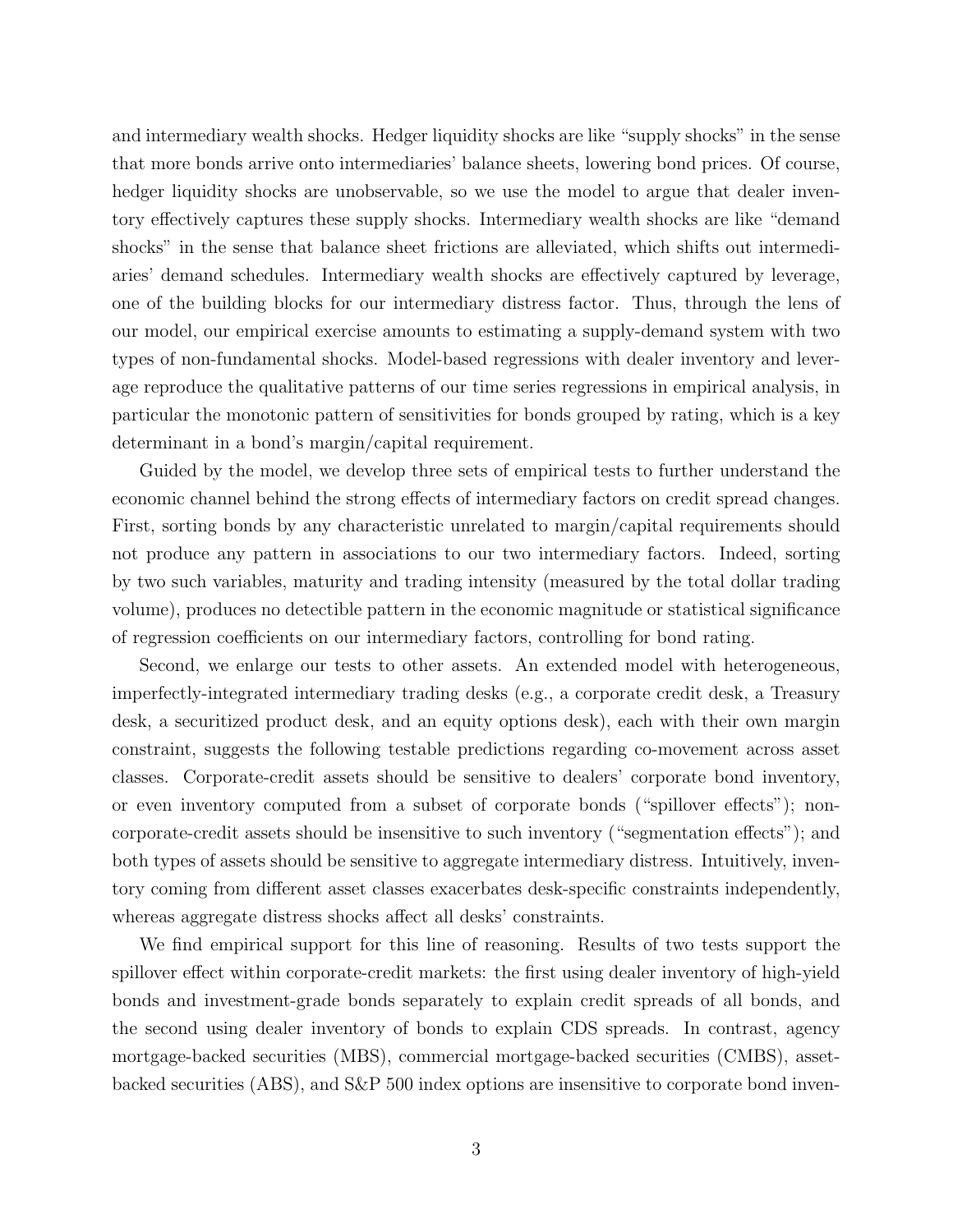tory, reflecting potential segmentation effects. Despite these differential sensitivities to bond inventory, all non-corporate-credit assets, as well as CDS, are sensitive to our intermediary distress factor, consistent with [HKM](#page-69-1) who show empirically that primary dealers behave as the common marginal investor across many asset classes.

Third, we seek to establish a link between dealer inventory and liquidity shocks hitting other investors, as posited by the model. We do this by first establishing that dealer inventory does respond to such supply shocks. Next, we ask to what degree dealer inventory captures supply shocks versus other shocks by re-running our credit spread analysis with liquidity shocks as an IV for inventory.

To provide corroborating evidence linking liquidity shocks to dealer inventory, we use eMAXX data to measure bond holdings by each of the three groups of institutional investors – insurance companies, mutual funds, and pension funds. Given insurance companies face regulatory constraints in holding low-rated bonds [\(Ellul, Jotikasthira, and Lundblad,](#page-68-1) [2011\)](#page-68-1), we interpret bond downgrades as a liquidity shock. Indeed, based on both summary statistics and formal regressions controlling for various bond characteristics, we find that insurance companies decrease their holdings of downgraded bonds, especially those downgraded from investment-grade to high-yield – so-called "fallen angels" [\(Ambrose, Cai, and Helwege,](#page-66-2) [2008\)](#page-66-2) – by about \$0.67 million, relative to the average of those that experience no rating change or are downgraded from some IG rating to a lower IG rating. Mutual funds and pension funds take some of the IG-to-IG downgraded bonds, but not "fallen angels". Conversely, dealers' inventories of "fallen angels" increase substantially in the quarter when bonds are downgraded, by about \$1.61 million.

We then push this idea further to construct two instrumental variables for bond supply to dealers. As the first IV, we take the fallen angels sold off by institutional investors. To (partially) address the potential confound that fundamental changes trigger sell-offs and simultaneously lower bond prices, we control for sell-offs of all downgraded bonds. Second, we obtain unexpected insured losses due to natural disasters to proxy for forced sell-offs by insurance companies. This has clearer-cut exogeneity than fallen angel liquidations, but it is more likely to be a weak IV, because selling corporate bonds may be only one of many ways for insurance companies to fund large insurance payments.

First-stage regressions show that a one-standard-deviation decrease in institutional holdings of fallen angels and increase in insured loss is associated with a 0.20-0.37 standard deviation increase in dealer inventory, with strong statistical significance for the former but weak for the latter. In second-stage regressions, we hence use regular robust standard errors for evaluating the significance of fallen angel sell-offs but the [Anderson and Rubin](#page-66-3) [\(1949\)](#page-66-3)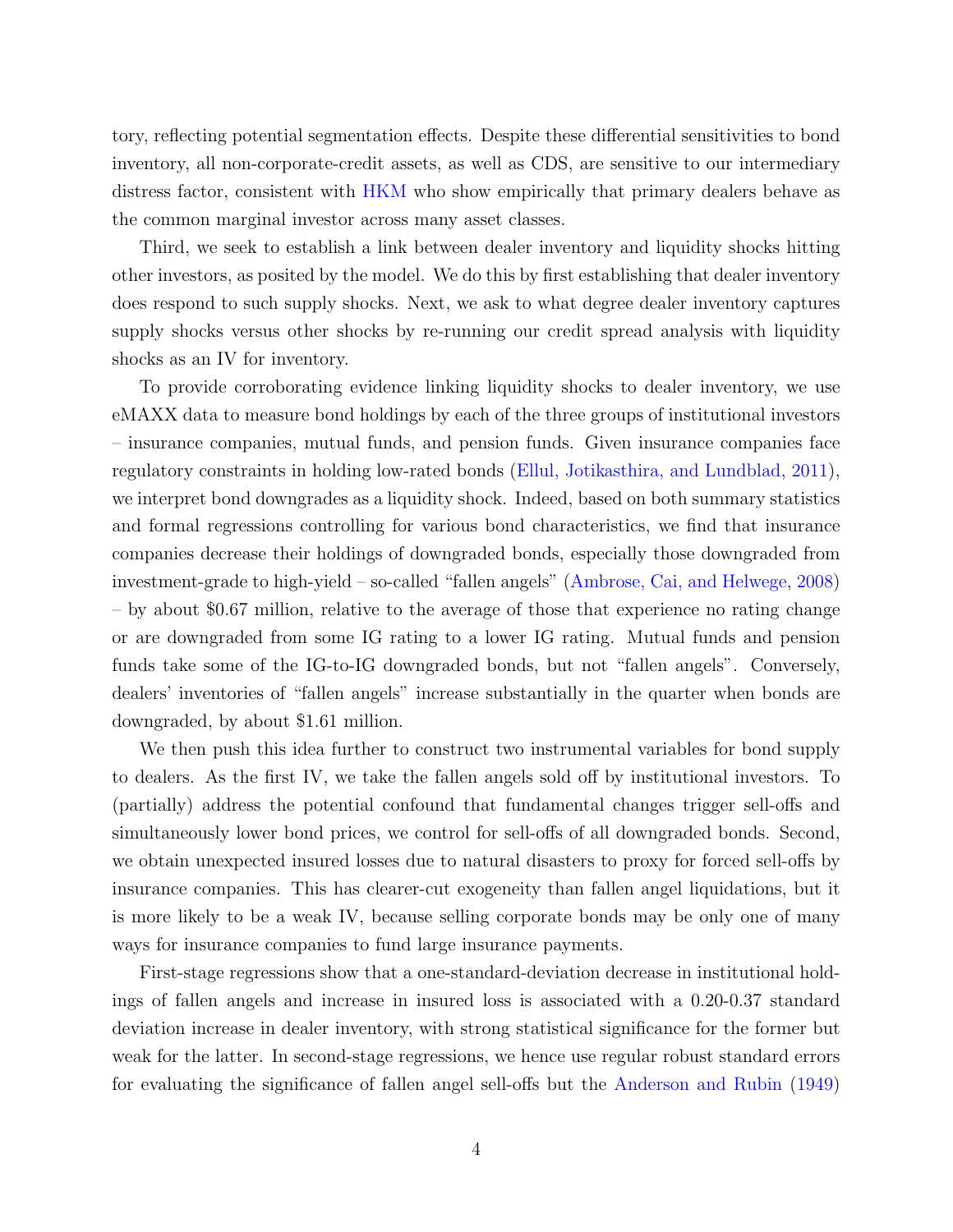Wald-test and [Stock and Wright](#page-71-0) [\(2000\)](#page-71-0) S-statistic (which are weak-instrument robust) for insured losses. The results show that dealer inventory increases, instrumented by fallen angel sell-offs, are highly significant in increasing credit spreads. When instrumented by insured losses, the p-values on dealer inventory range from 10% to 15% across bond groups, also consistent with the positive effect of dealer inventory on credit spread changes. Finally, the effect of dealer inventory using IVs is larger than that in the baseline analysis, potentially because our IVs mitigate the downward bias caused by unobserved demand shocks simultaneously affecting dealer inventory.

Related literature. This paper contributes primarily to empirical literatures on corporate credit risk and intermediary asset pricing. In the credit risk literature, the unexplained common variation of credit spread changes, first documented in [Collin-Dufresne, Goldstein,](#page-67-0) [and Martin](#page-67-0) [\(2001\) \(CGM\)](#page-67-0), is a canonical puzzle in the context of structural models like [Merton](#page-70-1) [\(1974\)](#page-70-1) and [Leland](#page-69-3) [\(1994\)](#page-69-3).<sup>[2](#page-7-0)</sup> Related is the "credit spread puzzle" of [Huang and Huang](#page-69-4) [\(2012\)](#page-69-4). In view of these puzzles, attention has been paid to the role of market liquidity, e.g., due to search frictions à la Duffie, Gârleanu, and Pedersen [\(2005\)](#page-68-2). For example, [Longstaff,](#page-70-2) [Mithal, and Neis](#page-70-2) [\(2005\)](#page-70-2), [Bao, Pan, and Wang](#page-66-0) [\(2011\)](#page-66-0), and [Bao and Pan](#page-66-4) [\(2013\)](#page-66-4) show that illiquidity measures affect credit spreads and corporate bond returns.<sup>[3](#page-7-1)</sup> [He and Milbradt](#page-69-5) [\(2014\)](#page-69-5) develop a theory where credit risk in [Leland and Toft](#page-69-6) [\(1996\)](#page-69-6) and [He and Xiong](#page-69-7) [\(2012\)](#page-69-7) interacts with the over-the-counter search liquidity, with satisfactory quantitative performance over business cycles shown in [Cui, Chen, He, and Milbradt](#page-67-1) [\(2017\)](#page-67-1).

In the broad intermediary asset pricing literature, [Adrian, Etula, and Muir](#page-66-1) [\(2014\)](#page-66-1) and [He,](#page-69-1) [Kelly, and Manela](#page-69-1) [\(2017\)](#page-69-1) are the first to show that financial intermediary balance sheets have pricing power for large cross-sections of assets. Recent contributions include [Du, Tepper, and](#page-68-3) [Verdelhan](#page-68-3) [\(2017\)](#page-68-3), [Chen, Joslin, and Ni](#page-67-2) [\(2018\)](#page-67-2), [Siriwardane](#page-70-3) [\(2019\)](#page-70-3), [Boyarchenko, Eisenbach,](#page-67-3) [Gupta, Shachar, and Van Tassel](#page-67-3) [\(2018\)](#page-67-3), and [Fleckenstein and Longstaff](#page-68-4) [\(2019\)](#page-68-4). We connect these intermediary-centric literatures to the corporate credit literature, arguing particular intermediation frictions govern the puzzling commonality in bond price variation.

<span id="page-7-0"></span>By invoking dealers' special role in providing corporate bond liquidity, our study is related

<sup>&</sup>lt;sup>2</sup>[Schaefer and Strebulaev](#page-70-4) [\(2008\)](#page-70-4) show that structural models capture well the sensitivity of corporate bond returns to equity returns or hedge ratios, which may seem to conflict the negative implication of [CGM](#page-67-0) given the intrinsic relation between returns and yield spread changes. [Huang and Shi](#page-69-8) [\(2014\)](#page-69-8) find that structural models indeed characterize well the hedge ratios for credit spread changes, but half of variations in credit spread changes are still unexplained even after including explanatory variables or specifications that are important in characterizing hedge ratios.

<span id="page-7-1"></span><sup>&</sup>lt;sup>3</sup>Relatedly, [Lin, Wang, and Wu](#page-69-9) [\(2011\)](#page-69-9), [Acharya, Amihud, and Bharath](#page-66-5) [\(2013\)](#page-66-5), and [de Jong and Driessen](#page-67-4) [\(2012\)](#page-67-4) study the pricing of liquidity risk in corporate bond returns.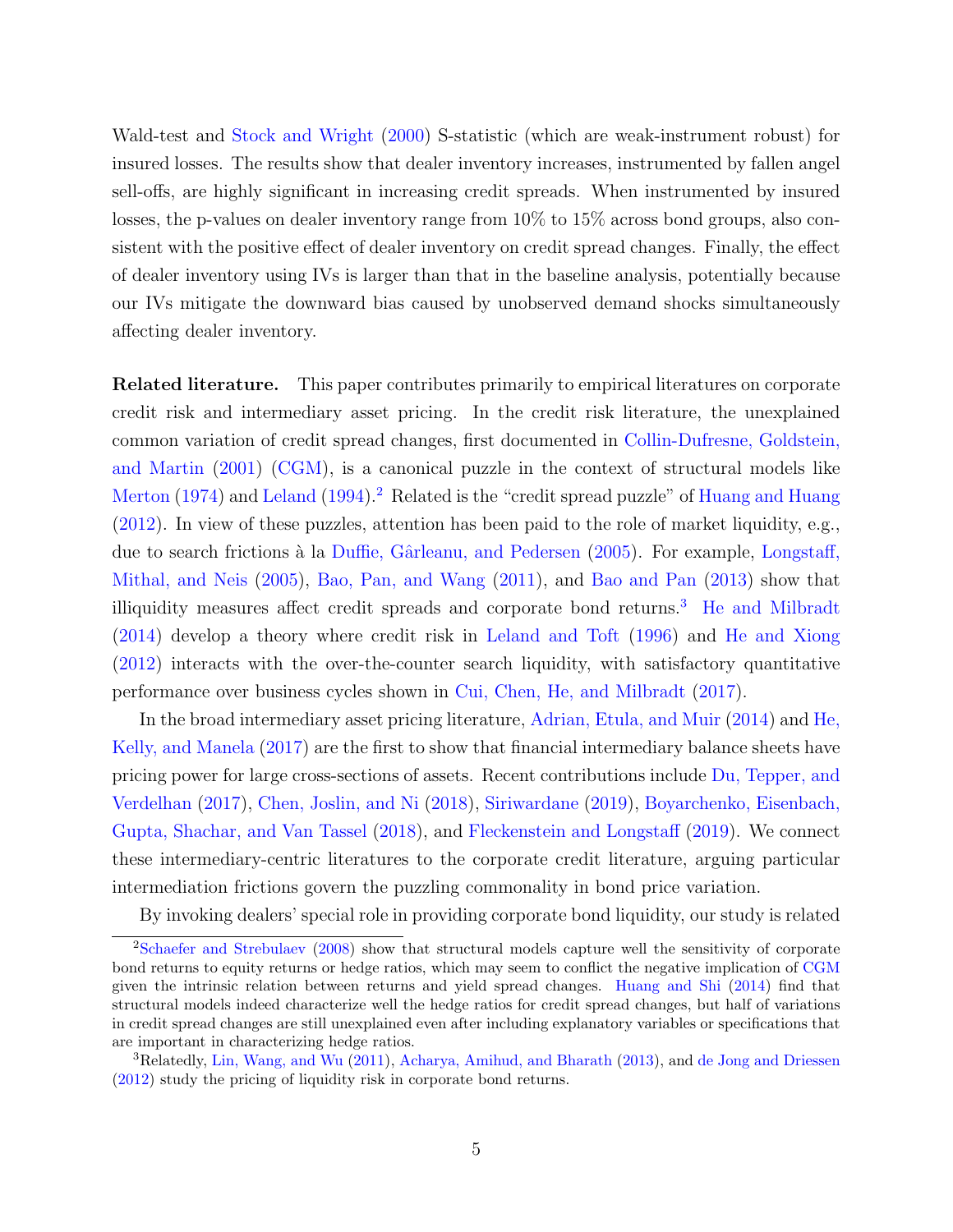to other studies zooming in on bond dealers. For example, [Bao, O'Hara, and Zhou](#page-66-6) [\(2018\)](#page-66-6) and [Bessembinder, Jacobsen, Maxwell, and Venkataraman](#page-66-7) [\(2018\)](#page-66-7) show that dealers face higher regulatory constraints post 2008 crisis, which impairs their liquidity provision. [Schultz](#page-70-5) [\(2017\)](#page-70-5) and [Dick-Nielsen and Rossi](#page-68-5) [\(2018\)](#page-68-5) find that dealer inventory capacity is constrained recently, while [Di Maggio, Kermani, and Song](#page-68-6) [\(2017\)](#page-68-6) and [Choi, Shachar, and Shin](#page-67-5) [\(2019\)](#page-67-5) document dealers' inventory changes during the 2008 crisis. Our study differs by connecting dealers' corporate bond inventory to market prices.[4](#page-8-0)

A closely related study, [Friewald and Nagler](#page-68-7) [\(2019\) \(FN\)](#page-68-7), conducts a comprehensive analysis of how OTC trading frictions – inventory, search, and bargaining frictions – affect credit spread changes, showing that twelve measures of such frictions jointly explain 23% of the CGM PC1. Besides the magnitude difference that we explain 53% of the [CGM](#page-67-0) PC1, there are several distinctions. Whereas [FN](#page-68-7) are focused on explanatory power, we use the loading patterns of bond groups on intermediary factors as evidence of our model's margin mechanism. In terms of the economic framework, their focus is microstructure-level trading frictions, whereas ours is dealers' aggregate balance sheet. Accordingly, we add an intermediary distress factor and conduct analysis at the quarterly frequency, a time-horizon on which microstructure frictions are less likely to dominate (for example, [Schultz](#page-70-5) [\(2017\)](#page-70-5) and [Goldstein and Hotchkiss](#page-68-8) [\(2019\)](#page-68-8) show that half lives of temporary dealer inventory, potentially due to search frictions, are up to several months). Finally, we espouse a parsimonious twofactor model that has a clear supply-demand interpretation attached to our inventory and distress factors, which leads us to design new tests. For example, we consider various asset classes (CDS, MBS, CMBS, ABS, options) to study imperfectly integrated trading desks within a bank, and we use bond-level holdings of insurance companies, mutual funds, and pension funds to provide refined evidence on the supply-demand channels.

Our two-factor empirical framework is motivated by a simple intermediary-based model with margin constraints. See [Brunnermeier and Pedersen](#page-67-6) [\(2008\)](#page-67-6) and [Garleanu and Pedersen](#page-68-9) [\(2011\)](#page-68-9) for dynamic asset pricing models with exogenous margin/capital constraints and [Biais,](#page-66-8) [Hombert, and Weill](#page-66-8) [\(2017\)](#page-66-8) for equilibrium under endogenous versions of such constraints.<sup>[5](#page-8-1)</sup> The innovation of our static model is to focus in detail on two types of shocks: (1) asset supply shocks in the vein of [Ho and Stoll](#page-69-10) [\(1981\)](#page-69-10) or [Kondor and Vayanos](#page-69-11) [\(2019\)](#page-69-11); and (2) intermediary

<span id="page-8-0"></span><sup>&</sup>lt;sup>4</sup>Two recent studies on equity market, [Carole, Hendershott, Charles, Pam, and Mark](#page-67-7) [\(2010\)](#page-67-7) and [Hender](#page-69-12)[shott and Menkveld](#page-69-12) [\(2014\)](#page-69-12) relate variations of bid-ask spreads and prices to the inventory positions of New York Stock Exchange specialists.

<span id="page-8-1"></span> $5B$ ecause in the data margin constraints – and hence the asset pledgeability – are arguably endogenous to asset fundamentals, most of literature on asset pricing with margin constraint has been theoretical, with [Chen, Chen, He, Liu, and Xie](#page-67-8) [\(2019\)](#page-67-8) being the notable exception who causally estimate the pledgeability premium by exploiting the dual-listed bonds in Chinese bond markets.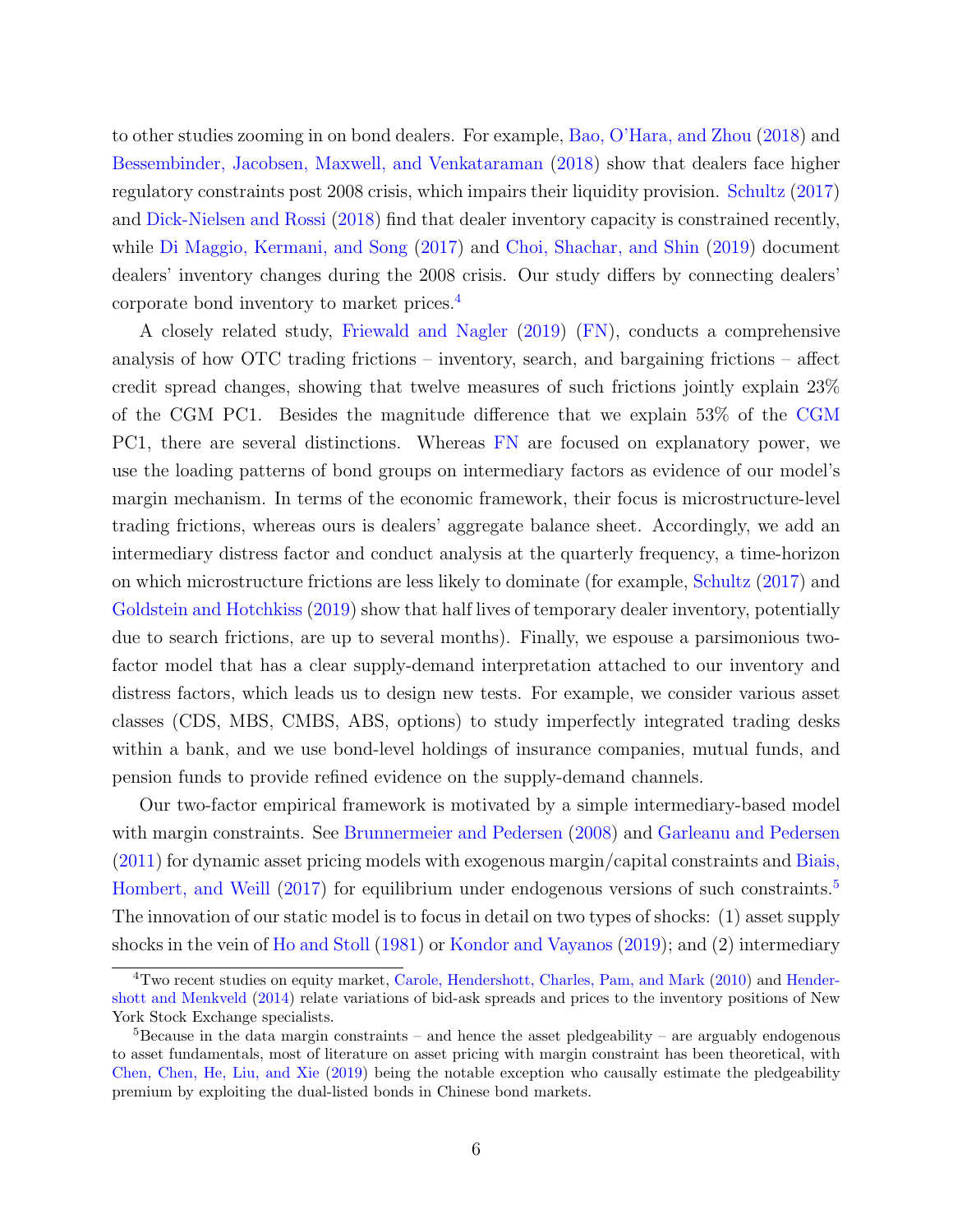wealth shocks in the vein of many standard intermediary asset pricing models à la [He and](#page-69-13) [Krishnamurthy](#page-69-13) [\(2012,](#page-69-13) [2013\)](#page-69-14). In addition, to study non-bond asset classes empirically, we extend the model in a way that incorporates some market segmentation on the intermediary side, unlike classic segmented-market frameworks like [Gromb and Vayanos](#page-68-10) [\(2002\)](#page-68-10). This extension can be interpreted as an economy with asset-class-specific intermediaries, as in the slow-moving-capital stories of [Mitchell, Pedersen, and Pulvino](#page-70-6) [\(2007\)](#page-70-6) and [Duffie](#page-68-11) [\(2010\)](#page-68-11).

The paper is organized as follows. [Section 2](#page-9-0) explains our data and measure. [Section 3](#page-18-0) presents our main findings. [Section 4](#page-24-0) presents a simple intermediary model to interpret the findings and delivers further implications we test in [Section 5.](#page-30-0) [Section 6](#page-39-0) concludes.

# <span id="page-9-0"></span>2 Data and Measures

In this section, we introduce the data sample of U.S. corporate bond transactions and construct the empirical measures used in our main analysis. We also introduce the data sample of institutional holdings and other asset classes used in further tests.

# <span id="page-9-2"></span>2.1 Data of Corporate Bond Transactions

Our sample of corporate bond transactions are from the enhanced Trade Reporting and Compliance Engine (TRACE) maintained by the Financial Industry Regulatory Authority (FINRA).[6](#page-9-1) The FINRA started to collect data of corporate bond transactions in July 2002 and disseminated them to the public in three phrases through early 2005. We choose the starting of our sample period to be 2005:Q1 when the last phase was finished, similar to [Schultz](#page-70-5) [\(2017\)](#page-70-5) and Dick-Nielsen, Feldhütter, and Lando [\(2012\)](#page-68-0), and end the sample at 2015:Q2. Each transaction record contains the trade date, time, (untruncated) principal amount, CUSIP, price, an indictor of whether the trade is either between a customer and a dealer or between two dealers, trading capacity of dealers (principal or agent), trade direction, and an anonymous dealer identifier, among many other variables.

<span id="page-9-1"></span><sup>&</sup>lt;sup>6</sup>The TRACE database covers all corporate bond transactions executed by broker dealers registered with the FINRA. The missing trades from the TRACE database are those executed on all-to-all trading platforms or exchanges such as the New York Stock Exchange's Automated Bond System. These trades account for a very small portion of total corporate bond trading volume, less than 1% in 1990 and 5% in 2014 according to reports of [U.S. SEC](#page-71-1) [\(1992\)](#page-71-1) and [Bank for International Settlements](#page-66-9) [\(2016\)](#page-66-9).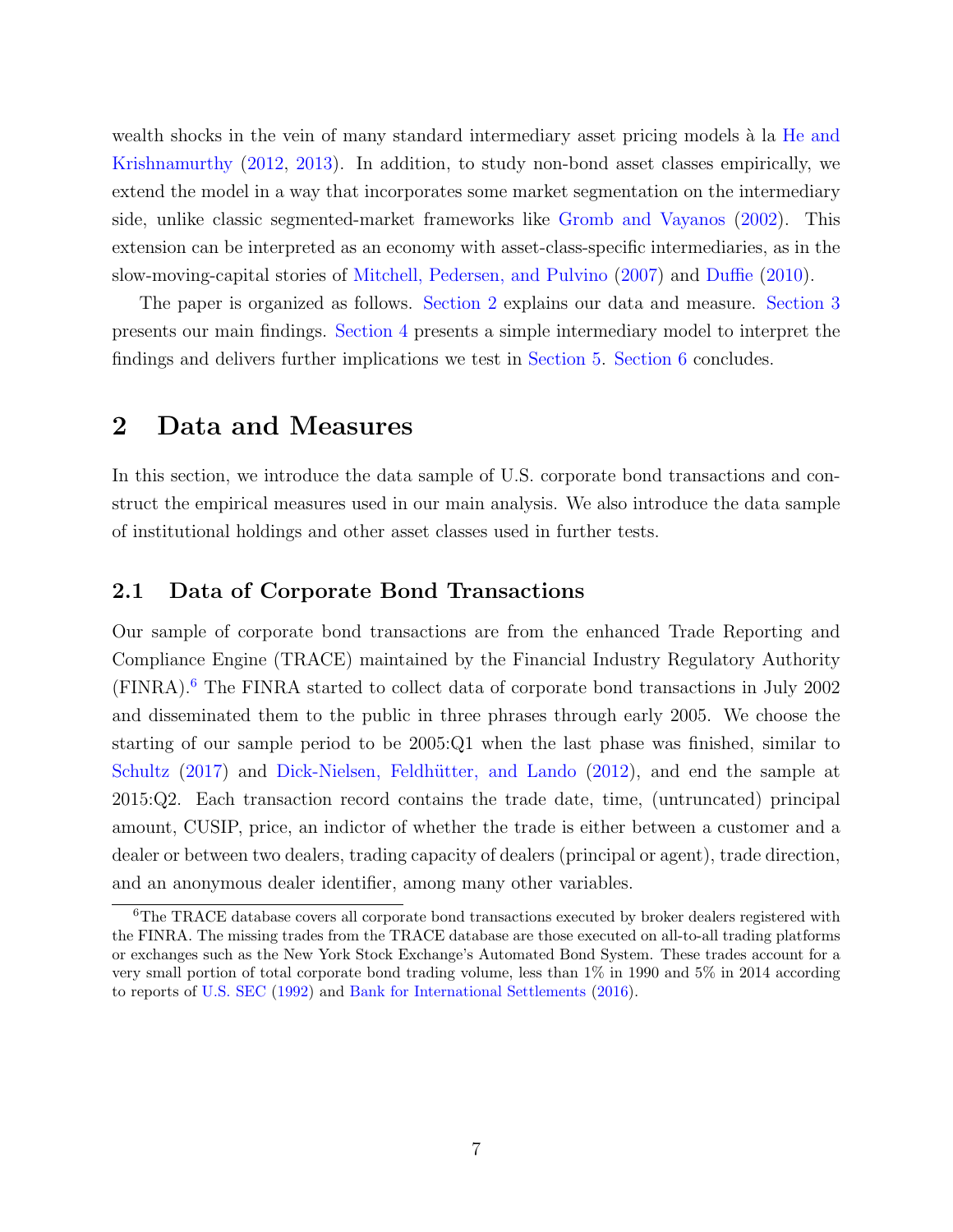#### 2.1.1 Data Filtering

We first apply a number of filters to account for reporting errors and to assign each trade to the actual trading counterparties. In particular, we adjust the sample for trade corrections and cancelations within the same day as well as across days (usually known as "trade reversals"). We account for the duplicated reports of inter-dealer trades. Furthermore, we assign a trade to the dealer who executed this trade rather than the reporting dealer for give-up trades in which one respective reporting firm reports on behalf of one actual trading counterparty (e.g., a clearing firm reports on behalf of a correspondent firm) and for locked-in trades in which one reporting firm reports on behalf of both actual trading counterparties. The data sample after these basic adjustments will be used to construct our measures of dealer inventory, hence we denote it the "bond inventory sample."

To construct the baseline sample for studying variation of credit spreads, we merge the TRACE database with the Mergent Fixed Income Securities Database (FISD) that provides bond characteristics including the age, maturity, amount outstanding, credit rating, issuance amount, coupon information, and various bond features such as whether a bond is convertible, puttable, callable, and so on. We further merge the data with CRSP for equity price information and with Compustat for accounting information. We exclude those that cannot be matched and restrict our sample to senior unsecured bonds that are denominated in U.S. dollars, with a fixed coupon rate, with available credit rating, and without embedded options.[7](#page-10-0) We further exclude bonds issued by financial firms or utility firms, as we shall consider leverage as an important structural model factor that has different implications for these firms. We also exclude bonds with issue size less than \$10 million. In terms of trades, we keep only secondary market trades by removing the those with P1 flag (primary market trades; see more explanation in Section [2.2.1\)](#page-12-0) and those with the trading date before and at the bond offering date. We exclude trades of bonds with time-to-maturity less than 1 year and also those with trade size larger than the issue size.

Our main sample frequency is quarterly. For each bond i, we take the price  $p_{i,t}$  of the last trade in a quarter  $t$  to compute the standard yield-to-maturity, and then calculate its credit spread  $cs_{i,t}$  by subtracting off the yield of the corresponding Treasury security.<sup>[8](#page-10-1)</sup> The quarterly changes of credit spreads are then  $\Delta cs_{i,t} = cs_{i,t} - cs_{i,t-1}$ . However, many corporate bonds do not trade every day, so that the calculated  $\Delta cs_{i,t}$  is not necessarily based on two actual quarter-end prices. To avoid large deviations from actual quarterly changes, we

<span id="page-10-1"></span><span id="page-10-0"></span><sup>7</sup>Similar to [Bao and Hou](#page-66-10) [\(2017\)](#page-66-10), we keep the bonds with a make whole call provision.

<sup>8</sup>The Treasury yields is calculated based on the [Gurkaynak, Sack, and Wright](#page-68-12) [\(2007\)](#page-68-12) database of Treasury yields with linear interpolations between provided maturities whenever necessary.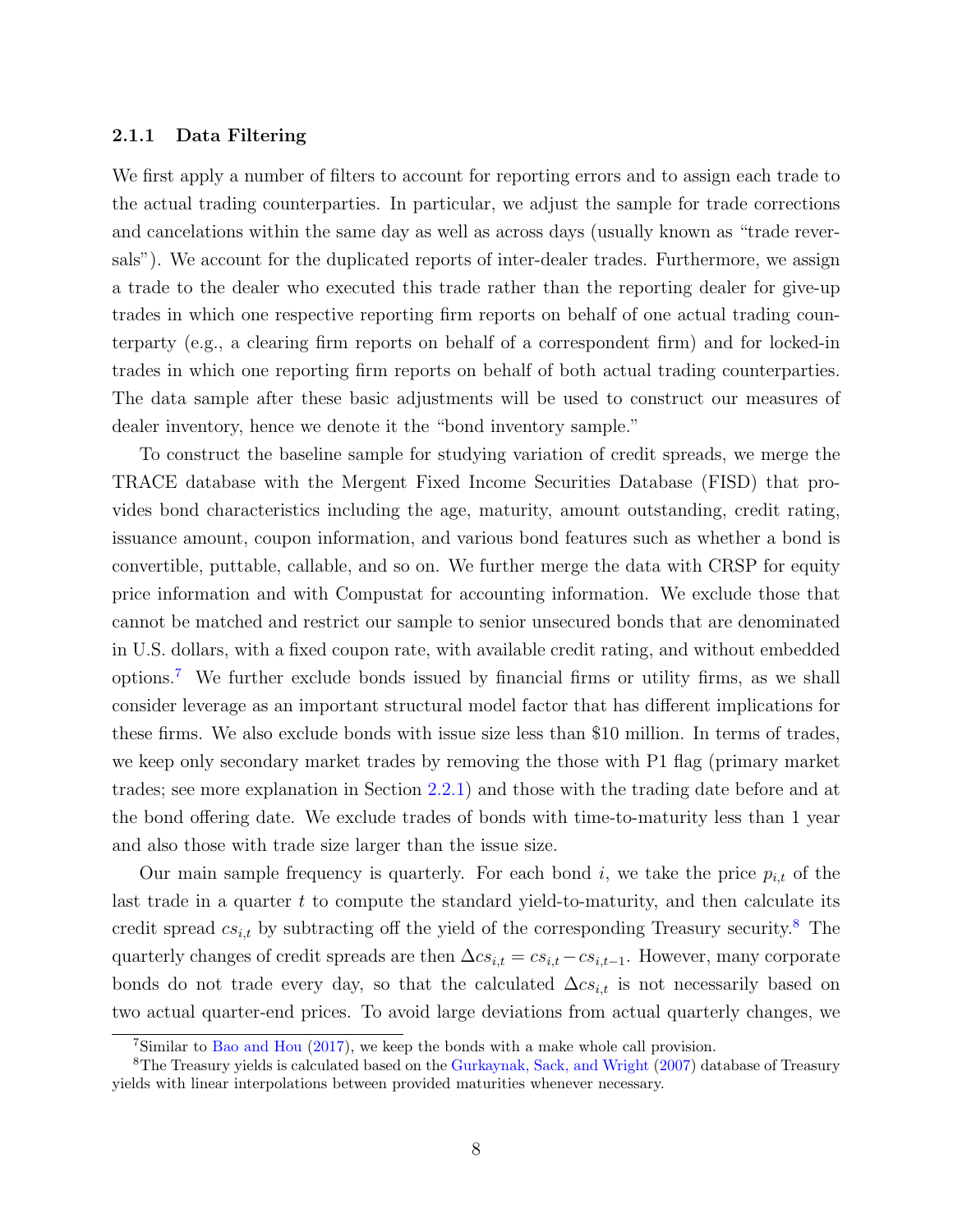exclude a  $\Delta cs_{i,t}$  observation if the actual number of days between the trade dates in quarter t and  $t-1$  is lower than 45 days or larger than 120 days. We also match the Treasury yield to the exact day of the trade used in each quarter in computing credit spread to eliminate any nonsynchronization issues and scale  $\Delta cs_{i,t}$  to make it a 90-day change (see [Bao and Hou](#page-66-10)  $(2017)$  for similar adjustments at the monthly frequencies). Finally, we remove upper  $1\%$ and lower 1% tails of the credit spread levels to avoid the influence of outliers and require a bond to have at least 4 years of consecutive quarterly observations of  $\Delta cs_{i,t}$  to ensure an enough number of observations for regressions on structural model factors.

For the detailed step-by-step procedure of data filtering and the associated change in sample coverage, see [Table A.1.](#page-43-0)

#### <span id="page-11-1"></span>2.1.2 Summary Statistics

[Table 1](#page-43-0) reports the summary statistics of our baseline sample of credit spreads. We have 2584 distinct bonds issued by 653 firms, with a total of 55,938 observations at the bondquarter level. Around 35% of the observations are on high-yield bonds, defined as the Moody's crediting rating lower than BBB.<sup>[9](#page-11-0)</sup> The mean credit spread is  $1.52\%$  and  $5.27\%$ for investment-grade and high-yield bonds, with a standard deviation of 1.17% and 3.65%, respectively. The average time-to-maturity is 9.78 years, with a higher mean for investmentgrade bonds at 10.85 years than for high-yield bonds at 6.78 years. For investment-grade bonds, average issuance size is about \$600 million, whereas high-yield bonds' is only about \$400 million. That is, lower rated firms tend to be smaller. The average coupon rates are lower for investment-grade (5.87%) than high-yield bonds (7.6%).

For comparison, [Bao and Hou](#page-66-10) [\(2017\)](#page-66-10) use a sample of about 10 years from July 2002 to December 2013. Because they focus on monthly frequency, they have a larger sample size with more than 230,000 bond-month observations and around 7000-9000 distinct bonds. [FN](#page-68-7) also use a monthly dataset from January 2003 to December 2013. Their sample includes only 974 bonds with 45,000 bond-month observations, substantially smaller than that of [Bao](#page-66-10) [and Hou](#page-66-10) [\(2017\)](#page-66-10) and both our quarterly and monthly samples (our monthly sample has 3324 bonds and more than 185,000 bond-month observations; see [Table A.1\)](#page-43-0).

<span id="page-11-0"></span> $9$ The sample and results remain little changed when we use the average of available Moody's, Standard & Poor's, and Fitch ratings.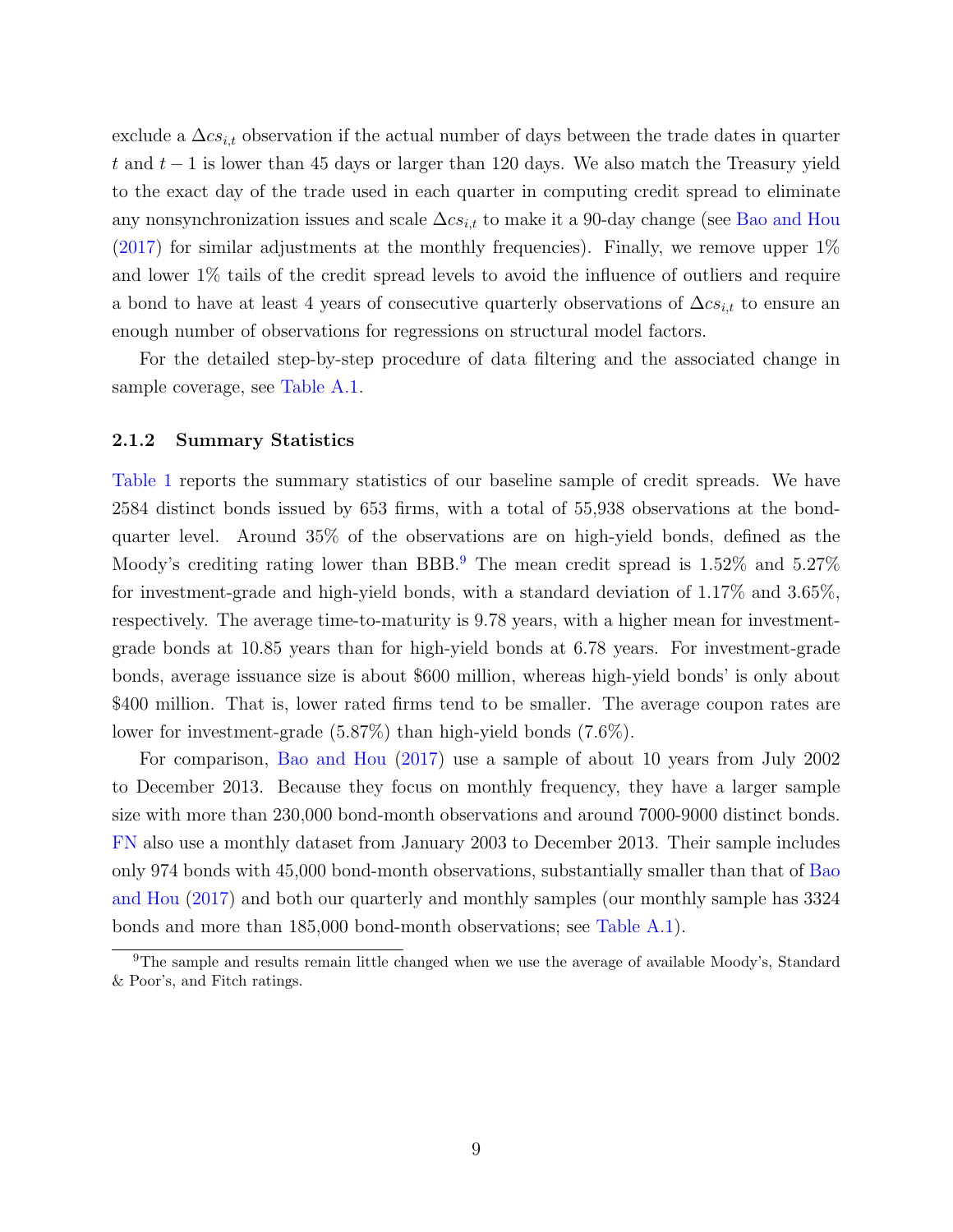# <span id="page-12-3"></span>2.2 Intermediary Factors

This section explains how we construct the two intermediary factors in our paper: dealer corporate bond inventory, and intermediary distress.

#### <span id="page-12-0"></span>2.2.1 Dealer Inventory

Our measure of dealer inventory is computed using cumulative order flows between customers and dealers from the data of corporate bond transactions. As our objective is to study the balance sheet pressure imposed by aggregate dealer inventory rather than bond-specific characteristics, we use the "bond inventory sample" as defined in [Section 2.1](#page-9-2) that includes the whole set of corporate bond transactions.<sup>[10](#page-12-1)</sup>

Using records of transactions to construct measures of inventory poses several practical difficulties, which we address carefully in a few steps. First, we have no data on the actual level of dealers' bond inventory at the beginning of our sample period (2005:Q1 - 2015:Q2). Accordingly, we construct the dealer inventory measure starting from 2002:Q3 when the TRACE data of corporate bond transactions first became available, but only use the inventory measure after 2005:Q1. With this "buffer" period of two and half years, the mismeasurement of dealer inventory starting from 2005:Q1 should be mitigated, in light of the evidence on half lives of dealer inventory being up to several months (e.g., [Schultz](#page-70-5) [\(2017\)](#page-70-5), [Goldstein and Hotchkiss](#page-68-8) [\(2019\)](#page-68-8)). The initial holdings should have matured and/or been unwound by dealers.

Second, we do not observe changes of dealer inventory unrelated to market transactions. If dealers hold a bond until its maturity, there is no transaction record indicating the expiration of the bond position. To deal with this issue, we calculate cumulative positions of all dealers for each bond, and from the date of the last transaction of a bond, we assume dealers' inventory of this bond turns zero at its maturity date and hence remove this amount of inventory on that date.<sup>[11](#page-12-2)</sup>

Third, dealers who are active in the primary market are "selling" bonds around the issuance date, which should be excluded as we ignore the newly issued corporate bonds in our calculation. Starting March 1, 2010, the FINRA started to require member firms to report trades executed in the primary market, and an identifier is assigned on these trades. Hence we use the provided identifier to take out primary market trades executed after March

<span id="page-12-1"></span><sup>&</sup>lt;sup>10</sup>This sample is a superset of the baseline sample of individual-bond credit spreads, as discussed in Section [2.1.2.](#page-11-1)

<span id="page-12-2"></span> $11$ Our procedure will miss those callable bonds that are being called before their maturity, though these callable bonds are removed from inventory at their times of maturity.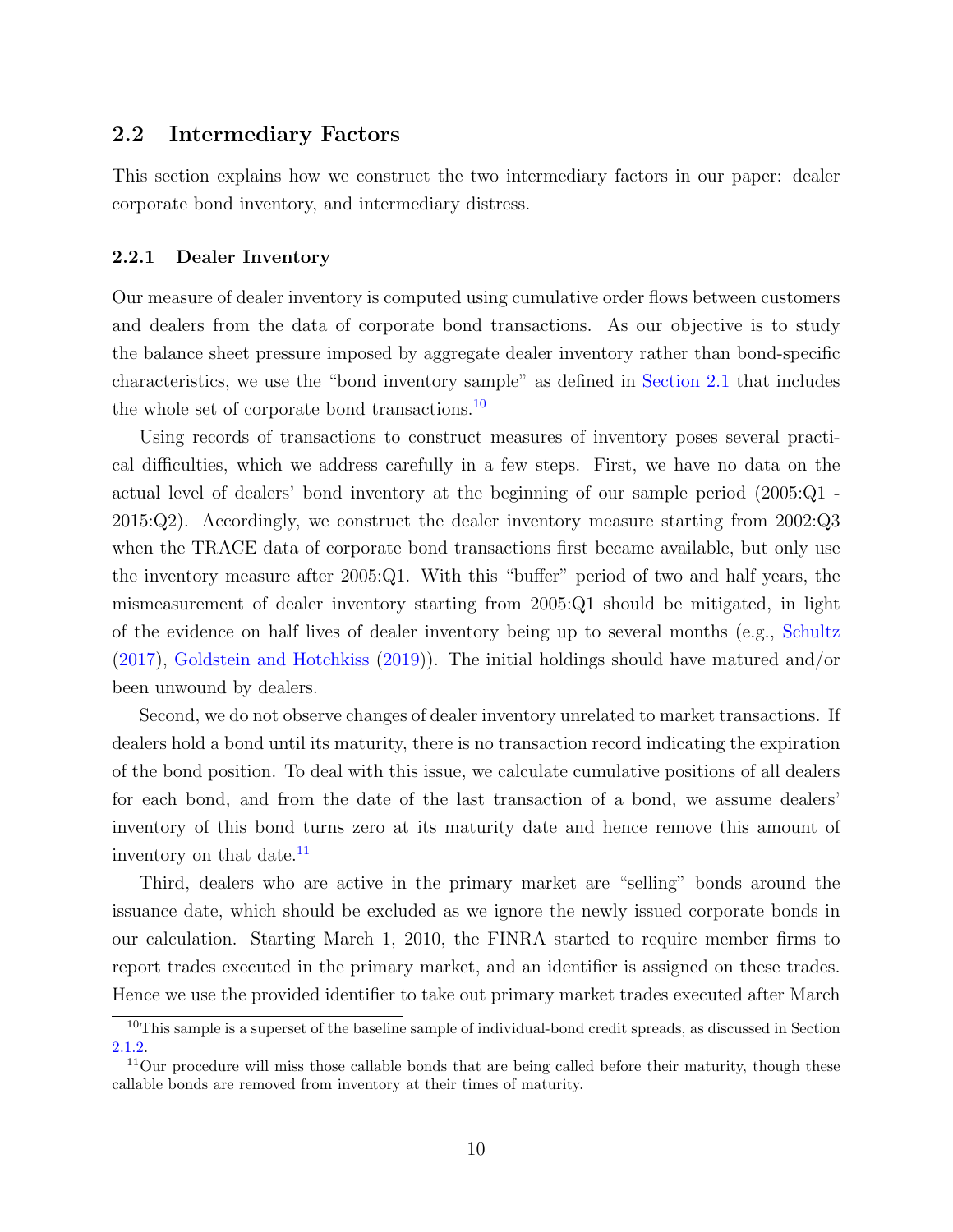1, 2010. For the sample before March 1, 2010, we remove trades of a bond executed before and on its offering date obtained from the Mergent FISD. This procedure should remove most of the primary market trades as underwriting dealers are expected to finish delivering bonds within a short period of time.<sup>[12](#page-13-0)</sup>

After making these adjustments, we construct a quarterly measure of dealer inventory by aggregating cumulative order flows of all dealers as a whole with customers. We use the par value rather than market value to avoid the potential confounding effect of price changes when studying the effect of dealer inventory on bond prices. The quarterly log change of this measure, denoted  $\Delta Inventory^A$ , is the baseline dealer inventory factor in our analysis of credit spread changes. We also construct separate measures of dealers' high-yield and investment-grade inventory for some specific tests, which will be discussed in detail later.

To the best of our knowledge, data on dealers' exact holding amounts of corporate bonds are unavailable. In addition to using transaction data to measure dealer inventory as we do, two data sources based on financial reporting also provide some crude information on dealers' security holdings. One is the FRBNY report on holdings of primary dealers,<sup>[13](#page-13-1)</sup> and the other is the Flow of Funds report on holdings of security broker-dealers, released by the Federal Reserve.<sup>[14](#page-13-2)</sup> Several differences and issues are worth discussing. First, the FRBNY began collecting primary dealers' holdings of corporate bonds as a separate asset class only starting April 3, 2013; its reported corporate bond positions prior to April 3, 2013 were extrapolated.<sup>[15](#page-13-3)</sup> Second, the FRBNY report only includes about 20 primary dealers, while the Flow of Funds series cover all brokers and dealers that submit information to the Securities and Exchange Commission through either the Financial and Operational Combined Uniform Single Report (FOCUS) or the Report on Finances and Operations of Government Securities (FOGS). However, the Flow of Funds series are the holding amounts of "corporate and foreign bonds" (FL663063005.Q) that include both corporate bonds and all other fixedincome securities such as private-label MBS.

Unlike inventory measures based on these two alternative data, our measure of dealer inventory only includes corporate bonds. Furthermore, our measure covers all dealers trading

<span id="page-13-0"></span> $12$ Before March 1, 2010, market participants were facing ambiguity regarding the definition of primary versus secondary market trades. Our procedure may eliminate some secondary market trades on the issuance day as well as keep some primary market trades after the issuance day.

<span id="page-13-2"></span><span id="page-13-1"></span> $^{13}$ See <https://www.newyorkfed.org/markets/gsds/search.html>.

<sup>&</sup>lt;sup>14</sup>"Financial Accounts of the United States" (Z.1) at [https://www.federalreserve.gov/apps/fof/](https://www.federalreserve.gov/apps/fof/DisplayTable.aspx?t=l.130) [DisplayTable.aspx?t=l.130](https://www.federalreserve.gov/apps/fof/DisplayTable.aspx?t=l.130).

<span id="page-13-3"></span><sup>&</sup>lt;sup>15</sup>Before April 3, 2013, only aggregate holdings that do not separate corporate bonds from securities issued by non-federal agencies (e.g., government-supported enterprises) are available. The FRBNY extrapolates corporate bond positions prior to April 3, 2013 using the composition of corporate bond holdings on that date.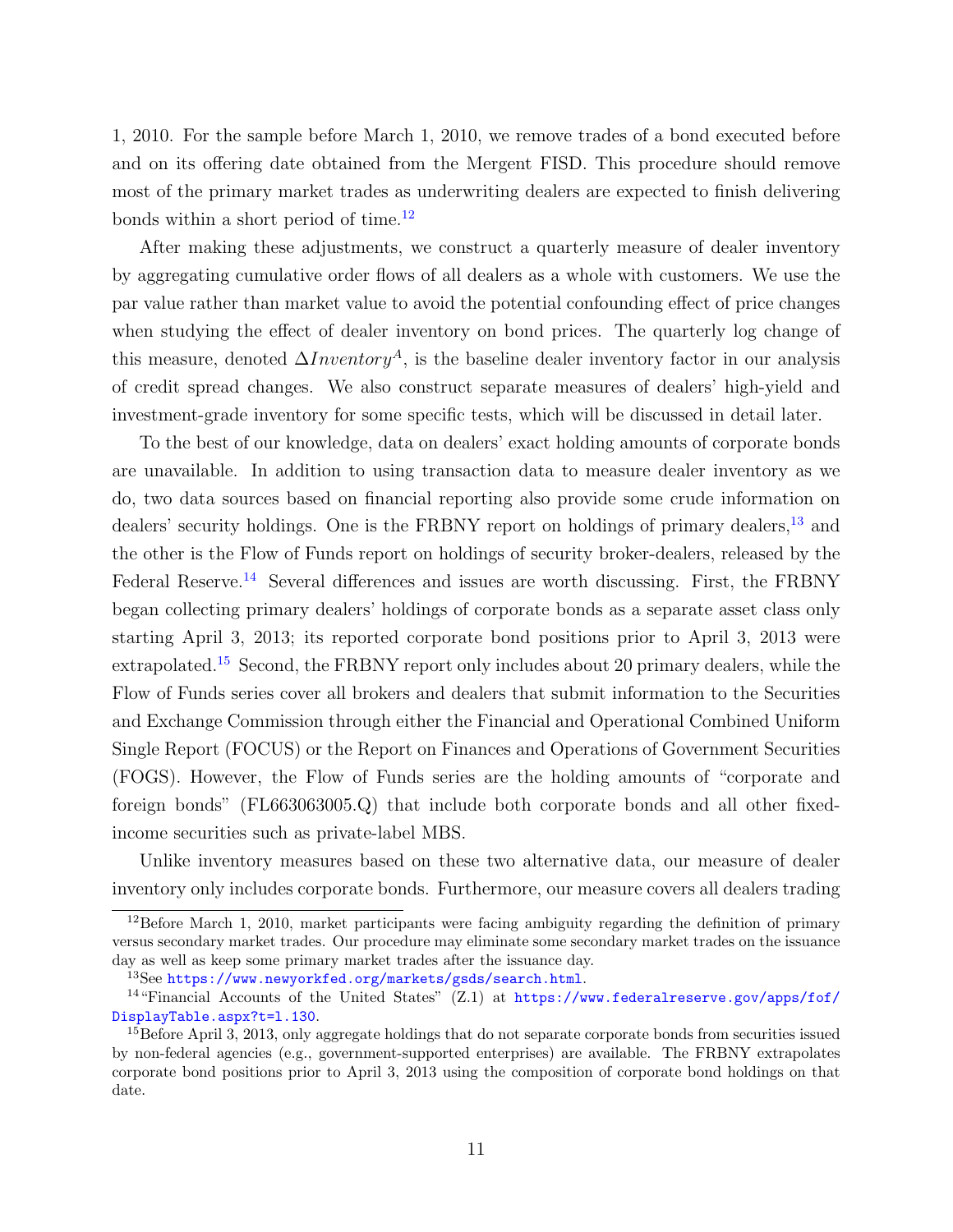in corporate bonds, which is more than just the FRBNY primary dealers. We also exclude dealers without corporate bonds holdings, unlike the Flow of Funds, which does not separate holdings of corporate bonds from other securities.<sup>[16](#page-14-0)</sup>

#### 2.2.2 Intermediary Distress

To construct the intermediary distress factor, we combine the balance-sheet-based leverage ratio measure of the aggregate intermediary sector proposed by [HKM](#page-69-1) and the market-price-based "noise" measure proposed in [HPW.](#page-69-2) The [HKM](#page-69-1) leverage ratio, denoted  $\text{Lev}_t^{\text{HKM}}$  for quarter  $t$ , is computed as the aggregate market equity plus aggregate book debt divided by aggregate market equity, using CRSP/Compustat and Datastream data, of the holding companies of primary dealers recognized by the FRBNY.

In measuring the change or innovation of the leverage ratio, we create the variable  $\Delta \text{NLev}_t^{\text{HKM}} := (\text{Lev}_t^{\text{HKM}} - \text{Lev}_{t-1}^{\text{HKM}}) \times \text{Lev}_{t-1}^{\text{HKM}},$  motivated by the nonlinear affect of intermediary constraints on asset prices implied from intermediary-based asset pricing models like [He](#page-69-14) [and Krishnamurthy](#page-69-14) [\(2013\)](#page-69-14) and [Brunnermeier and Sannikov](#page-67-9) [\(2014\)](#page-67-9). Note that  $\Delta \text{NLev}_t^{\text{HKM}}$ weights the change of leverage ratio higher when its level is high.

The [HPW](#page-69-2) "noise" measure is computed as the root mean squared distance between the market yields of Treasury securities and the hypothetical yields implied from yield curve models like that of [Svensson](#page-71-2)  $(1994)$ .<sup>[17](#page-14-1)</sup> Besides its obvious connection to our paper as corporate bonds are part of fixed-income securities, "noise" is widely used in the literature as a measure of "shortage of arbitrage capital" across various markets. The rationale is that relative value trading across various habitats on the yield curve is widely conducted at most investment banks and fixed-income hedge funds. Hence, a significant deviation of market yields from model-implied yields is a symptom of a lack of arbitrage capital, and importantly, "to the extent that capital is allocated across markets for major marginal players in

<span id="page-14-0"></span><sup>&</sup>lt;sup>16</sup>The discrepancies in terms of asset and dealer coverage lead to differences between our dealer inventory measure and the other two alternative data sources. First, the magnitudes often diverge; for example, the total holding of primary dealers is about \$250 and \$28 billion at the end of 2007Q1 and 2014Q4, respectively, while about \$91 and \$107 billion from our series. Second, our level series of dealer inventory shows an expansion starting from early 2013 – which is consistent with increasing outstanding balance of corporate debt (see [Figure 2\)](#page-42-0) – but is absent in the two alternative measures. That being said, both our measure and the two alternative measures share a similar increasing trend from early 2003 up to mid-2007 and a large decline thereafter until 2012.

<span id="page-14-1"></span><sup>&</sup>lt;sup>17</sup>The [Svensson](#page-71-2) [\(1994\)](#page-71-2) model is an extension of the yield curve model initially proposed in [Nelson and Siegel](#page-70-7) [\(1987\)](#page-70-7). These models are widely used in the academic literature and in practice to compute benchmark yield curves. For example, [Gurkaynak, Sack, and Wright](#page-68-12) [\(2007\)](#page-68-12) use them to construct Treasury yield curves that are regular inputs of the Federal Reserve's policy discussions and publications. [Song and Zhu](#page-70-8) [\(2018\)](#page-70-8) discuss the use of these models by the Federal Reserve in evaluating offers submitted in auctions that executed the purchases of Treasury securities for quantitative easing.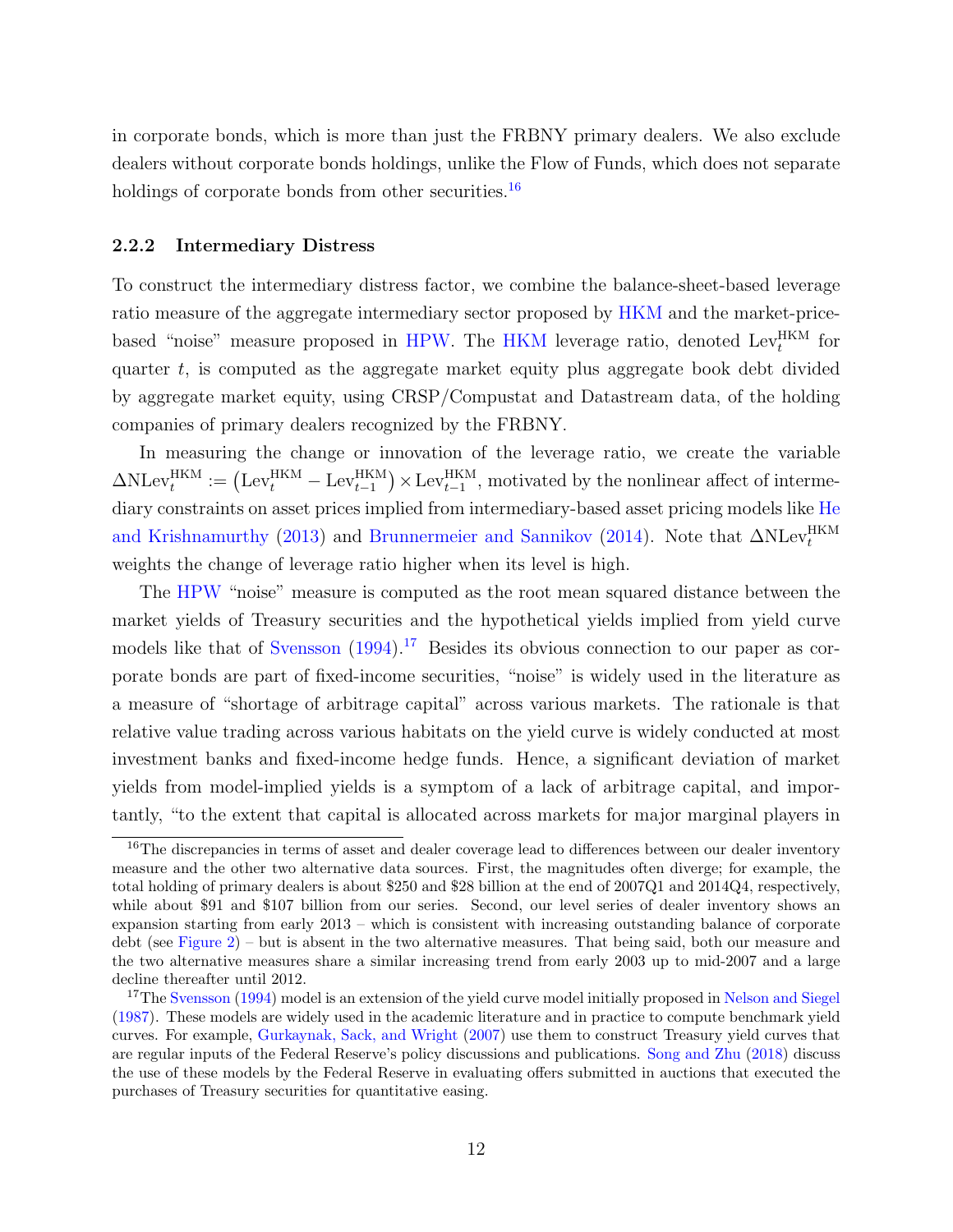the market, this symptom applies not only to the Treasury market, but also more broadly to the overall financial market" (see [HPW\)](#page-69-2). The quarterly change of the [HPW](#page-69-2) noise measure (in basis points) is denoted  $\Delta Noise$ .

Our measure of intermediary distress, denoted as  $\Delta Distress$ , is defined as the first principal component of  $\Delta N \text{Lev}_{t}^{\text{HKM}}$  and  $\Delta Noise$ . The former is constructed mainly using balance sheet information of financial intermediaries, while the latter is based on prices. Combining the two leads to a parsimonious measure of the capital constraints on the aggregate inter-mediary sector. As shown later in [Section 3.3,](#page-23-0) both  $\Delta N \text{Lev}_t^{\text{HKM}}$  and  $\Delta N \text{oise}$  contribute a nontrivial fraction of the explanatory power of  $\Delta Distress$  for credit spread changes.

#### 2.2.3 Summary Statistics

To gauge the variation of the two intermediary factors, [Figure 1](#page-41-0) plots the quarterly time series of  $\Delta Inventory^A$  and  $\Delta Distress$  (both scaled to have zero mean and unit variance) in the top and middle panels, respectively. Dealer inventory has comparable frequent variation across different sub-periods of the sample, whereas intermediary distress exhibits extreme variation in the 2008 crisis but mild variation otherwise. Importantly, although  $\Delta Inventory^A$  does show large negative values in the 2008 crisis, similar to  $\Delta Distress$ , the two factors exhibit orthogonal variation to a large extent. [Table 2](#page-44-0) shows the correlation between  $\Delta Inventory^A$ and  $\Delta Distress$  is only -0.16, with an intuitive negative sign because sales by a highly-levered dealer sector should lead to a lower inventory, though statistically insignificant.

The bottom panel of [Figure 1](#page-41-0) plots the quarterly time series of  $\Delta N \text{Lev}^{\text{HKM}}$  and  $\Delta N \text{oise}$ that are used to construct our measure of intermediary distress. These two series line up with each other well, though  $\Delta Noise$  led  $\Delta N \text{Lev}^{\text{HKM}}$  by a quarter in plummeting during the 2008 crisis. The correlation between them, from [Table 2,](#page-44-0) is 0.83. Our measure  $\Delta Distress$ , as the first principal component of them, captures 70% of the total variation.

[Table 2](#page-44-0) also reports the correlation of our intermediary factors with the change of VIX that is widely used as an indicator of financial market stress. We find that  $\Delta Distress$  has a significant positive correlation with  $\Delta$ VIX, about 0.36. In contrast, the correlation of  $\Delta Inventory^A$  with  $\Delta VIX$ , though with an intuitive negative sign, is less than 10% and statistically insignificant, implying that dealer inventory is largely orthogonal to these popular measures of market stress. In addition, both of our intermediary factors have low correlations with the illiquidity factor  $\Delta$ ILiq of corporate bond trading of Dick-Nielsen, Feldhütter, and [Lando](#page-68-0) [\(2012\)](#page-68-0). We shall control for  $\Delta VIX$  and  $\Delta II$  in studying the effects of intermediary factors on credit spread changes. We now turn to introduce additional measures and controls variables.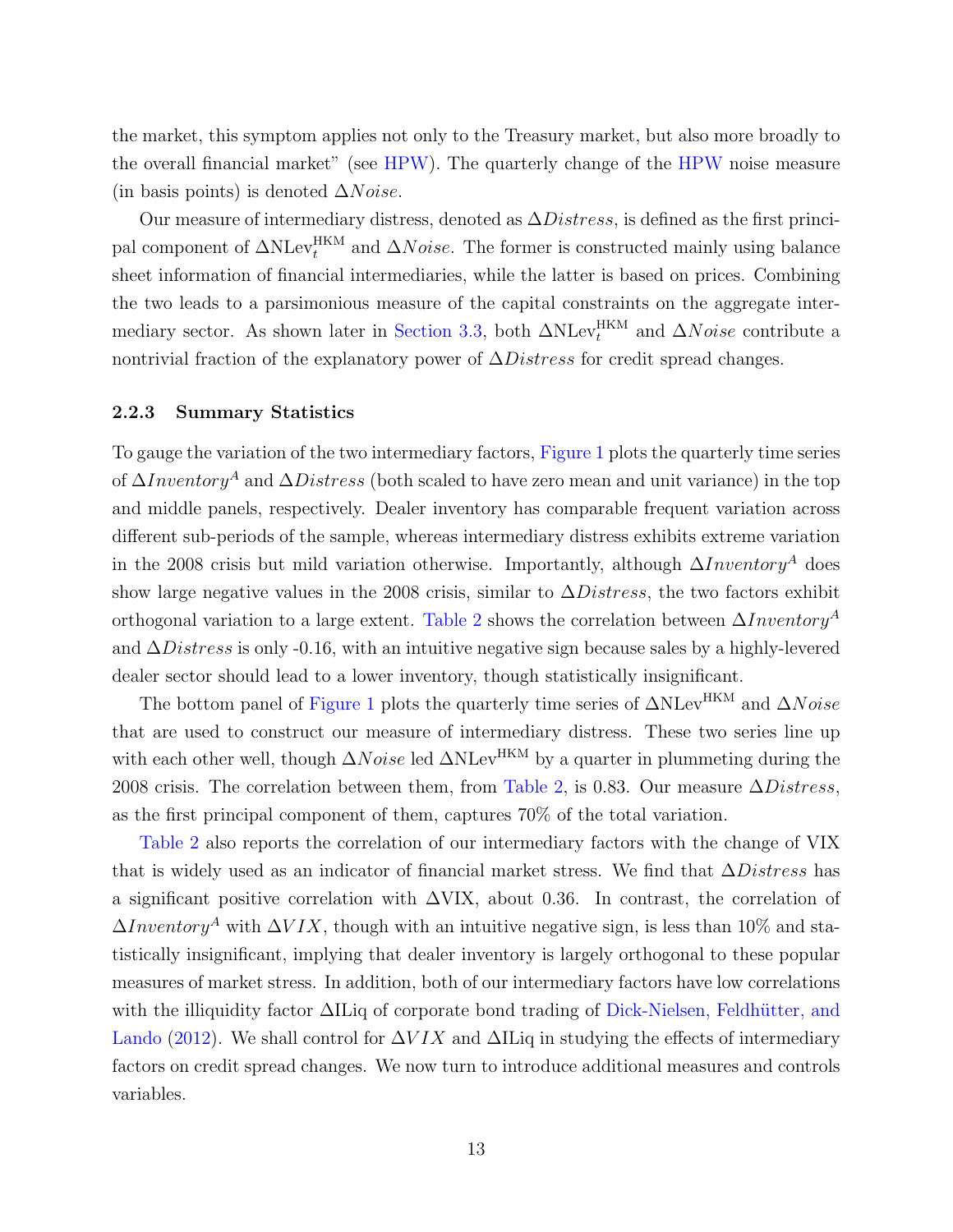# 2.3 Structural Factors and Control Variables

Following [CGM,](#page-67-0) we consider seven determinants, motivated from the [Merton](#page-70-1) [\(1974\)](#page-70-1) model, of credit spread changes: firm leverage  $Lev_{i,t}$ , 10-year Treasury interest rate  $r_t^{10y}$  $t^{10y}$ , square of 10-year Treasury interest rate  $(r_t^{10y})$  $(t_t^{10y})^2$ , slope of the term structure  $Slope_t$  measured as the difference between 10-year and 2-year Treasury interest rates, S&P 500 return  $Ret_t^{SP}$ , a jump factor  $Jump_t$  based on S&P 500 index options, and  $VIX_t$ . The firm leverage  $Lev_{i,t}$ is computed as the book debt over the sum of the book debt and market value of equity. The book debt is defined as the sum of "Long-Term Debt - Total" and "Debt in Current Liabilities - Total" from Compustat, whereas the market value of equity is equal to the number of common shares outstanding times the share price from CRSP. The debt data from Compustat are available at the quarterly frequency, and we follow the literature to assume that such balance sheet information becomes available with a lag of one quarter [\(Bao and Hou,](#page-66-10) [2017\)](#page-66-10).

The interest rate factors  $r_t^{10y}$  $_{t}^{10y}, (r_t^{10y})$  $(t_t^{10y})^2$ , and  $Slope_t$  are calculated based on the [Gurkaynak,](#page-68-12) [Sack, and Wright](#page-68-12) [\(2007\)](#page-68-12) database of Treasury yields (in percent). The S&P 500 return  $Ret_t^{SF}$ is from CRSP, while the  $VIX_t$  is from CBOE. The jump factor  $Jump_t$  is computed based on at-the-money and out-of-the-money options on the S&P 500 index, from OptionMetrics (see [CGM](#page-67-0) for details on the procedure).

# 2.4 Institutional Holdings of Corporate Bonds

We obtain data on institutional investors' holdings of corporate bonds from the survivorshipbias-free Lipper eMAXX database of Thomson Reuters. This data set contains quarter-end security-level corporate bond holdings of insurance companies, mutual funds, and pension funds in North America (based on where the holder is located). Data on insurance companies' holdings are based on National Association of Insurance Commissioners (NAIC) annual holdings files and quarterly transaction reports to the state insurance commissioners. Data on mutual fund holdings are obtained from Lipper, which is owned by Thomson Reuters, covering over 90% of the mutual fund universe. Data on pension fund holdings are from state and local municipal pension funds and large private pension funds who voluntarily submit data to Thomson Reuters (see [Cai, Han, Li, and Li](#page-67-10) [\(2019\)](#page-67-10), [Bo and Victoria](#page-67-11) [\(2015\)](#page-67-11), and [Manconi, Massa, and Yasuda](#page-70-9) [\(2012\)](#page-70-9) among others for further details). We use the eMAXX holdings over  $2005:Q1$  -  $2015:Q2$ , with information on bond characteristics such as historical outstanding balance and credit rating by matching to FISD based on the CUSIP number.

[Figure 2](#page-42-0) provides a summary of the eMAXX institutional holdings, as well as dealer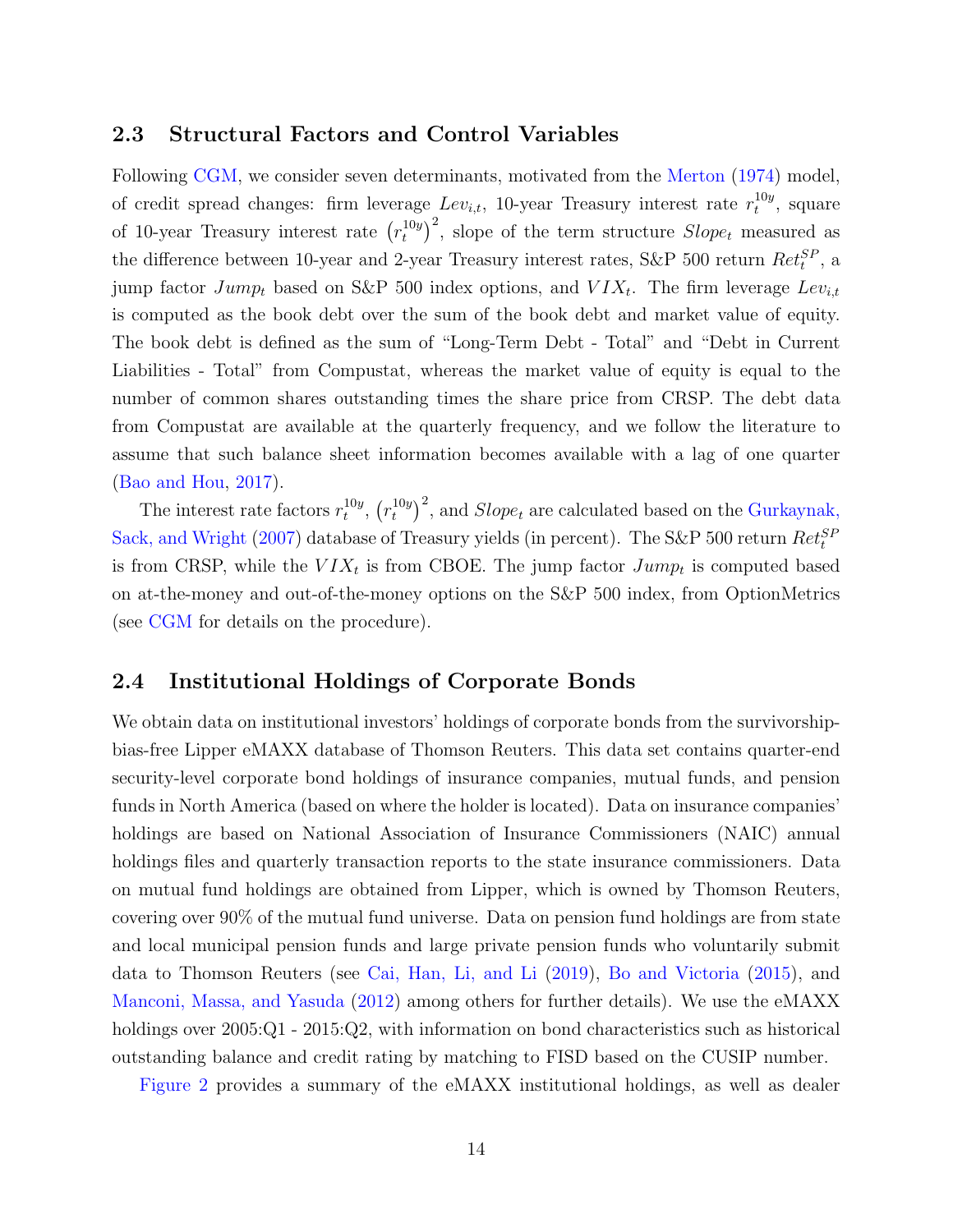inventories. In particular, the top panel plots quarterly time series of the holding amount by institutional investors (including mutual funds, pension funds, and insurance companies) based on eMAXX data and by dealers based on TRACE data, as well as the aggregate outstanding balance of U.S. corporate debt securities based on the Federal Reserve's Flow of Funds, in \$trillions of principal value.[18](#page-17-0) The dollar (par) value of holdings has seen a significant increase from \$1.3 trillion to \$2.7 trillion, with much of the increase coming after plummeting in the 2008 crisis. The rise of holdings is strongest in mutual funds. At the same time, there has been a sizable expansion of the whole corporate bond market, as the total outstanding balance increased from less than \$5 trillion to more than \$8 trillion. The bottom panel plots quarterly time series of the fraction of U.S. corporate debt securities held by institutional investors, by dealers, and by both, in percent. The fraction steadily accounts for 25-35% of the aggregate outstanding balance.

# 2.5 Yield Spreads and Returns of Other Asset Classes

Our analysis also uses yield spreads and returns of a host of other asset classes including CDS, agency MBS, CMBS, ABS, and equity options. We obtain CDS quotes on individual U.S. corporations denominated in U.S. dollars from Markit. We use 1-year, 5-year, and 10-year CDS contracts with modified restructuring (MR) clauses, among which 5-year CDS are the most traded. We match the CDS data with equity information from CRSP and accounting information from Compustat. For each entity, we construct quarterly series of CDS spreads using the last quotation in every quarter.

We obtain series of yield spreads of agency MBS, CMBS and ABS from major Wall Street dealers. Specifically, we use (option-adjusted) yield spreads of agency MBS based on the liquid "to-be-announced" (TBA) contracts of 15-year and 30-year production-coupon Fannie Mae and Freddie Mac MBS (see [Gabaix, Krishnamurthy, and Vigneron](#page-68-13) [\(2007\)](#page-68-13) and [Gao, Schultz, and Song](#page-68-14) [\(2017\)](#page-68-14) among others for details of TBA contracts and option-adjusted spreads). We use the Barclays yield spreads of non-agency 10-year CMBS of three AAArating groups, Super Duper Senior (Duper), mezzanine  $(AM)$ , and junior  $(AJ)$ .<sup>[19](#page-17-1)</sup> We also use yield spreads of 5-year AAA-rated ABS on fixed-rate credit card loans and 3-year ABS

<span id="page-17-0"></span><sup>&</sup>lt;sup>18</sup>Specifically, the aggregate outstanding balance is the sum of the outstanding debt securities by nonfinancial corporate business, U.S.-chartered depository institutions, foreign banking offices in the U.S., finance companies, security brokers and dealers, and holding companies in the "L.208 Debt Securities" series.

<span id="page-17-1"></span><sup>&</sup>lt;sup>19</sup>These different groups differ in terms of credit enhancement. Moreover, since CMBS usually have restrictions on prepayment and are different from residential-loans backed agency MBS, we use the yield spreads for CMBS but option-adjusted spreads for agency MBS. See [Manzi, Berezina, and Adelson](#page-70-10) [\(2016\)](#page-70-10) for further details.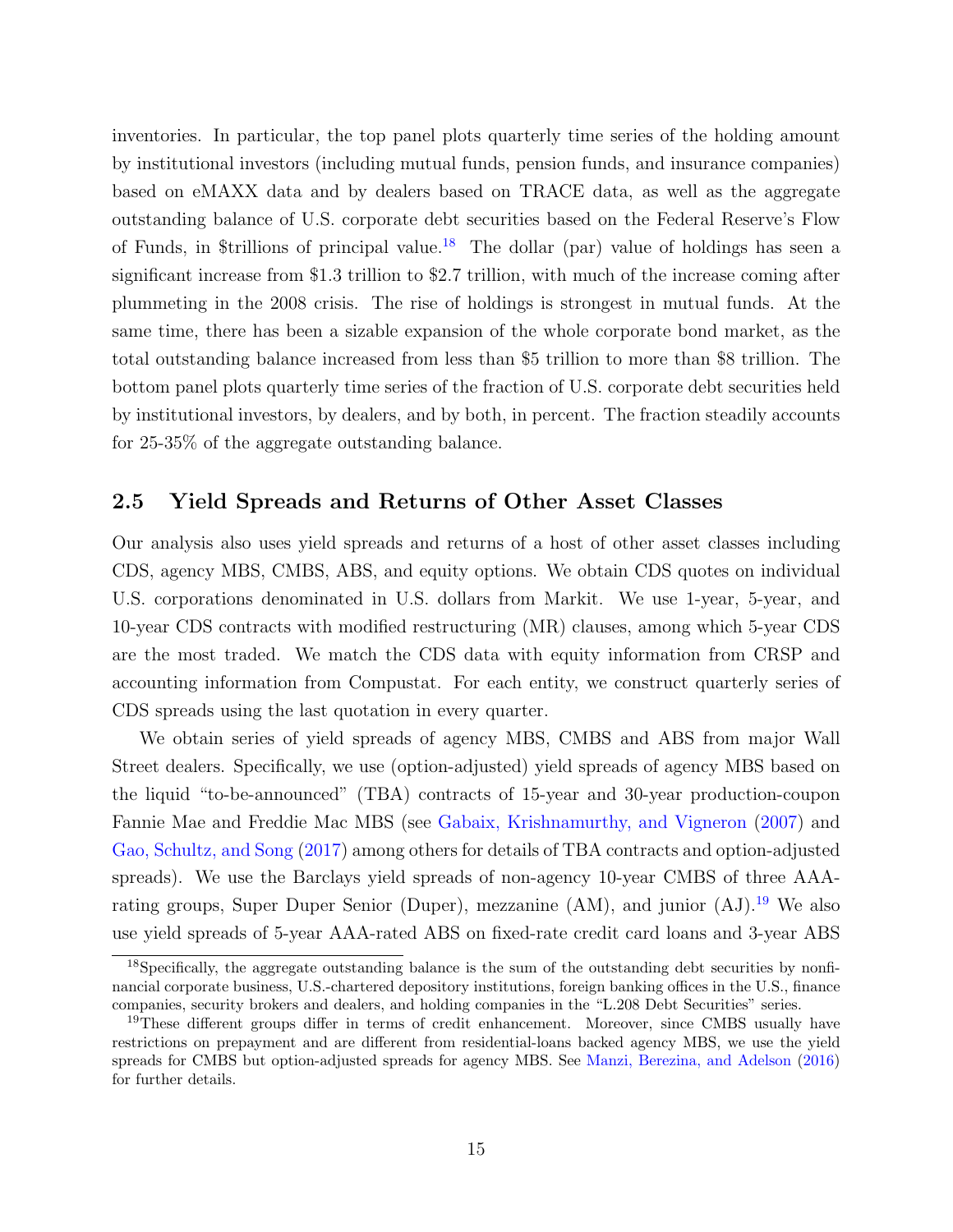on fixed-rate prime auto loans of AAA, A, and BBB ratings.

In addition, we use monthly returns of portfolios of S&P 500 index options sorted on moneyness and maturity from [Constantinides, Jackwerth, and Savov](#page-67-12) [\(2013\)](#page-67-12). These portfolios are leverage-adjusted in that each option portfolio is combined with risk-free account to achieve a targeted market beta of one. A leverage-adjusted call option portfolio consists of long positions in calls and some investment in the risk-free account, while a leverageadjusted put portfolio consists of short positions in puts and more than 100% investment in the risk-free account. For the convenience of interpretation, we take the negative of the put portfolio return. The holding period of these option portfolios is a month regardless of the target maturity that is 30, 60, or 90 days. We use the 30-day maturity to match the holding period precisely, but results are similar using 60-day and 90-day maturities.

# <span id="page-18-0"></span>3 Main Empirical Results

We discuss the main empirical results in this section. We first replicate the exercise in [CGM](#page-67-0) and show that the strong commonality persists in the U.S. corporate bond market in the past decade. Our two intermediary-based variables, intermediary distress and dealer inventory, can explain more than half of the latent common factor. Especially important to our paper is the fact that sensitivities to these intermediary-based factors are monotone in credit risk (i.e., ratings), a pattern that is robust to many other alternative specifications.

# 3.1 Baseline Analysis

#### <span id="page-18-2"></span>3.1.1 Commonality of Credit Spread Changes

To study the effects of intermediary constraints on corporate bond pricing, we follow [CGM](#page-67-0) and run a time series regression for each bond i:

<span id="page-18-1"></span>
$$
\Delta cs_{i,t} = \alpha_i + \beta_{1,i} \times \Delta Lev_{i,t} + \beta_{2,i} \times \Delta VIX_t + \beta_{3,i} \times \Delta Jump_t
$$
  
+
$$
\beta_{4,i} \times \Delta r_t^{10y} + \beta_{5,i} \times (\Delta r_t^{10y})^2 + \beta_{6,i} \times \Delta Slope_t + \beta_{7,i} \times Ret_t^{SP} + \varepsilon_{i,t}, \quad (1)
$$

by which an estimate of each regression coefficient for each bond is obtained. To avoid asynchronicity issues, in running this regression for bond  $i$ , we match the dates of any structural regressors available at daily frequency (e.g.,  $VIX<sub>t</sub>$ ) to the dates of measured credit spreads for bond  $i$ . Similar to the empirical procedure of [CGM,](#page-67-0) we assign each bond into one of 15 cohorts based on time-to-maturity and rating, and then report the regression results at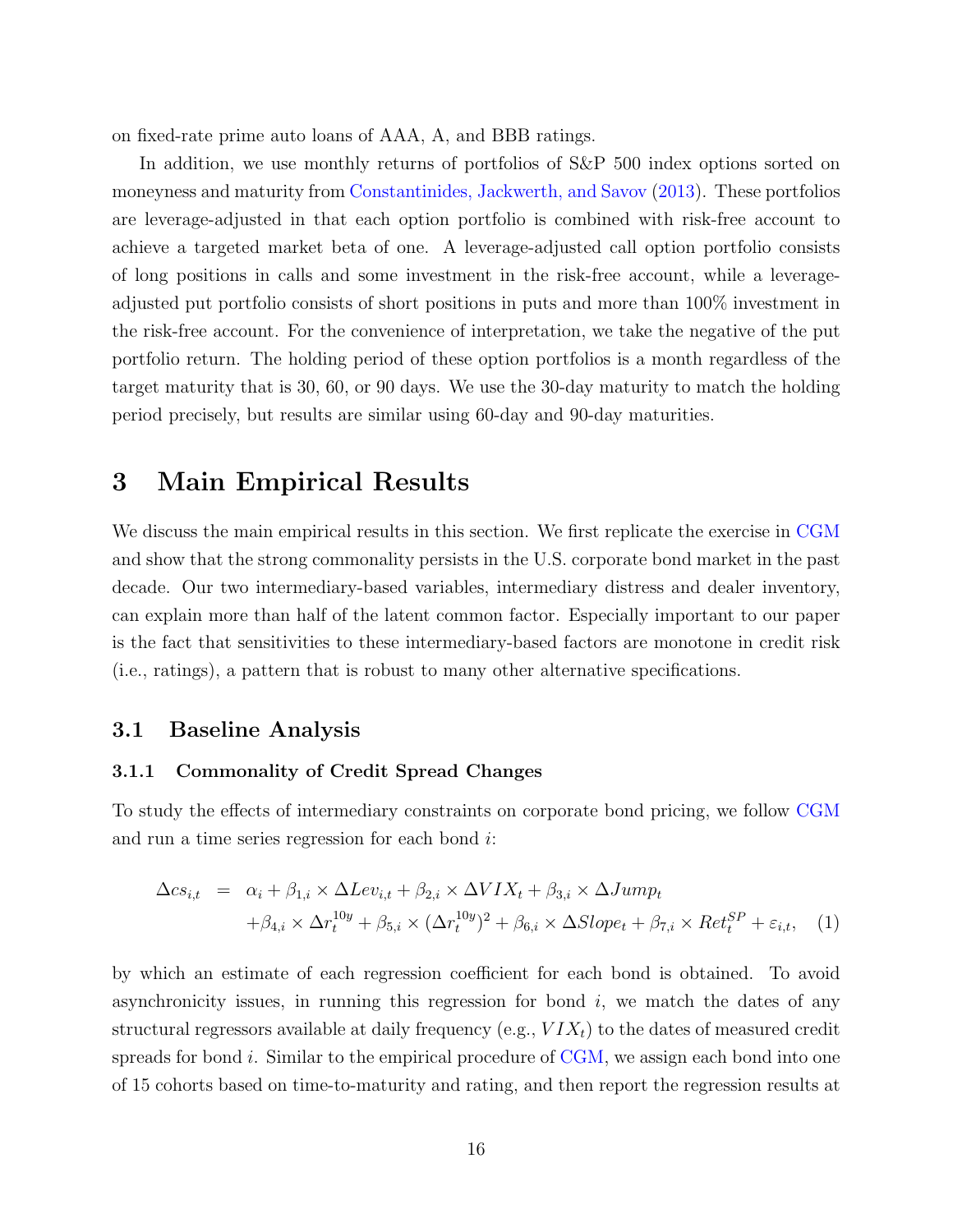the cohort-level. Panel A of [Table 3](#page-45-0) shows that the sample size is fairly homogenous across maturity groups but heterogeneous across rating groups.

Panel A reports the regression results. Following [CGM,](#page-67-0) we report the average regression coefficients across bonds within each cohort, with associated t-statistics computed as the average coefficient divided by the standard error of the coefficient estimates across bonds. The dependence of credit spread changes on the factors is as expected based on structural frameworks. For example, credit spreads significantly increase with firm leverage and volatility, and decrease with the risk-free rate and the stock market return. The effects of convexity and slope of the term structure are less consistently significant: convexity shows some negative significance for long-maturity bonds and slope of the term structure shows some positive significance for short-maturity bonds, but the coefficients on both switch signs in certain cohorts. The jump factor shows negative significance for most of the medium and long term bonds. Finally, the mean adjusted  $R^2$  is about 30-40% for bonds rated equal to or above BBB and about 55% for bonds rated equal or below BB.

Most importantly, there is a strong common factor structure of the regression residuals. Panel B of [Table 3](#page-45-0) reports the principal component analysis of the 15 series of regression residuals. The residual series  $\varepsilon_{g,t}$  of each cohort g are computed as the average of regression residuals  $\varepsilon_{i,t}$  across bonds i in the cohort g. Over 80% of the variation can be explained by the first PC, whereas the second PC explains an additional 6% (the third PC only explains less than 2%, so we only report the first two PCs). Credit spread changes contain a large systematic component that is not captured by structural model factors, as pointed out by [CGM.](#page-67-0)

Moreover, the last column of Panel A reports the variation of residuals for each cohort  $g, \ \varepsilon_g^{var}$  (=  $\sum_t (\varepsilon_{gt} - \bar{\varepsilon}_g)^2$  with  $\bar{\varepsilon}_g$  the time series mean of  $\varepsilon_{gt}$ ), as a fraction of the total variation of the 15 cohorts  $\sum_{g=1}^{15} \varepsilon_g^{var}$ . We observe that the BB and B cohorts account for the majority of the total variation, about 86%. That is, although the structural factors can explain more than 50% of the raw credit spread changes in these two cohorts, what remains to be explained is still large compared to higher-rated cohorts.

It is worth comparing our data sample and results with those of two closely related studies, [CGM](#page-67-0) and [FN.](#page-68-7) In term of data sample, [CGM](#page-67-0) use a 10-year monthly sample from July 1988 to December 1997 with a total of 688 bonds and dealer quote prices, while [FN](#page-68-7) also use a 10-year monthly sample but from January 2003 to December 2013 with a total of 974 bonds and actual transaction prices. We use a 10-year quarterly sample from 2005:Q1 to 2015:Q3 with a total of 2584 bonds and actual transaction prices.

In terms of the overall explanatory power, the average adjusted  $R^2$  is about 25% and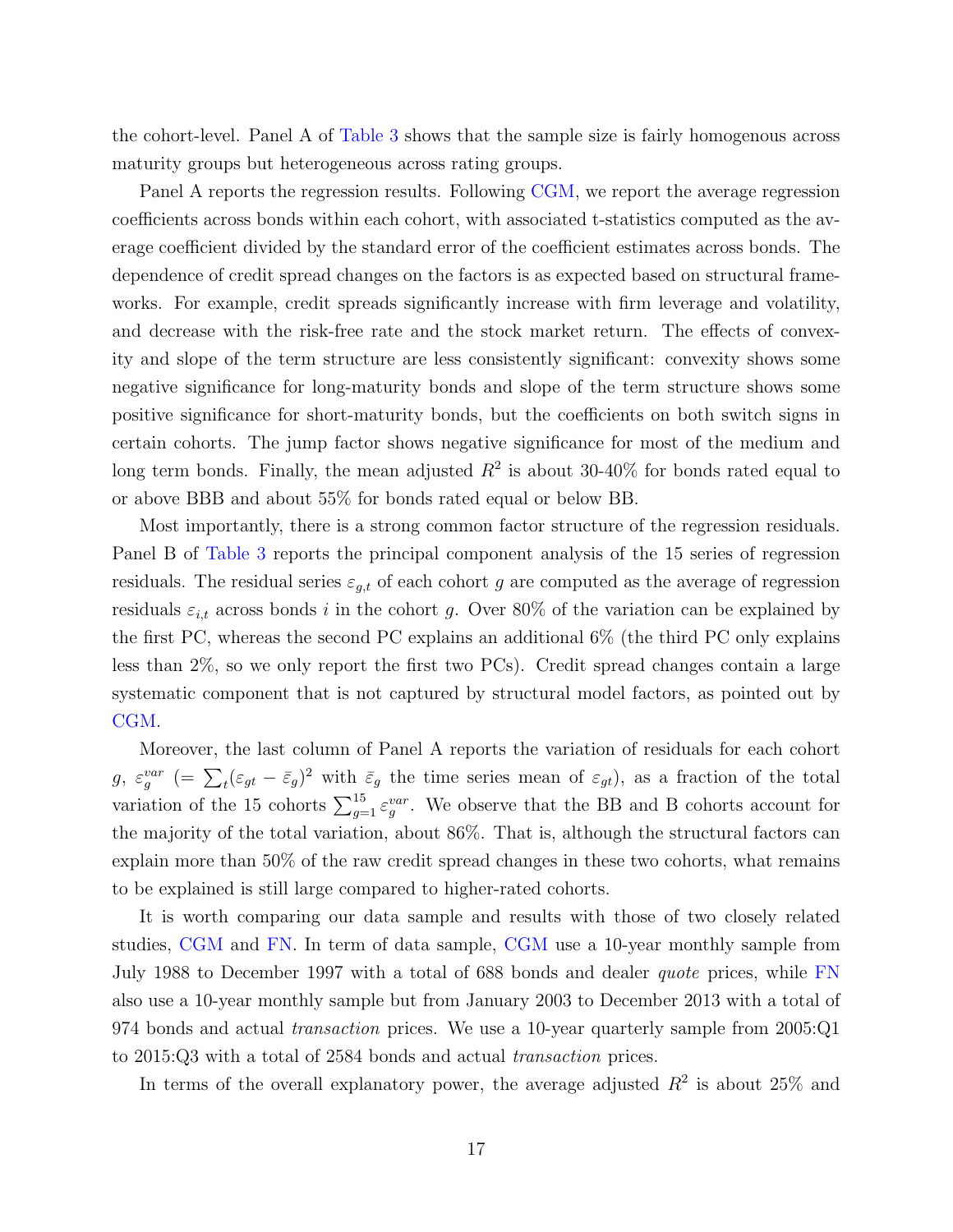22% in [CGM](#page-67-0) and [FN,](#page-68-7) respectively, but about 45% in our study. The much higher adjusted  $R<sup>2</sup>$  is likely because we use a 10-year quarterly sample as opposed to the 10-year monthly sample in the other two studies (indeed, in the monthly regressions reported in [Table 7,](#page-49-0) the average adjusted  $R^2$  drops to  $26\%$ .). Most importantly, the fraction of the total unexplained variance of regression residuals that can be accounted for by the first PC is 76% in [CGM](#page-67-0) and 82% in our study, but only 48% in [FN.](#page-68-7) Overall, all three studies confirm a strong common factor structure for the credit spread changes beyond those driven structural factors, though our paper and [CGM](#page-67-0) document a much stronger commonality than  $FN$ <sup>[20](#page-20-0)</sup>

A possible explanation for this discrepancy, as proposed by [FN,](#page-68-7) is that [CGM'](#page-67-0)s use of dealer quotes instead of actual transaction prices "potentially works against their conclusion regarding the magnitude of the latent factor" (page 8 in [FN\)](#page-68-7). Our results seem inconsistent with this conjecture given that actual transaction prices are also used in our analysis. The same strong comovement persists in our monthly sample: the PC1 accounts for 76% of the variation of the 15 portfolios of corporate bonds, as shown in [Table 7](#page-49-0) in the next section, exactly matching the finding of [CGM.](#page-67-0)

#### 3.1.2 Effect of Intermediary Factors on Common Credit Spread Changes

We study the effect of intermediary factors on common credit spread changes based on the following time series regressions:

$$
\varepsilon_{g,t} = \alpha_g + \beta_{1,g} \Delta Inventory_t^A + \beta_{2,g} \Delta Disters_t + u_{g,t},\tag{2}
$$

where  $\varepsilon_{g,t}$  is the average residual of cohort  $g (= 1, \ldots, 15)$ . Panels A and B of [Table 4](#page-46-0) report univariate regressions on dealer inventory and intermediary distress, respectively, and Panel C reports bivariate regressions. Dealer inventory and intermediary distress both comove positively with residuals of credit spread changes. The statistical significance of dealer inventory is weak in univariate regressions,  $^{21}$  $^{21}$  $^{21}$  but strong in joint regressions, whereas inter-

<span id="page-20-0"></span><sup>20</sup>In terms of individual explanatory variables, leverage, volatility, risk-free rate, and stock market return exhibit uniformly consistent explanatory power, across all three studies, while the significance of convexity, slope of the term structure, and jump factor are weaker and exhibits different patterns. For example, the coefficient on slope of the term structure is significantly positive in [FN,](#page-68-7) in contrast to the overall negative significance documented in [CGM](#page-67-0) and for short-term bonds in our study. The coefficient on jump factor is significantly positive in [CGM,](#page-67-0) weakly positive in [FN,](#page-68-7) but significantly negative for medium- to long-term bonds in our study.

<span id="page-20-1"></span><sup>&</sup>lt;sup>21</sup>This is likely due to the unbalanced number of bonds assigned into different cohorts. Indeed, for cohorts based on firm leverage with a much more balanced number of observations in different cohorts, as used in [Table 6](#page-48-0) of next section, the statistical significance of both intermediary factors is strong in univariate regressions.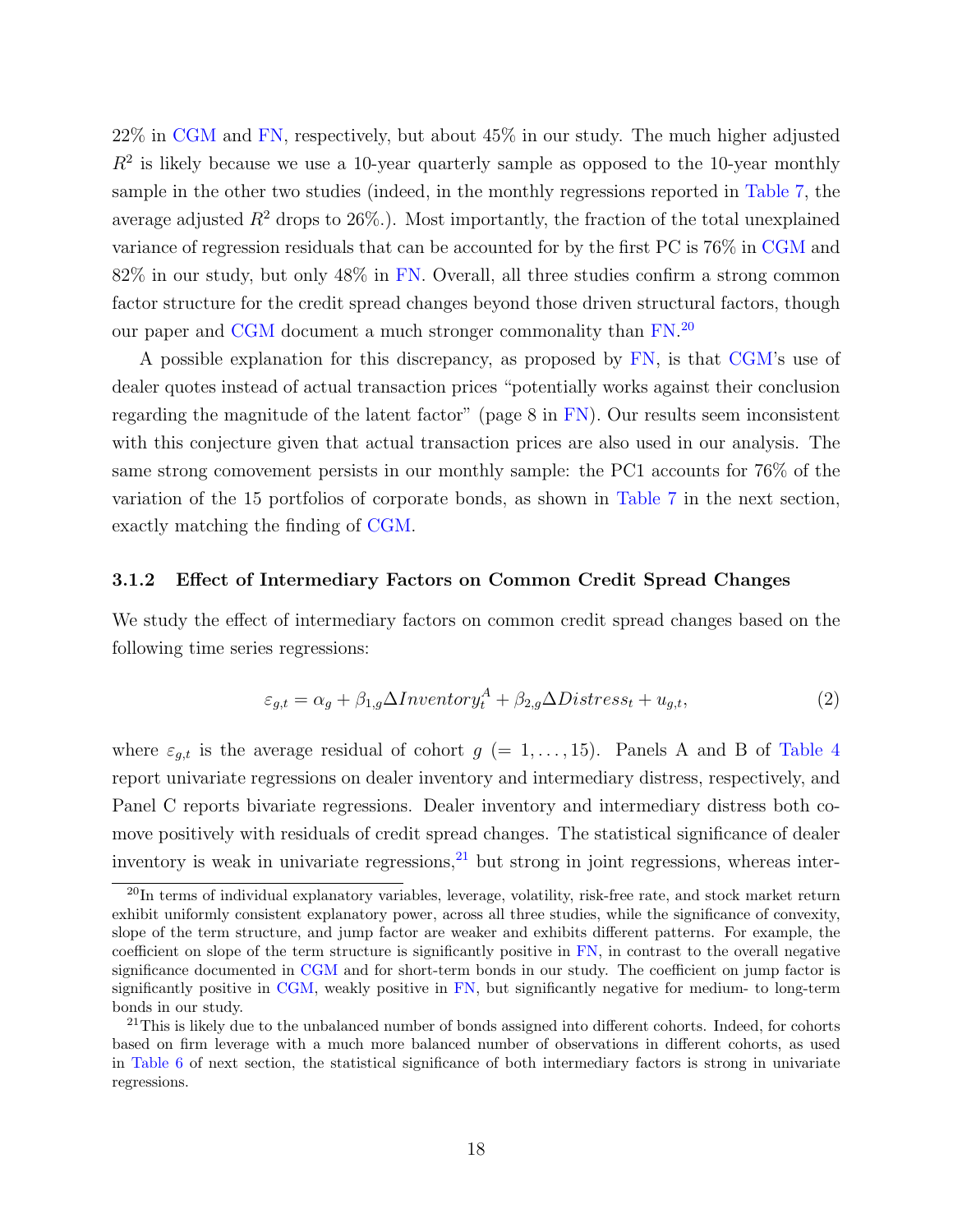mediary distress shows strong statistical significance in both univariate and joint regressions.

Economically, co-movement between spreads and intermediary factors is large. Since we have standardized the intermediary factors in regressions, the joint regression in Panel C of [Table 4](#page-46-0) implies that a one-standard-deviation increase of dealer inventory is associated with a quarterly increase of about 3-30 basis points in bond yields. For intermediary distress, this number is about 5-60 basis points.

The effect of both intermediary factors is stronger for lower-quality bonds. For example, the coefficients on dealer inventory (intermediary distress) monotonically increase from 0.011 to 0.278 (from 0.048 to 0.499) for medium-term bonds, when the rating goes from AA and above down to B and below. This monotonic pattern is reminiscent of the principal component loadings: lower-rated bond residuals have higher loadings on PC1 in [Table 3.](#page-45-0)

Finally, to evaluate the overall explanatory power of the intermediary factors on credit spread changes, we compute the fraction of the total variation of residuals that is accounted for by  $\Delta Inventory^A$  and  $\Delta Noise$ . In particular, for each of the 15 time series regressions, we can compute the total variation of credit spread residuals  $\varepsilon_g^{var}$  as above and also the variation  $u_g^{var} \equiv \sum_t (u_{g,t})^2$  that cannot be explained by the two intermediary factors. For each of the three maturity groups and all 15 groups, we compute the fraction of variation explained by the two intermediary factors as

$$
\text{FVE}_G = 1 - \frac{\sum_{g \in G} u_g^{var}}{\sum_{g \in G} \varepsilon_g^{var}},\tag{3}
$$

where  $G \in \{\text{short, medium, long, all}\}\.$  As reported in the last column of [Table 4,](#page-46-0) the two intermediary factors explain 38%, 55%, and 50% of the total variation of residuals of credit spread changes for short, medium, and long term bonds, respectively, and about 48% for all bonds. Similar calculations for dealer inventory and intermediary distress separately show that 2/3 of this explanatory power can be attributed to intermediary distress and 1/3 to dealer inventory, which is consistent with the correlations of these two factors and the PC1 reported in the last row of [Table 3.](#page-45-0)

In sum, our baseline analysis shows that dealer inventory and intermediary distress have significant positive effects on common credit spread changes. The effects monotonically decrease with bond ratings. The two factors together account for about half of the unexplained total variation of credit spread changes, with one third and two thirds attributable to dealer inventory and intermediary distress, respectively.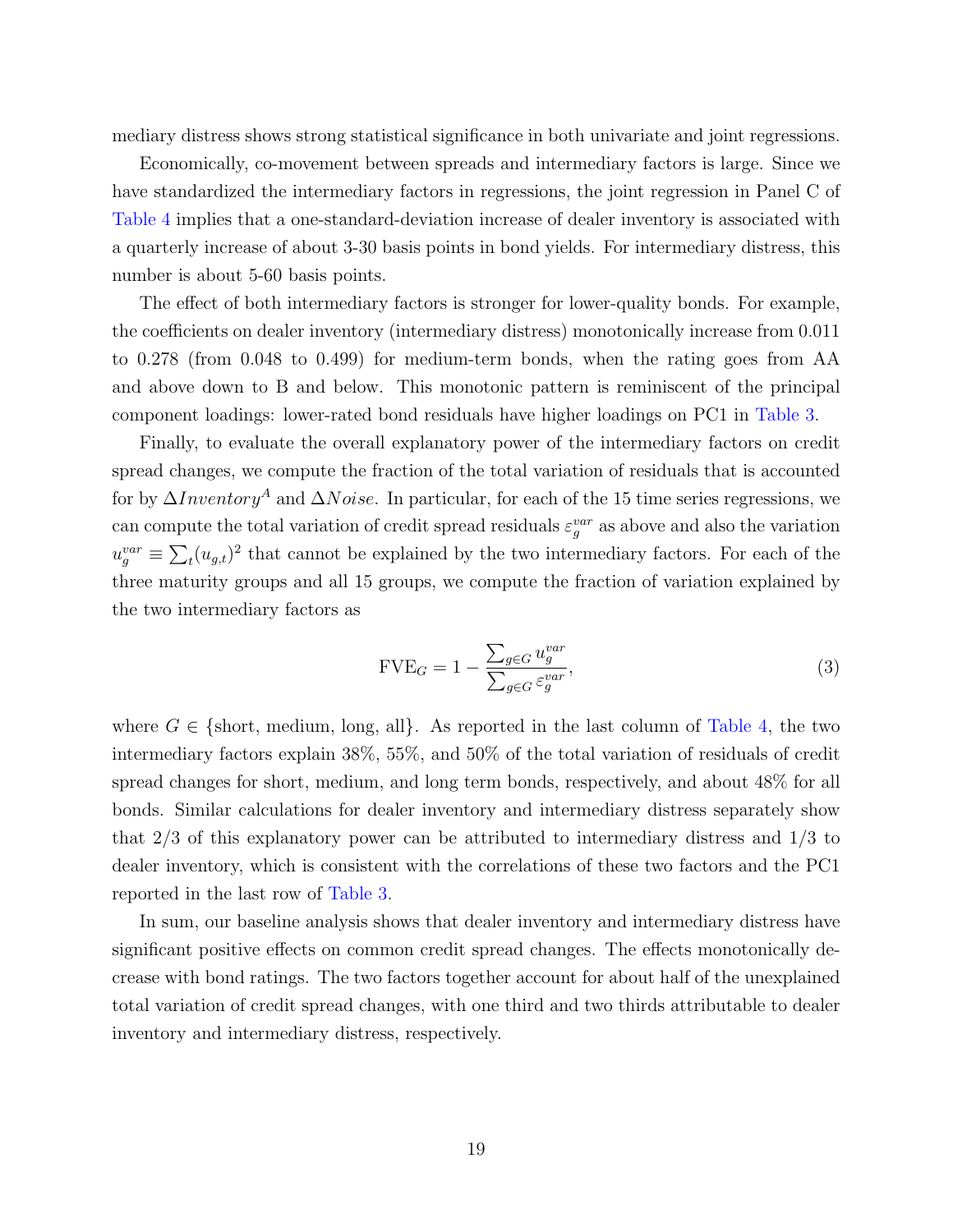# <span id="page-22-0"></span>3.2 Microstructure Liquidity Factor and Credit Spread Changes

Motivated by the finding of [CGM,](#page-67-0) many studies have focused on microstructure liquidity factors such as bid-spread and trading intensity as a potential driver of credit spreads (e.g., [Chen, Lesmond, and Wei](#page-67-13) [\(2007\)](#page-67-13) and [Bao, Pan, and Wang](#page-66-0) [\(2011\)](#page-66-0)). It is hence instructive to understand how much of credit spread changes at the quarterly frequency can be explained by these microstructure-level factors in comparison to our intermediary factors. We use the illiquidity measure of Dick-Nielsen, Feldhütter, and Lando [\(2012\)](#page-68-0) that is an equally weighted sum of the [Amihud](#page-66-11)  $(2002)$  measure of price impact, the Feldhütter  $(2012)$  measure of roundtrip cost, and respective daily standard deviations of these two measures. That is, their illiquidity measure captures trading illiquidity due to price impact and transaction costs, as well liquidity risk.

We first note that the change of illiquidity measure in Dick-Nielsen, Feldhütter, and [Lando](#page-68-0) [\(2012\)](#page-68-0) exhibit non-significant correlations with our two intermediary factors, as shown in [Table 2.](#page-44-0) Second, [Table 5](#page-47-0) reports quarterly time series regressions of each of the 15 credit spread residuals on ∆ILiq, both in univariate regressions (Panel A) and in multivariate regressions along with our two intermediary factors (Panel B), respectively. The results show that  $\Delta$ ILiq mainly adds to the explanatory power (adjusted  $R^2$ ) of high-rated cohorts but not low-rated cohorts, and its explanatory power is quite small. In particular, Panel A shows that ∆ILiq accounts for about 3% of the total variation of residuals of credit spread changes (and significantly positive only for high-rated cohorts).<sup>[22](#page-22-1)</sup> In panel B, we observe that relative to our baseline with two intermediary factors, ∆ILiq only increases the explained fraction by  $0.6\%$  (from  $48.2\%$  to  $48.8\%$ ).<sup>[23](#page-22-2)</sup>

<span id="page-22-1"></span><sup>&</sup>lt;sup>22</sup>The influential measure of corporate bond market illiquidity proposed by [Bao, Pan, and Wang](#page-66-0)  $(2011)$ is available at the monthly frequency but only up to 2009. We do not expect any material difference using either of these two measures in our analysis, as the correlation between them is 0.95 and 0.94 at monthly and quarterly frequencies over 2003 - 2009 when the [Bao, Pan, and Wang](#page-66-0) [\(2011\)](#page-66-0) measure is available. Indeed, we conduct monthly regressions using the [Bao, Pan, and Wang](#page-66-0) [\(2011\)](#page-66-0) measure over 2005 - 2009, reported in Panel B of [Table A.6,](#page-48-0) and find the similar qualitative result that the change of illiquidity mainly affects credit spread changes of high-rated bonds, just like [Table 5](#page-47-0) that uses the Dick-Nielsen, Feldhütter, and [Lando](#page-68-0) [\(2012\)](#page-68-0) measure. This pattern is also found in [Bao, Pan, and Wang](#page-66-0) [\(2011\)](#page-66-0).

<span id="page-22-2"></span><sup>&</sup>lt;sup>23</sup>In an alternative approach, we add  $\Delta \text{II}$  as an explanatory variable to the individual-bond regression [\(1\)](#page-18-1). Consistent with the pattern in [Table 5,](#page-47-0) it mainly adds to the explanatory power (adjusted  $R^2$ ) of highrated cohorts but not low-rated cohorts. Our two intermediary factors explain 45% of the total variation of residuals, only slightly lower than the 48% in the baseline analysis; and this 3% difference merely reflects the 3% of explanatory power of ∆ILiq alone reported in Panel A in [Table 5.](#page-47-0)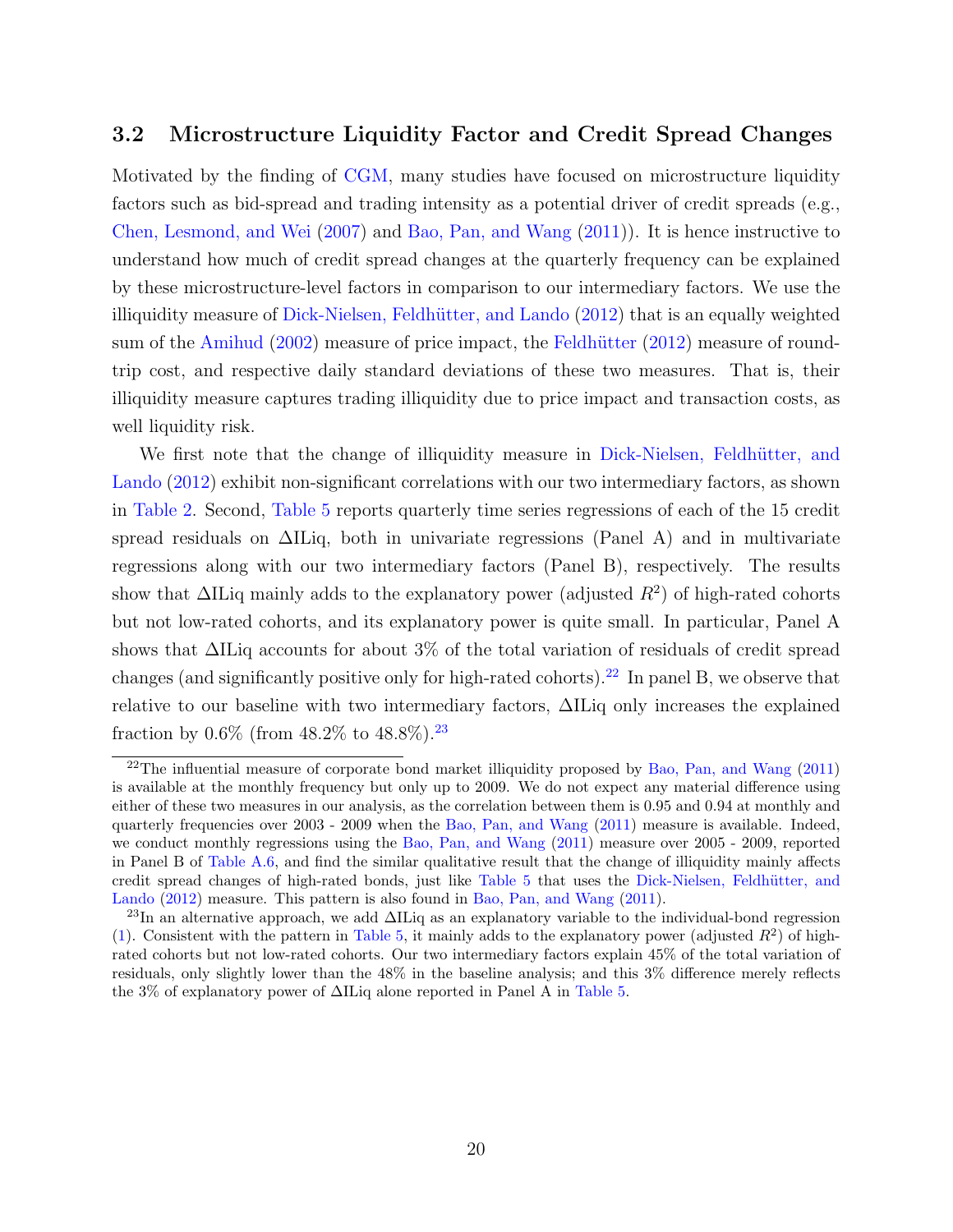## <span id="page-23-0"></span>3.3 Robustness Checks

In this section, we provide further results that elaborate on the explanatory power of intermediary factors for credit spread changes and confirm robustness (additional robustness results are in [Appendix A\)](#page-60-0).

First, [Table 6](#page-48-0) reports the results using 15 cohorts based on time-to-maturity and firm leverage. Similar to [CGM,](#page-67-0) we set the breakpoints of leverage to obtain a relatively homogeneous distribution of bonds across cohorts.[24](#page-23-1) Panel B reports a principal component analysis on the 15 residual series, showing a similar strong common variation, with the PC1 accounting for 78% of the total unexplained variation of credit spread changes. Panel C reports the quarterly bivariate series regressions of each of the 15 residuals on dealer inventory and intermediary distress. Credit spread changes co-move significantly and positively on intermediary factors, with the loadings monotonically increasing with leverage. Compared with the baseline results in [Table 4,](#page-46-0) the statistical significance is stronger (especially for univariate regressions on dealer inventory not reported) probably because of the balanced number of observations, while the economic magnitudes are similar. The two factors together account for about 42% of the unexplained total variation of credit spread changes.

Second, [Table 7](#page-49-0) reports results following the baseline procedure except using series of monthly credit spread changes (in percentage). As mentioned in Section [3.1.1,](#page-18-2) the principal component analysis in panel B shows that the first PC still accounts for 76% of the total unexplained variation of credit spread changes, similar to that in [CGM](#page-67-0) but higher than in [FN,](#page-68-7) both of whom also use monthly series. Panel C shows bivariate regressions on the intermediary factors for this monthly sample; the results are similar to [Table 4,](#page-46-0) with stronger statistical significance, especially for dealer inventory, probably because of the large number of time series observations for each bond. The two factors together account for 20% of the unexplained total variation of credit spread changes, lower than that in the baseline analysis, not surprisingly because of a larger number of observations and higher level of variation at the monthly frequency. But the overall significant explanatory power of intermediary factors for common credit spread changes remains the same.

Finally, recall that we have constructed the intermediary distress factor  $\Delta Distress$  as the first PC of both  $\Delta Noise$  and  $\Delta N \text{Lev}^{\text{HKM}}$ ; this is partly for parsimony and partly for developing our model in the next section. We could have "let data speak" by regressing the credit spread residuals on these two factors separately and jointly. The results of this exercise is reported in [Table 8.](#page-50-0) Similar to  $\Delta Distress$ , both measures have significant pos-

<span id="page-23-1"></span> $^{24}$ As seen from Panel A, the range of the number of bonds is 210-300, 250-450, and 170-500 in short, medium, and long term cohorts, much more homogeneous than rating-based cohorts.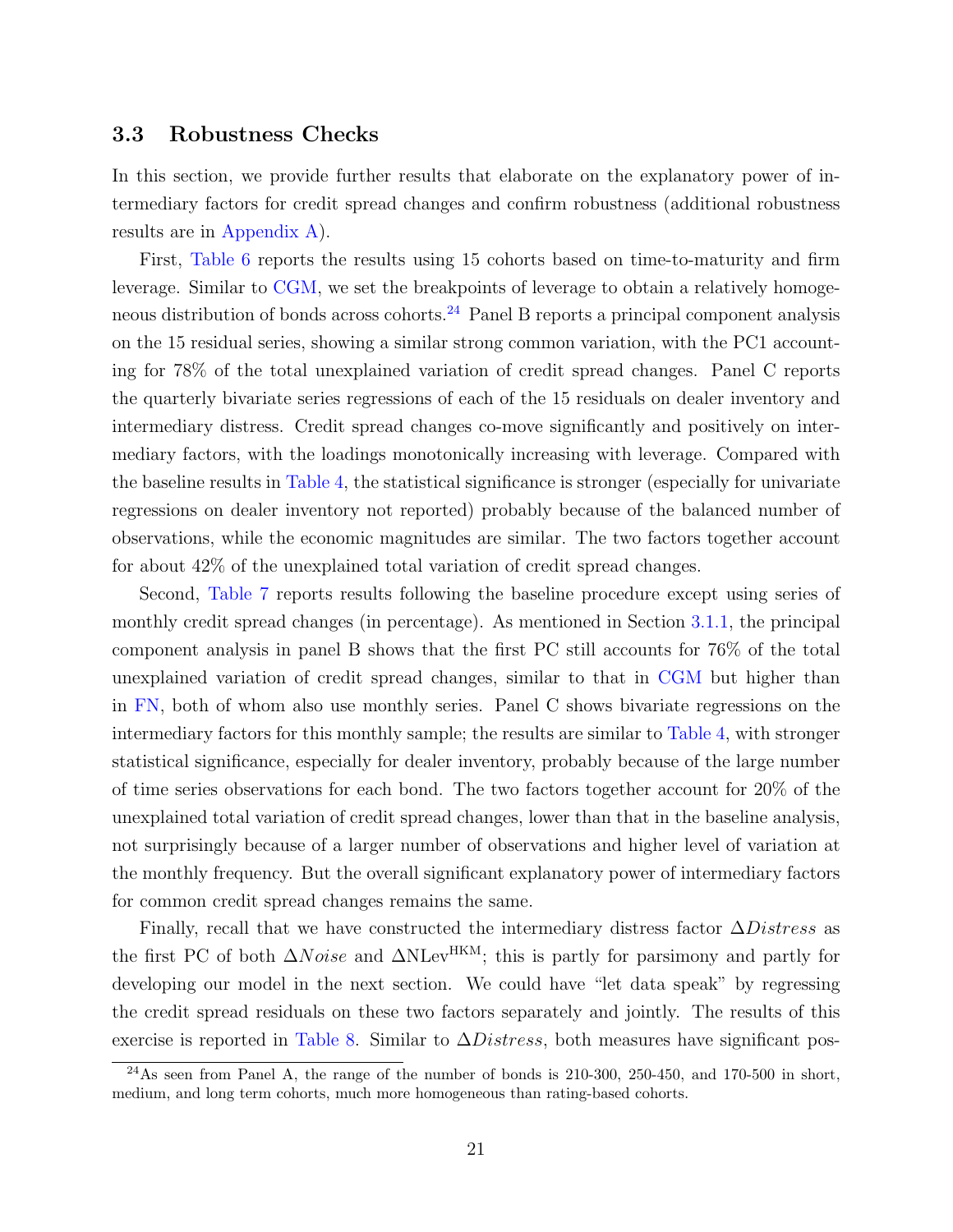itive effects that monotonically decrease with bond ratings. Individually,  $\Delta Noise$  accounts for 32% of the unexplained total variation of credit spread changes, higher than the 17% of  $\Delta$ NLev<sup>HKM</sup>; jointly, they can explain 38%. Therefore,  $\Delta Noise$  and  $\Delta$ NLev<sup>HKM</sup> have overlapping but nontrivial individual explanatory power relative to each other, lending support to our construction of the intermediary distress measure as a combination of the two.

# <span id="page-24-0"></span>4 An Economic Framework

We present a simple intermediary-based setting that provides a supply-demand interpretation to our results. Supply shifts come from shocks to hedgers' endowments: because hedgers are risk-averse, shocks to their endowments initiate portfolio liquidations that increase bond supply. Demand shifts come from shocks to intermediary wealth: because intermediaries face margin constraints, balance sheet shocks affect required returns on intermediation. We show how model-based regressions with dealer inventory (a proxy for bond supply) and dealer leverage (a proxy for intermediary wealth) reproduce the qualitative patterns of our bond-level regressions. Finally, we derive further tests guided by the model.

## 4.1 Setting and Equilibrium

**Assets.** There are many risky assets numbered  $a = 1, \ldots, A$ . Asset cash flows are given by δ, which is normally distributed,  $\delta \sim \text{Normal}(\bar{\delta}, \Sigma)$ . Let p be the equilibrium asset price vector. There is also a riskless asset that pays 1 per unit of investment, as a normalization.

For simplicity, the risky assets are in zero net supply, i.e.,

<span id="page-24-1"></span>
$$
\theta_H + \theta_I = 0,\t\t(4)
$$

where  $\theta_H$  and  $\theta_I$  are the asset demand vectors from hedgers and intermediaries, respectively.

Hedgers. As in [Kondor and Vayanos](#page-69-11) [\(2019\)](#page-69-11), hedgers inherit a random endowment  $h' \delta$ , with  $h \geq 0$ , and have a mean-variance objective:

$$
\max_{\theta_H} \mathbb{E}[W_H] - \frac{\alpha}{2} \text{Var}[W_H] \tag{5}
$$

$$
W_H := 1 - w + h'\delta + \theta_H \cdot (\delta - p - \mathbf{1}_A),\tag{6}
$$

where  $W_H$  is ex-post hedger wealth, and  $1 - w$  is initial hedger wealth. The supply shocks we consider are shocks to  $h$ , to be described below.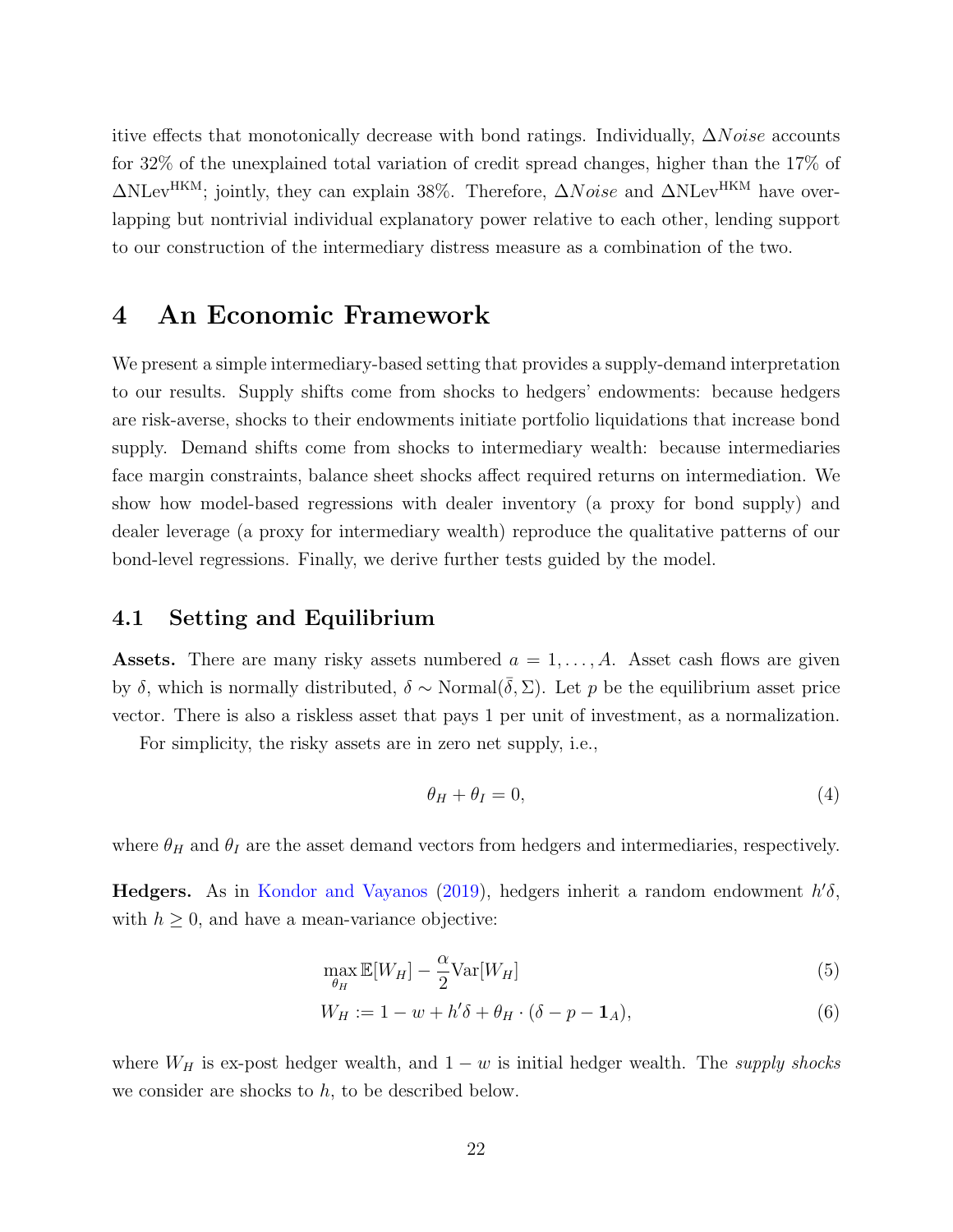Intermediaries. Competitive, risk-neutral intermediaries maximize expected wealth, subject to a margin-type constraint:

<span id="page-25-2"></span>
$$
\max_{\theta_I} \mathbb{E}[w + \theta_I \cdot (\delta - p - \mathbf{1}_A)] \quad \text{s.t.} \quad \theta_I \cdot m \le w,\tag{7}
$$

where w is initial intermediary wealth. The constraint  $\theta_I \cdot m \leq w$  is interpretable as a margin, or capital-adequacy, constraint, and  $m$  is a vector of margin requirements or risk-weights. The *demand shocks* we consider are shocks to  $w$ , which affect the tightness of this constraint, hence intermediaries' required returns.

While the constraint  $\theta_I \cdot m \leq w$  is sufficient to generate most of our empirical results, we also discuss other types of constraints in Appendix [B.1.](#page-62-0) For example, one could argue that long and short positions should both incur margin costs, or that market prices should be in the constraint. These nuances should not dramatically alter the mechanisms we highlight.

Equilibrium. Because of the linearity of the intermediary problem, optimization implies a condition on prices

<span id="page-25-1"></span><span id="page-25-0"></span>
$$
p = \bar{\delta} - \mathbf{1}_A - \mu m,\tag{8}
$$

where  $\mu$  is the Lagrange multiplier on the margin constraint. The optimal hedger portfolio is given by the standard mean-variance optimization:

$$
\theta_H = (\alpha \Sigma)^{-1} (\bar{\delta} - p - \mathbf{1}_A) - h. \tag{9}
$$

Using  $(8)$  in  $(9)$ , and aggregating using  $(4)$ , we obtain the intermediary portfolio:

$$
\theta_I = h - \frac{\mu}{\alpha} \Sigma^{-1} m. \tag{10}
$$

Plugging this into the margin constraint, we have

$$
\mu = \alpha \frac{(m'h - w)^+}{m'\Sigma^{-1}m}.\tag{11}
$$

Thus, the constraint binds (and  $\mu > 0$ ) if and only if  $w < m'h$ , i.e., if the intermediary wealth is below the required margin from holding all the hedging demands  $h$ .

Corporate bond pricing. We are interested in the pricing of a subset of assets in the model. This mirrors our empirical exercise, which zooms in on the corporate bond market. Let  $\mathbf{1}_{\text{bond}}$  denote the logical vector of indicators corresponding to corporate bond assets. For instance, if the first two assets are bonds and the others are not, then  $\mathbf{1}_{bond} = (1, 1, 0, 0, \dots)'.$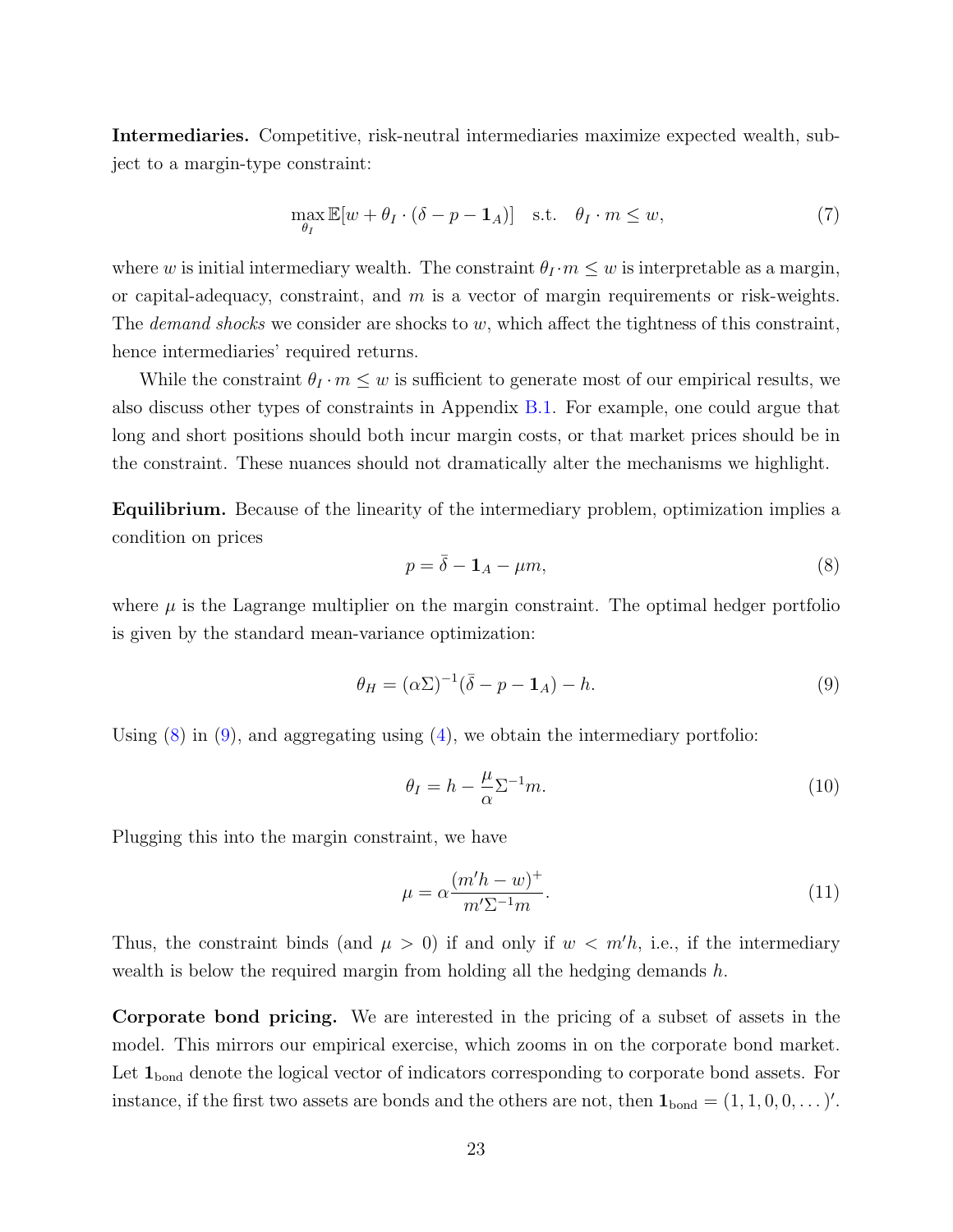Below, we perform comparative statics on the supply of corporate bonds and on the level of dealer liquidity-provision. The proxy for dealer liquidity-provision is intermediary wealth w. To proxy bond supply, write total hedging demand as  $h = s\bar{h}_{\text{bond}} + \bar{h}_{\text{other}}$  for a scalar s and weakly positive vectors  $\bar{h}_{\text{bond}}$  and  $\bar{h}_{\text{other}}$ , where  $\bar{h}_{\text{bond}}$  is only positive for the corporate bond assets, and the reverse for  $\bar{h}_{other}$ , i.e.,  $\bar{h}_{bond} \cdot \bar{h}_{other} = 0$ . We will refer to changes in s a supply shock and changes in w a demand shock.

<span id="page-26-0"></span>**Proposition 1.** If the intermediary margin constraint is binding, i.e.,  $w < m'h$ ,

$$
\begin{aligned}\n\left(^{\text{``Supply}} \ \text{Shock''}\right) \quad & \frac{\partial p}{\partial s} = -\left(\frac{m'\bar{h}_{bond}}{m'\Sigma^{-1}m}\right)\alpha m \\
\left(^{\text{``Demand}} \ \text{Shock''}\right) \quad & \frac{\partial p}{\partial w} = \left(\frac{1}{m'\Sigma^{-1}m}\right)\alpha m.\n\end{aligned}
$$

Otherwise,  $\frac{\partial p}{\partial s} = \frac{\partial p}{\partial w} = 0$ .

Proposition [1](#page-26-0) says that increases in bond supply and decreases in intermediary demand both reduce asset prices, as one expects in a supply-demand model. Price declines occur because intermediary margin constraints "tighten" if they are faced with more bond supply or if they have lower wealth. These effects are stronger for higher-margin assets; in fact, both effects are *proportional to asset margin*. This is reminiscent of the monotonic pattern in empirical loadings displayed by bonds grouped by ratings or leverage. We formalize this link in the next section, where we construct model-based proxies for these supply-demand shocks and insert them into a regression framework.

One may wonder how these price effects would be modified by a more realistic margin constraint that includes asset prices, as we discuss in Appendix [B.1.](#page-62-0) With prices in the constraint, the price effects of Proposition [1](#page-26-0) would be dampened: whereas higher supply or lower demand reduces prices, falling prices then relax the intermediary margin constraint and allow for less of a risk-sharing disruption.

# 4.2 Empirical Implementation

Shock proxies. Recall in [Section 2.2](#page-12-3) our empirical pricing factors are "bond inventory" and "intermediary distress." Whereas we take as given that the second factor is closely related to  $w^{-1}$ , we would like to use the model to argue that the bond inventory factor is closely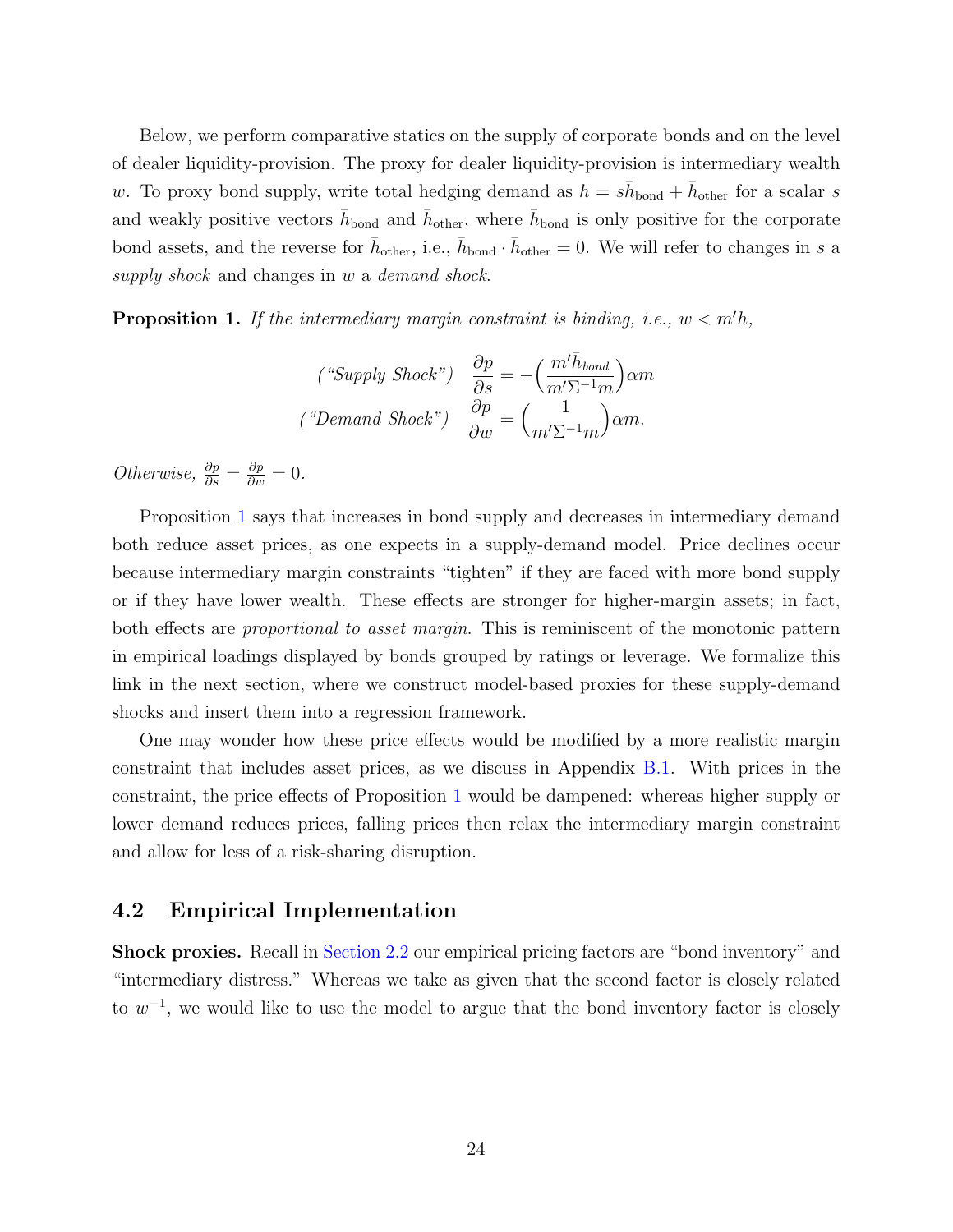related to s. Define our inventory and distress factors as

$$
\xi := \log(\theta_I \cdot \mathbf{1}_{\text{bond}}) \tag{12}
$$

<span id="page-27-2"></span>
$$
\lambda := w^{-1}.\tag{13}
$$

In equilibrium, assuming the intermediary margin constraint binds, the bond inventory measure is related to shocks  $(s, w)$  as follows:

("Supply Shock") 
$$
\frac{\partial \xi}{\partial s} = \exp(-\xi)\bar{h}_{\text{bond}} \cdot \mathbf{1}_{\text{bond}} - \left(\frac{\partial \xi}{\partial w}\right)\bar{h}_{\text{bond}} \cdot m
$$
 (14)

("Demand Shock") 
$$
\frac{\partial \xi}{\partial w} = \exp(-\xi) \frac{m' \Sigma^{-1} \mathbf{1}_{\text{bond}}}{m' \Sigma^{-1} m}.
$$
 (15)

Whatever features make inventory less sensitive to demand shocks  $(w)$  make inventory more sensitive to supply shocks (s), as  $\partial \xi/\partial w$  enters  $\partial \xi/\partial s$  negatively.<sup>[25](#page-27-0)</sup> Given that  $\xi$  is affected by both s and w shocks, an important question is whether bond inventory increases reflect bond supply or bond demand. This is ultimately an empirical question that can be settled by examining the regression coefficient of bond prices on inventory. If this coefficient is negative, inventory must reflect bond supply to a larger extent, as high bond demand raises prices.

Bond regressions. Supposing changes to s and w are the only shocks, we can write

$$
dp = \frac{\partial p}{\partial s} ds + \frac{\partial p}{\partial w} dw \quad \text{and} \quad d\xi = \frac{\partial \xi}{\partial s} ds + \frac{\partial \xi}{\partial w} dw \quad \text{and} \quad d\lambda = -(\lambda/w) dw.
$$

Substituting results above, we obtain an exact regression-like characterization.

<span id="page-27-1"></span>Proposition 2. If s and w are the only non-fundamental shocks, and margin constraints bind, then

$$
dp = \beta_{\xi} d\xi + \beta_{\lambda} d\lambda
$$
  
\n
$$
\beta_{\xi} := -\exp(\xi) m' \bar{h}_{bond} \Big[ \bar{h}_{bond} \cdot \mathbf{1}_{bond} - \frac{m' \Sigma^{-1} \mathbf{1}_{bond}}{m' \Sigma^{-1} m} \bar{h}_{bond} \cdot m \Big]^{-1} \frac{\alpha m}{m' \Sigma^{-1} m}
$$
  
\n
$$
\beta_{\lambda} := -\frac{w}{\lambda} \Big( m' \bar{h}_{bond} \Big[ \bar{h}_{bond} \cdot \mathbf{1}_{bond} - \frac{m' \Sigma^{-1} \mathbf{1}_{bond}}{m' \Sigma^{-1} m} \bar{h}_{bond} \cdot m \Big]^{-1} \frac{m' \Sigma^{-1} \mathbf{1}_{bond}}{m' \Sigma^{-1} m} + 1 \Big) \frac{\alpha m}{m' \Sigma^{-1} m}.
$$

If margin constraints are slack, then  $dp = 0$ .

<span id="page-27-0"></span> $^{25}$ Thus, these expressions help us make sense of our empirical result that "intermediary distress" (and as well as its two ingredients "noise" and "intermediary leverage") have small negative correlations with inventory. Indeed,  $corr(d\xi, d\lambda) = -corr(d\xi, dw) < 0$ .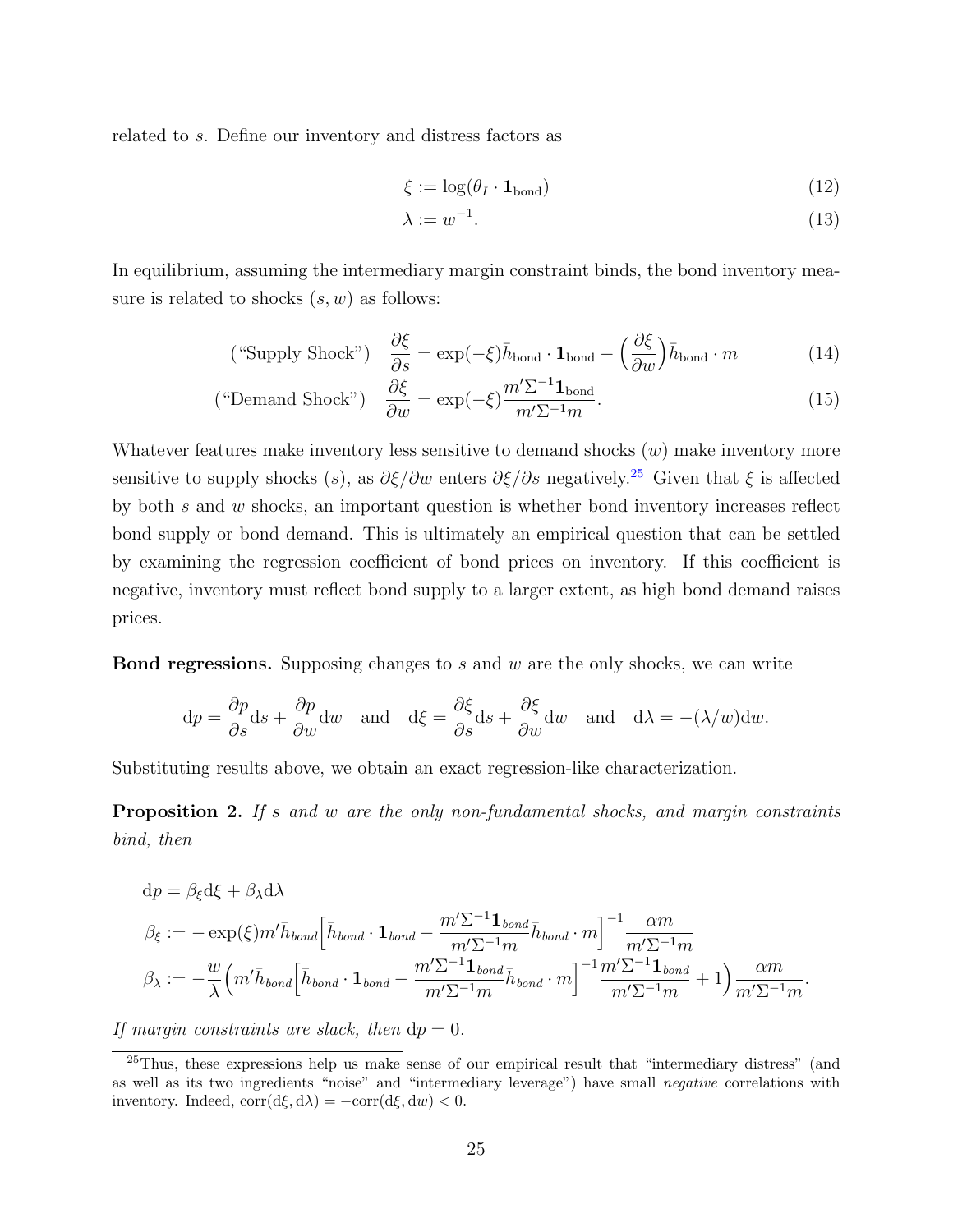Proposition [2](#page-27-1) allows us to relate our model directly to the data. First, the model is able to reproduce our measured pattern of regression coefficients. In Proposition [2,](#page-27-1) coefficients  $\beta_{\xi}$  and  $\beta_{\lambda}$  are proportional to the margin vector m, as alluded to earlier. Thus, the ratio of the regression betas of assets  $i$  and  $j$  are given by their relative margin requirements:

<span id="page-28-2"></span>
$$
\beta_{\xi}^{(i)}/\beta_{\xi}^{(j)} = \beta_{\lambda}^{(i)}/\beta_{\lambda}^{(j)} = m_i/m_j.
$$
\n(16)

Lower-rated bonds and higher-leverage bonds are likely to have larger margin / capital requirements and thus should display larger loadings on both inventory and distress changes. For example, under the Basel II agreement, implemented during our sample period in many non-US jurisdictions, corporate bond holdings incur capital charges that decrease with ratings: under the so-called standardized approach, there is a 20% risk weight applied to securities rated between AAA to AA-;  $50\%$  for A+ to A-;  $100\%$  for BBB+ to BB-; and  $150\%$  for those below BB-.<sup>[26](#page-28-0)</sup> Relatedly, under the SEC's "net capital rule," US broker-dealers' capital requirements are tied to the riskiness of securities in their portfolios (e.g., using a VaR approach), and lower-rated corporate bonds tend to be riskier. In line with this discussion, our empirical results show inventory and dealer distress betas share a similar pattern, both rising with proxies of margin requirements. In [Table 4,](#page-46-0) we measure  $\hat{\beta}^{\text{AA}}_{\xi}/\hat{\beta}^{\text{B}}_{\xi} \approx 10$  to 20 and  $\hat{\beta}_{\lambda}^{AA}/\hat{\beta}_{\lambda}^{B} \approx 7$  to 15, which are in the ballpark of the capital-requirement-implied sensitivity ratios, i.e.,  $m_{\rm B}/m_{\rm AA} = 150\%/20\% = 7.5$  in Basel II.<sup>[27](#page-28-1)</sup>

Second, although this model has two factors (inventory and distress), it is also consistent with a single dominant principal component, as documented in [CGM](#page-67-0) and our [Table 3.](#page-45-0) All non-fundamental shocks – supply and demand – alter asset prices by affecting the multiplier  $\mu$  of the intermediary margin constraint (see equation [\(8\)](#page-25-0)), thus both show up as drivers of the "single" pricing factor in an intuitive way. Here, margin m represents the asset price loadings on this single factor  $\mu$ , analogous to bonds' eigenvector loadings on their first principal component (in the right-hand column of [Table 3\)](#page-45-0).

<span id="page-28-0"></span>Unfortunately, the "single factor"  $\mu$  is not directly measurable. Faced with this challenge,

<sup>&</sup>lt;sup>26</sup>See page 23, paragraph 66 of <https://www.bis.org/publ/bcbs128b.pdf>. There is also an alternative to the standardized approach, the so-called internal ratings-based (IRB) approach, which assigns capital charges according to self-assessed default probabilities and loss-given-defaults for the underlying securities. Using the IRB approach generates qualitatively similar patterns of capital charges, because lower-rated securities have higher default probabilities and default losses.

<span id="page-28-1"></span><sup>&</sup>lt;sup>27</sup>Although we have only included corporate bonds inventory in our regression for parsimony, this proportionality test is robust to omission of other non-corporate-bond inventories whose supply shock might be correlated with s. Under this model, one can show the slope coefficient for the omitted inventory variable inherits the same proportionality to vector m as the included variables  $\xi$  and  $\lambda$ . Accounting for any such omitted variable bias will modify the magnitude of  $\beta_{\xi}$  and  $\beta_{\lambda}$  but not their patterns. Said differently, equation [\(16\)](#page-28-2) still holds for the biased estimates.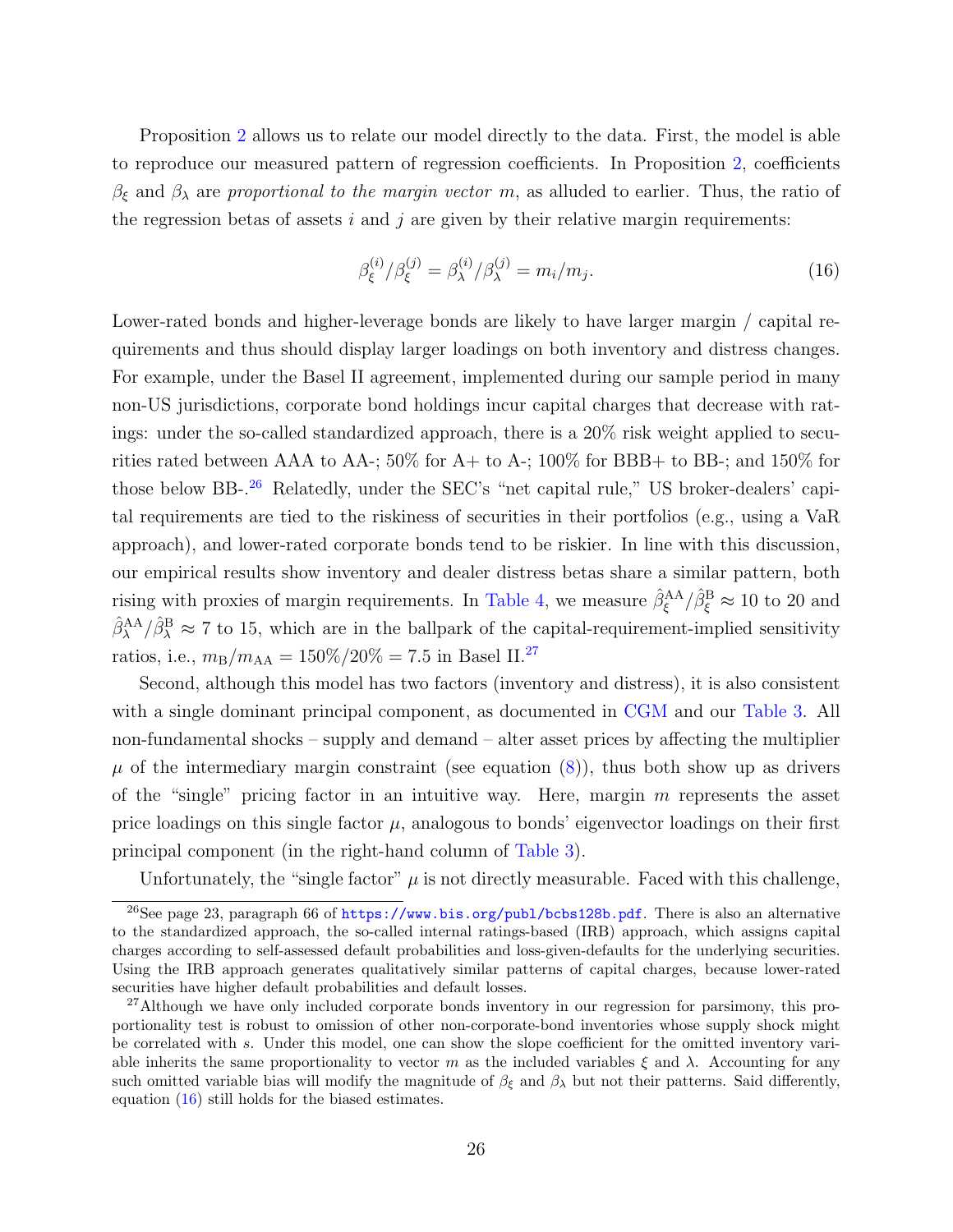we have instead opted to measure proxies for the shocks that drive  $\mu$  (e.g., inventory as a proxy for s and leverage as a proxy for  $w$ ).

Developing new tests. Besides clarifying the results of [Section 3,](#page-18-0) the model also allows us to design new tests. Below, we develop Predictions [1-](#page-29-0)[3,](#page-30-1) which we shall take to data in Section [5.](#page-30-0)

First, although assets have many other features besides their margin requirements and capital charges, the model says that only the asset's margin matters for pricing by inter-mediary constraints; see equation [\(16\)](#page-28-2). If two assets differ on some characteristic  $x_i \neq x_j$ , but they have the same margin  $m_i = m_j$ , then they will have the same sensitivities to the intermediary factors  $(\xi, \lambda)$ , i.e.,  $\beta_{\xi}^{(i)} = \beta_{\xi}^{(j)}$  $\beta_{\lambda}^{(j)}$  and  $\beta_{\lambda}^{(i)} = \beta_{\lambda}^{(j)}$  $\lambda^{(0)}$ . This produces the following empirical prediction.

<span id="page-29-0"></span>Prediction 1. Sorting bonds by any characteristic unrelated to margin or capital requirements should not produce any pattern in sensitivities on dealer inventory or intermediary distress.

Second, the model features the following "spillover effect": when dealers take into inventory any asset carrying margin requirements, their margin constraint is tightened, and they will demand a higher premium on all other margin-carrying assets they trade. Of course, there are intuitive limitations, which are absent from our baseline model, on the extent of this spillover effect. One leading economic mechanism for such limitations is potential market segmentation across assets/dealers.

To develop a formal prediction on the extent of any spillover effects, we modify the model slightly as follows. Rather than a single margin constraint as in [\(7\)](#page-25-2), suppose that dealers face asset-class-specific margin constraints, modeled as different constraints on non-overlapping sets of assets  $\mathcal{A}_1$  and  $\mathcal{A}_2$ :

$$
\sum_{a \in \mathcal{A}_1} \theta_{I,a} m_a \le w_1 \quad \text{and} \quad \sum_{a \in \mathcal{A}_2} \theta_{I,a} m_a \le w_2.
$$

There are two Lagrange multipliers,  $\mu_1$  and  $\mu_2$ , associated with each constraint, and the pricing condition is modified to be  $p = \bar{\delta} - \mathbf{1}_A - \text{diag}(m)(\mu_1 \mathbf{1}_{A_1} + \mu_2 \mathbf{1}_{A_2}).$ 

One interpretation of this modified constraint is that assets in  $\mathcal{A}_1$  and  $\mathcal{A}_2$  are being traded by imperfectly integrated trading desks within a bank, each with independent portfolio limits. In practice, the bank's lead portfolio manager passes on capital charges to the subsidiary trading desks, according to their individual trading positions, in the form of costs against their profit book or even trading restrictions. Under this type of model,  $A_2$  traders have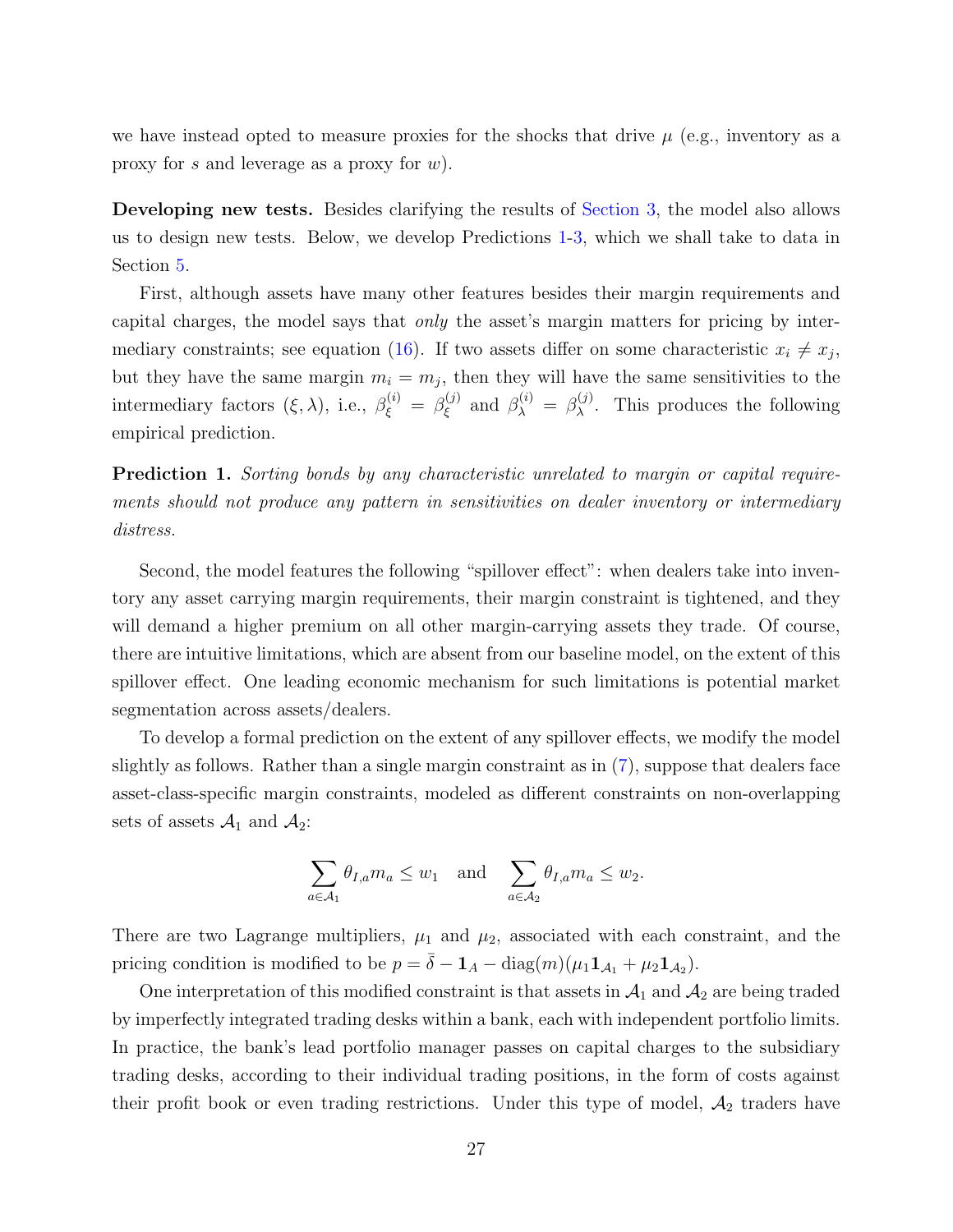little incentive to care about the inventory of  $A_1$  assets. Mathematically, we can show that  $\mu_1$  is sensitive to  $\mathcal{A}_1$  inventory, whereas  $\mu_2$  is not (see Appendix [B.2\)](#page-62-1). But when the bank is in distress globally, in the sense that  $w_1 + w_2 = w$  is reduced, all subsidiary trading desks become restricted, in the sense that both  $\mu_1$  and  $\mu_2$  rise. This model extension leads to the following prediction.

<span id="page-30-2"></span>Prediction 2. Assets traded by corporate bond dealers (or within-dealer trading desks focused on corporate bonds) will be sensitive to bond inventory, in proportion to their margin requirements; other assets will not. All margin-carrying assets will be sensitive to aggregate intermediary distress.

Lastly, we have used the model to argue bond inventory is a good proxy for bond supply. For example, we measure  $\beta_{\xi}$  < 0 in our regressions; see [Table 4,](#page-46-0) which shows positive regression coefficients for bond yields on inventory, implying negative coefficients for bond prices. The model then implies that  $\partial \xi/\partial s > 0$  (see Proposition [2](#page-27-1) and compare with equation [\(14\)](#page-27-2)). But this line of reasoning depends on the model structure. A more direct test would be to extract plausibly exogenous supply shocks ds and observe how inventory  $\xi$  changes.

<span id="page-30-1"></span>Prediction 3. If investors liquidate some bond positions for reasons plausibly unrelated to aggregate intermediary wealth, economic conditions, or firm fundamentals, then (i) dealer bond inventory should increase; and (ii) bond prices should fall.

# <span id="page-30-0"></span>5 Empirical Support to the Economic Framework

In this section, we provide additional supporting evidence, corresponding to Predictions [1](#page-29-0)[-3](#page-30-1) above, that corroborates the key economic mechanism of dealer margin constraints. First, sorting bonds based on variables that are unlikely related to margin and capital charges does not reproduce similar regression patterns as the main findings in [Section 3.](#page-18-0) Second, dealer inventory has spillover effects within the corporate credit market but not outside, while intermediary distress affects various asset classes universally. Third, dealer inventory changes are negatively associated with changes of institutional holdings of substantially downgraded bonds, lending support to the interpretation of dealer inventory factor as representing supply shocks. We further provide IV estimates for the effect of dealer inventory on credit spread changes via the supply channel.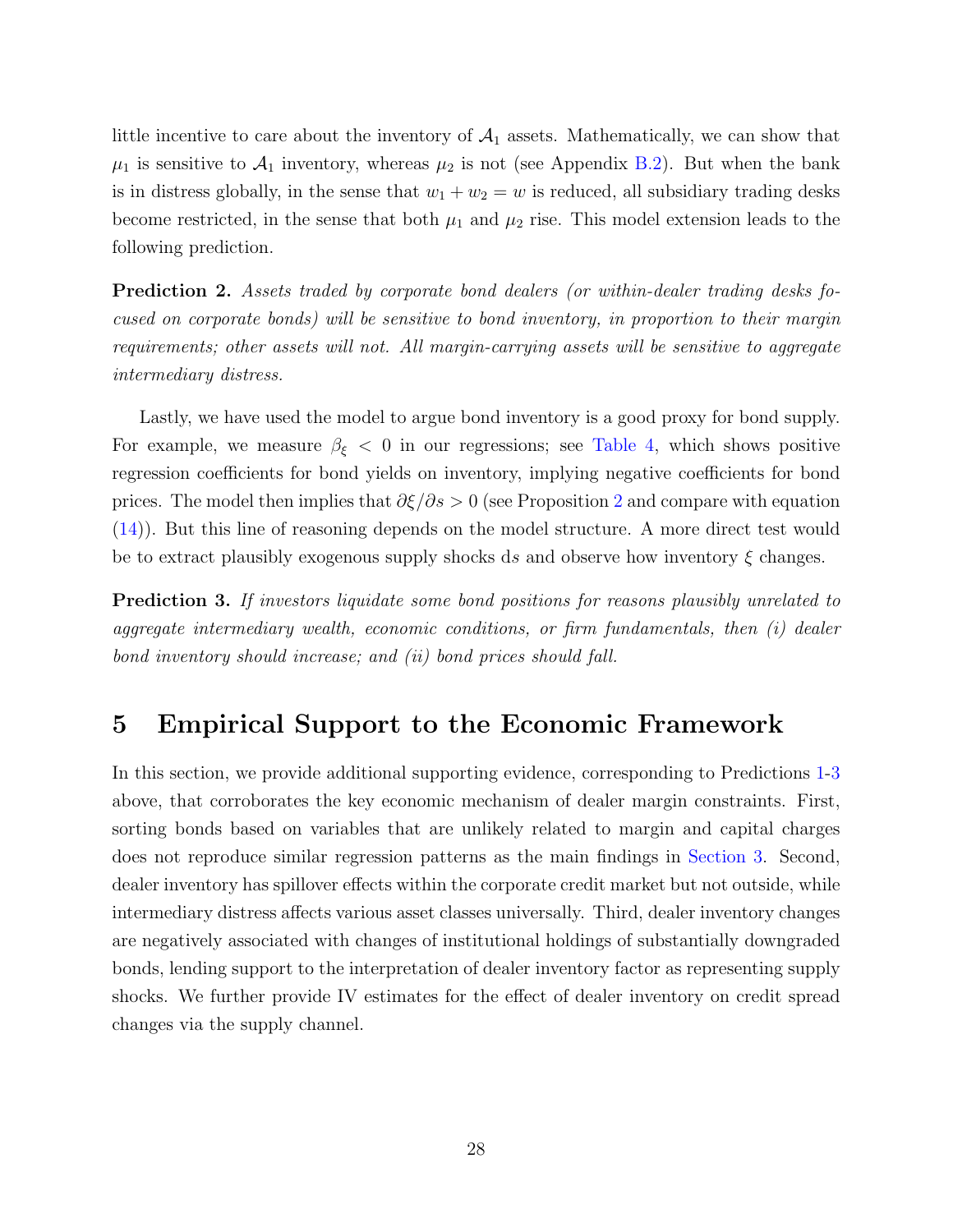# 5.1 Sorts on Variables Unrelated to Margin

Our margin-based model suggests a placebo test: sorting bonds based on variables unrelated to margin should produce no pattern in price sensitivities to intermediary factors (see Pre-diction [1\)](#page-29-0). A result of this type can be observed in [Table 4,](#page-46-0) where the regression coefficients of both  $\Delta Inventory^A$  and  $\Delta Distress$  are roughly similar across maturity groups, a sorting variable not strongly tied to margin requirements.

To present further evidence along this direction, we sort bonds into cohorts based on rating and trading volume, the latter of which is plausibly unrelated to a bond's margin requirements. Specifically, for each bond in each quarter, we compute the total trading volume (in dollar market value) in the last month of the quarter. Then for each quarter, we sort bonds independently into one of 15 groups based on quintiles of ratings and terciles of total trading volume. Panel A of [Table 9](#page-51-0) reports summary statistics, including the number of bonds, number of bond-quarter observations, and average total trading volume across all bonds and quarters, in each group. Within each rating category, the average total trading volume differs substantially across the tercile groups, about \$2, \$17, and \$100 million respectively.

Panel B of [Table 9](#page-51-0) reports time series regressions of each of the 15 residuals of quarterly credit spread changes (in percentage) on  $\Delta Inventory^A$  and  $\Delta Distress$ . The magnitude and statistical significance of coefficients on both intermediary factors increase from high-rated groups to low-rated groups, consistent with the results in [Section 3,](#page-18-0) but remain roughly the same across the terciles by trading volume.

# 5.2 Spillover and Segmentation

Closely-related assets are likely to be intermediated by the same dealers, or traded by the same desks within a dealer firm, and should feature a spillover effect with respect to the bond inventory factor (see Prediction [2\)](#page-30-2). We provide two tests of this prediction – the first splits bond inventory into high-yield and investment-grade inventories; the second considers CDS responses to bond inventory. We expect high-yield bonds to be sensitive to investment-grade inventory (and vice versa) and CDS spreads to be sensitive to bond inventory, because these are all closely-related assets. But there is no spillover effect from corporate bond inventory to other non-corporate-credit asset classes, indicating market segmentation on this front.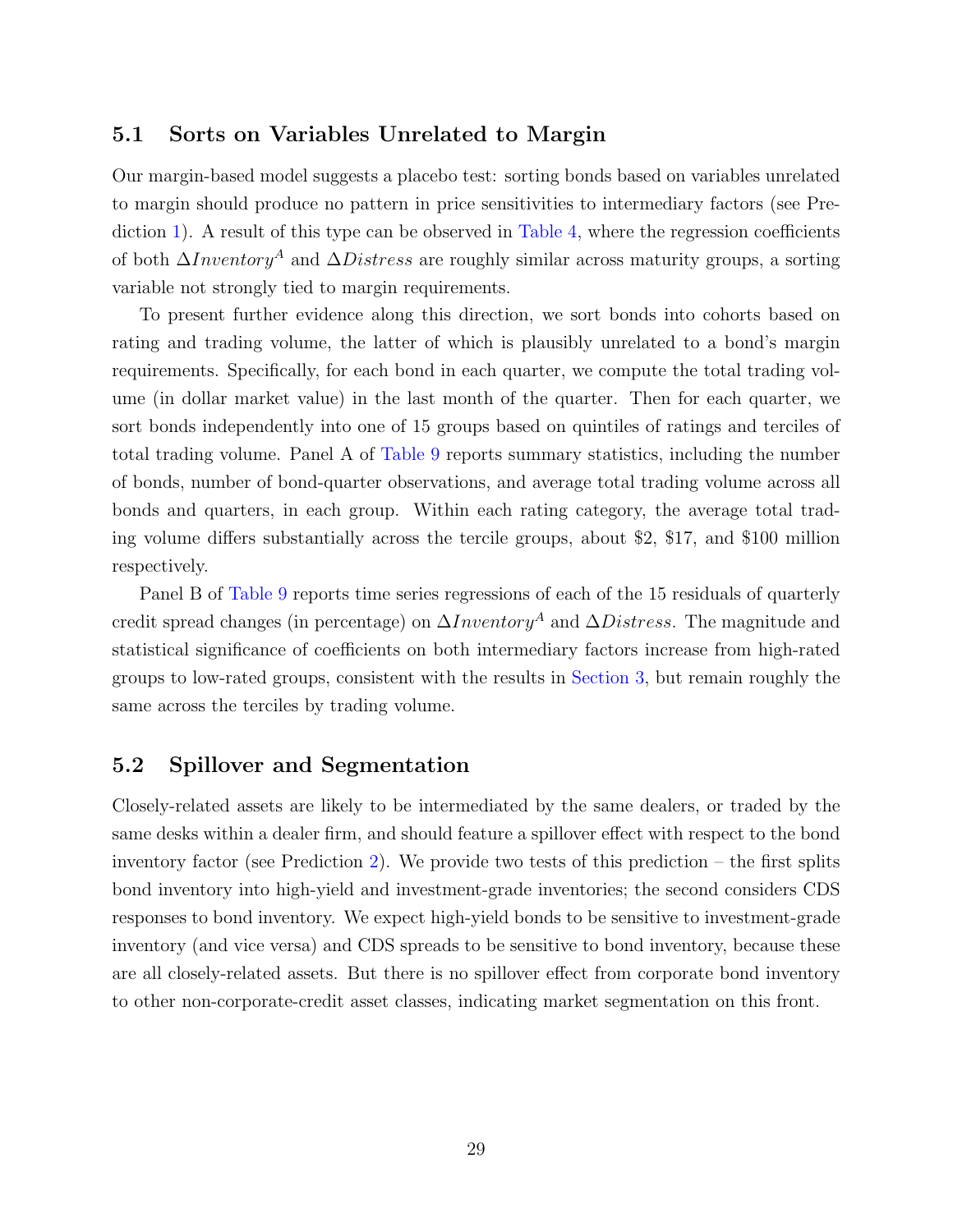#### 5.2.1 High-Yield and Investment-Grade Bonds

Similar to the aggregate inventory measure, we construct dealer inventory of high-yield  $(HY)$ and investment-grade (IG) bonds separately, denoted  $\Delta Inventory^{HY}$  and  $\Delta Inventory^{IG}$ . [Table 10](#page-52-0) reports time series regressions of each of the 15 residuals of credit spread changes, on  $\Delta Inventory^{IG}$  and  $\Delta Inventory^{HY}$  separately, as well as  $\Delta Distress$ .

Both  $\Delta Inventory^{IG}$  and  $\Delta Inventory^{HY}$  have explanatory power for credit spread changes of the bonds that are not in the rating categories used to compute the inventory measures, consistent with the spillover effect. As the model predicts,  $\Delta Inventory^{HY}$  has overall stronger effects than  $\Delta Inventory^{IG}$  because an increase in the former tightens dealers' margin constraints more than a similar increase in the latter. Loadings on both inventory measures also feature a similar monotone effect from high-rated to low-rated bonds, as with the aggregate inventory  $\Delta Inventory^A$  in [Table 4.](#page-46-0)

One concern with the interpretation of these results as evidence of spillover effect is that HY and IG grade inventories may be simply correlated or driven by an unobserved common factor. [Table A.8](#page-50-0) reports correlations of the inventory measures that are inconsistent with this alternative interpretation:  $\Delta Inventory^{HY}$  and  $\Delta Inventory^{IG}$  are negatively correlated in raw changes and near zero in percentage changes.

#### 5.2.2 CDS Spreads

The second test considers CDS spreads, which are tightly-linked to corporate bonds by arbitrage, and so likely to be traded by corporate bond desks. Moreover, CDS carry capital charges, and CDS of riskier, lower-rated firms tend to have higher capital requirements. Agreements such as Basel II treat CDS as "credit risk mitigation" and, ignoring counterparty risk, tie CDS capital charges directly to the capital charges of the underlying bond [\(Shan,](#page-70-11) [Tang, and Yan,](#page-70-11) [2016\)](#page-70-11).<sup>[28](#page-32-0)</sup> Similarly, through its VaR approach, the SEC's "net capital rule" would require CDS of higher-risk firms to be held with higher capital charges.

Panel A of [Table 11](#page-53-0) reports summary statistics of our sample of quarterly CDS spread changes (in percentage). We have 1038 distinct entities, with a total of 55,744 observations at the firm-quarter level. The fraction of observations across the five rating categories remains roughly the same for different CDS maturities, about 80% with a credit rating equal to and above BBB.

<span id="page-32-0"></span><sup>&</sup>lt;sup>28</sup>See page 46, section 5, paragraph 196 of <https://www.bis.org/publ/bcbs128b.pdf>. If the long bond position is completely hedged by a long CDS position, then the net capital charge is only related to counterparty risk. Thus, for our argument to hold, some banks trading in both bonds and CDS must not be completely hedged.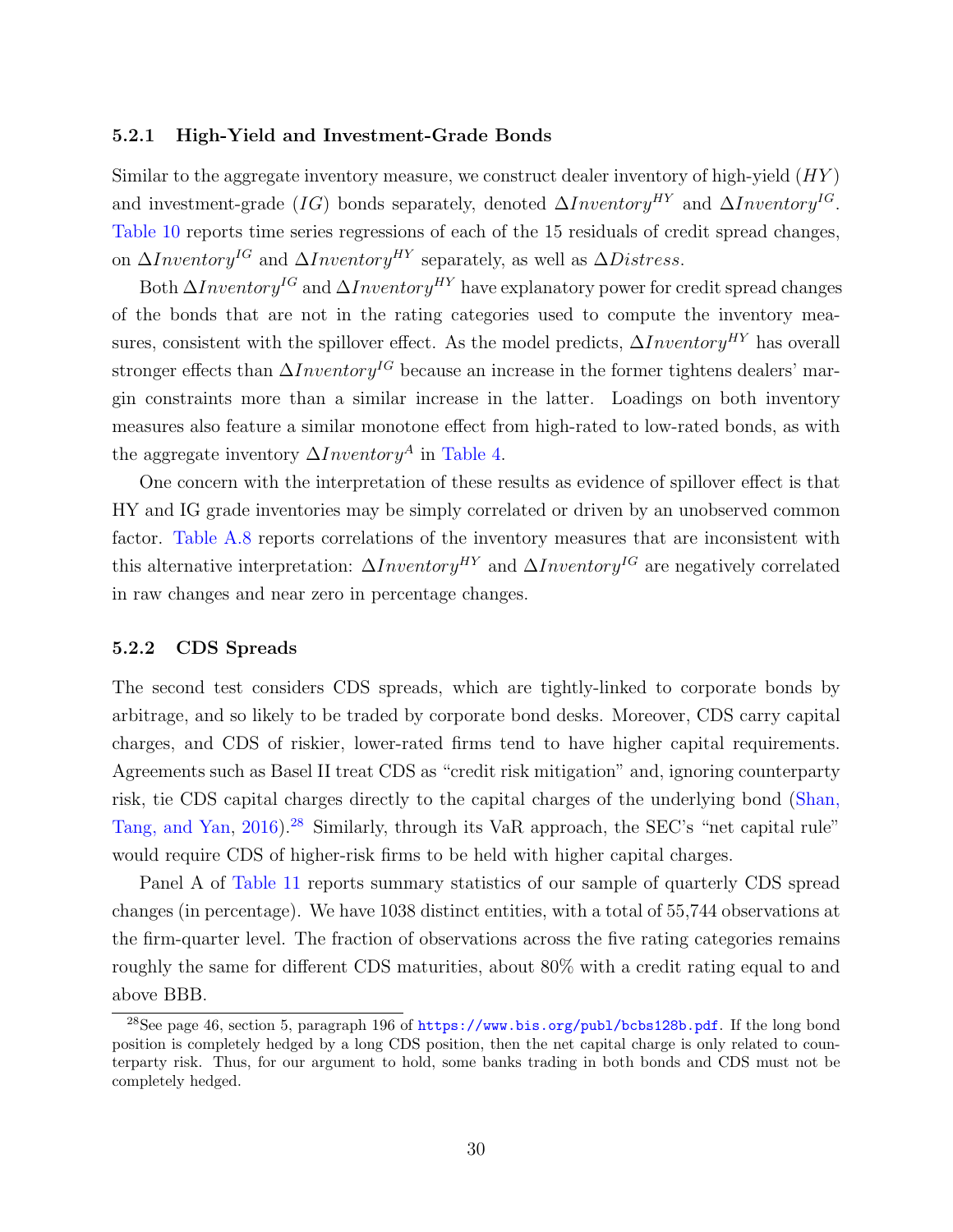We conduct quarterly time series regressions of CDS spread changes on the same set of variables as for bond yield spreads, and compute the quarterly series of residuals. For each quarter and each maturity, we sort firms into one of the five groups of credit rating and take an average of the residuals within each group and in each quarter. Panel B of [Table 11](#page-53-0) reports the principal component analysis of the CDS spread change residuals. Similar to the baseline evidence in [Table 3,](#page-45-0) the first PC accounts for over 80% of the common variation in CDS spread changes. Panel C reports regressions of these residuals on dealers' bond inventory and intermediary distress. The patterns of regression coefficients mirror those for bonds themselves, i.e., positive and monotonically decreasing with bond rating. The total explanatory power is lower than the  $48\%$  in the bond evidence, but still reaches  $37\%$ .<sup>[29](#page-33-0)</sup>

#### 5.2.3 Non-Corporate-Credit Asset Classes

These spillover effects may be limited by the presence of some market segmentation. To investigate this, we perform a similar analysis on a host of non-corporate-credit asset classes, which are less likely to be traded by corporate bond dealers or corporate credit trading desks within a dealer firm. Specifically, we regress quarterly changes of yield spreads (relative to Treasury) of agency MBS, CMBS, ABS, and monthly S&P 500 index option returns on the time series variables to extract the residuals. We then run time series regressions of these residuals on  $\Delta Inventory^A$  and  $\Delta Distress$ . According to Prediction [2,](#page-30-2) these assets should be insensitive to bond inventory changes, but should still respond to aggregate intermediary distress. [Table 12](#page-54-0) shows results consistent with this prediction.

# 5.3 Bond-Level Evidence of Supply Shocks and IV Regressions

In this section, by delving into bond-level dealer inventories and institutional holdings, we provide evidence that the change of dealer inventory is driven by the supply of bonds from investors who experience liquidity shocks. Based on such micro-level evidence, we then construct instruments for the dealer inventory factor at the aggregate level and conduct IV analysis of the effect of dealer inventory on credit spread changes.

A word of caution: bond downgrades clearly contain information about firm fundamentals and economic conditions, so we cannot argue that investor sell-offs are truly exogenous

<span id="page-33-0"></span><sup>&</sup>lt;sup>29</sup>One may concern that the sensitivity of CDS spreads to bond inventory reflects some latent unobservable common credit risk factor. We provide two results to mitigate this concern. First, time series credit risk controls are included in regressions to obtain CDS spread change residuals. Second, results remain the same using the sample of CDS for which the underlying entities are not matched to the firms in the sample of TRACE transactions of corporate bonds used to construct the dealer inventory measure.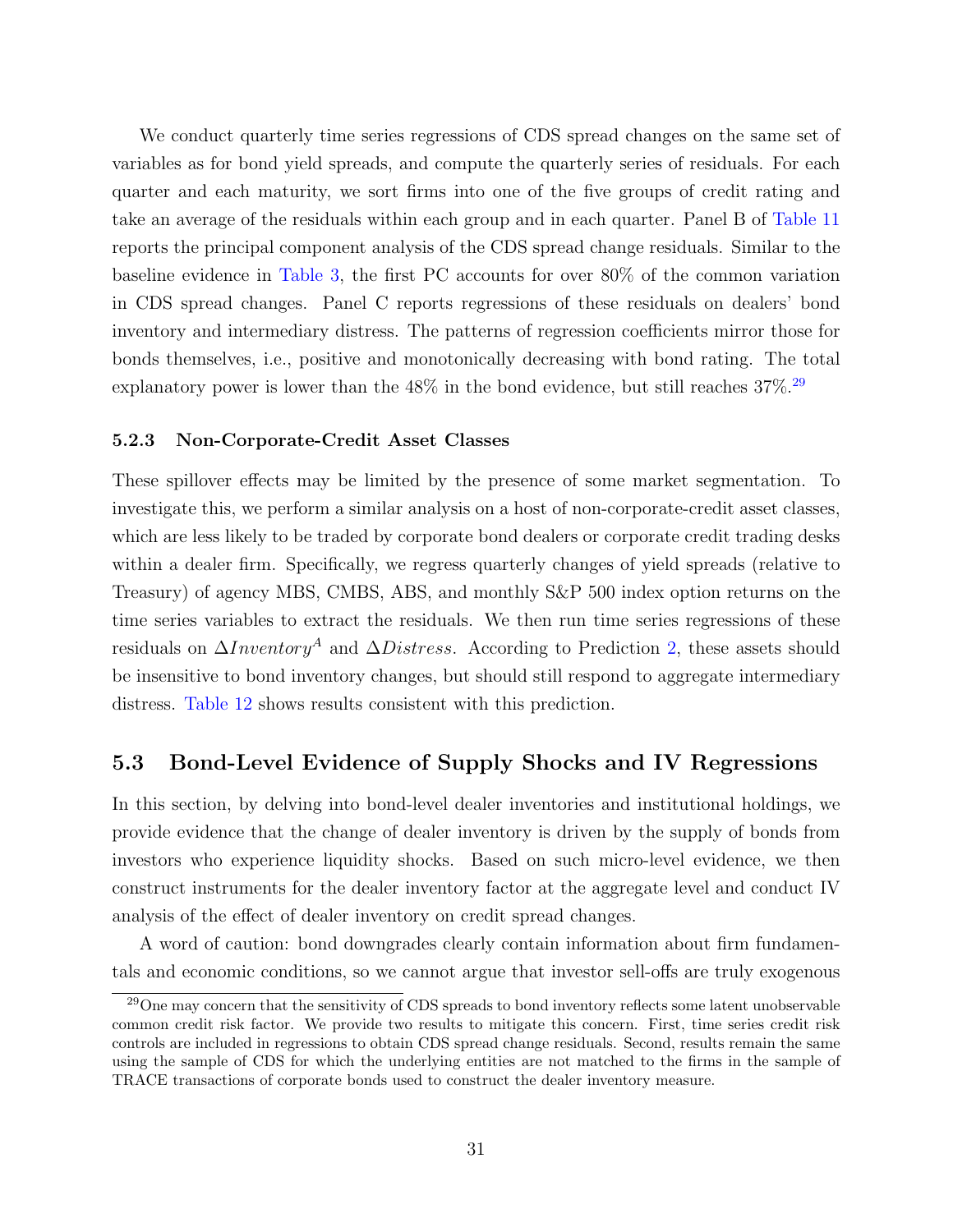"supply shocks" (as in Prediction [3\)](#page-30-1). But recall that when constructing the residuals of credit spread changes we have controlled for firm- and market-level structural factors. Moreover, severe downgrades from IG rating to HY rating, also called "fallen angels," are more likely to serve as pure supply shocks, thanks to regulatory constraints imposed on financial institutions. Our later IV analysis uses "fallen angels" (controlling normal downgrades) together with the insured losses due to natural disasters to instrument the supply shock.

#### 5.3.1 Bond-Level Evidence of Supply Shocks

Our bond-level analysis makes use of rating downgrades of bonds that can lead to large sell-offs from institutional investors. We provide evidence that a significant amount of such sell-offs are absorbed into dealers' balance sheet as inventories.

Holding Changes in Downgrades and Fallen Angels: Raw Data We proceed with the data as follows. From Mergent FISD, we obtain the dates and reasons of all bonds' historical rating changes. From TRACE, we compute the total inventory change of all dealers for each bond i in each quarter t, denoted as  $\Delta Inventory_{i,t}$ . From eMAXX, we compute the change of total holdings for each bond i and in each quarter t, denoted as  $\Delta Holding_{i,t}$ , by each of three groups of institutional investors – insurance companies, mutual funds, and pension funds. We identify observations of  $\Delta Inventory_{i,t}$  and  $\Delta Holding_{i,t}$  as "downgrade" observations if bond  $i$  is downgraded from IG rating to IG or HY rating in quarter  $t$  and as "no rating change" observations if the credit rating remains unchanged. Among "downgrade" observations, we further identify "fallen angels" that have been downgraded from IG rating to HY rating [\(Ambrose, Cai, and Helwege](#page-66-2) [\(2008\)](#page-66-2), [Ellul, Jotikasthira, and Lundblad](#page-68-1) [\(2011\)](#page-68-1)) and "downgrade (IG)" observations with bonds downgraded from IG rating to a lower IG rating. Our analysis relies on the sell-offs induced by bond downgrading, so we exclude "upgrade" observations.<sup>[30](#page-34-0)</sup> We also exclude observations with bonds downgraded from HY rating to a lower HY rating, as the different initial rating category makes it hard to compare with "fallen angel" observations.

[Table 13](#page-55-0) reports the average quarterly change of holdings by insurance companies, mutual funds, and pension funds, in panels A, B, and C, respectively, and the average quarterly change of dealers' inventories in panel D. In particular, for each of these four groups of investors, we report the average of  $\Delta Holding_{i,t}$  or  $\Delta Inventory_{i,t}$  across "downgrade (IG)", "fallen angels", and "no rating change" observations. Both the number of observations and

<span id="page-34-0"></span><sup>30</sup>Including "upgrade" observations as a comparison group leads to stronger results in quantifying the sell-offs of downgraded bonds by institutional investors, not surprisingly.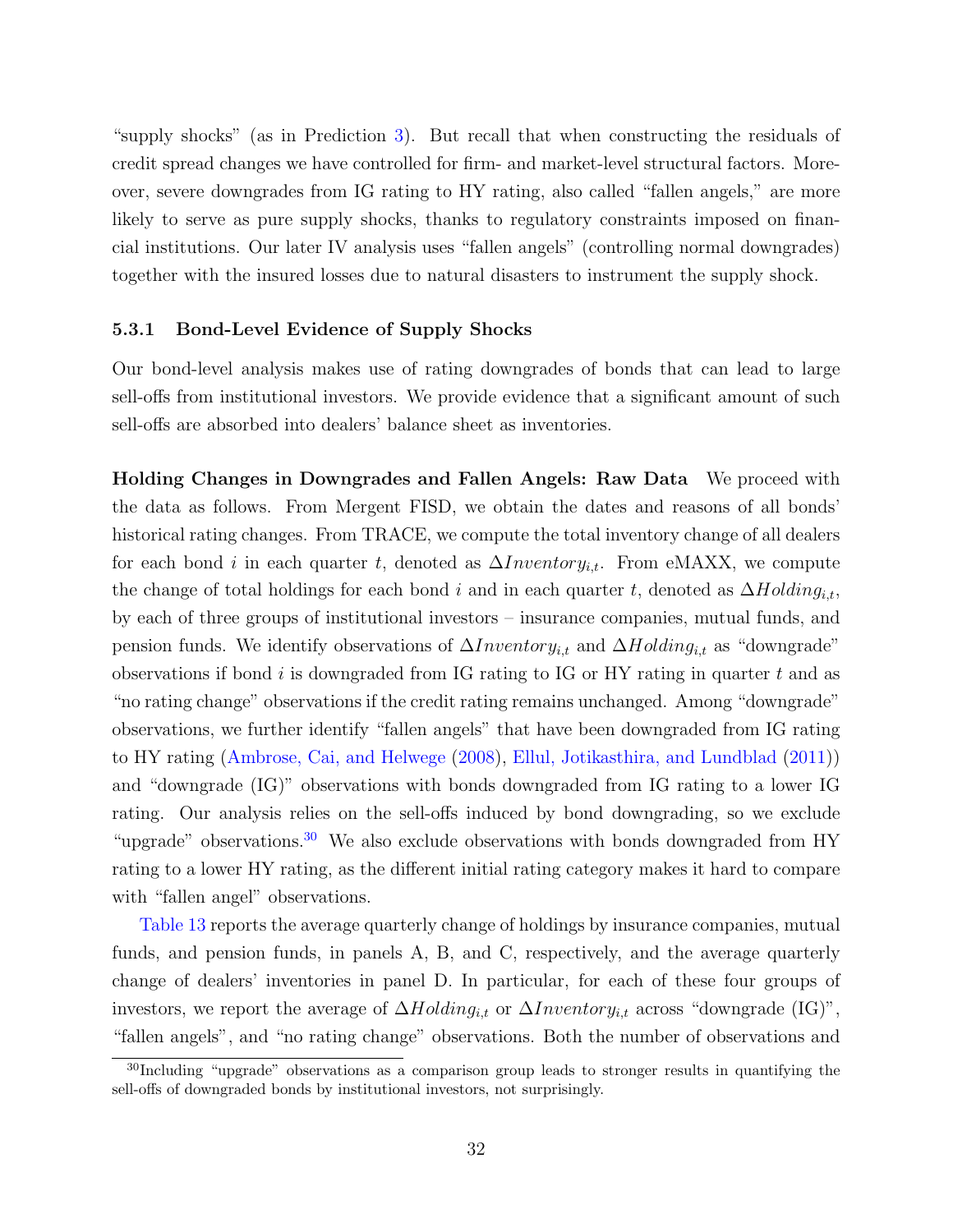average holdings change (in \$million) are reported. We also include the average of changes in quarter  $t + 1$ , i.e., one quarter following the rating change, because it may take time for investors to adjust their positions. To put the magnitudes in context, we report the average level of institutional holding  $Holding_{i,t-1}$  and dealer inventory  $Inventory_{i,t-1}$  as of quarter  $t-1$  in the last row of each panel.

For the set of "downgrade  $(\text{IG})$ " bonds, both at the quarter of downgrade  $(t)$  and the following quarter  $(t + 1)$ , insurance companies decreased their holdings by about \$0.92-1.01 million, while mutual funds and pension funds increased their holdings by about \$0.29-0.38 million at quarter t but sold about \$0.16-0.25 million at quarter  $t + 1$ . Similar patterns are found for "fallen angels." In particular, insurance companies sold off "fallen angels" in both quarters, about \$1.27-1.35 million, while mutual funds and pension funds bought about \$0.12-0.20 million at quarter t and sold about \$0.24-0.47 million at quarter  $t + 1$ . In other words, the sell-offs by insurance companies are larger for "fallen angels" than for "downgrade (IG)" bonds, whereas purchases by mutual funds and pension funds are smaller for "fallen angels" than "downgrade (IG)" bonds. This is consistent with insurance companies being forced to sell downgraded bonds, especially "fallen angels" due to regulatory constraints, and mutual funds and pension funds purchasing these bonds to take advantage of "fire-sale" discounts [\(Cai, Han, Li, and Li](#page-67-10) [\(2019\)](#page-67-10), [Anand, Jotikasthira, and Venkataraman](#page-66-12) [\(2018\)](#page-66-12)).

Importantly, panel D of [Table 13](#page-55-0) shows that dealers buy a similar amount of "downgrade  $(G)$ " bonds in quarter t to mutual funds and pension funds, about \$0.34 million, but a much larger amount of "fallen angels", about \$1.31 million. Dealers also buy "downgrade (IG)" bonds and sell "fallen angels" in quarter  $t + 1$ , but in small amounts. Compared with the level of inventory as of quarter  $t-1$ , dealers' purchase amount of "fallen angles" is strikingly large, an increase of about 78%, substantially larger than those of mutual funds and pension funds that are below 1%.

Holding Changes in Downgrades and Fallen Angels: Regression Next, we conduct regression analysis – which allows us to control bond characteristics – to formally test the relation between institutional investors' sell-offs and dealers' inventory changes. The first three columns of [Table 14](#page-56-0) report results based on the following regression:

# $\Delta H$ olding<sub>it+τ</sub>

$$
= Intercept + \beta_1 \times \text{Fallen}_{i,t} + \beta_2 \times \text{Downgrade}_{i,t} + \beta_3 \times \log(\text{Amt}_{i,t+\tau}) + \beta_4 \times \log(\text{Size}_i)
$$

$$
+ \beta_5 \times \text{Age}_{i,t+\tau} + \beta_6 \times \text{Time-to-Mature}_{i,t+\tau} + \sum_t \text{FE}_t + \varepsilon_{i,t+\tau},
$$
(17)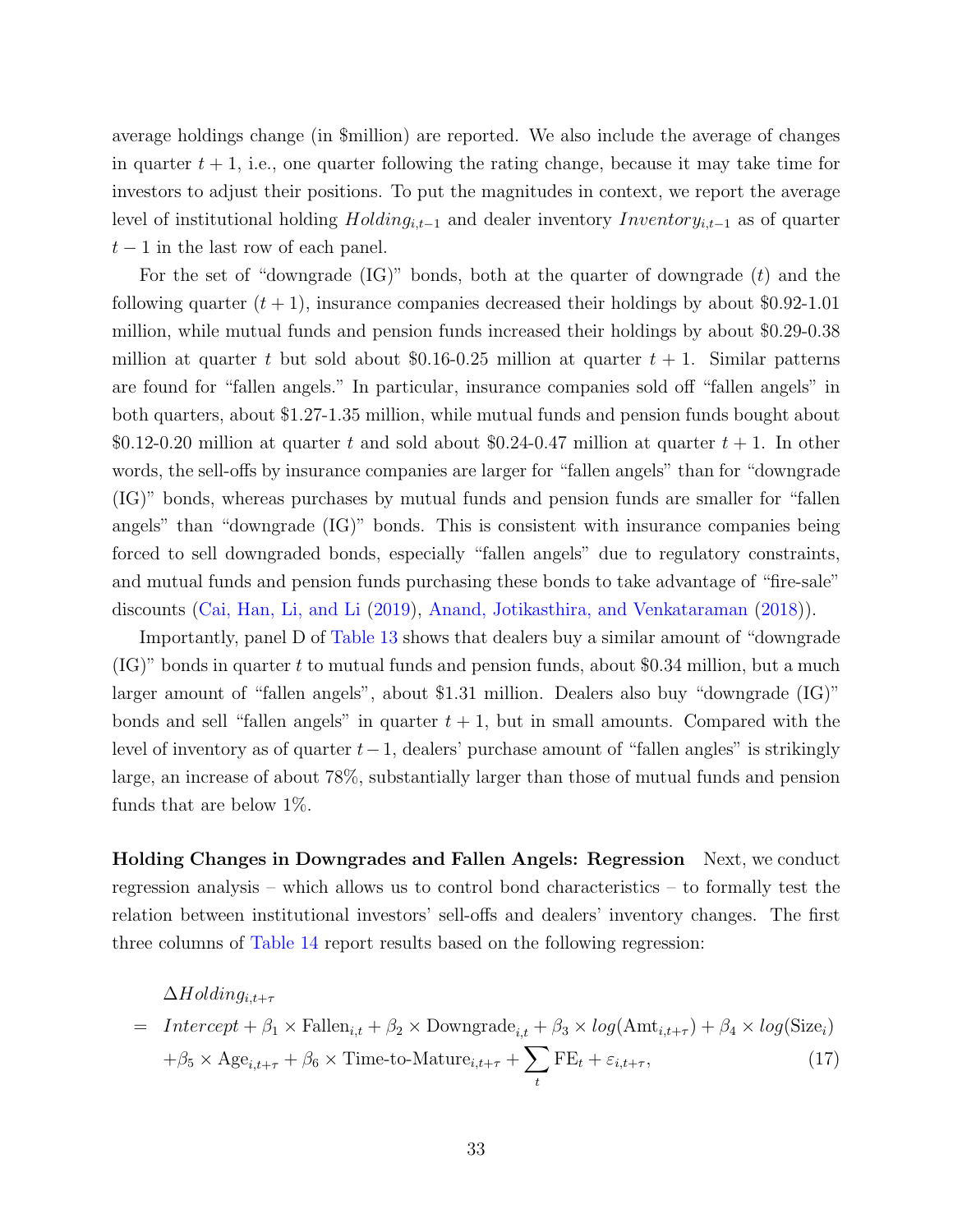where  $\tau = 0$  for the change in quarter t (reported in panel A) and  $\tau = 1$  for the change in quarter  $t + 1$  (reported in Panel B). The indicator variable Downgrade<sub>i,t</sub> equals 1 if bond i is downgraded in quarter t and 0 otherwise, whereas Fallen<sub>i,t</sub> equals 1 if bond i is a "fallen angel" in quarter  $t$  and  $0$  otherwise.

The sample includes "downgrade (IG)", "fallen angels", and "no rating change" observations. Thus, the coefficient on Downgrade<sub>i,t</sub> captures the  $(t + \tau)$  change of institutional investors' holdings of a average downgraded bond in quarter  $t$ , relative to that of a bond that has no rating change contemporaneously. Similarly, the coefficient on  $\text{Fallen}_{i,t}$  captures the  $(t + \tau)$  change of institutional investors' holdings of a bond downgraded from IG rating to HY rating in quarter t, relative to the average of those that have no rating change and that are downgraded from IG rating to IG rating contemporaneously. We control for various bond characteristics including the log of outstanding balance  $(log(\text{Amt}_{i,t+\tau}))$ , the log of issue size  $(log(Size<sub>i</sub>)),$  bond age  $(Age<sub>i,t+\tau</sub>),$  and time-to-maturity (Time-to-Mature<sub>i,t+ $\tau$ </sub>), and also include time fixed effects. Panel regressions of changes in dealers' inventories  $\Delta Inventory_{i,t+\tau}$ , similar to  $(17)$  are reported in the last column.

Consistent with summary statistics in [Table 13,](#page-55-0) we observe that insurance companies decrease their holdings of downgraded bonds in both quarters, about \$0.48-0.80 million, relative to the bonds with no rating changes. Mutual funds and pension funds seem to take some of the downgraded bonds sold by insurance companies in quarter  $t$ , about \$0.51 and \$0.36 million respectively, but no detectable patterns in the following quarter. Insurance companies sell "fallen angels" even more aggressively, about \$0.67 million in quarter t and \$0.33 million in quarter  $t + 1$ , relative to average bonds that experience no rating changes and that are downgraded from IG rating to IG rating. Mutual funds and pension funds do not conduct significant purchases of "fallen angles". In contrast, dealers' inventories of "fallen angels" increase substantially in quarter  $t$  (about \$1.61 million) and then decrease somewhat in quarter  $t + 1$  (about \$0.45 million). That is, dealers first take inventories of "fallen angels" in providing liquidity to insurance companies, and then unwind (part of) these inventories at a later time, consistent with standard inventory control behavior [\(Ho](#page-69-0) [and Stoll,](#page-69-0) [1981\)](#page-69-0). Interestingly, dealers' inventories of average downgraded bonds do not seem to be significantly different from those with no rating change.

In sum, insurance companies dump a large amount of "fallen angels", and dealers take them into their inventories. Taking as a premise that insurance companies face constraints due to regulations for holding low-rated bonds [\(Ellul, Jotikasthira, and Lundblad,](#page-68-0) [2011\)](#page-68-0), we interpret downgrade-induced sell-offs by insurance companies as a supply shock to increase dealers' inventories, independent of their balance sheet condition (wealth or leverage). In the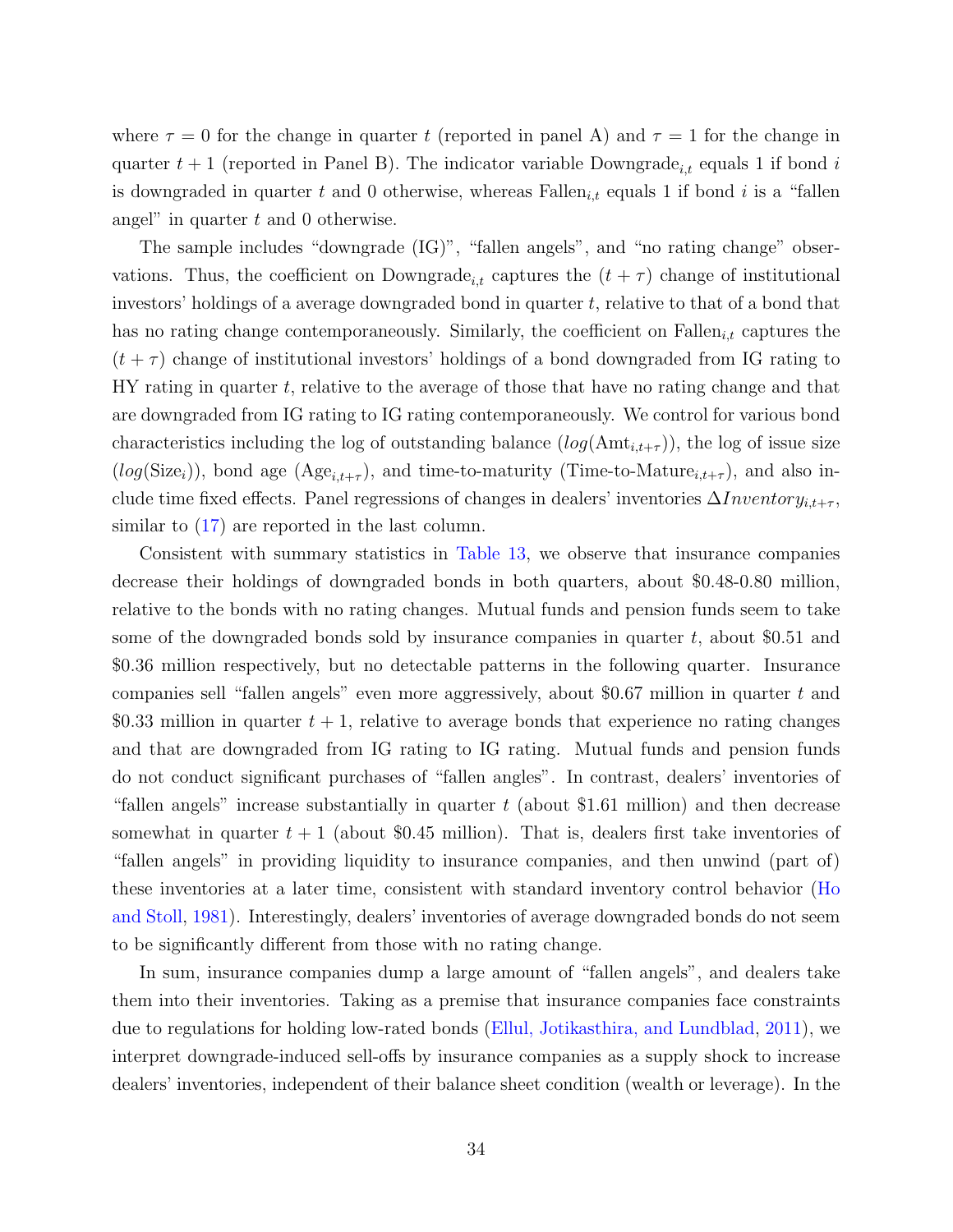following, we construct an IV for the dealer inventory factor based on institutional investors' liquidations of "fallen angels."

### 5.3.2 IV Regressions

To construct a time series IV for the dealer inventory factor  $\Delta Inventory_t^A$ , we aggregate the changes of institutional holdings of downgraded bonds in each quarter. In particular, we use the sell-offs of "fallen angels"  $\Delta Holding_f^{FA}$  as the IV and the sell-offs of all downgraded bonds  $\Delta Holding_t^D$  as a control. Using  $\Delta Holding_t^D$  as a control (partially) takes care of the confound that downgrading contains information on the fundamental value of bonds, which then leads to both sell-offs and price effects. In addition, recall that the sell-offs of "fallen angels" come mainly from insurance companies that face clear-cut regulatory constraints, so  $\Delta Holding^{FA}_t$ is likely a purer proxy for bond supply shocks than  $\Delta Holding_t^D$ . Still, we include all types of institutional investors when computing  $\Delta Holding_t^{FA}$  and  $\Delta Holding_t^D$ , not only insurance companies, to capture the net selling to dealers, given that mutual funds and pension funds seem to take some amount of downgraded bonds sold by insurance companies.<sup>[31](#page-37-0)</sup> We scale  $\Delta Holding_f^{FA}$  and  $\Delta Holding_f^D$  by their respective levels of holdings as of  $t-1$ , corresponding to our construction of  $\Delta Inventory_t^A$  as a percentage change.

To complement the analysis using  $\Delta Holding_f^{FA}$ , we also construct a second IV using insured losses due to natural disasters. In particular, we obtain from the Insurance Information Institute an annual series of realized industry-wide losses from catastrophes, capturing the total net insurance payment for personal and commercial property lines of insurance.<sup>[32](#page-37-1)</sup> A linear time series model is fitted to the logarithm of this annual series with the residuals as the payout shocks. As catastrophes mostly happen in the third quarter of the year (e.g., hurricanes), we assign each year's payout shock to the third quarter and zero to other quarters. The resulting quarterly series is denoted by  $\text{InsuredLoss}_{t}$ .

The rationale for using InsuredLoss<sub>t</sub> as an IV is that unexpected insured losses are likely to induce sell-offs of corporate bonds by insurance companies to make payments. The advantage of InsuredLoss<sub>t</sub> to  $\Delta Holding_t^{FA}$  as an IV is its clear-cut exogeneity to bond-value shocks.

<span id="page-37-0"></span><sup>&</sup>lt;sup>31</sup>Of course, this will overestimate (underestimate) the net selling amount to dealers if other investors like hedge funds also buy (sell) some amount of.

<span id="page-37-1"></span><sup>&</sup>lt;sup>32</sup>The included catastrophes, following definitions of the Property Claim Services division of Verisk Analytics, are those that caused insured property losses of \$25 million or more in 1997 dollars and affected a significant number of policyholders and insurers, excluding losses covered by the federally administered National Flood Insurance Program. The types of catastrophes include, for example, wildfires, heat waves, droughts, tropical cyclones, severe thunderstorms, winter storms, cold waves, floods, and earthquakes. See [https://www.iii.org/fact-statistic/facts-statistics-us-catastrophes#Loss%](https://www.iii.org/fact-statistic/facts-statistics-us-catastrophes#Loss%20Events%20in%20the%20U.S.,%201980-2018) [20Events%20in%20the%20U.S.,%201980-2018](https://www.iii.org/fact-statistic/facts-statistics-us-catastrophes#Loss%20Events%20in%20the%20U.S.,%201980-2018) for detailed information about natural catastrophes and <https://www.iii.org/table-archive/20922> for our data series.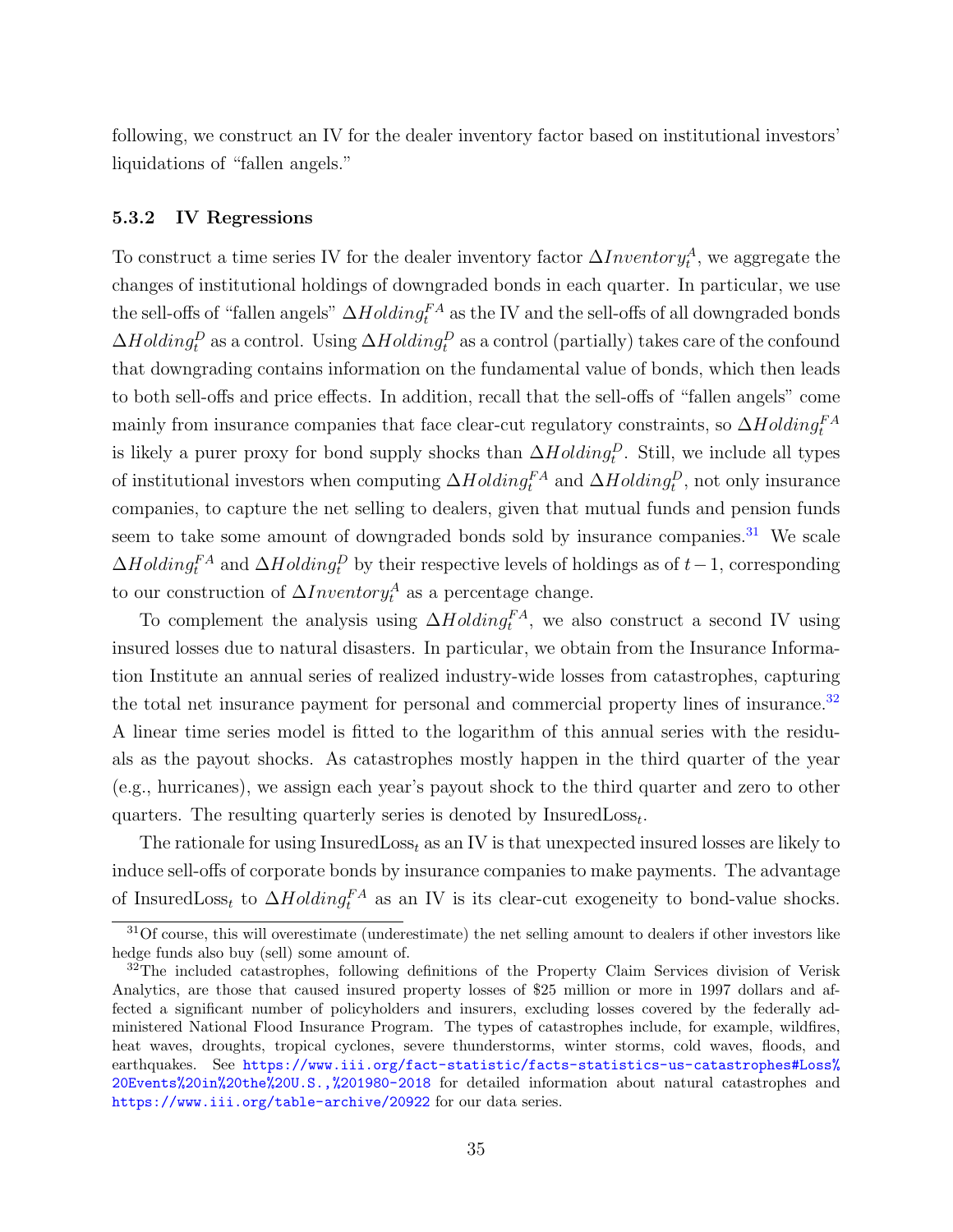The disadvantage is that selling of corporate bonds may only be one of the strategies for insurance companies to collect payment money, which, for example, can be achieved by selling other fixed-income securities like Treasuries or agency MBS, or by withdrawing their cash lent out in short-term funding markets. Moreover, insured looses are only available at the annual level, and they are only shocks to P&C insurers, leaving life insurers unaffected. These issues may make InsuredLoss<sub>t</sub> a statistically-weak IV, which needs to be addressed using proper econometric procedures.

[Table 15](#page-57-0) reports first-stage regressions of  $\Delta Inventory^A$  on  $\Delta Holling_t^{FA}$  and  $InsuredLoss_t$ , separately in the first two columns and jointly in the third column. As mentioned above, we include  $\Delta Holding_t^D$  as a control, in addition to the intermediary distress factor and six time series variables also used in the baseline bond-level regressions [\(1\)](#page-18-0). All variables are scaled to have zero mean and unit variance except the six time series variable from [\(1\)](#page-18-0). We observe that a one-standard-deviation decrease in institutional holdings of "fallen angels" is associated with about a 0.37 standard deviation increase in dealer inventory, indicating the relevance of  $\Delta H$ olding<sup>FA</sup> for  $\Delta Inventory^A$ . A one-standard-deviation increase of InsuredLoss<sub>t</sub> is associated with a 0.07 standard derivation increase in dealer inventory, but as expected, the statistical significance is weak.

[Table 16](#page-58-0) reports second-stage regressions of quarterly residuals of credit spread changes (as in the baseline analysis of [Table 4\)](#page-46-0) on  $\Delta Distress$  and  $\Delta Inventory^A$ , using  $\Delta Holding^{FA}_t$ as an inventory IV in Panel A, using  $InsuredLoss_t$  as an inventory IV in Panel B, and using both as IVs in Panel C. The last two rows in each panel reports the test statistic for weak instruments by [Montiel-Olea and Pflueger](#page-70-0) [\(2013\)](#page-70-0) (MP) and associated critical values [\(Pflueger and Wang,](#page-70-1) [2015\)](#page-70-1), which allow for conditionally-heteroskedastic and serially-correlated errors.<sup>[33](#page-38-0)</sup>

From Panel A of [Table 16,](#page-58-0) the value of the MP-statistic is larger than the critical value, so the null hypothesis that  $\Delta Holding_t^{FA}$  is a weak investment for  $\Delta Inventory_t^A$  is rejected at a significance level of 10% with a worst-case bias greater than 20% of the OLS bias. The regression coefficients and t-statistics reported in parentheses show that the dealer inventory factor instrumented by institutional holdings of "fallen angels" is highly significant in affecting credit spread changes positively, consistent with the baseline results in [Section 3.](#page-18-1)

The MP test reported in Panel B of [Table 16](#page-58-0) is below the critical value, so we cannot reject the null hypothesis that  $\text{InsuredLoss}_t$  is a weak instrument. Therefore, for testing the significance of the instrumented  $\Delta Inventory_t^A$ , we choose to report p-values of the [Anderson](#page-66-0)

<span id="page-38-0"></span><sup>33</sup>The widely used [Cragg and Donald](#page-67-0) [\(1993\) test and associated critical values by](#page-66-0) [Stock and Yogo](#page-71-0) [\(2005\)](#page-71-0) [are only valid for conditionally-homoskedastic and serially-uncorrelated errors.](#page-66-0)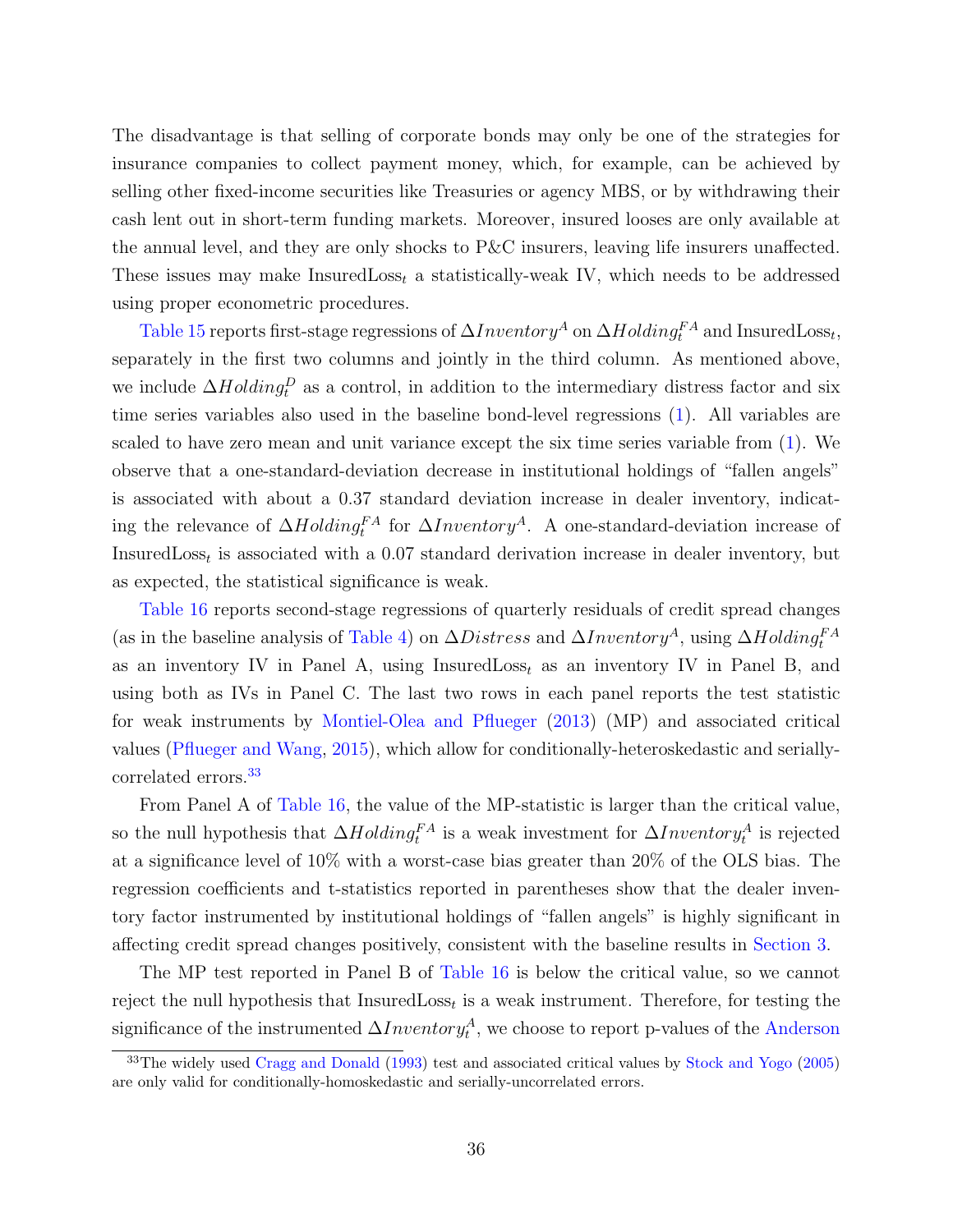[and Rubin](#page-66-0) [\(1949\)](#page-66-0) Wald-test in the left bracket and p-values of the [Stock and Wright](#page-71-1) [\(2000\)](#page-71-1) Sstatistic in the right bracket, both of which are weak-instrument robust. The dealer inventory factor instrumented by InsuredLoss<sub>t</sub> affects credit spread changes significantly at the  $10\%$ level mainly for groups of short to medium maturities and low ratings based on the [Anderson](#page-66-0) [and Rubin](#page-66-0) [\(1949\)](#page-66-0) Wald-test, but only at the 15% significance level based on the [Stock and](#page-71-1) [Wright](#page-71-1) [\(2000\)](#page-71-1) S-test. The value of the MP-statistic in Panel C is larger than the critical value, so weak instrument is less of a concern when we use both  $\Delta Holding_f^{FA}$  and InsuredLoss<sub>t</sub> as IVs. The regression coefficients and t-statistics further confirm the positive effect of dealer inventory on credit spread changes.

We note that the coefficients in IV regressions, especially on  $\Delta Inventory_t^A$ , are significantly larger than those in the baseline regressions of [Table 4.](#page-46-0) [34](#page-39-0) One potential reason is that dealer inventory changes could be driven by (unobserved) demand shocks (e.g., increased optimism of dealers regarding bond fundamentals, higher risk taking of dealers' bond trading desks, or looser regulatory requirements).<sup>[35](#page-39-1)</sup> Such a demand shock leads to higher dealer inventory but lower credit spreads, which biases against the positive supply-driven co-movement of dealer inventory and credit spreads. Using the two IVs, which we claim are purely about supply, can purge our price-inventory sensitivity of demand effects.

## 6 Conclusion

It has been almost two decades since [CGM](#page-67-1) raised one of the canonical puzzles in asset pricing of credit risk, i.e., there is a large common variation in credit spread changes beyond structural factors. In this paper, we build on recent developments in intermediary asset pricing [\(He and Krishnamurthy,](#page-69-1) [2013;](#page-69-1) [He, Kelly, and Manela,](#page-69-2) [2017\)](#page-69-2) and demonstrate the importance of intermediary constraints to explain this canonical puzzle.

In particular, we show that two intermediary-based factors, an intermediary distress measure that captures financial constraints of the whole intermediary sector and a dealer inventory measure that captures inventory held by dealers specializing in corporate bonds, explain about 50% of the puzzling common variation documented in [CGM.](#page-67-1) A simple eco-

<span id="page-39-0"></span> $34$ Another difference between the IV regressions and baseline regressions  $(2)$  is that the former includes additional time series controls. These controls are not included in the baseline regressions because they have been controlled for in the bond-level regressions [\(1\)](#page-18-0) used to construct the residuals. We include them in IV regressions to make sure the IV analysis is robust to them, which, however, is not the reason for the larger regression coefficients on  $\Delta Inventory_t^A$ .

<span id="page-39-1"></span><sup>&</sup>lt;sup>35</sup>The demand shock could theoretically also be a distress-type shock, which affects bond inventory, as we show in our model. However, we view this possibility as unlikely, given we find the IV-OLS discrepancy in a multivariate setting, with our Distress measure included.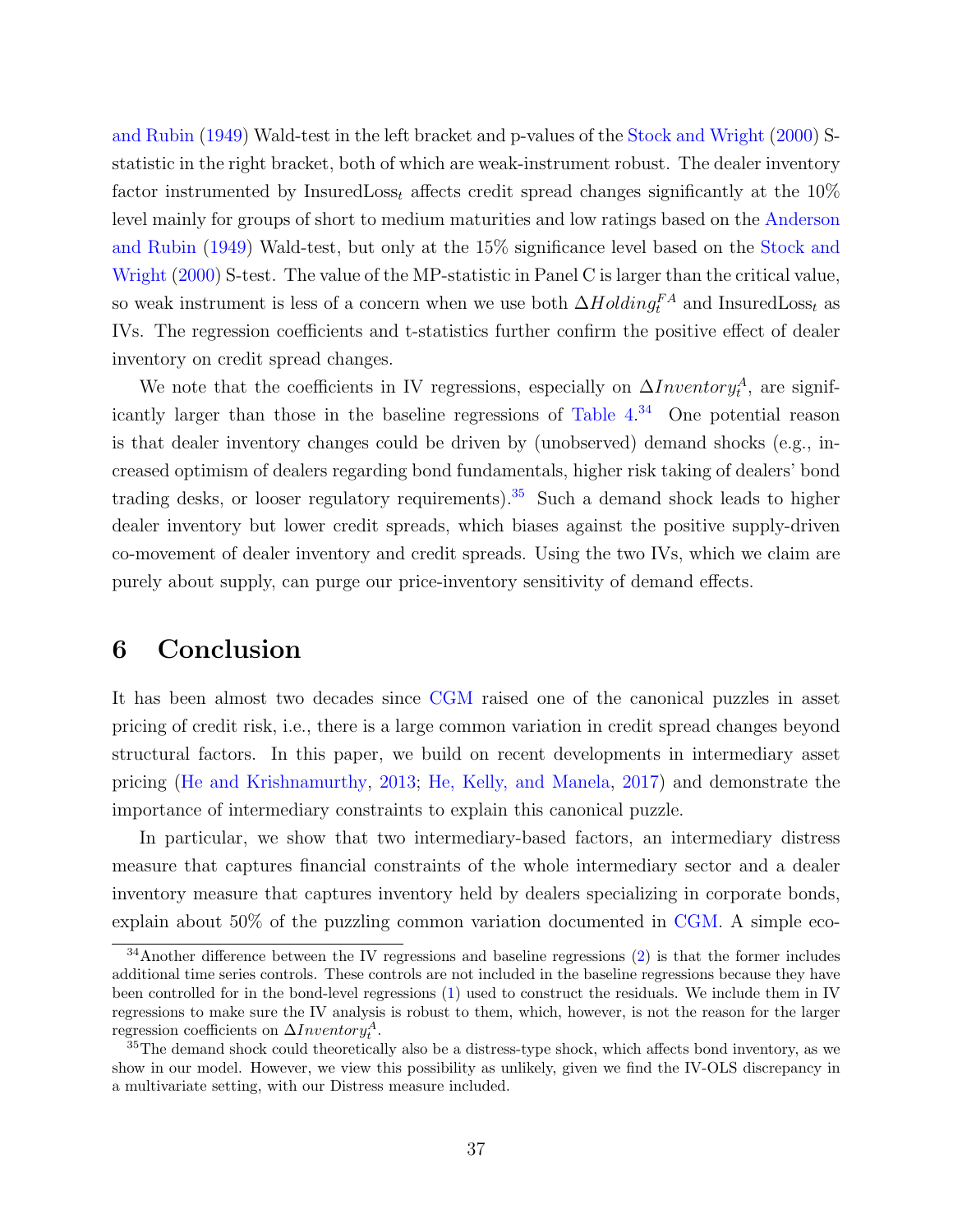nomic framework in which intermediaries face margin constraints and absorb assets sales from customers delivers the robust empirical pattern that both intermediary distress and bond inventory factors are associated with credit spread changes, and these effects are monotone in bond ratings.

We construct the aggregate corporate bond inventory for the broker-dealer sector, which can facilitate future research. We also augment this inventory measure with data on corporate bond holdings by other institutional investors (insurance companies, mutual funds, and pension funds). An important component of dealers' inventory change is tied to institutional investors' sales of (severely) downgraded bonds, which we interpret as a supply shock.

Following the spirit of [CGM,](#page-67-1) we have mainly focused on using non-bond-return-based factors to explain the time series variations of credit spreads. Given that credit spread changes are inherently tied to bond returns, a natural question is whether our non-bondreturn-based intermediary factors are related to bond-return-based factors proposed in the literature that focus on explaining cross-sectional bond returns. As an exploratory analysis, [Table 17](#page-59-0) presents regressions of four bond-return factors of [Bai, Bali, and Wen](#page-66-1) [\(2019\)](#page-66-1) on our two intermediary factors. After orthogonalizing all factors – their return-based factors and our non-return-based factors – to time series variables in the individual bond regressions [\(1\)](#page-18-0), we find that intermediary distress comoves with all return-based factors significantly, but not dealer inventory. This result suggests that intermediary distress provides a potential fundamental-based explanation for these return-based factors of [Bai, Bali, and Wen](#page-66-1) [\(2019\)](#page-66-1), while we have yet to find some other return-based-factors to proxy for dealer inventory. This can be a fertile future research direction.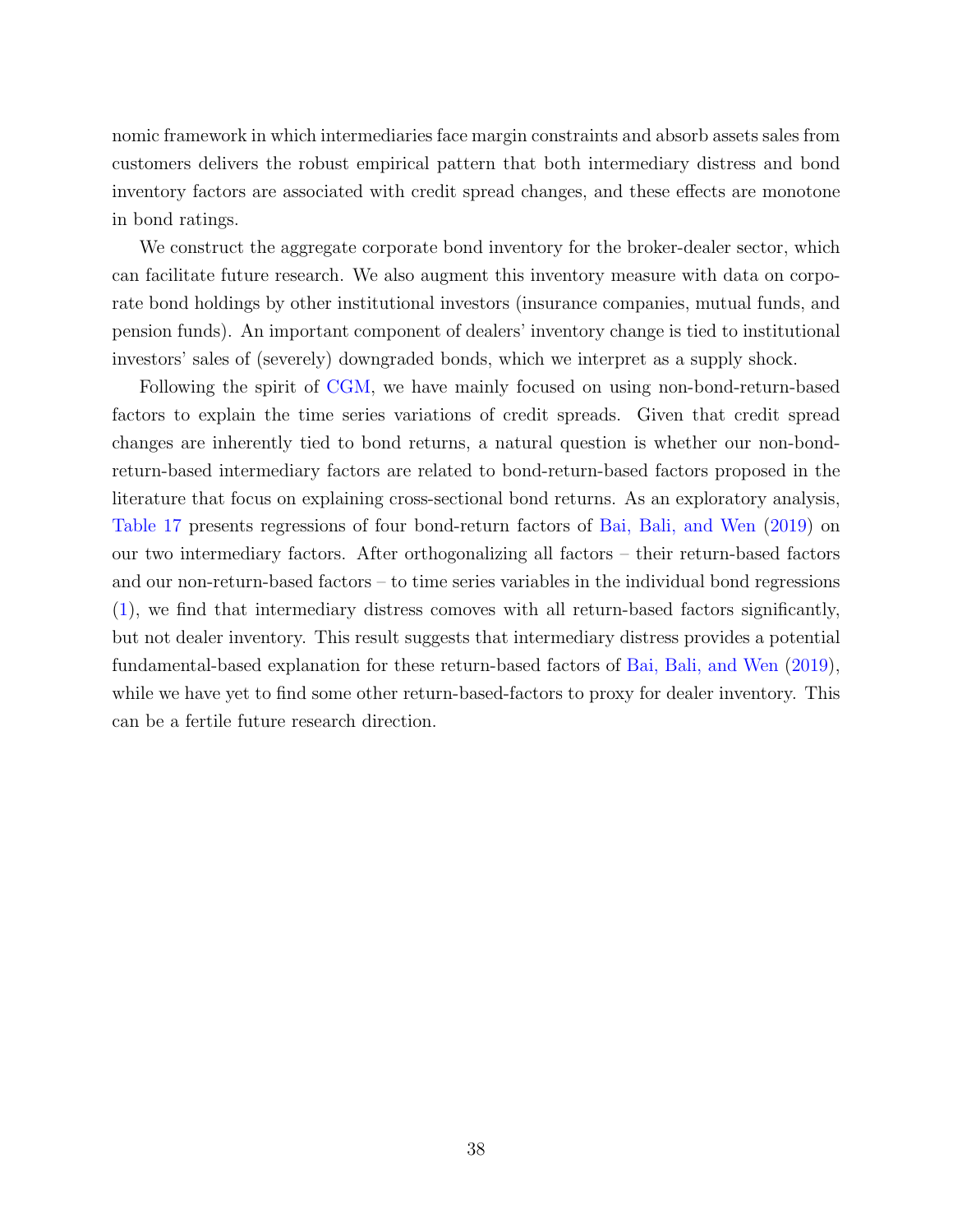

<span id="page-41-0"></span>Figure 1: Quarterly Time Series of Intermediary Factors and CGM PC1

Note: This figure plots quarterly time series of  $\Delta Inventory^A$ ,  $\Delta Distress$ ,  $\Delta Noise$ ,  $\Delta NLev^{HKM}$ , and the first principal component of regression residuals of credit spread changes on structure factors (CGM PC1) as reported in [Table 3.](#page-45-0) The sample period is from 2005:Q1 through 2015:Q2. The four intermediary variables are standardized to zero mean and unit standard deviation, and the CGM PC1 is based on 90-day change of credit spreads in percent.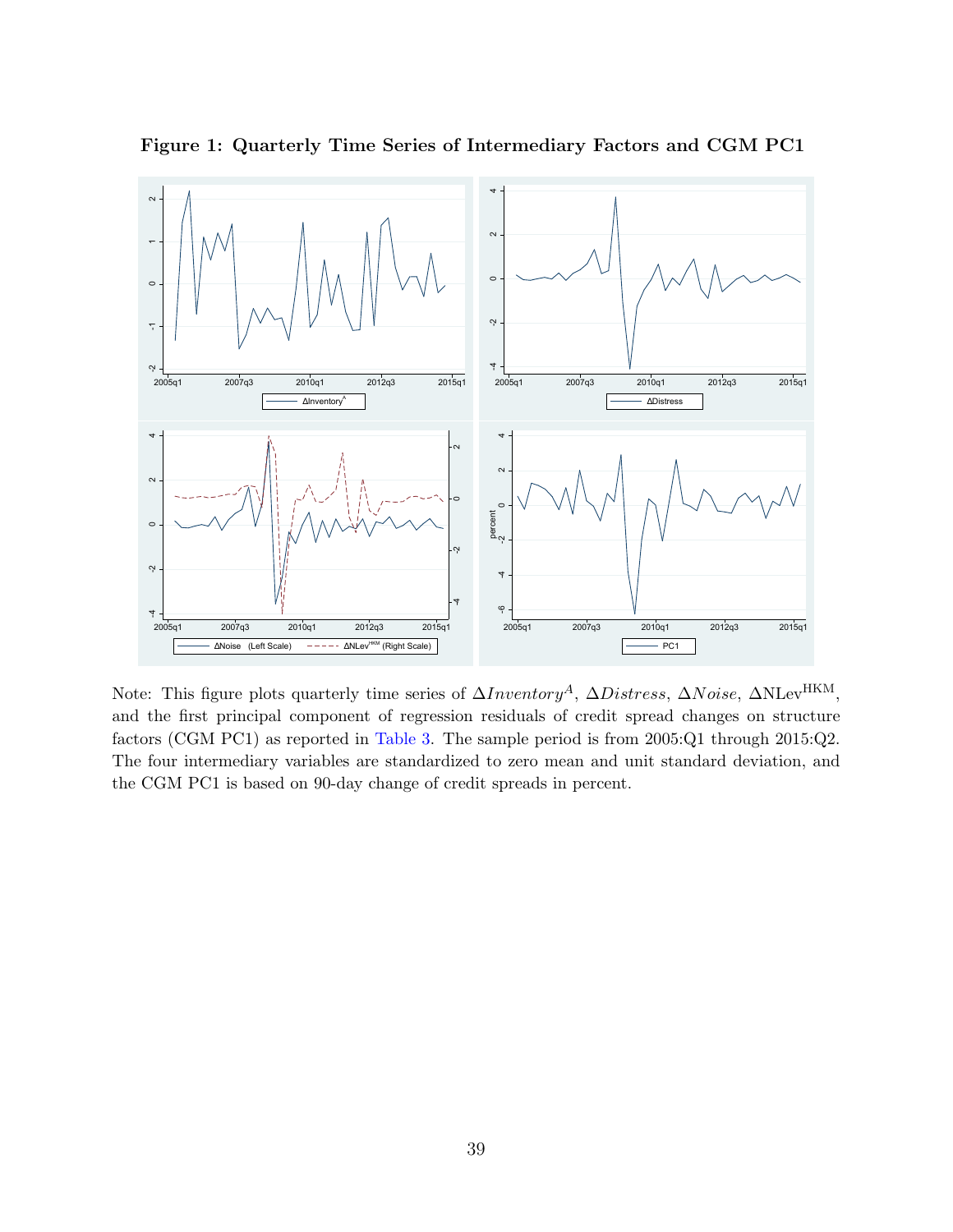



Note: The top panel plots quarterly time series of the holding amount by institutional investors (including mutual funds, pension funds, and insurance companies) based on eMAXX data and by dealers based on TRACE data, as well as the aggregate outstanding balance of U.S. corporate debt securities ("L.208 Debt Securities" series) based on the "Financial Accounts of the United States" (Z.1) data release by the Federal Reserve, in \$trillions of principal value. The bottom panel plots quarterly time series of the fraction of U.S. corporate debt securities held by institutional investors, by dealers, and by both, respectively, in percent. The sample period is from 2005:Q1 through 2015:Q2.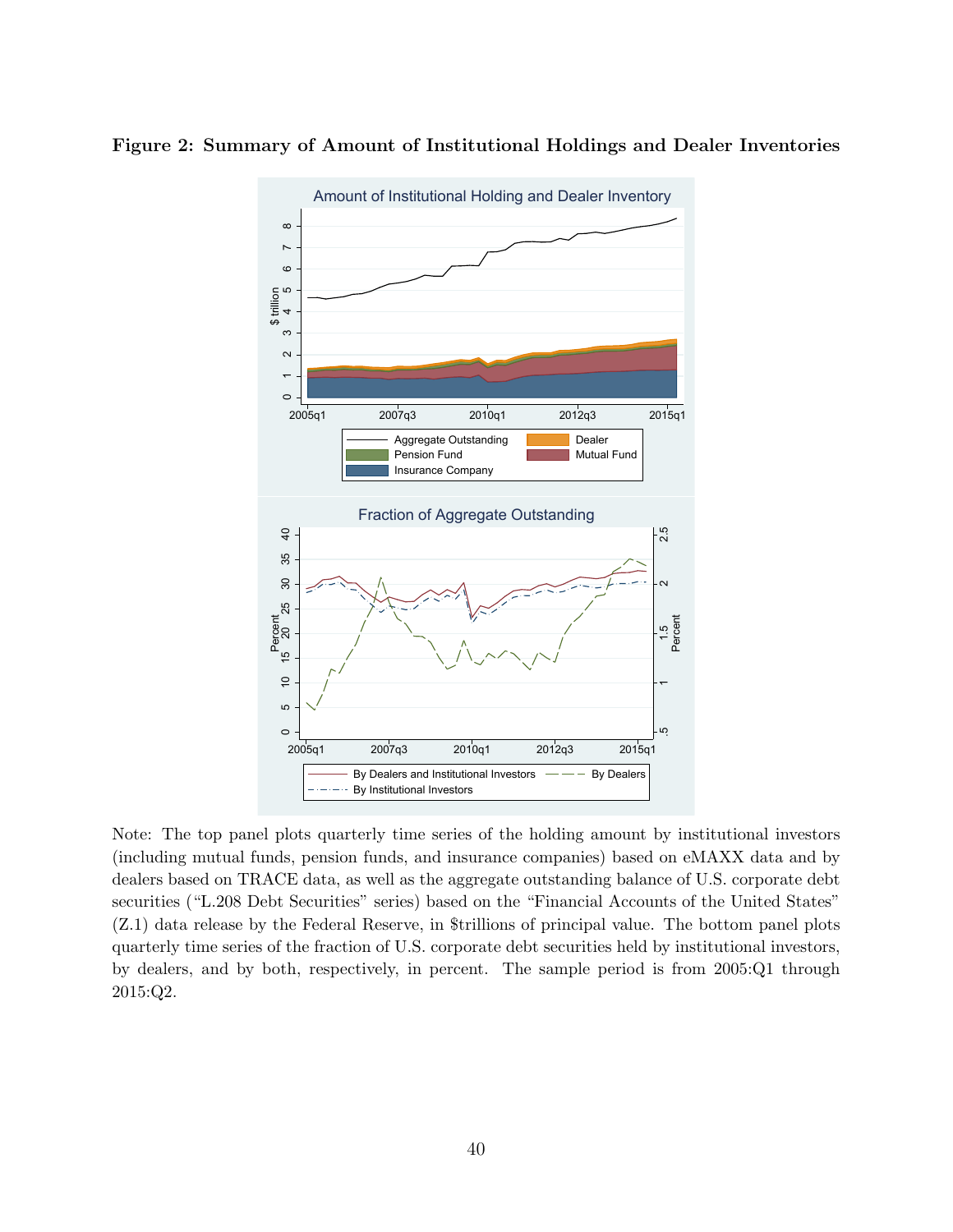| All Bonds               |                         |        |        |        |        |  |  |  |  |  |  |
|-------------------------|-------------------------|--------|--------|--------|--------|--|--|--|--|--|--|
| Number of bonds         | 2,584                   |        |        |        |        |  |  |  |  |  |  |
| Number of firms         | 653                     |        |        |        |        |  |  |  |  |  |  |
| Number of bond-quarters | 55,398                  |        |        |        |        |  |  |  |  |  |  |
|                         | mean                    | std    | p25    | p50    | p75    |  |  |  |  |  |  |
| Yield spread            | $\overline{2.51}$       | 2.69   | 0.95   | 1.60   | 3.12   |  |  |  |  |  |  |
| Coupon                  | 6.32                    | 1.59   | 5.38   | 6.30   | 7.25   |  |  |  |  |  |  |
| Time-to-Maturity        | 9.78                    | 8.07   | 4.19   | 6.80   | 11.84  |  |  |  |  |  |  |
| Age                     | 5.12                    | 4.32   | 2.14   | 3.86   | 6.67   |  |  |  |  |  |  |
| Issuance                | 550.50                  | 471.97 | 250.00 | 400.00 | 650.00 |  |  |  |  |  |  |
| Rating                  | 9.25                    | 3.43   | 7.00   | 9.00   | 11.00  |  |  |  |  |  |  |
| Investment Grade Bonds  |                         |        |        |        |        |  |  |  |  |  |  |
| Number of bonds         | 1,980                   |        |        |        |        |  |  |  |  |  |  |
| Number of firms         | 383                     |        |        |        |        |  |  |  |  |  |  |
| Number of bond-quarters | 40,828                  |        |        |        |        |  |  |  |  |  |  |
|                         | mean                    | std    | p25    | p50    | p75    |  |  |  |  |  |  |
| Yield spread            | 1.52                    | 1.17   | 0.81   | 1.22   | 1.85   |  |  |  |  |  |  |
| Coupon                  | 5.87                    | 1.42   | 5.00   | 5.90   | 6.75   |  |  |  |  |  |  |
| Time-to-Maturity        | 10.85                   | 8.76   | 4.21   | 7.38   | 17.56  |  |  |  |  |  |  |
| Age                     | 5.34                    | 4.46   | 2.21   | 4.01   | 7.06   |  |  |  |  |  |  |
| Issuance                | 605.62                  | 505.64 | 300.00 | 500.00 | 750.00 |  |  |  |  |  |  |
| Rating                  | 7.58                    | 1.90   | 6.00   | 8.00   | 9.00   |  |  |  |  |  |  |
|                         | <b>High Yield Bonds</b> |        |        |        |        |  |  |  |  |  |  |
| Number of bonds         | 900                     |        |        |        |        |  |  |  |  |  |  |
| Number of firms         | 373                     |        |        |        |        |  |  |  |  |  |  |
| Number of bond-quarters | 14,570                  |        |        |        |        |  |  |  |  |  |  |
|                         | mean                    | std    | p25    | p50    | p75    |  |  |  |  |  |  |
| Yield spread            | 5.27                    | 3.65   | 3.15   | 4.46   | 6.12   |  |  |  |  |  |  |
| Coupon                  | 7.60                    | 1.33   | 6.75   | 7.50   | 8.25   |  |  |  |  |  |  |
| Time-to-Maturity        | 6.78                    | 4.50   | 4.14   | 5.92   | 7.80   |  |  |  |  |  |  |
| Age                     | 4.53                    | 3.87   | 1.97   | 3.49   | 5.69   |  |  |  |  |  |  |
| Issuance                | 396.04                  | 313.28 | 200.00 | 300.00 | 500.00 |  |  |  |  |  |  |
| Rating                  | 13.96                   | 2.15   | 12.00  | 14.00  | 16.00  |  |  |  |  |  |  |

<span id="page-43-0"></span>Table 1: Summary of the Credit Spread Sample

Note: This table reports bond characteristics for our baseline sample of credit spreads. We report the mean, standard deviation (sd), median (p50), 25th percentile (p25), and 75th percentile (p75) for the whole sample, investment grade subsample, and high yield subsample. The total number of bonds is smaller than the sum of the number of bonds in the investment grade and high yield subsamples because rating change make some bonds of investment grade in one part of the sample period but of high yield in the other part. Credit spread (in percentage) is the difference between the annualized yield-to-maturity of a corporate bond and a Treasury with the same maturity calculated with linear interpolations whenever necessary. Coupon is the coupon rate in percent. Time-to-maturity is in units of years. Age is the number of years since issuance. Issuance size is in \$millions of face value. Rating is the Moody's credit rating of a bond coded numerically so that a higher number means lower rating, e.g., Aaa=1 and C=21. The overall sample period is 2005:Q1 - 2015:Q2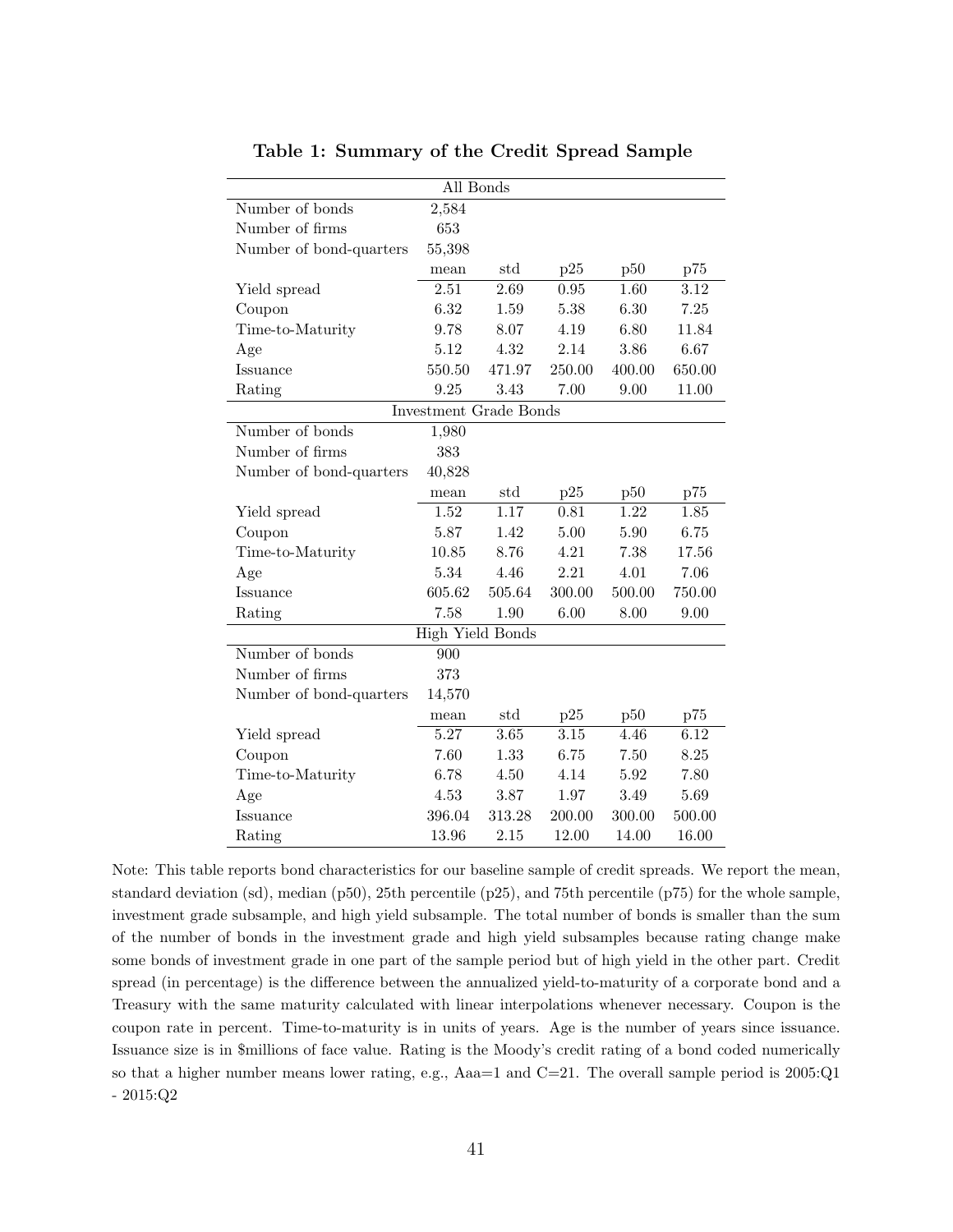|                                   | $\Delta Inventory^A$ |            |           | $\Delta Distress \quad \Delta Noise \quad \Delta \text{NLev}^{\text{HKM}}$ | $\Delta VIX$ | $\Delta \mathrm{II}$ ia |
|-----------------------------------|----------------------|------------|-----------|----------------------------------------------------------------------------|--------------|-------------------------|
| $\Delta Inventory^A$              | 1.000                |            |           |                                                                            |              |                         |
| $\Delta Distress$                 | $-0.116$             | 1.000      |           |                                                                            |              |                         |
| $\Delta Noise$                    | $-0.094$             | $0.833***$ | 1.000     |                                                                            |              |                         |
| $\Delta \text{NLev}^{\text{HKM}}$ | $-0.099$             | $0.833***$ | $0.388**$ | 1.000                                                                      |              |                         |
| $\Delta VIX$                      | $-0.094$             | $0.357***$ | 0.167     | $0.427***$                                                                 | 1.000        |                         |
| $\Delta II$ Liq                   | $-0.106$             | 0.228      | 0.192     | 0.188                                                                      | $0.381**$    | 1.000                   |

<span id="page-44-0"></span>Table 2: Correlations of Empirical Measures

l,

Note: This table reports correlations of quarterly time series of  $\Delta Inventory^A$ ,  $\Delta Distress$ ,  $\Delta N Lev^{HKM}$ , ∆Noise, ∆V IX, and ∆ILiq. The sample period is from 2005:Q1 through 2015:Q2. Significance levels are represented by \* p < 0.1, \*\* p < 0.05, and \*\*\* p < 0.01 with p as the p-value.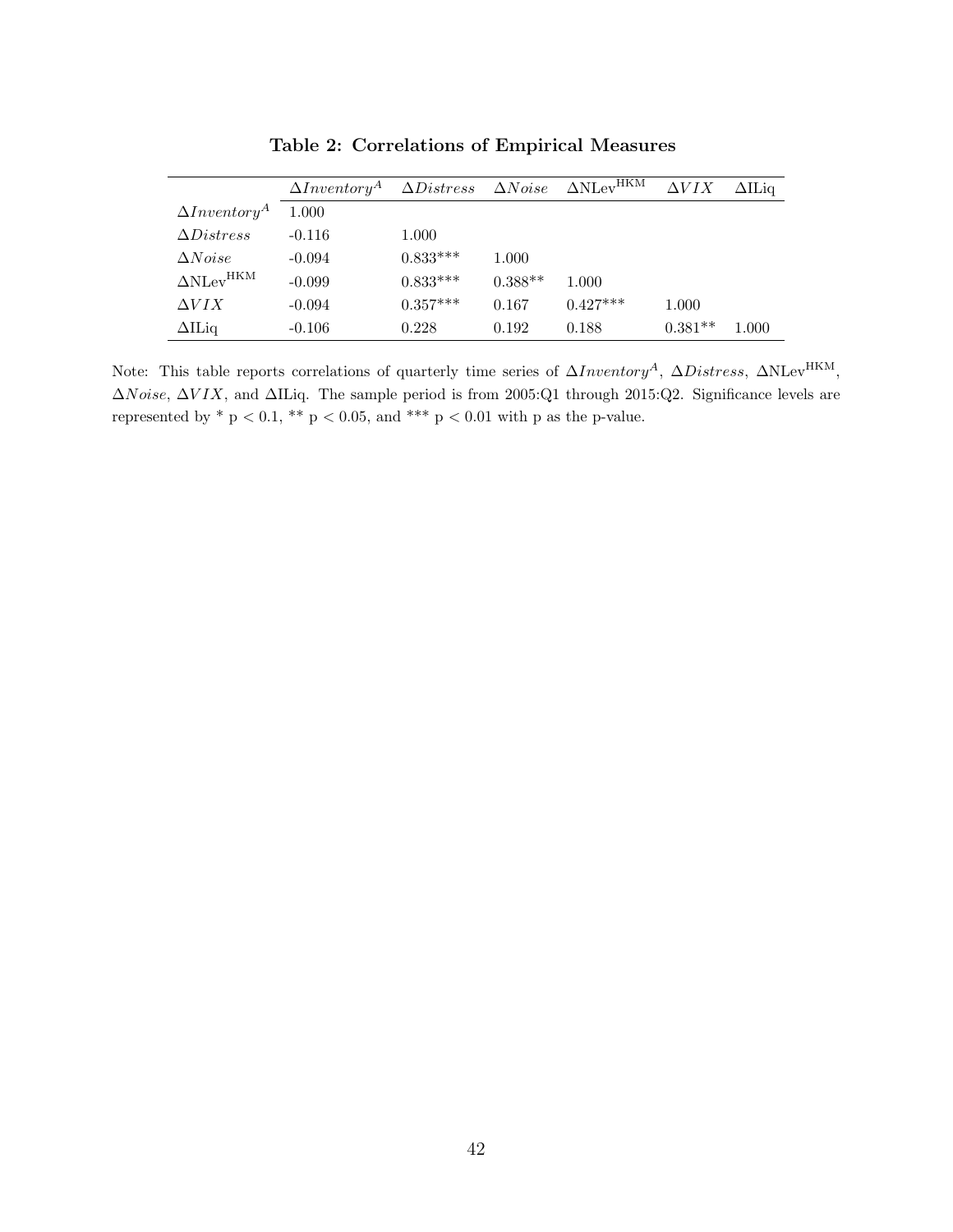| the total variation of the 15 cohorts $\sum_{j=1}^{15} \varepsilon_j^{var}$ , respectively. Panel B reports the first two components of the covariance matrix of the 15 residual series, each computed as the average | regression residuals across bonds in a cohort. The last three rows report the fraction of the total variation of the 15 residuals explained by the first two PCs and the correlations of | e sample period is from $2005:Q1$ through $2015:Q2$ .<br>Inventory <sup>4</sup> and $\Delta D$ istress with the two PCs. The |
|-----------------------------------------------------------------------------------------------------------------------------------------------------------------------------------------------------------------------|------------------------------------------------------------------------------------------------------------------------------------------------------------------------------------------|------------------------------------------------------------------------------------------------------------------------------|
|                                                                                                                                                                                                                       |                                                                                                                                                                                          |                                                                                                                              |

years, and larger than 8 years. Bonds in the AA cohort are those with a rating of AAA or above, whereas bonds in the B cohort are those with a rating of B or below. The reported regression coefficient is the average of regression coefficients across bonds within each cohort, with associated t-statistics (in the row below that of the regression coefficient) computed as the average coefficient divided by the standard error of the coefficient estimates across bonds. The  $R_{adj}^2$  is the mean adjusted  $R^2$ s of individual bond regressions within a cohort. The last three columns report, for each cohort i, the total number of bonds, number of bond×quarter observations, and the ratio of the variation of residuals  $\varepsilon_g^{var}$  (=  $\sum_i (\varepsilon_{gt} - \bar{\varepsilon}_g)^2$ ) to

years, and larger than 8 years. Bonds in the AA cohort are those with a rating of AAA or above, whereas bonds in the B cohort are those with a rating of B or below. The reported regression coefficient is the average of regression coefficients across bonds within each cohort, with associated t-statistics (in the row below that of the regression coefficient) computed as the average coefficient divided by the standard error of the coefficient estimates across bonds. The  $R_{adj}^2$  is the mean adjusted  $R^2s$  of individual bond regressions within a cohort. The last three columns report, for each cohort i, the total number of bonds, number of bond×quarter observations, and the ratio of the variation of residuals  $\varepsilon_g^{var} (= \sum_t (\varepsilon_{gt} - \bar{\varepsilon}_g)^2)$  to

<span id="page-45-0"></span>

| $\overline{\mathbf{C}}$<br>ļ |
|------------------------------|
|                              |
| i<br>C                       |
| )<br>Į<br>ו<br>ו             |
| j<br>j<br>l<br>֚֘֝֬<br>i     |
| Í<br>I                       |
|                              |
|                              |
| i<br>I<br>١<br>١             |
| i<br>;<br>;                  |
| I<br>I<br>I                  |
| l<br>ţ<br>ļ                  |
|                              |
|                              |
| l<br>I<br>I                  |

Groups A: Individual Bond Regressions B: PC Maturity Rating ∆Lev<sub>i</sub> ∆VIX ∆Jump  $\Delta r^{10y}$   $(\Delta r^{10y})^2$   $\Delta Slope$  Ret<sup>SP</sup> R<sub>adj</sub> Bond# Obs  $\varepsilon_{g}^{var}/\sum_{g=1}^{15}\varepsilon_{g}^{var}$  PC1 PC2

A: Individual Bond Regressions

 $(\Delta r^{10y})^2$   $\Delta Slope$   $Ret^{SP}$   $R_{adj}^2$ 

 $\Delta r^{10y}$ 

 $\Delta Jump$ 

 $\Delta VIX$ 

Maturity Rating  $\Delta Lev_i$ 

Groups

PC1 PC2 B: PC

Bond# Obs  $\varepsilon_g^{var} / \sum_{q=1}^{15} \varepsilon_g^{var}$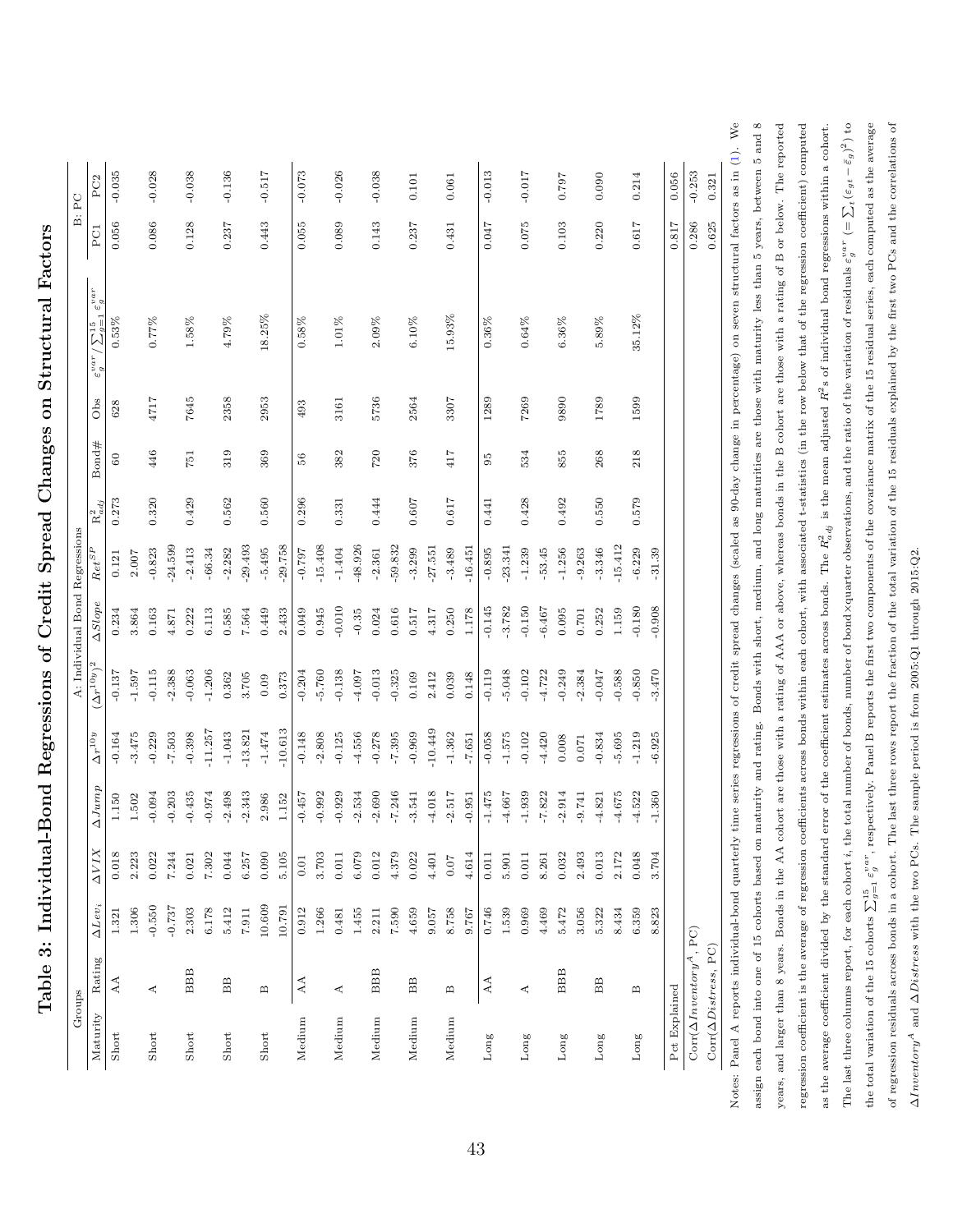| Groups   |                  | A: $\Delta Inventory^A$ |             | B: $\Delta Distress$ |             |                      | C: $\Delta Inventory^A + \Delta Disters$ |             |            |
|----------|------------------|-------------------------|-------------|----------------------|-------------|----------------------|------------------------------------------|-------------|------------|
| Maturity | Rating           | $\Delta Inventory^A$    | $R_{adj}^2$ | $\Delta Distress$    | $R^2_{adj}$ | $\Delta Inventory^A$ | $\Delta Distress$                        | $R^2_{adj}$ | <b>FVE</b> |
| Short    | ${\rm AA}$       | $\,0.023\,$             | 0.040       | $0.039^{\ast}$       | 0.114       | 0.026                | $0.053***$                               | $\rm 0.212$ | 0.378      |
|          |                  | (1.275)                 |             | (1.946)              |             | (1.341)              | (3.302)                                  |             |            |
| Short    | $\boldsymbol{A}$ | 0.019                   | 0.018       | $0.059***$           | 0.167       | $0.033*$             | $0.078***$                               | 0.297       |            |
|          |                  | (0.916)                 |             | (2.669)              |             | (1.935)              | (4.688)                                  |             |            |
| Short    | <b>BBB</b>       | 0.025                   | $\,0.015\,$ | $0.105***$           | 0.260       | $0.046**$            | $0.133***$                               | 0.411       |            |
|          |                  | (0.944)                 |             | (3.209)              |             | (2.204)              | (4.825)                                  |             |            |
| Short    | $\rm BB$         | 0.062                   | 0.017       | $0.161***$           | 0.153       | $0.095**$            | $0.203***$                               | 0.337       |            |
|          |                  | (0.860)                 |             | (3.002)              |             | (2.143)              | (5.384)                                  |             |            |
| Short    | B                | $0.198**$               | 0.078       | $0.298^{\ast}$       | 0.170       | $0.294***$           | $0.370***$                               | $\,0.383\,$ |            |
|          |                  | (2.269)                 |             | (1.929)              |             | (3.909)              | (3.740)                                  |             |            |
| Medium   | AA               | $\,0.022\,$             | 0.032       | $0.046***$           | 0.130       | 0.011                | $0.048***$                               | 0.140       | $0.550\,$  |
|          |                  | (1.105)                 |             | (3.436)              |             | (0.591)              | (3.956)                                  |             |            |
| Medium   | A                | $0.041*$                | 0.060       | $0.087***$           | 0.264       | $0.048**$            | $0.093***$                               | 0.342       |            |
|          |                  | (1.733)                 |             | (2.588)              |             | (2.132)              | (3.661)                                  |             |            |
| Medium   | <b>BBB</b>       | $0.064**$               | 0.071       | $0.137***$           | 0.317       | $0.075**$            | $0.146***$                               | 0.410       |            |
|          |                  | (2.097)                 |             | (2.730)              |             | (2.543)              | (4.030)                                  |             |            |
| Medium   | BB               | $0.130*$                | 0.098       | $0.235***$           | 0.321       | $0.129***$           | $0.251***$                               | 0.414       |            |
|          |                  | (1.902)                 |             | (4.230)              |             | (3.050)              | (5.934)                                  |             |            |
| Medium   | $\, {\bf B}$     | $0.172**$               | 0.067       | $0.465***$           | 0.465       | $0.278***$           | $0.499***$                               | 0.647       |            |
|          |                  | (2.041)                 |             | (3.444)              |             | (5.455)              | (6.477)                                  |             |            |
| Long     | AA               | 0.018                   | 0.030       | $0.040*$             | 0.151       | 0.017                | $0.042**$                                | 0.184       | 0.503      |
|          |                  | (1.025)                 |             | (1.852)              |             | (1.302)              | (2.274)                                  |             |            |
| Long     | $\boldsymbol{A}$ | $\,0.022\,$             | $0.027\,$   | $0.065**$            | 0.231       | $0.034*$             | $0.069***$                               | 0.295       |            |
|          |                  | (1.118)                 |             | (2.194)              |             | (1.936)              | (2.909)                                  |             |            |
| Long     | <b>BBB</b>       | $-0.074$                | 0.031       | $0.157***$           | 0.136       | $-0.045$             | $0.153***$                               | 0.149       |            |
|          |                  | $(-1.243)$              |             | (5.208)              |             | $(-0.896)$           | (5.493)                                  |             |            |
| Long     | $_{\rm BB}$      | 0.103                   | 0.066       | $0.226***$           | $\rm 0.302$ | $0.124***$           | $0.240***$                               | 0.394       |            |
|          |                  | (1.550)                 |             | (4.321)              |             | (2.910)              | (5.855)                                  |             |            |
| Long     | $\, {\bf B}$     | $0.211*$                | 0.046       | $0.676***$           | 0.448       | $0.362***$           | $0.722***$                               | 0.591       |            |
|          |                  | (1.771)                 |             | (2.819)              |             | (3.662)              | (4.303)                                  |             |            |
| Total    |                  |                         |             |                      |             |                      |                                          |             | 0.482      |

<span id="page-46-0"></span>Table 4: Regressions of Credit Spread Change Residuals on Intermediary Factors

Notes: This table reports quarterly time series regressions of each of the 15 residuals of quarterly credit spread changes (in percentage), for cohorts based on time-to-maturity and credit rating, on  $\Delta Inventory<sup>A</sup>$ (in panel A), on ∆Distress (in panel B), and on both (in panel C). Robust t-statistics based on [Newey](#page-70-2) [and West](#page-70-2) [\(1987\)](#page-70-2) standard errors using the optimal bandwidth choice in [Andrews](#page-66-2) [\(1991\)](#page-66-2) are reported in parentheses. Significance levels are represented by  $*$  p < 0.1,  $**$  p < 0.05, and  $***$  p < 0.01 with p as the p-value. The last column reports the fraction of the total variation of residuals that is accounted for by  $\Delta Inventory^A$  and  $\Delta Distress$ , denoted as FVE and computed as in [\(3\)](#page-21-0) for short, medium, and long term bonds, as well as all bonds. The sample period is from 2005:Q1 through 2015:Q2.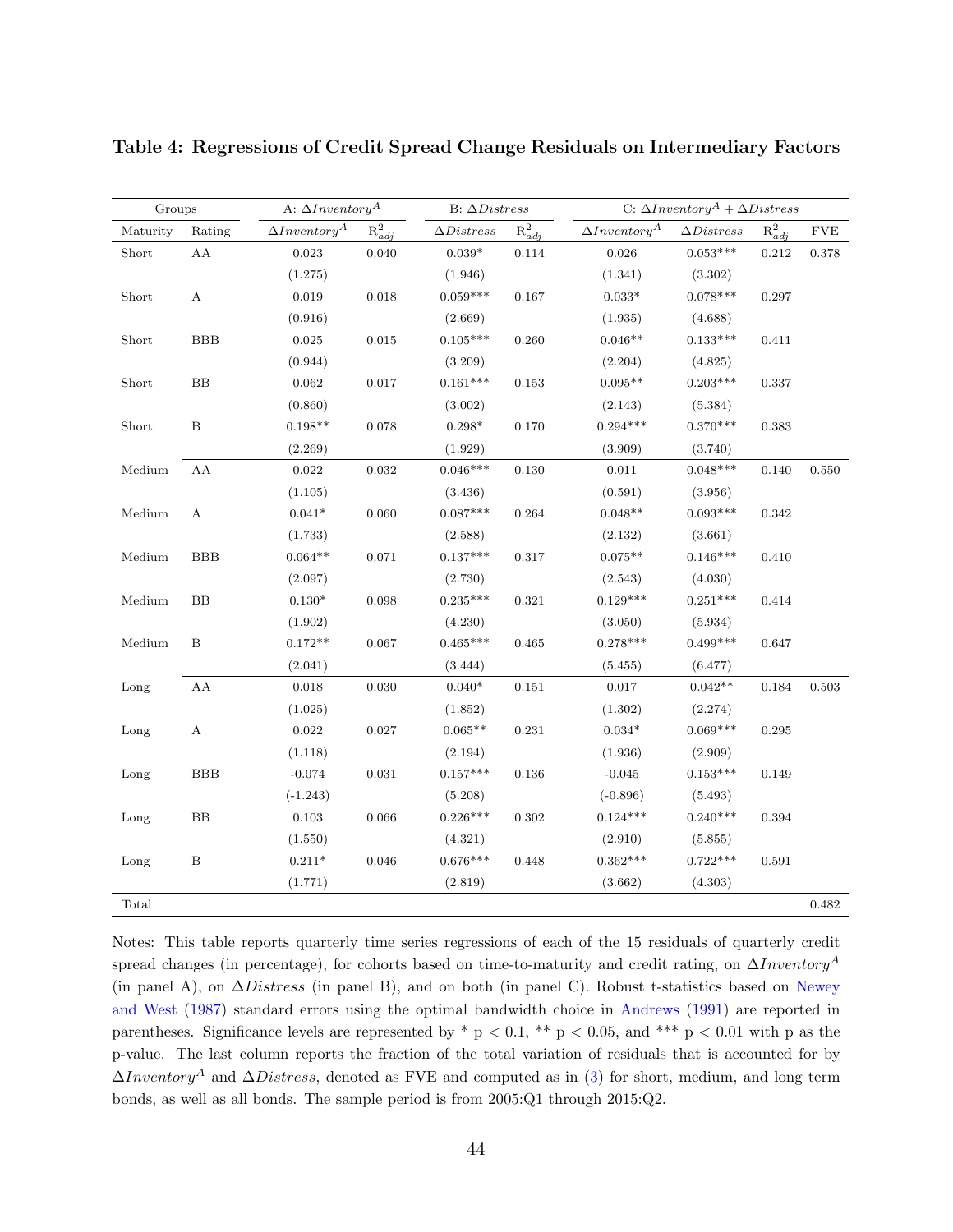<span id="page-47-0"></span>

| Groups   |                  |               | A: $\Delta$ ILiq |            | B: $\Delta Inventory^A + \Delta Distress + \Delta II$ Liq |                   |               |             |             |
|----------|------------------|---------------|------------------|------------|-----------------------------------------------------------|-------------------|---------------|-------------|-------------|
| Maturity | Rating           | $\Delta$ ILiq | $R_{adj}^2$      | <b>FVE</b> | $\Delta Inventory^A$                                      | $\Delta Distress$ | $\Delta$ ILiq | $R_{adj}^2$ | ${\rm FVE}$ |
| Short    | AA               | $0.053***$    | 0.181            | 0.028      | 0.027                                                     | $0.041***$        | $0.041***$    | 0.318       | 0.385       |
|          |                  | (3.299)       |                  |            | (1.466)                                                   | (4.686)           | (3.872)       |             |             |
| Short    | A                | 0.032         | 0.044            |            | $0.034**$                                                 | $0.074***$        | 0.011         | 0.302       |             |
|          |                  | (1.083)       |                  |            | (1.993)                                                   | (4.978)           | (1.037)       |             |             |
| Short    | <b>BBB</b>       | 0.042         | 0.039            |            | $0.046**$                                                 | $0.131***$        | 0.005         | 0.411       |             |
|          |                  | (0.795)       |                  |            | (2.231)                                                   | (5.044)           | (0.394)       |             |             |
| Short    | BB               | 0.056         | 0.023            |            | $0.095**$                                                 | $0.203***$        | 0.002         | 0.337       |             |
|          |                  | (0.960)       |                  |            | (2.164)                                                   | (5.021)           | (0.061)       |             |             |
| Short    | $\, {\bf B}$     | 0.037         | 0.003            |            | $0.292***$                                                | $0.387***$        | $-0.060$      | 0.390       |             |
|          |                  | (0.207)       |                  |            | (3.801)                                                   | (3.747)           | $(-1.290)$    |             |             |
| Medium   | ${\rm AA}$       | $0.034***$    | 0.070            | 0.023      | $0.011\,$                                                 | $0.042***$        | $\,0.022\,$   | 0.167       | 0.555       |
|          |                  | (2.769)       |                  |            | (0.626)                                                   | (3.381)           | (1.628)       |             |             |
| Medium   | $\mathbf A$      | $0.048\,$     | 0.080            |            | $0.048**$                                                 | $0.085***$        | $0.025*$      | 0.363       |             |
|          |                  | (1.346)       |                  |            | (2.235)                                                   | (4.157)           | (1.850)       |             |             |
| Medium   | <b>BBB</b>       | 0.045         | 0.034            |            | $0.075**$                                                 | $0.144***$        | 0.006         | 0.411       |             |
|          |                  | (0.705)       |                  |            | (2.558)                                                   | (4.320)           | (0.356)       |             |             |
| Medium   | BB               | 0.027         | 0.004            |            | $0.128***$                                                | $0.263***$        | $-0.043$      | 0.424       |             |
|          |                  | (0.393)       |                  |            | (3.000)                                                   | (5.804)           | $(-0.764)$    |             |             |
| Medium   | $\boldsymbol{B}$ | $\rm 0.101$   | 0.022            |            | $0.277***$                                                | $0.509***$        | $-0.036$      | 0.650       |             |
|          |                  | (0.475)       |                  |            | (5.322)                                                   | (6.817)           | $(-0.854)$    |             |             |
| Long     | AA               | $0.042**$     | 0.168            | 0.039      | 0.017                                                     | $0.033***$        | $0.033***$    | 0.280       | 0.508       |
|          |                  | (2.543)       |                  |            | (1.448)                                                   | (2.784)           | (4.728)       |             |             |
| Long     | $\boldsymbol{A}$ | $0.049*$      | 0.130            |            | $0.034**$                                                 | $0.059***$        | $0.033**$     | 0.349       |             |
|          |                  | (1.827)       |                  |            | (2.139)                                                   | (3.366)           | (2.562)       |             |             |
| Long     | <b>BBB</b>       | 0.065         | 0.023            |            | $-0.044$                                                  | $0.147***$        | 0.018         | 0.151       |             |
|          |                  | (1.478)       |                  |            | $(-0.896)$                                                | (5.882)           | (0.670)       |             |             |
| Long     | BB               | $-0.002$      | 0.000            |            | $0.122***$                                                | $0.261***$        | $-0.072*$     | 0.422       |             |
|          |                  | $(-0.032)$    |                  |            | (2.829)                                                   | (6.263)           | $(-1.775)$    |             |             |
| Long     | $\, {\bf B}$     | $0.214\,$     | 0.045            |            | $0.362***$                                                | $0.716***$        | $0.020\,$     | 0.592       |             |
|          |                  | (0.687)       |                  |            | (3.671)                                                   | (4.461)           | (0.236)       |             |             |
| Total    |                  |               |                  | 0.032      |                                                           |                   |               |             | 0.488       |

Table 5: Regressions of Credit Spread Changes Residuals on Liquidity Factor

Notes: This table reports quarterly time series regressions of each of the 15 residuals of quarterly credit spread changes (in percentage), for cohorts based on time-to-maturity and credit rating, on ∆ILiq in univariate regressions (in panel A) and in multivariate regressions along with  $\Delta Inventory^A$  and  $\Delta Distress$  (in panel B), respectively. Robust t-statistics based on [Newey and West](#page-70-2) [\(1987\)](#page-70-2) standard errors using the optimal bandwidth choice in [Andrews](#page-66-2) [\(1991\)](#page-66-2) are reported in parentheses. Significance levels are represented by \*  $p < 0.1$ , \*\*  $p < 0.05$ , and \*\*\*  $p < 0.01$  with p as the p-value. The last column in each panel reports the fraction of the total variation of residuals that is accounted for, denoted as FVE and computed as in [\(3\)](#page-21-0) for short, medium, and long term bonds, as well as all bonds. The sample period is from 2005:Q1 through 2015:Q2.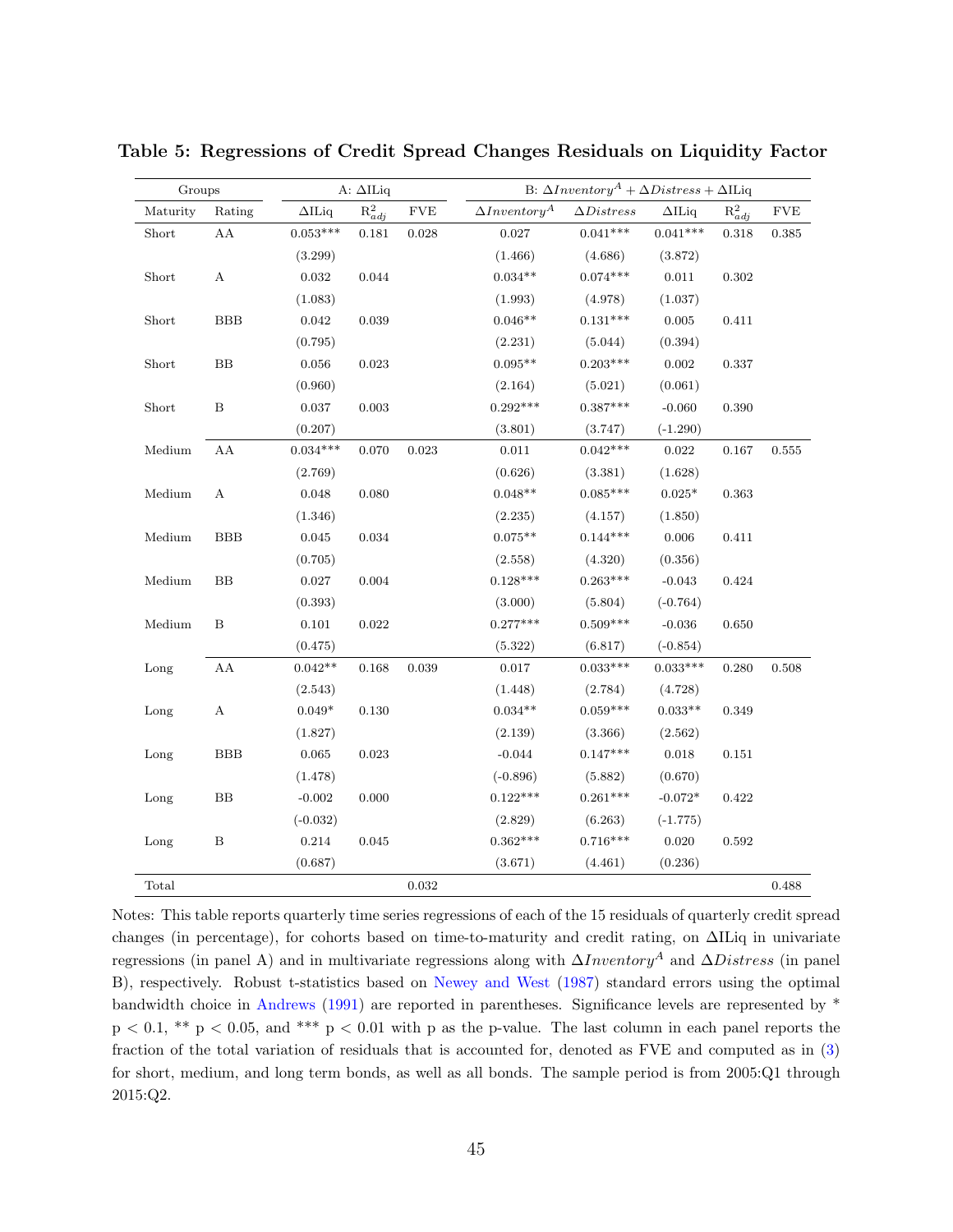|               | Groups           | A: Sample |            |           | B: PC       | C: Regressions of Residuals       |                   |             |             |
|---------------|------------------|-----------|------------|-----------|-------------|-----------------------------------|-------------------|-------------|-------------|
| Maturity      | Leverage         | Bond $#$  | Obs        | First     | Second      | $\Delta Inventory^{\overline{A}}$ | $\Delta Distress$ | $R^2_{adj}$ | ${\rm FVE}$ |
| Short         | ${<}15\%$        | $\,295$   | 3434       | 0.095     | $-0.004$    | $0.048***$                        | $0.087***$        | 0.322       | $0.324\,$   |
|               |                  |           |            |           |             | (2.773)                           | (3.579)           |             |             |
| Short         | $15\text{-}25\%$ | 476       | $5714\,$   | $0.137\,$ | $-0.0002$   | $0.064**$                         | $0.119***$        | 0.259       |             |
|               |                  |           |            |           |             | (2.271)                           | (4.030)           |             |             |
| Short         | $25\text{-}35\%$ | 414       | 4691       | $0.177\,$ | $-0.035$    | $0.109***$                        | $0.151***$        | $\,0.323\,$ |             |
|               |                  |           |            |           |             | (3.322)                           | (3.870)           |             |             |
| Short         | $35\text{-}45\%$ | $212\,$   | $2112\,$   | 0.271     | $-0.025$    | $0.144**$                         | $0.238***$        | 0.293       |             |
|               |                  |           |            |           |             | (2.515)                           | (3.962)           |             |             |
| Short         | ${>}45\%$        | $249\,$   | $2350\,$   | 0.442     | $-0.163$    | $0.273***$                        | $0.393***$        | 0.342       |             |
|               |                  |           |            |           |             | (3.296)                           | (3.446)           |             |             |
| $M$ edium     | ${<}15\%$        | $276\,$   | $2687\,$   | $0.105\,$ | $-0.018$    | $0.056**$                         | $0.099***$        | $0.336\,$   | 0.547       |
|               |                  |           |            |           |             | (2.575)                           | (3.091)           |             |             |
| Medium        | $15\text{-}25\%$ | 453       | $4055\,$   | $0.188\,$ | $\,0.029\,$ | $0.103***$                        | $0.237***$        | $\,0.563\,$ |             |
|               |                  |           |            |           |             | (3.108)                           | (6.545)           |             |             |
| Medium        | $25\text{-}35\%$ | 436       | 3919       | 0.217     | 0.001       | $0.127***$                        | $0.252***$        | 0.526       |             |
|               |                  |           |            |           |             | (3.436)                           | (5.382)           |             |             |
| Medium        | 35-45%           | 255       | $\bf 2331$ | 0.269     | 0.062       | $0.150***$                        | $0.279***$        | 0.385       |             |
|               |                  |           |            |           |             | (2.881)                           | (5.288)           |             |             |
| Medium        | >45%             | $263\,$   | 2269       | 0.441     | $-0.028$    | $0.356***$                        | $0.544***$        | 0.623       |             |
|               |                  |           |            |           |             | (4.793)                           | (4.474)           |             |             |
| Long          | ${<}15\%$        | $361\,$   | 5059       | 0.079     | 0.004       | $0.036**$                         | $0.078**$         | 0.322       | $\,0.392\,$ |
|               |                  |           |            |           |             | (2.008)                           | (2.360)           |             |             |
| Long          | $15\text{-}25\%$ | 506       | 7063       | $0.102\,$ | $0.978\,$   | $-0.047$                          | $0.191***$        | $0.112\,$   |             |
|               |                  |           |            |           |             | $(-0.739)$                        | (4.370)           |             |             |
| Long          | $25\text{-}35\%$ | 418       | 6038       | 0.129     | 0.029       | $0.074**$                         | $0.136***$        | 0.405       |             |
|               |                  |           |            |           |             | (2.459)                           | (3.485)           |             |             |
| Long          | $35\text{-}45\%$ | 174       | 1885       | 0.190     | $\,0.051\,$ | $0.139***$                        | $0.227***$        | 0.523       |             |
|               |                  |           |            |           |             | (4.231)                           | (6.776)           |             |             |
| Long          | $>45\%$          | 166       | 1791       | 0.493     | $-0.075$    | $0.322***$                        | $0.554***$        | $\,0.513\,$ |             |
|               |                  |           |            |           |             | (3.169)                           | (3.220)           |             |             |
| Pct Explained |                  |           |            | 0.781     | $0.102\,$   |                                   |                   |             | 0.422       |

### <span id="page-48-0"></span>Table 6: Quarterly Series by Leverage Cohort

Notes: This table reports results using 15 cohorts based on time-to-maturity and firm leverage. Panel A reports the number of bonds and observations for each cohort. Panel B reports the loadings of the first two PCs on the 15 regression residuals and the fraction of total variation these two PCs account for. Panel C reports quarterly time series regressions of each of the 15 residuals of quarterly credit spread changes (in percentage) on  $\Delta Inventory^A$  (in panel A) and  $\Delta Distress$ , with robust t-statistics based on [Newey and](#page-70-2) [West](#page-70-2) [\(1987\)](#page-70-2) standard errors using the optimal bandwidth choice in [Andrews](#page-66-2) [\(1991\)](#page-66-2) reported in parentheses. Significance levels are represented by  $*$  p < 0.1,  $**$  p < 0.05, and  $***$  p < 0.01 with p as the p-value. The last column of Panel C reports the fraction of the total variation of residuals that is accounted for by the two intermediary factors, denoted as FVE and computed as in [\(3\)](#page-21-0) for short, medium, and long term bonds, as well as all bonds. The sample period is from 2005:Q1 through 2015:Q2.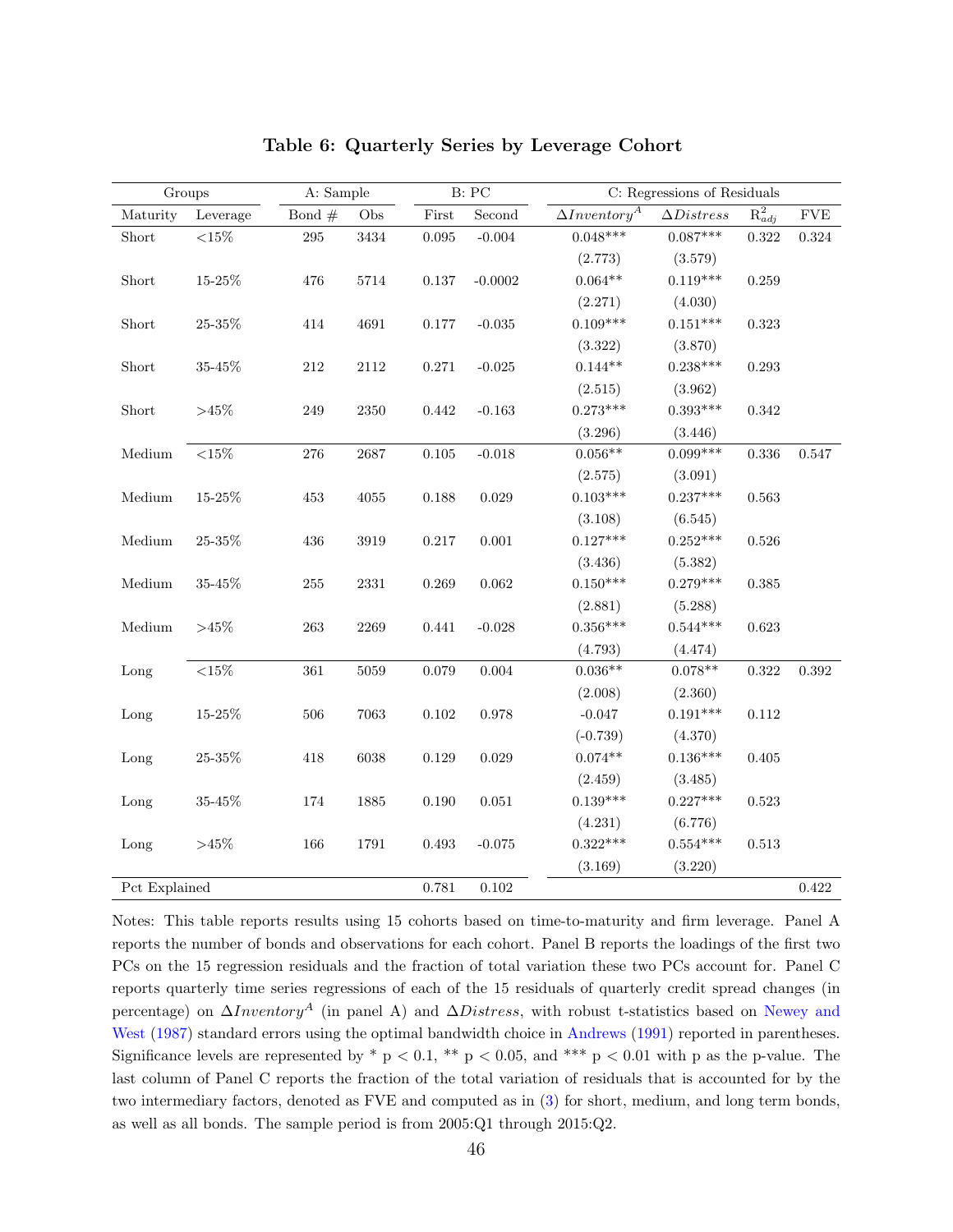| Groups        |                  |          |           | A: Individual Bond Regressions |             | B: PC        |                      | C: Regression of Residuals |             |             |
|---------------|------------------|----------|-----------|--------------------------------|-------------|--------------|----------------------|----------------------------|-------------|-------------|
| Maturity      | Rating           | Bond $#$ | $\rm Obs$ | $R_{adj}^2$                    | $\rm First$ | $\rm Second$ | $\Delta Inventory^A$ | $\Delta Distress$          | $R_{adj}^2$ | ${\rm FVE}$ |
| Short         | ${\rm AA}$       | 87       | $2611\,$  | 0.133                          | 0.065       | $0.124\,$    | $0.016^{\ast}$       | 0.014                      | 0.045       | 0.192       |
|               |                  |          |           |                                |             |              | (1.801)              | (1.285)                    |             |             |
| Short         | $\mathbf A$      | 525      | 15871     | 0.164                          | 0.093       | 0.142        | $0.012\,$            | $0.037***$                 | 0.129       |             |
|               |                  |          |           |                                |             |              | (1.494)              | (3.131)                    |             |             |
| Short         | <b>BBB</b>       | $881\,$  | 25114     | $0.187\,$                      | $0.15\,$    | 0.16         | 0.009                | $0.053**$                  | $\rm 0.131$ |             |
|               |                  |          |           |                                |             |              | (0.797)              | (2.206)                    |             |             |
| Short         | ${\rm BB}$       | 401      | 7835      | $\,0.324\,$                    | $\,0.291\,$ | $0.251\,$    | $0.042**$            | $0.127***$                 | 0.195       |             |
|               |                  |          |           |                                |             |              | (2.095)              | (3.818)                    |             |             |
| Short         | $\, {\bf B}$     | 485      | 10061     | 0.347                          | 0.48        | 0.065        | $0.077**$            | $0.172***$                 | 0.191       |             |
|               |                  |          |           |                                |             |              | (2.097)              | (4.422)                    |             |             |
| Medium        | AA               | 73       | 1680      | 0.171                          | 0.061       | 0.106        | 0.013                | $0.022**$                  | 0.077       | 0.138       |
|               |                  |          |           |                                |             |              | (1.530)              | (2.338)                    |             |             |
| Medium        | $\boldsymbol{A}$ | 448      | 9885      | $0.166\,$                      | 0.087       | $\,0.153\,$  | $0.016**$            | 0.016                      | $\,0.043\,$ |             |
|               |                  |          |           |                                |             |              | (2.022)              | (1.029)                    |             |             |
| Medium        | <b>BBB</b>       | 880      | 18088     | $0.218\,$                      | 0.146       | $0.21\,$     | $0.023*$             | $0.046**$                  | 0.104       |             |
|               |                  |          |           |                                |             |              | (1.893)              | (2.038)                    |             |             |
| Medium        | BB               | 491      | 8989      | $\,0.399\,$                    | $0.274\,$   | 0.218        | $0.061***$           | $0.122***$                 | 0.246       |             |
|               |                  |          |           |                                |             |              | (3.482)              | (2.875)                    |             |             |
| Medium        | B                | 593      | 13111     | 0.392                          | 0.402       | 0.163        | 0.047                | $0.106*$                   | 0.091       |             |
|               |                  |          |           |                                |             |              | (1.353)              | (1.828)                    |             |             |
| Long          | ${\rm AA}$       | 119      | 4495      | $0.197\,$                      | 0.058       | 0.117        | $0.014**$            | $0.011\,$                  | $0.046\,$   | $0.235\,$   |
|               |                  |          |           |                                |             |              | (1.966)              | (0.965)                    |             |             |
| Long          | $\boldsymbol{A}$ | 638      | 24132     | $0.216\,$                      | 0.082       | 0.131        | $0.015**$            | $0.024^{\ast}$             | 0.092       |             |
|               |                  |          |           |                                |             |              | (2.082)              | (1.731)                    |             |             |
| Long          | BBB              | 1049     | 33504     | 0.260                          | 0.114       | $\,0.262\,$  | $0.015\,$            | $0.033^{\ast}$             | 0.032       |             |
|               |                  |          |           |                                |             |              | (1.422)              | (1.946)                    |             |             |
| Long          | $\rm BB$         | $352\,$  | 6768      | 0.352                          | 0.232       | 0.204        | 0.029                | $0.070***$                 | 0.101       |             |
|               |                  |          |           |                                |             |              | (1.450)              | (2.935)                    |             |             |
| Long          | $\, {\bf B}$     | $277\,$  | $5715\,$  | $\,0.361\,$                    | 0.551       | $-0.761$     | $0.098**$            | $0.261***$                 | $\,0.264\,$ |             |
|               |                  |          |           |                                |             |              | (1.986)              | (3.070)                    |             |             |
| Pct Explained |                  |          |           |                                | 0.757       | $\,0.092\,$  |                      |                            |             | $0.196\,$   |

### <span id="page-49-0"></span>Table 7: Monthly Series by Rating Group

Notes: This table reports results at the monthly frequency using 15 cohorts based on time-to-maturity and credit rating. Panel A reports the number of bonds, number of observations, and mean adjusted  $R^2$ s for each cohort. Panel B reports the loadings of the first two PCs on the 15 regression residuals and the fraction of total variation these two PCs account for. Panel C reports monthly time series regressions of each of the 15 residuals of monthly credit spread changes (in percentage) on  $\Delta Inventory^A$  and  $\Delta Distress$ , with robust t-statistics based on [Newey and West](#page-70-2) [\(1987\)](#page-70-2) standard errors using the optimal bandwidth choice in [Andrews](#page-66-2) [\(1991\)](#page-66-2) reported in parentheses. Significance levels are represented by  $*$  p < 0.1,  $**$  p < 0.05, and \*\*\*  $p < 0.01$  with p as the p-value. The last column of Panel C reports the fraction of the total variation of residuals that is accounted for by the two intermediary factors, denoted as FVE and computed as in [\(3\)](#page-21-0) for short, medium, and long term bonds, as well as all bonds. The sample period is from 2005:Q1 through 2015:Q2.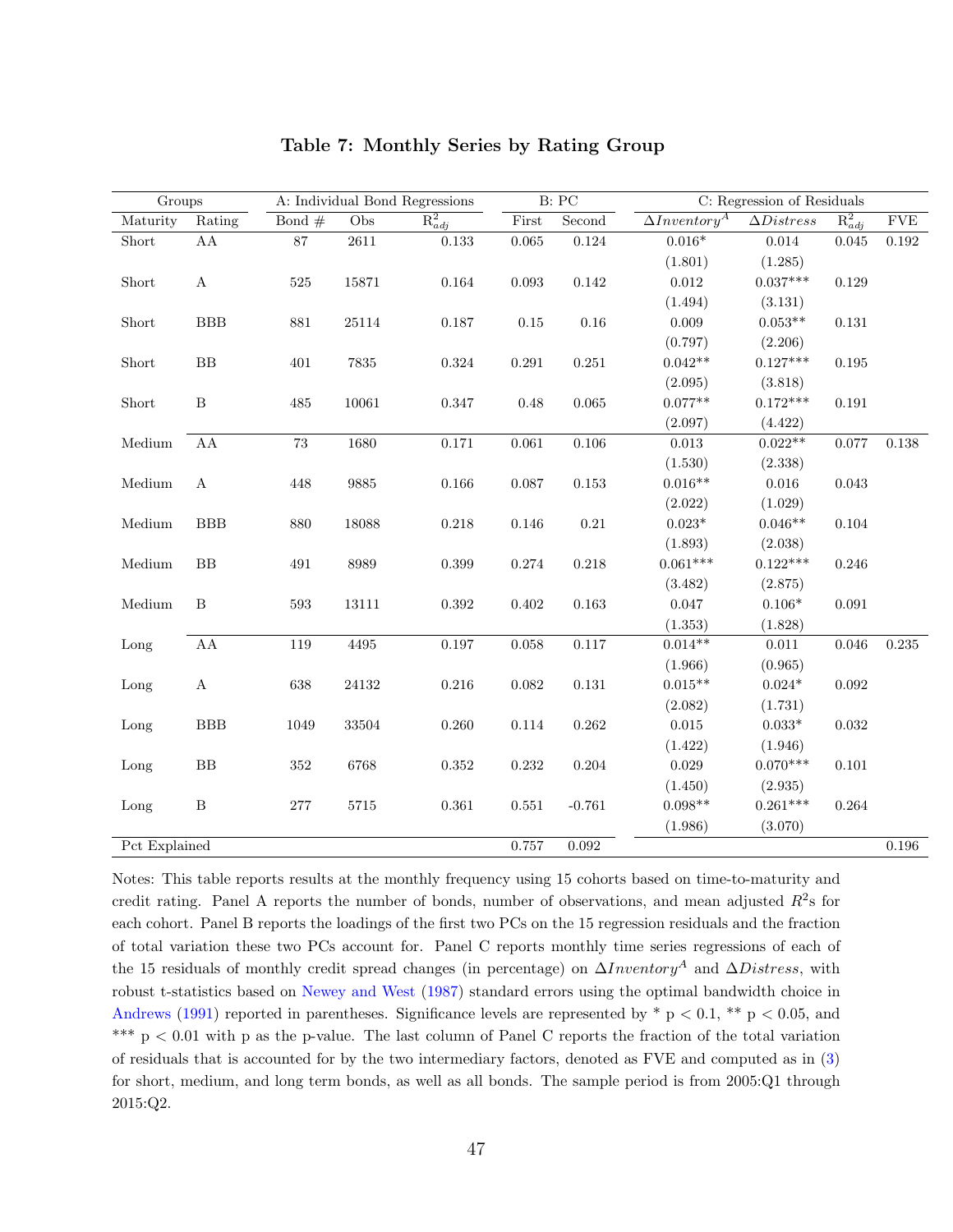| Groups     |                  | A: $\Delta Noise$ |             | B: $\Delta \textsc{NLev}^{\textsc{HKM}}$    | C: $\Delta Noise+\Delta \overline{\text{NLev}}^{\text{HKM}}$ |                |                                   |                                 |
|------------|------------------|-------------------|-------------|---------------------------------------------|--------------------------------------------------------------|----------------|-----------------------------------|---------------------------------|
| Maturity   | Rating           | $\Delta Noise$    | $R_{adj}^2$ | $\Delta \rm N \overline{\rm Lev}^{\rm HKM}$ | $\overline{\mathrm{R}_{adj}^2}$                              | $\Delta Noise$ | $\Delta \text{NLev}^{\text{HKM}}$ | $\overline{\mathrm{R}_{adj}^2}$ |
| Short      | ${\rm AA}$       | $0.043*$          | $0.113\,$   | $\,0.021\,$                                 | 0.026                                                        | $0.042*$       | $0.005\,$                         | $0.114\,$                       |
|            |                  | (1.683)           |             | (0.845)                                     |                                                              | (1.883)        | (0.199)                           |                                 |
| Short      | $\boldsymbol{A}$ | $0.082**$         | 0.225       | 0.029                                       | 0.028                                                        | $0.083**$      | $-0.004$                          | 0.226                           |
|            |                  | (2.429)           |             | (1.026)                                     |                                                              | (2.494)        | $(-0.141)$                        |                                 |
| Short      | <b>BBB</b>       | $0.132***$        | 0.306       | $0.069*$                                    | 0.083                                                        | $0.124***$     | 0.021                             | 0.312                           |
|            |                  | (3.368)           |             | (1.682)                                     |                                                              | (2.973)        | (0.619)                           |                                 |
| Short      | ${\rm BB}$       | $0.320***$        | 0.399       | 0.010                                       | 0.000                                                        | $0.373***$     | $-0.135*$                         | 0.459                           |
|            |                  | (2.804)           |             | (0.097)                                     |                                                              | (3.610)        | $(-1.958)$                        |                                 |
| Short      | $\, {\bf B}$     | $0.389***$        | 0.221       | 0.206                                       | $\,0.062\,$                                                  | $0.363***$     | $0.065\,$                         | 0.226                           |
|            |                  | (2.762)           |             | (1.115)                                     |                                                              | (2.668)        | (0.399)                           |                                 |
| Medium     | ${\rm AA}$       | $0.058***$        | 0.188       | 0.023                                       | 0.029                                                        | $0.058**$      | $0.001\,$                         | 0.188                           |
|            |                  | (2.614)           |             | (1.363)                                     |                                                              | (2.358)        | (0.030)                           |                                 |
| Medium     | $\boldsymbol{A}$ | $0.077**$         | $\rm 0.182$ | $0.070**$                                   | $\rm 0.152$                                                  | 0.058          | $0.047\,$                         | 0.241                           |
|            |                  | (1.980)           |             | (2.180)                                     |                                                              | (1.431)        | (1.601)                           |                                 |
| Medium     | BBB              | $0.127**$         | 0.224       | $0.115**$                                   | 0.184                                                        | $0.097^{\ast}$ | $0.077^{\ast}$                    | 0.295                           |
|            |                  | (2.376)           |             | (2.284)                                     |                                                              | (1.868)        | (1.771)                           |                                 |
| Medium     | ${\rm BB}$       | $0.310***$        | 0.448       | 0.107                                       | $\,0.053\,$                                                  | $0.316***$     | $-0.016$                          | 0.449                           |
|            |                  | (3.550)           |             | (1.224)                                     |                                                              | (2.951)        | $(-0.286)$                        |                                 |
| Medium     | $\, {\bf B}$     | $0.432***$        | $\,0.304\,$ | $0.422***$                                  | 0.290                                                        | $0.316**$      | $0.300***$                        | 0.429                           |
|            |                  | (2.669)           |             | (3.070)                                     |                                                              | (2.352)        | (2.700)                           |                                 |
| Long       | ${\rm AA}$       | $\,0.034\,$       | $0.076\,$   | 0.021                                       | 0.030                                                        | 0.030          | $0.010\,$                         | 0.081                           |
|            |                  | (1.102)           |             | (0.734)                                     |                                                              | (1.425)        | (0.367)                           |                                 |
| Long       | $\mathbf A$      | $0.066^{\ast}$    | 0.186       | $\,0.043\,$                                 | 0.079                                                        | $0.058^{\ast}$ | 0.021                             | 0.202                           |
|            |                  | (1.815)           |             | (1.354)                                     |                                                              | (1.715)        | (0.711)                           |                                 |
| Long       | <b>BBB</b>       | $0.177***$        | 0.155       | $0.114***$                                  | 0.064                                                        | $0.156***$     | $0.054*$                          | 0.167                           |
|            |                  | (3.037)           |             | (4.169)                                     |                                                              | (2.762)        | (1.806)                           |                                 |
| Long       | BB               | $0.291***$        | 0.457       | $0.114\,$                                   | 0.071                                                        | $0.290***$     | 0.002                             | 0.457                           |
|            |                  | (4.632)           |             | (1.423)                                     |                                                              | (3.664)        | (0.047)                           |                                 |
| Long       | B                | $0.672***$        | 0.374       | $0.566**$                                   | 0.265                                                        | $0.533**$      | $0.359^{\ast}$                    | 0.465                           |
|            |                  | (2.851)           |             | (2.412)                                     |                                                              | (2.282)        | (1.769)                           |                                 |
| <b>FVE</b> |                  |                   | $\rm 0.321$ |                                             | 0.168                                                        |                |                                   | 0.380                           |

<span id="page-50-0"></span>Table 8: Measures of Intermediary Distress

Notes: This table reports quarterly time series regressions of each of the 15 residuals of quarterly credit spread changes (in percentage), for cohorts based on time-to-maturity and credit rating, on  $\Delta Noise$  (in panel A), on ΔNLev<sup>HKM</sup> (in panel B), and on both (in panel C). Robust t-statistics based on [Newey](#page-70-2) [and West](#page-70-2) [\(1987\)](#page-70-2) standard errors using the optimal bandwidth choice in [Andrews](#page-66-2) [\(1991\)](#page-66-2) are reported in parentheses. Significance levels are represented by  $*$  p < 0.1,  $**$  p < 0.05, and  $***$  p < 0.01 with p as the p-value. The last row reports the fraction of the total variation of residuals that is accounted for by  $\Delta Noise$ , ∆NLevHKM and both, respectively, denoted as FVE and computed as in [\(3\)](#page-21-0) for all cohorts. The sample period is from 2005:Q1 through 2015:Q2.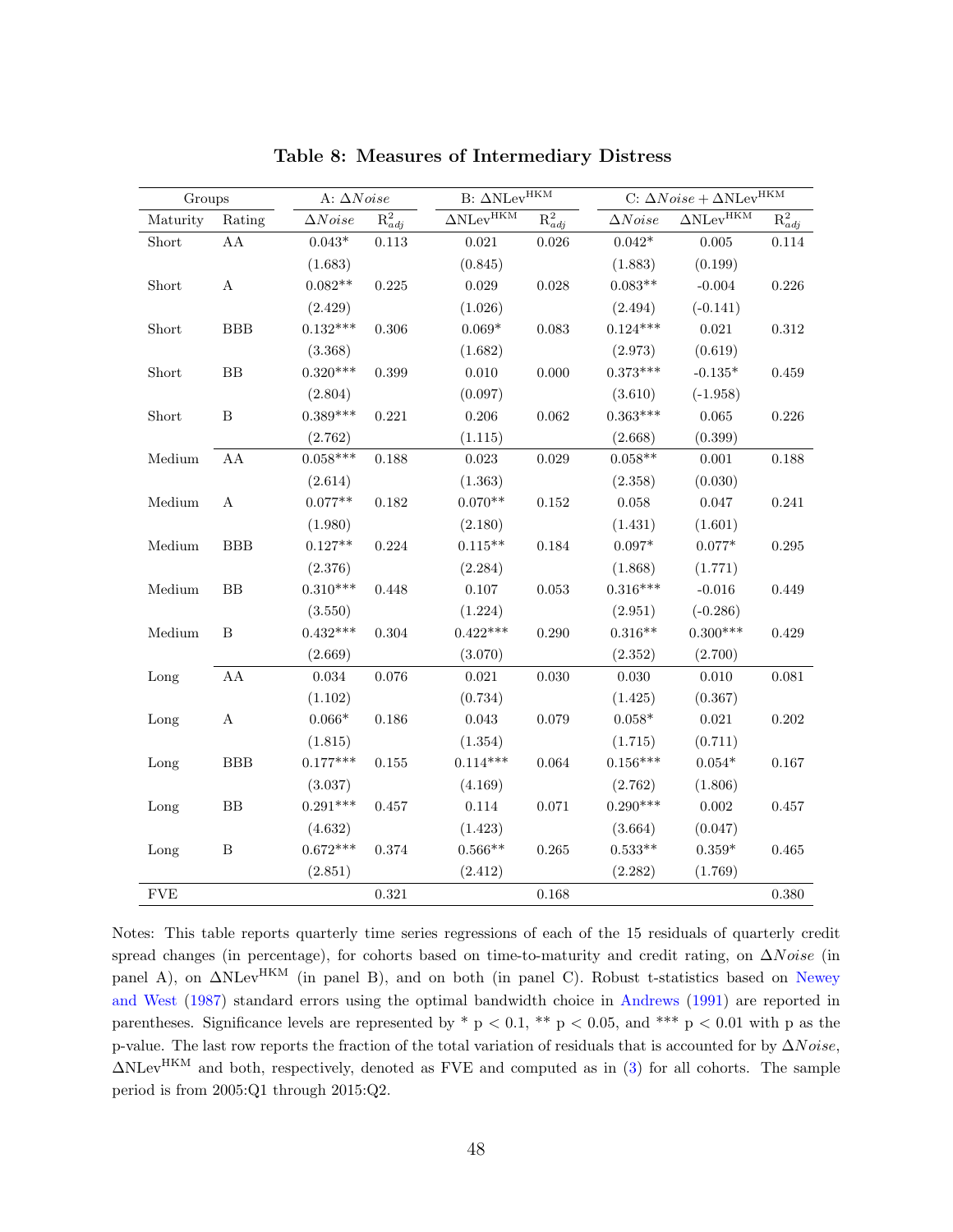|                  | Groups          | A: Sample Summary      |          | B: Regressions of Residuals |                   |                      |             |
|------------------|-----------------|------------------------|----------|-----------------------------|-------------------|----------------------|-------------|
| Leverage         | Trd Volume      | TrdVolume (\$ million) | Bond#    | Obs                         | $\Delta Distress$ | $\Delta Inventory^A$ | $R_{adj}^2$ |
| ${\rm AA}$       | $_{\text{Low}}$ | 2.462                  | $\rm 92$ | 530                         | 0.036             | $0.018\,$            | 0.067       |
|                  |                 |                        |          |                             | (1.517)           | (0.934)              |             |
| ${\rm AA}$       | Medium          | 17.779                 | 113      | 796                         | $0.051***$        | $0.017\,$            | $0.177\,$   |
|                  |                 |                        |          |                             | (3.100)           | (1.040)              |             |
| ${\rm AA}$       | High            | 136.25                 | 129      | 1084                        | 0.038             | $0.016\,$            | 0.098       |
|                  |                 |                        |          |                             | (1.161)           | (0.938)              |             |
| $\boldsymbol{A}$ | Low             | 1.995                  | 684      | 6201                        | $0.072***$        | $0.039^{\ast}$       | 0.260       |
|                  |                 |                        |          |                             | (2.892)           | (1.803)              |             |
| $\boldsymbol{A}$ | Medium          | 16.882                 | 741      | 4700                        | $0.086***$        | $0.045*$             | $0.302\,$   |
|                  |                 |                        |          |                             | (3.300)           | (1.907)              |             |
| $\boldsymbol{A}$ | High            | 110.411                | 699      | 4246                        | $0.073*$          | $\,0.035\,$          | 0.207       |
|                  |                 |                        |          |                             | (1.759)           | (1.509)              |             |
| <b>BBB</b>       | Low             | $2.011\,$              | 1199     | 9465                        | $0.146***$        | $\,0.023\,$          | $0.085\,$   |
|                  |                 |                        |          |                             | (3.556)           | (0.564)              |             |
| BBB              | Medium          | 17.056                 | 1209     | 7401                        | $0.174***$        | $0.057*$             | 0.426       |
|                  |                 |                        |          |                             | (5.770)           | (1.848)              |             |
| <b>BBB</b>       | High            | 106.026                | 1137     | 6405                        | $0.150***$        | $0.070**$            | $0.355\,$   |
|                  |                 |                        |          |                             | (2.698)           | (2.329)              |             |
| BB               | Low             | $\phantom{-}2.584$     | 431      | 1973                        | $0.251***$        | $0.160***$           | 0.369       |
|                  |                 |                        |          |                             | (4.007)           | (2.688)              |             |
| BB               | Medium          | 17.777                 | 471      | 2435                        | $0.262***$        | $0.155***$           | 0.358       |
|                  |                 |                        |          |                             | (4.540)           | (2.118)              |             |
| BB               | High            | 100.298                | 451      | $\,2303\,$                  | $0.227***$        | $0.123*$             | 0.279       |
|                  |                 |                        |          |                             | (4.774)           | (1.732)              |             |
| $\, {\bf B}$     | Low             | 2.36                   | 412      | 2282                        | $0.450***$        | $0.317***$           | 0.411       |
|                  |                 |                        |          |                             | (4.502)           | (3.473)              |             |
| $\, {\bf B}$     | Medium          | 17.342                 | 468      | 2973                        | $0.526***$        | $0.270***$           | 0.461       |
|                  |                 |                        |          |                             | (3.459)           | (2.996)              |             |
| $\, {\bf B}$     | High            | 89.654                 | 437      | 2604                        | $0.586***$        | $0.304***$           | 0.481       |
|                  |                 |                        |          |                             | (3.283)           | (3.155)              |             |

### <span id="page-51-0"></span>Table 9: Groups by Trading Volume

Note: This table reports results using 15 cohorts based on credit rating and trading volume (dollar value of the total trading volume in the last month of a quarter). Panel A reports the total dollar trading volume in \$millions, number of bonds, and number of observations for each cohort. Panel B reports quarterly time series regressions of each of the 15 residuals of quarterly credit spread changes (in percentage) on  $\Delta Inventory^A$  and  $\Delta Distress$ , with robust t-statistics based on [Newey](#page-70-2) [and West](#page-70-2) [\(1987\)](#page-70-2) standard errors using the optimal bandwidth choice in [Andrews](#page-66-2) [\(1991\)](#page-66-2) reported in parentheses. Significance levels are represented by  $*$  p < 0.1,  $**$  p < 0.05, and  $***$  p < 0.01 with p as the p-value. The sample period is from 2005:Q1 through 2015:Q2.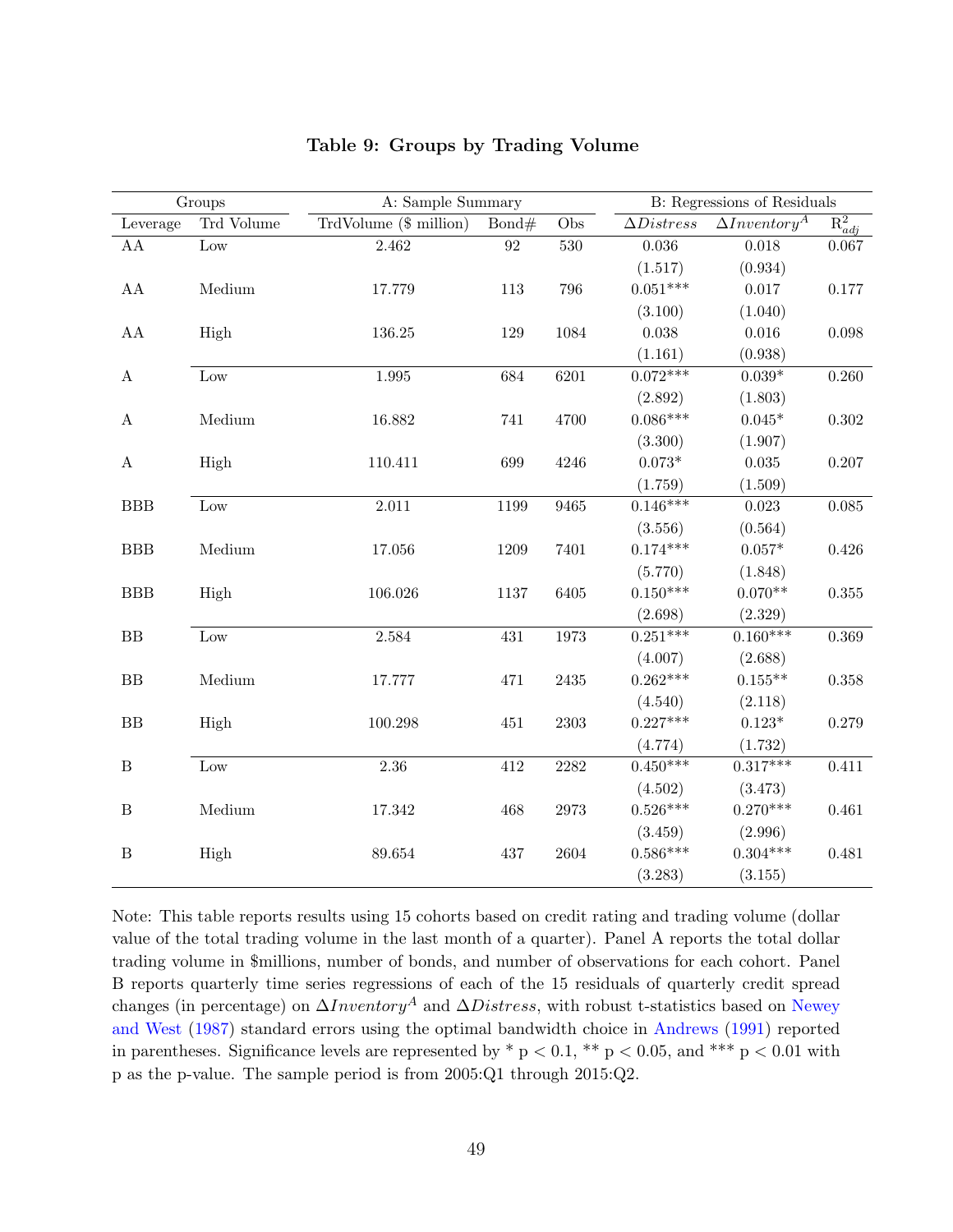| Groups        |                  |                   | A: $\Delta Inventory^{HY}$ |             |                   | B: $\Delta Inventory^{IG}$ |             |  |  |
|---------------|------------------|-------------------|----------------------------|-------------|-------------------|----------------------------|-------------|--|--|
| Maturity      | Rating           | $\Delta Distress$ | $\Delta Inventory^{HY}$    | $R_{adj}^2$ | $\Delta Distress$ | $\Delta Inventory^{IG}$    | $R_{adj}^2$ |  |  |
| ${\rm Short}$ | ${\rm AA}$       | 0.041             | $0.016\,$                  | $0.107\,$   | 0.042             | $\,0.024\,$                | $0.126\,$   |  |  |
|               |                  | (1.472)           | (0.894)                    |             | (1.627)           | (1.340)                    |             |  |  |
| ${\rm Short}$ | $\mathbf A$      | $0.071**$         | $0.042*$                   | 0.218       | $0.070**$         | $\,0.021\,$                | $0.174\,$   |  |  |
|               |                  | (2.492)           | (1.748)                    |             | (2.439)           | (1.073)                    |             |  |  |
| Short         | BBB              | $0.127***$        | $0.062**$                  | 0.327       | $0.126***$        | 0.033                      | 0.282       |  |  |
|               |                  | (3.294)           | (1.979)                    |             | (3.327)           | (1.160)                    |             |  |  |
| Short         | BB               | $0.210***$        | 0.119                      | 0.207       | $0.215***$        | $0.121**$                  | 0.210       |  |  |
|               |                  | (2.994)           | (1.278)                    |             | (3.876)           | (2.137)                    |             |  |  |
| Short         | $\, {\bf B}$     | $0.376**$         | $\rm 0.191$                | $0.238\,$   | $0.391***$        | $0.251**$                  | $0.276\,$   |  |  |
|               |                  | (2.097)           | (1.373)                    |             | (2.735)           | (2.231)                    |             |  |  |
| Medium        | ${\rm AA}$       | $0.052***$        | $0.030\,$                  | $\,0.184\,$ | $0.049***$        | 0.002                      | $0.136\,$   |  |  |
|               |                  | (3.561)           | (1.583)                    |             | (3.034)           | (0.132)                    |             |  |  |
| Medium        | $\boldsymbol{A}$ | $0.093**$         | $0.053**$                  | $0.325\,$   | $0.090**$         | $0.016\,$                  | $0.252\,$   |  |  |
|               |                  | (2.319)           | (2.412)                    |             | (2.082)           | (0.697)                    |             |  |  |
| Medium        | BBB              | $0.154***$        | $0.083**$                  | 0.389       | $0.149**$         | $0.025\,$                  | $0.307\,$   |  |  |
|               |                  | (2.661)           | (2.522)                    |             | (2.443)           | (0.765)                    |             |  |  |
| Medium        | BB               | $0.264***$        | $0.142**$                  | 0.381       | $0.261***$        | $0.076\,$                  | $0.319\,$   |  |  |
|               |                  | (4.082)           | (1.971)                    |             | (4.628)           | (1.569)                    |             |  |  |
| Medium        | $\, {\bf B}$     | $0.538***$        | $0.237**$                  | 0.529       | $0.541***$        | $0.197***$                 | 0.504       |  |  |
|               |                  | (3.609)           | (2.368)                    |             | (4.190)           | (2.912)                    |             |  |  |
| Long          | ${\rm AA}$       | 0.036             | $0.029**$                  | 0.129       | 0.034             | 0.001                      | 0.077       |  |  |
|               |                  | (1.137)           | (2.063)                    |             | (0.960)           | (0.051)                    |             |  |  |
| Long          | $\mathbf A$      | $0.069^{\ast}$    | $0.033^{\ast}$             | 0.232       | $0.070*$          | $0.025\,$                  | $0.215\,$   |  |  |
|               |                  | (1.816)           | (1.703)                    |             | (1.829)           | (1.335)                    |             |  |  |
| Long          | <b>BBB</b>       | $0.177***$        | $\,0.012\,$                | $0.156\,$   | $0.175***$        | $-0.009$                   | $0.155\,$   |  |  |
|               |                  | (5.107)           | (0.280)                    |             | (4.966)           | $(-0.348)$                 |             |  |  |
| Long          | ${\rm BB}$       | $0.256***$        | $0.129^{\ast}$             | 0.412       | $0.255***$        | $0.089*$                   | 0.369       |  |  |
|               |                  | (4.416)           | (1.888)                    |             | (5.734)           | (1.770)                    |             |  |  |
| Long          | $\, {\bf B}$     | $0.772***$        | $0.244*$                   | $0.526\,$   | $0.788***$        | $0.306***$                 | $\,0.554\,$ |  |  |
|               |                  | (2.991)           | (1.748)                    |             | (3.446)           | (2.693)                    |             |  |  |
| <b>FVE</b>    |                  |                   |                            | 0.397       |                   |                            | 0.322       |  |  |

Table 10: Inventories of HY vs IG Bonds

Note: This table reports quarterly time series regressions of each of the 15 residuals of quarterly credit spread changes (in percentage), for cohorts based on time-to-maturity and credit rating, on  $\Delta Inventory^{HY}$ (in panel A), on  $\Delta Inventory^{IG}$  (in panel B). Robust t-statistics based on [Newey and West](#page-70-2) [\(1987\)](#page-70-2) standard errors using the optimal bandwidth choice in [Andrews](#page-66-2) [\(1991\)](#page-66-2) are reported in parentheses. Significance levels are represented by  $*$  p < 0.1,  $**$  p < 0.05, and  $***$  p < 0.01 with p as the p-value. The last row reports the fraction of the total variation of residuals that is accounted for, denoted as FVE and computed as in [\(3\)](#page-21-0), for all cohorts. The sample period is from 2005:Q1 through 2015:Q2.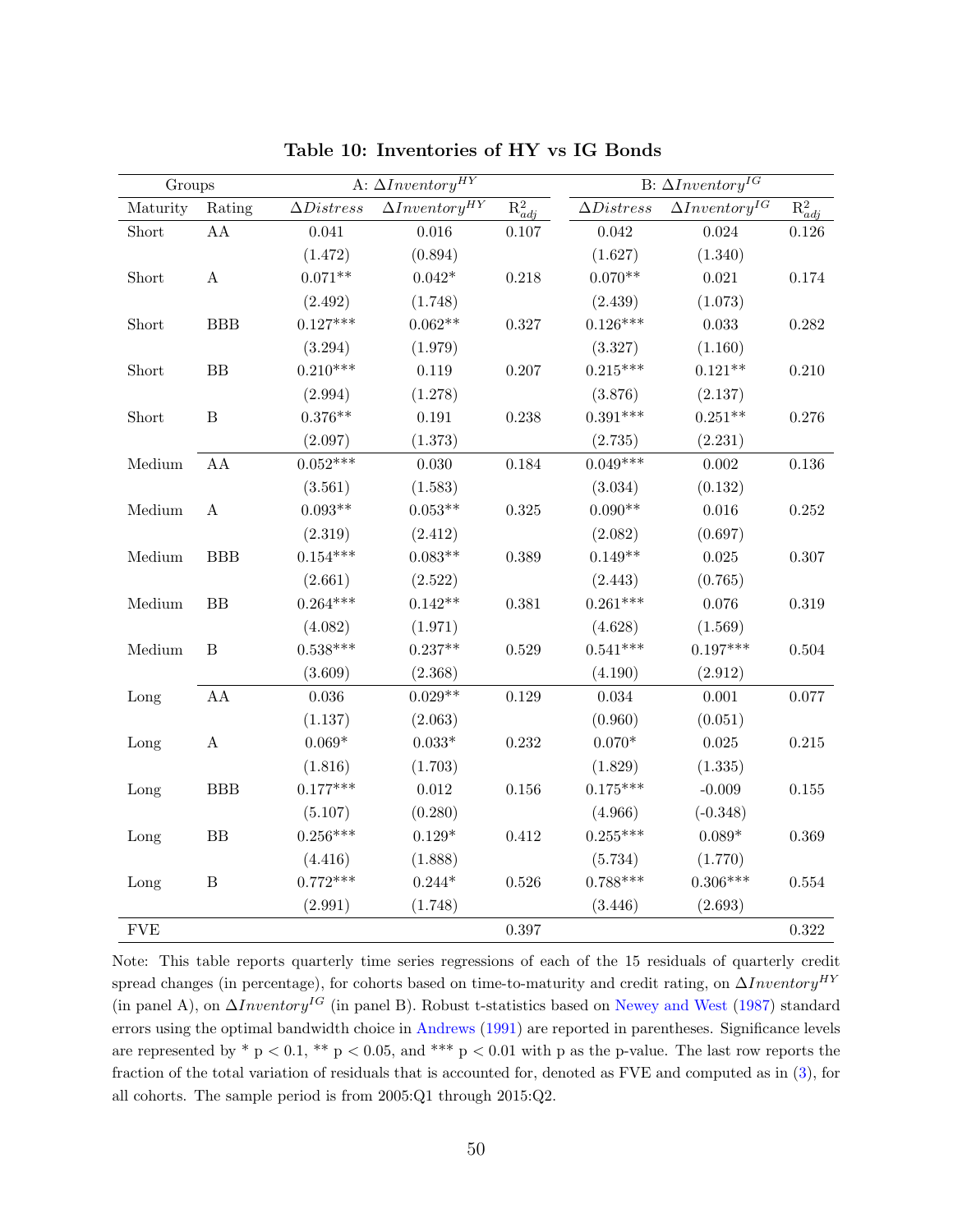| Groups          |                  | A: Sample |            |             | B: PC           |                      | C: Regression of Residuals |             |             |
|-----------------|------------------|-----------|------------|-------------|-----------------|----------------------|----------------------------|-------------|-------------|
| Maturity        | Rating           | Firm $#$  | Obs        | First       | $\rm Second$    | $\Delta Inventory^A$ | $\Delta Distress$          | $R_{adi}^2$ | ${\rm FVE}$ |
| 1y              | ${\rm AA}$       | $20\,$    | 939        | 0.039       | $\text{-}0.029$ | 0.007                | $0.030**$                  | $\rm 0.121$ | 0.375       |
|                 |                  |           |            |             |                 | (0.542)              | (2.012)                    |             |             |
| 1y              | $\mathbf A$      | 111       | 5742       | $\,0.041\,$ | 0.042           | $0.032***$           | $0.040***$                 | 0.463       |             |
|                 |                  |           |            |             |                 | (4.218)              | (6.210)                    |             |             |
| 1y              | $_{\rm BBB}$     | 200       | 7942       | 0.067       | $\,0.062\,$     | $0.048***$           | $0.057***$                 | $0.414\,$   |             |
|                 |                  |           |            |             |                 | (3.882)              | (5.025)                    |             |             |
| 1y              | ${\rm BB}$       | $128\,$   | $\,2309$   | 0.149       | $\rm 0.151$     | $0.099***$           | $0.141***$                 | 0.367       |             |
|                 |                  |           |            |             |                 | (3.615)              | (7.691)                    |             |             |
| 1y              | $\, {\bf B}$     | $64\,$    | $1377\,$   | $0.651\,$   | 0.686           | $0.305***$           | $0.492**$                  | 0.377       |             |
|                 |                  |           |            |             |                 | (2.721)              | (2.521)                    |             |             |
| 5y              | ${\rm AA}$       | 21        | 1140       | $\,0.031\,$ | $-0.010$        | $0.013^{\ast}$       | $0.026***$                 | $0.185\,$   | $0.354\,$   |
|                 |                  |           |            |             |                 | (1.725)              | (2.914)                    |             |             |
| 5y              | $\boldsymbol{A}$ | $112\,$   | 5688       | 0.043       | $\,0.035\,$     | $0.030***$           | $0.042***$                 | $0.356\,$   |             |
|                 |                  |           |            |             |                 | (2.950)              | (7.351)                    |             |             |
| 5y              | $_{\rm BBB}$     | $\,208$   | 7995       | $0.067\,$   | 0.003           | $0.046***$           | $0.067***$                 | 0.379       |             |
|                 |                  |           |            |             |                 | (2.752)              | (4.479)                    |             |             |
| 5y              | BB               | 132       | $\bf 2377$ | $0.127\,$   | $\rm 0.072$     | 0.007                | $0.112***$                 | $\,0.165\,$ |             |
|                 |                  |           |            |             |                 | (0.176)              | (4.294)                    |             |             |
| 5y              | $\, {\bf B}$     | 71        | 1601       | 0.583       | $-0.643$        | $0.287***$           | $0.440***$                 | 0.376       |             |
|                 |                  |           |            |             |                 | (2.666)              | (2.912)                    |             |             |
| 10y             | ${\rm AA}$       | $20\,$    | 1117       | 0.023       | $-0.018$        | $0.011\,$            | 0.012                      | $\,0.063\,$ | $\,0.395\,$ |
|                 |                  |           |            |             |                 | (1.375)              | (1.440)                    |             |             |
| 10y             | $\mathbf A$      | $111\,$   | $5611\,$   | $\,0.036\,$ | $\,0.035\,$     | $0.025**$            | $0.039***$                 | $0.314\,$   |             |
|                 |                  |           |            |             |                 | (2.228)              | (6.795)                    |             |             |
| 10 <sub>y</sub> | $_{\rm BBB}$     | 198       | 8071       | $\,0.055\,$ | $-0.001$        | $0.036**$            | $0.058***$                 | $0.350\,$   |             |
|                 |                  |           |            |             |                 | (2.263)              | (5.811)                    |             |             |
| 10 <sub>y</sub> | ${\rm BB}$       | $127\,$   | $2426\,$   | $\,0.094\,$ | 0.039           | $0.026\,$            | $0.074***$                 | $\rm 0.122$ |             |
|                 |                  |           |            |             |                 | (0.792)              | (4.387)                    |             |             |
| $10\mathrm{y}$  | $\, {\bf B}$     | $65\,$    | 1409       | $\,0.413\,$ | $-0.277$        | $0.206**$            | $0.354***$                 | 0.438       |             |
|                 |                  |           |            |             |                 | (2.515)              | (2.667)                    |             |             |
| Pct Explained   |                  |           | 0.830      | 0.070       |                 |                      |                            | 0.371       |             |

### Table 11: Credit Default Swaps

Note: This table reports results using 15 cohorts of CDS based on the CDS maturity and credit rating of the underlying entity. Panel A reports the number of firms and observations for each cohort. Panel B reports the loadings of the first two PCs on the 15 regression residuals (computed from time series regressions of quarterly CDS spread changes in percentage similar to [\(1\)](#page-18-0)) and the fraction of total variation these two PCs account for. Panel C reports quarterly time series regressions of each of the 15 residuals of quarterly CDS spread changes (in percentage) on  $\Delta Inventory^A$  and  $\Delta Distress$ , with robust t-statistics based on [Newey and West](#page-70-2) [\(1987\)](#page-70-2) standard errors using the optimal bandwidth choice in [Andrews](#page-66-2) [\(1991\)](#page-66-2) reported in parentheses. Significance levels are represented by \* p  $< 0.1$ , \*\* p  $< 0.05$ , and \*\*\* p  $< 0.01$  with p as the p-value. The last column of Panel C reports the fraction of the total variation of residuals that is accounted for by the two intermediary factors, denoted as FVE and computed as in [\(3\)](#page-21-0) for 1-year, 5-year, and 10-year CDS cohorts, as well as all cohorts. The sample period is from 2005:Q1 through 2015:Q2.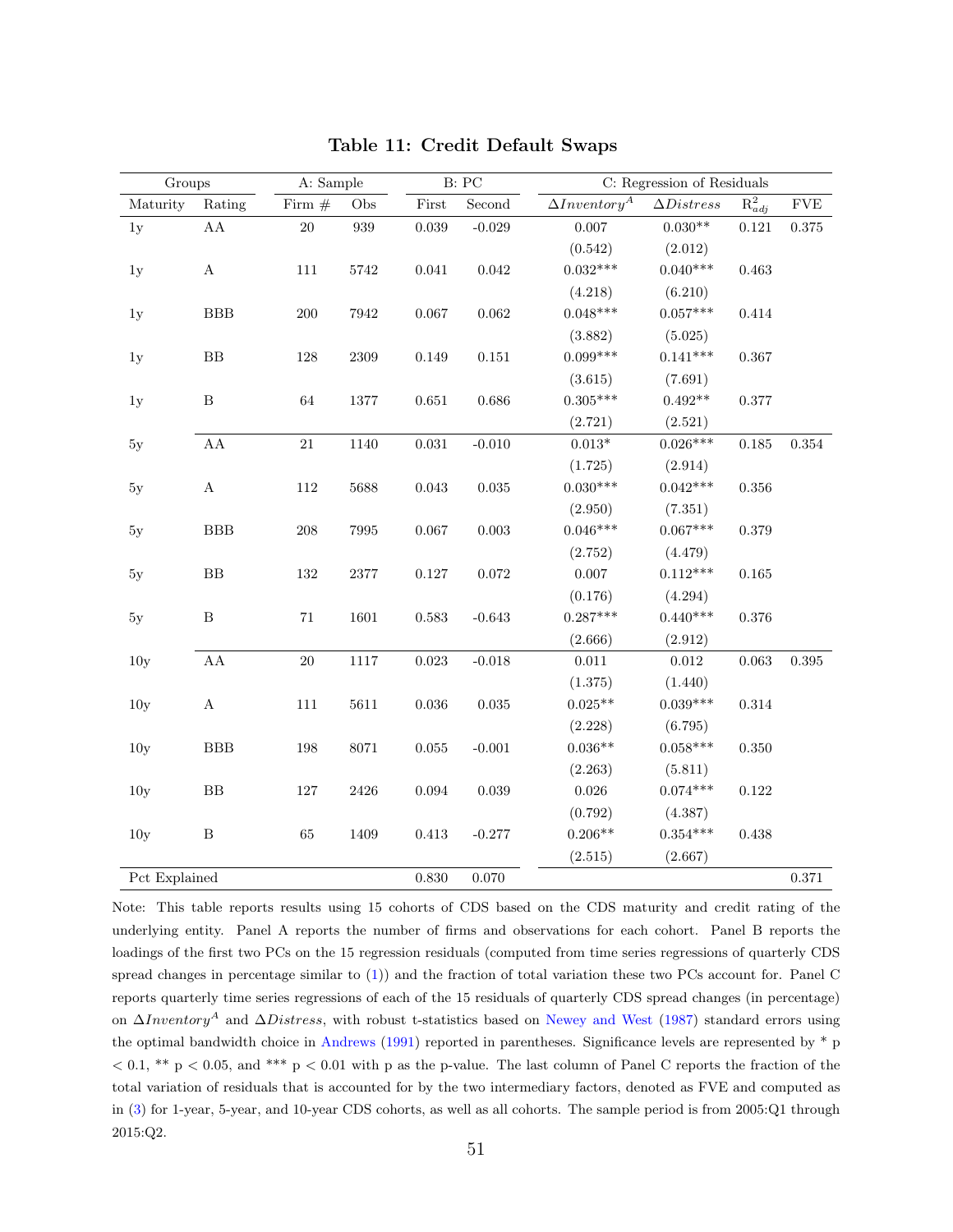| A: Agency MBS              |             |                |             |              |            |  |
|----------------------------|-------------|----------------|-------------|--------------|------------|--|
|                            | FN30y       | FN15y          | FG30y       | FG15y        |            |  |
| $\Delta Inventory^A$       | $3.70**$    | 2.64           | 3.30        | $1.05\,$     |            |  |
|                            | (2.10)      | (1.58)         | (1.64)      | (0.55)       |            |  |
| $\Delta Distress$          | $5.79***$   | $6.21***$      | $6.55***$   | $5.12***$    |            |  |
|                            | (3.08)      | (3.65)         | (3.60)      | (2.81)       |            |  |
| $R_{adi}^2$                | $0.18\,$    | 0.26           | 0.17        | 0.15         |            |  |
|                            |             | <b>B:</b> CMBS |             |              |            |  |
|                            | Duper       | AM             | $\rm AJ$    |              |            |  |
| $\Delta Inventory^A$       | $15.48*$    | 2.94           | 4.33        |              |            |  |
|                            | (1.89)      | (0.16)         | (0.21)      |              |            |  |
| $\Delta Distress$          | $28.06***$  | $84.50***$     | 87.38***    |              |            |  |
|                            | (5.10)      | (4.24)         | (5.14)      |              |            |  |
| $R_{adi}^2$                | 0.27        | 0.36           | 0.31        |              |            |  |
|                            |             | $C:$ ABS       |             |              |            |  |
|                            | Credit Card | Auto AAA       | Auto A      | Auto BBB     |            |  |
| $\Delta Inventory^A$       | 1.35        | 1.86           | 22.44       | 7.86         |            |  |
|                            | (0.40)      | (0.44)         | (1.39)      | (0.34)       |            |  |
| $\Delta Distress$          | $21.63***$  | 6.58           | $145.86***$ | 138.35**     |            |  |
|                            | (4.77)      | (1.17)         | (3.25)      | (2.06)       |            |  |
| $R_{adi}^2$                | 0.37        | 0.02           | 0.51        | 0.39         |            |  |
| D: S&P 500 index options   |             |                |             |              |            |  |
|                            | Call: 0.90  | Call: $0.95$   | Call: ATM   | Call: $1.05$ | Call: 1.10 |  |
| $\Delta Inventory^A$       | 0.034       | 0.020          | 0.007       | 0.013        | $-0.148$   |  |
|                            | (0.320)     | (0.183)        | (0.064)     | (0.100)      | $(-1.101)$ |  |
| $\Delta Distress$          | 0.263       | 0.257          | 0.314       | 0.272        | 0.225      |  |
|                            | (0.601)     | (0.538)        | (0.604)     | (0.483)      | (0.371)    |  |
| $R_{adj}^2$                | 0.027       | 0.023          | 0.028       | 0.017        | 0.013      |  |
|                            | Put: 0.9    | Put: 0.95      | Put: ATM    | Put: 1.05    | Put: 1.10  |  |
| $\Delta Inventory^A$       | 0.241       | 0.165          | 0.121       | 0.088        | 0.078      |  |
|                            | (0.823)     | (0.746)        | (0.723)     | (0.674)      | (0.675)    |  |
| $\Delta \textit{Distress}$ | $0.503***$  | $0.355***$     | $0.300**$   | $0.277*$     | 0.227      |  |
|                            | (3.660)     | (3.076)        | (2.247)     | (1.739)      | (1.221)    |  |
| $R^2_{adj}$                | 0.043       | 0.034          | 0.034       | 0.037        | 0.028      |  |

Table 12: Non-Corporate-Credit Assets

Note: This table reports quarterly time series regressions of residuals of quarterly yield spread changes (in basis points) of agency MBS (in panel A), CMBS (in panel B), and ABS (in panel C) on  $\Delta Inventory^A$  and ∆Distress and monthly series regressions of residuals of one-month unannualized returns (in percentage) of S&P 500 index option portfolios (in panel D). Each residual series is computed from the regression of the yield spread change or return on the six time series factors included in [\(1\)](#page-18-0). Robust t-statistics based on [Newey and West](#page-70-2) [\(1987\)](#page-70-2) standard errors using the optimal bandwidth choice in [Andrews](#page-66-2) [\(1991\)](#page-66-2) are reported in parentheses, with significance levels indicated by  $*$  p < 0.1,  $*$  p < 0.05, and  $*$   $*$  p < 0.01, where p is the p-value. The overall sample period is 2005:Q1 - 2015:Q2 for yield spreads, and January 2005 - January 2012 for options.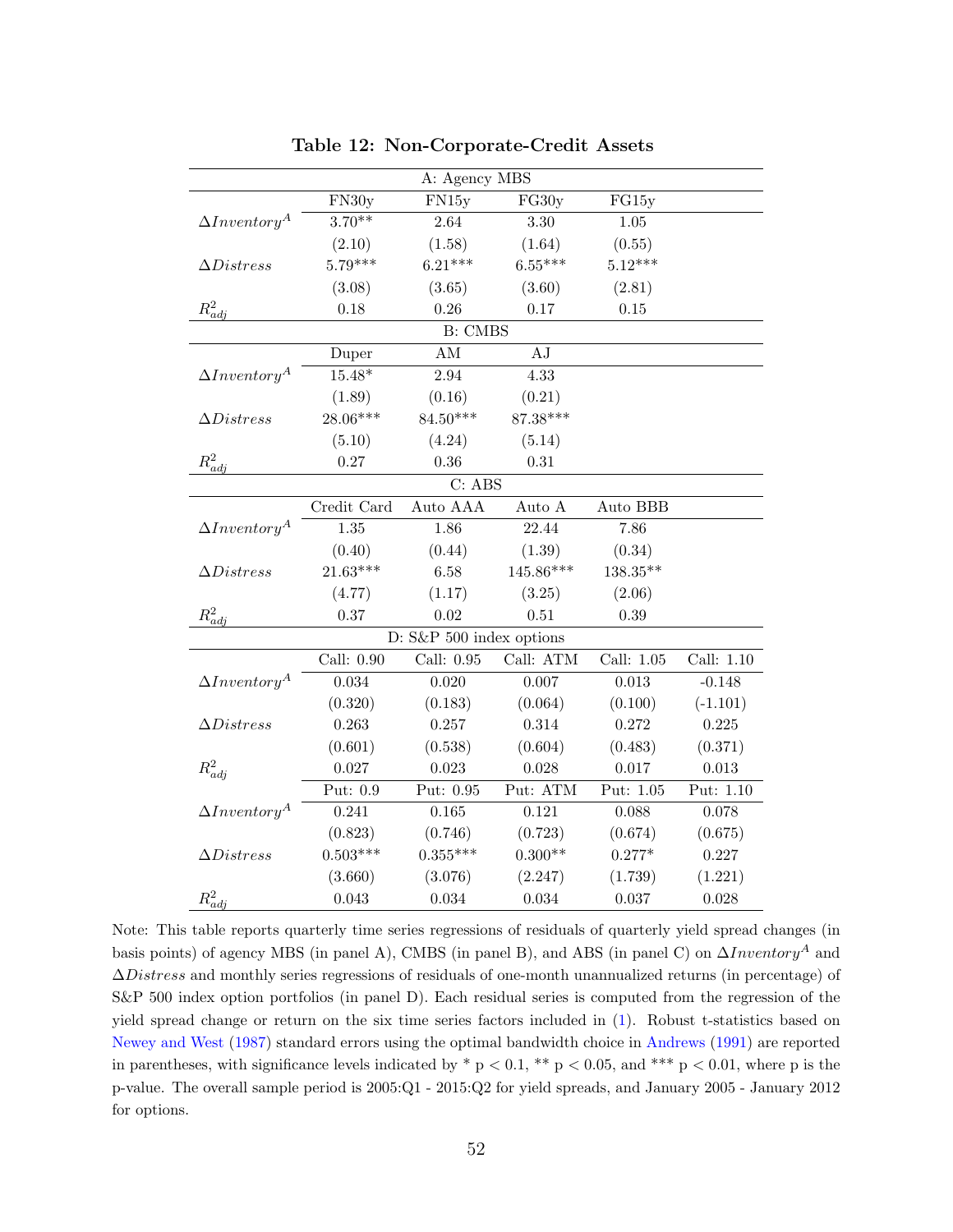<span id="page-55-0"></span>

|                            | A: Insurance Companies |                        |              |               |                  |                  |  |
|----------------------------|------------------------|------------------------|--------------|---------------|------------------|------------------|--|
|                            | Downgrade $(IG)$       |                        |              | Fallen Angels |                  | No Rating Change |  |
|                            | Obs                    | mean                   | Obs          | mean          | Obs              | mean             |  |
| $\Delta Holding_{i,t}$     | 9673                   | $-0.916$               | 3261         | $-1.353$      | 416254           | $-0.390$         |  |
| $\Delta Holding_{i,t+1}$   | 9604                   | $-1.008$               | 3185         | $-1.274$      | 416965           | $-0.404$         |  |
| $Holding_{i,t-1}$          |                        | 73.359                 |              | 71.075        |                  | 87.087           |  |
|                            |                        | <b>B:</b> Mutual Funds |              |               |                  |                  |  |
|                            |                        | Downgrade (IG)         |              | Fallen Angel  |                  | No Rating Change |  |
|                            | Obs                    | mean                   | Obs          | mean          | Obs              | mean             |  |
| $\Delta Holding_{i,t}$     | 5265                   | 0.376                  | 1760         | 0.116         | 345154           | $-0.423$         |  |
| $\Delta Holding_{i,t+1}$   | 5204                   | $-0.161$               | 1701         | $-0.237$      | 345385           | $-0.390$         |  |
| $Holding_{i,t-1}$          |                        | 76.882                 |              | 75.998        |                  | 65.153           |  |
|                            |                        | C: Pension Funds       |              |               |                  |                  |  |
|                            | Downgrade $(IG)$       |                        |              | Fallen Angel  |                  | No Rating Change |  |
|                            | Obs                    | mean                   | Obs          | mean          | Obs              | mean             |  |
| $\Delta Holding_{i.t}$     | 4566                   | 0.285                  | 1484         | 0.204         | 304541           | $-0.321$         |  |
| $\Delta Holding_{i,t+1}$   | 4508                   | $-0.246$               | 1443         | $-0.474$      | 304883           | $-0.309$         |  |
| $Holding_{i,t-1}$          |                        | 19.621                 |              | 18.110        |                  | 11.971           |  |
|                            |                        |                        | D: Dealers   |               |                  |                  |  |
|                            | Downgrade $(IG)$       |                        | Fallen Angel |               | No Rating Change |                  |  |
|                            | Obs                    | mean                   | Obs          | mean          | Obs              | mean             |  |
| $\Delta Inventory_{i,t}$   | 20254                  | 0.343                  | 6792         | 1.311         | 687927           | 0.254            |  |
| $\Delta Inventory_{i,t+1}$ | 18949                  | 0.022                  | 6449         | $-0.275$      | 614380           | 0.028            |  |
| $Inventory_{i,t-1}$        |                        | 1.949                  |              | 1.708         |                  | 1.188            |  |

Table 13: Average Quarterly Changes of Institutional Investors' Holdings and Dealers' Inventories of Individual Bonds

Note: This table reports the average quarterly change of holdings by insurance companies, mutual funds, and pension funds, in panels A, B, and C, respectively, and the average quarterly change of dealers' inventories in panel D. The average quarterly change for three sets of observations is computed separately: "downgrade (IG)" observations (in the first two columns) with bonds downgraded from IG rating to IG rating, "fallen angels" observations (in the second two columns) with bonds downgraded from IG rating to HY rating, and "no rating change" observations (in the last two columns) with bond experiencing no rating change. Both the number of observations and average amount change (in \$millions) are reported. Both the change in the current quarter and the change in the subsequent quarter are included. For comparison, the average level of institutional holding and dealer inventory (in \$millions) as of the current quarter is reported in the last row of each panel. The sample period is 2005:Q1 - 2015:Q2.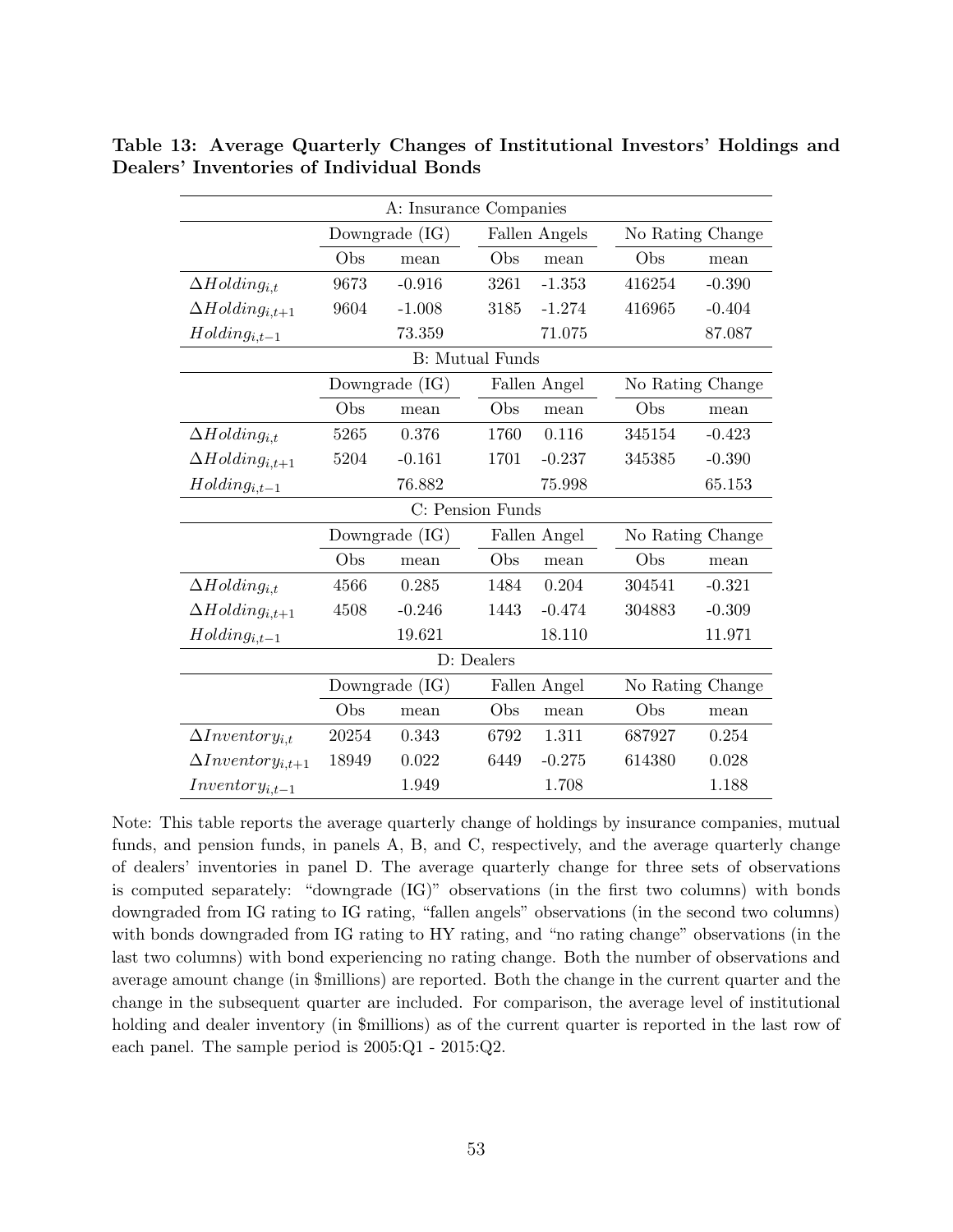| A: Changes of Institutional Holdings and Dealer Inventories in quarter t |                   |                                                                                |            |             |  |  |  |
|--------------------------------------------------------------------------|-------------------|--------------------------------------------------------------------------------|------------|-------------|--|--|--|
|                                                                          | Insurance         | Mutual                                                                         | Pension    | Dealer      |  |  |  |
|                                                                          | $\left( 1\right)$ | $\overline{(3)}$                                                               | (5)        | (7)         |  |  |  |
| Fallen                                                                   | $-0.665***$       | $-0.219$                                                                       | $-0.058$   | $1.607**$   |  |  |  |
|                                                                          | $(-3.383)$        | $(-0.574)$                                                                     | $(-0.270)$ | (1.980)     |  |  |  |
| Downgrade                                                                | $-0.480***$       | $0.509**$                                                                      | $0.363***$ | $-0.127$    |  |  |  |
|                                                                          | $(-4.007)$        | (2.310)                                                                        | (2.811)    | $(-0.158)$  |  |  |  |
| Obs                                                                      | 423,766           | 348,092                                                                        | 306,971    | 705,516     |  |  |  |
| $R_{adi}^2$                                                              | 0.070             | 0.013                                                                          | 0.036      | 0.0004      |  |  |  |
| <b>Bond Controls</b>                                                     | Yes               | Yes                                                                            | Yes        | Yes         |  |  |  |
| Time FE                                                                  | Yes               | Yes                                                                            | Yes        | Yes         |  |  |  |
|                                                                          |                   | B: Changes of Institutional Holdings and Dealer Inventories in quarter $t + 1$ |            |             |  |  |  |
|                                                                          | Insurance         | Mutual                                                                         | Pension    | Dealer      |  |  |  |
|                                                                          | $\left( 1\right)$ | (3)                                                                            | (5)        | (7)         |  |  |  |
| Fallen                                                                   | $-0.326*$         | $-0.010$                                                                       | $-0.088$   | $-0.447***$ |  |  |  |
|                                                                          | $(-1.654)$        | $(-0.028)$                                                                     | $(-0.434)$ | $(-3.187)$  |  |  |  |
| Downgrade                                                                | $-0.795***$       | $-0.073$                                                                       | 0.069      | 0.124       |  |  |  |
|                                                                          | $(-7.125)$        | $(-0.332)$                                                                     | (0.590)    | (1.371)     |  |  |  |
| Obs                                                                      | 424,413           | 348,266                                                                        | 307,265    | 630,957     |  |  |  |
| $R_{adi}^2$                                                              | 0.071             | 0.013                                                                          | 0.036      | 0.001       |  |  |  |
| <b>Bond Controls</b>                                                     | Yes               | Yes                                                                            | Yes        | Yes         |  |  |  |
| Time FE                                                                  | Yes               | Yes                                                                            | Yes        | Yes         |  |  |  |

Table 14: Changes in Institutional Holdings and Dealers' Inventories of Downgraded Bonds

Note: The first three columns report panel regressions in [\(17\)](#page-35-0) of changes in institutional holdings of bond i in quarter  $t + \tau$  ( $\tau$  equals 0 in in panel A and 1 in panel B) on indicator variables Downgrade<sub>i,t</sub>, which equals 1 if bond i is downgraded from IG rating to either IG or HY rating in quarter t and 0 otherwise and indicator  $\text{Fallen}_{i,t}$  that equals 1 if bond i is downgraded from IG rating to HY rating in quarter t and 0 otherwise, for insurance companies, mutual funds, and pension funds, respectively. Similar panel regressions of changes in dealers' inventories  $\Delta Inventory_{i,t+\tau}$  are reported in the last column. Bond controls include the log of outstanding balance in \$thousands  $(log(\text{Amt}_{i,t+\tau}))$ , the log of issue size in \$millions  $(log(\text{Size}_i))$ , bond age in years  $(\text{Age}_{i,t+\tau})$ , and time-to-maturity in years (Time-to-Mature<sub>i,t+τ</sub>). For simplicity, we suppress the coefficients on these controls and the intercept. The sample includes observations of bonds downgraded from investment grade to either investment grade or high yield and of bonds with no rating change. Robust t-statistics based on clustered standard errors at the bond level are reported in parentheses with significance levels represented by  $*$  for  $p < 0.1$ ,  $**$  for  $p < 0.05$ , and  $***$  for  $p < 0.01$ , where p is the p-value. The sample period is from 2005:Q1 - 2015:Q2.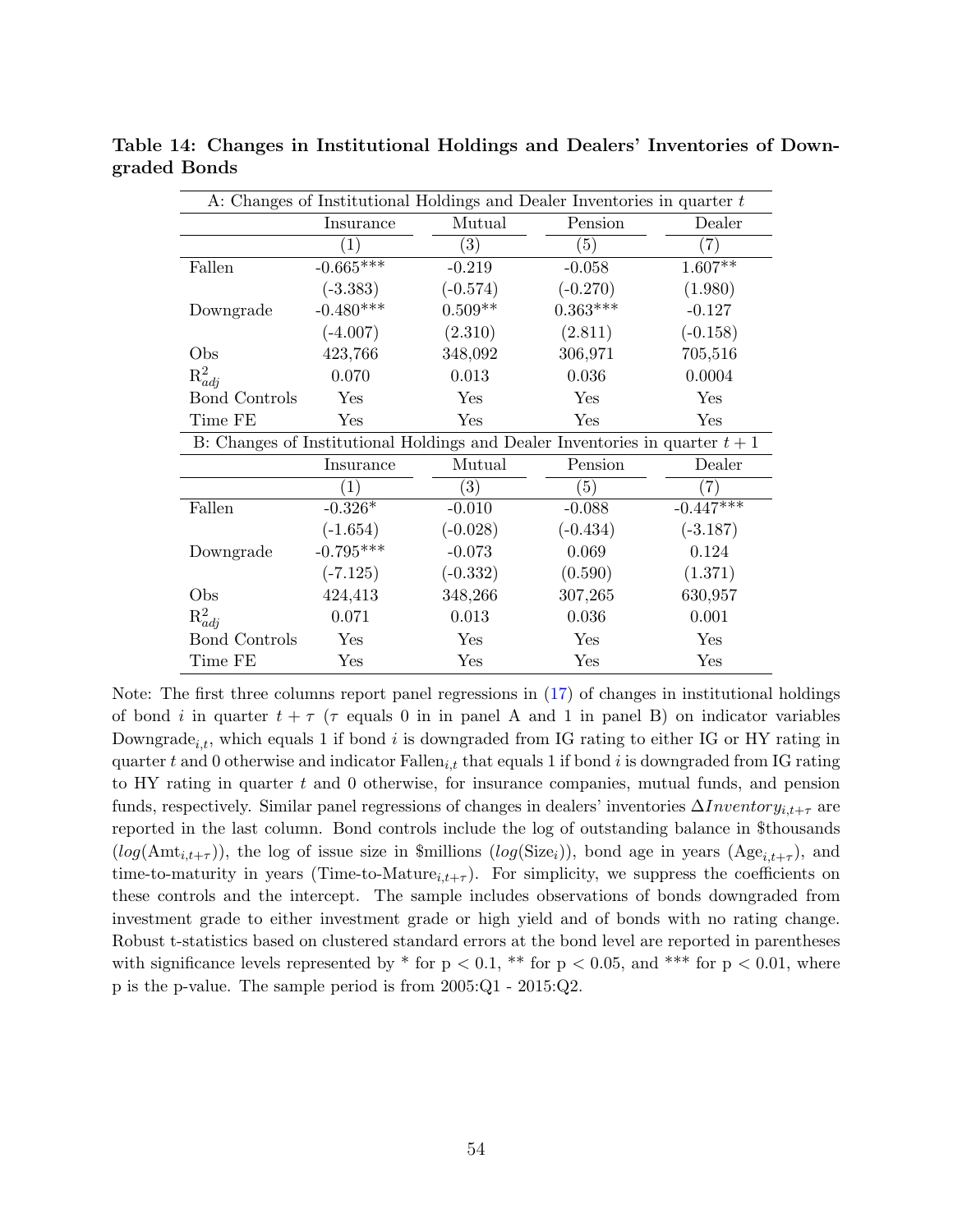|                                 | $\Delta Inventory_t^A$ | $\Delta Inventory_t^A$ | $\Delta Inventory_t^A$ |
|---------------------------------|------------------------|------------------------|------------------------|
| $\Delta Holding_t^{FA}$         | $-0.377***$            |                        | $-0.369***$            |
|                                 | $(-2.618)$             |                        | $(-3.983)$             |
| Insurance $\text{Loss}_t$       |                        | 0.101                  | 0.073                  |
|                                 |                        | (1.188)                | (1.413)                |
| $\Delta Distress$               | $0.552***$             | $0.456***$             | $0.545***$             |
|                                 | (4.890)                | (3.423)                | (5.738)                |
| $\Delta H$ olding $_P^D$        | 0.045                  | $-0.179*$              | 0.047                  |
|                                 | (0.255)                | $(-1.701)$             | (0.273)                |
| $\Delta VIX$                    | 0.003                  | 0.005                  | 0.002                  |
|                                 | (0.114)                | (0.176)                | (0.146)                |
| $\Delta Jump$                   | $-15.995***$           | $-13.876**$            | $-15.775***$           |
|                                 | $(-3.260)$             | $(-2.156)$             | $(-6.003)$             |
| $\Delta r^{10y}$                | $0.806*$               | 0.654                  | $0.728***$             |
|                                 | (1.934)                | (1.547)                | (4.242)                |
| $\left(\Delta r^{10y}\right)^2$ | $-0.294$               | $-0.396$               | $-0.314$               |
|                                 | $(-1.043)$             | $(-1.270)$             | $(-1.014)$             |
| $\Delta Slope$                  | $-0.400$               | $-0.359$               | $-0.352**$             |
|                                 | $(-1.158)$             | $(-0.909)$             | $(-2.302)$             |
| $Ret_t^{SP}$                    | $7.591***$             | $7.088***$             | $7.842***$             |
|                                 | (4.462)                | (3.194)                | (9.014)                |
| Intercept                       | 0.041                  | 0.066                  | 0.040                  |
|                                 | (0.258)                | (0.417)                | (0.324)                |
| $R^2_{adj}$                     | 0.547                  | 0.482                  | 0.552                  |

<span id="page-57-0"></span>Table 15: First-Stage Regressions

Note: This table reports the first-stage regressions of  $\Delta Inventory^A$  on  $\Delta Holding_f^{FA}$  and InsuredLoss<sub>t</sub>, separately in the first two columns and jointly in the third column. The change in institutional holdings of all downgraded bonds  $\Delta Holding^D_t$  is included as a control, in addition to  $\Delta Distress$  and the six time series variables used in the baseline bond-level regression [\(1\)](#page-18-0). All measures except the six time series variable from [\(1\)](#page-18-0) are scaled to have zero mean and unit variance. Robust t-statistics based on [Newey and West](#page-70-2) [\(1987\)](#page-70-2) standard errors using the optimal bandwidth choice in [Andrews](#page-66-2) [\(1991\)](#page-66-2) are reported in parentheses, with significance levels indicated by  $*$  p < 0.1,  $**$  p < 0.05, and  $***$  p < 0.01, where p is the p-value. The sample period is 2005:Q1 - 2015:Q2.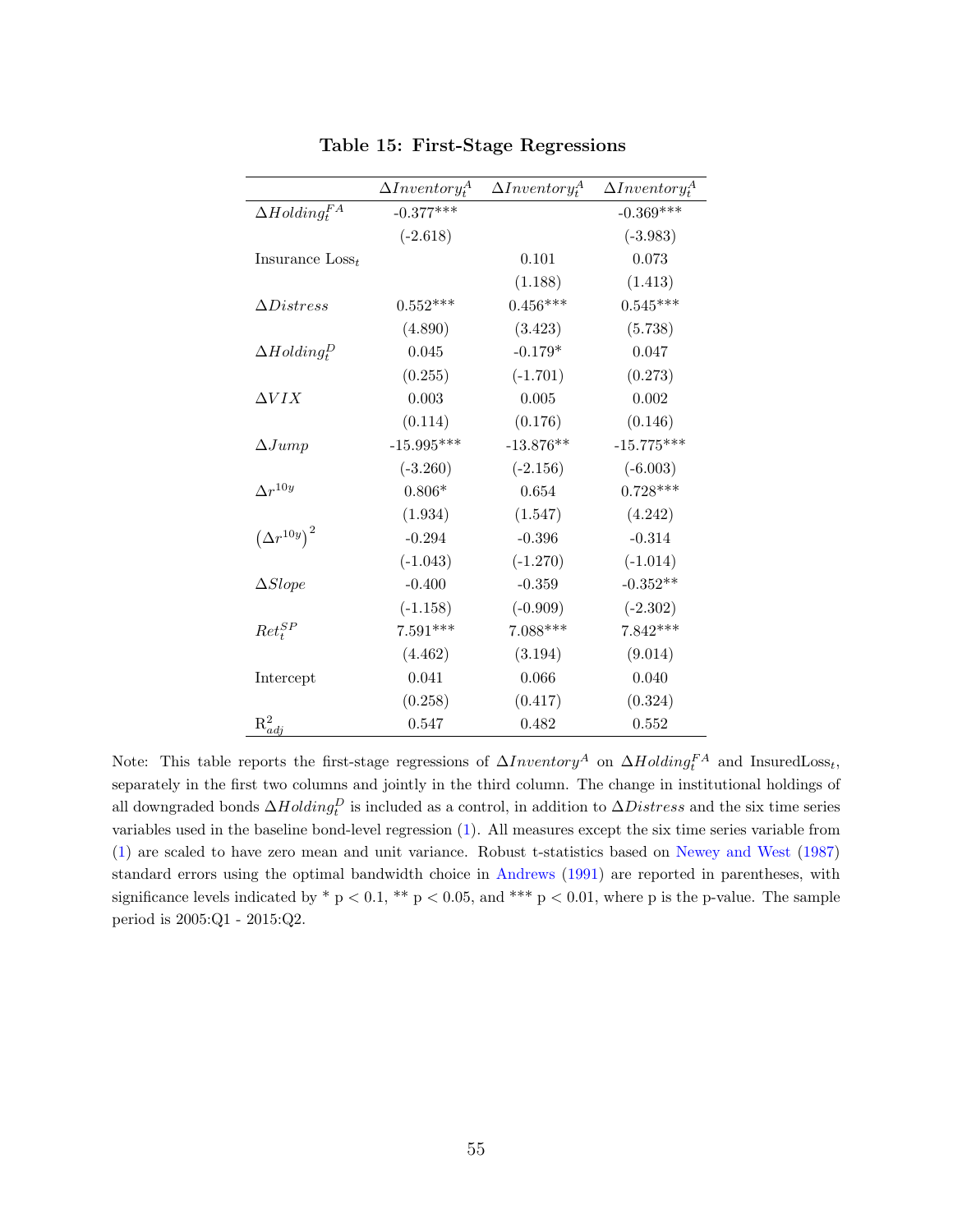| Groups              |                  | A: $\Delta Holding_f^{FA}$        |                     |                                   | B: Insurance $Loss_t$ |                                   | C: $\Delta Holding_t^{FA}$ + Insurance Loss <sub>t</sub> |  |
|---------------------|------------------|-----------------------------------|---------------------|-----------------------------------|-----------------------|-----------------------------------|----------------------------------------------------------|--|
| Maturity            | Rating           | $\overline{\Delta Inventory^A_t}$ | $\Delta Distress_t$ | $\overline{\Delta Inventory^A_t}$ | $\Delta Distress_t$   | $\overline{\Delta Inventory^A_+}$ | $\Delta Distress_t$                                      |  |
| Short               | AA               | $0.208**$                         | 0.004               | 0.188                             | $\,0.014\,$           | $0.206***$                        | 0.005                                                    |  |
|                     |                  | (2.375)                           | (0.057)             | [0.164]<br>[0.254]                | (0.177)               | (2.945)                           | (0.090)                                                  |  |
| Short               | $\mathbf{A}$     | $0.208*$                          | 0.081               | 0.214                             | 0.078                 | $0.208**$                         | 0.081                                                    |  |
|                     |                  | (1.828)                           | (1.015)             | [0.074]<br>[0.157]                | (1.041)               | (2.459)                           | (1.383)                                                  |  |
| Short               | <b>BBB</b>       | 0.188                             | $0.199***$          | 0.191                             | $0.197***$            | $0.188**$                         | $0.198***$                                               |  |
|                     |                  | (1.642)                           | (2.662)             | [0.156]<br>[0.089]                | (3.596)               | (2.205)                           | (3.660)                                                  |  |
| Short               | BB               | $0.508*$                          | $0.311*$            | 0.762                             | 0.185                 | $0.535^{\ast\ast}$                | $0.298**$                                                |  |
|                     |                  | (1.679)                           | (1.762)             | [0.145]<br>[0.070]                | (0.916)               | (2.541)                           | (2.262)                                                  |  |
| Short               | B                | $0.740**$                         | $0.630**$           | 1.463                             | 0.270                 | $0.818***$                        | $0.591***$                                               |  |
|                     |                  | (2.181)                           | (2.448)             | [0.135]<br>[0.0004]               | (0.666)               | (3.822)                           | (3.491)                                                  |  |
| Medium              | AA               | $0.208**$                         | $-0.003$            | 0.140                             | 0.031                 | $0.201**$                         | 0.001                                                    |  |
|                     |                  | (1.973)                           | $(-0.038)$          | [0.265]<br>[0.157]                | (0.603)               | (2.249)                           | (0.012)                                                  |  |
| Medium              | $\boldsymbol{A}$ | $0.194*$                          | $\,0.096\,$         | 0.165                             | $0.110**$             | $0.191**$                         | 0.097                                                    |  |
|                     |                  | (1.751)                           | (1.217)             | [0.147]<br>[0.143]                | (2.199)               | (2.075)                           | (1.544)                                                  |  |
| Medium              | <b>BBB</b>       | $0.200*$                          | $0.223***$          | 0.260                             | $0.193***$            | $0.206**$                         | $0.220***$                                               |  |
|                     |                  | (1.873)                           | (2.994)             | [0.026]<br>[0.146]                | (2.960)               | (2.345)                           | (3.762)                                                  |  |
| Medium              | BB               | $0.544*$                          | $0.294*$            | 0.561                             | $0.285**$             | $0.546**$                         | $0.293**$                                                |  |
|                     |                  | (1.792)                           | (1.726)             | [0.137]<br>[0.037]                | (1.993)               | (2.428)                           | (2.495)                                                  |  |
| Medium              | $\mathbf B$      | $0.671***$                        | $0.668***$          | 0.461                             | $0.773***$            | $0.648***$                        | $0.679***$                                               |  |
|                     |                  | (2.621)                           | (4.116)             | [0.174]<br>[0.023]                | (4.419)               | (3.492)                           | (6.637)                                                  |  |
| $\mathop{\rm Long}$ | AA               | $0.123***$                        | 0.012               | $-0.030$                          | 0.088                 | $0.106**$                         | 0.020                                                    |  |
|                     |                  | (2.784)                           | (0.278)             | [0.642]<br>[0.757]                | (1.553)               | (2.553)                           | (0.542)                                                  |  |
| Long                | $\mathbf{A}$     | $0.214**$                         | $\,0.035\,$         | 0.057                             | $0.113**$             | $0.197**$                         | 0.043                                                    |  |
|                     |                  | (2.225)                           | (0.472)             | [0.383]<br>[0.533]                | (2.432)               | (2.426)                           | (0.697)                                                  |  |
| Long                | <b>BBB</b>       | 0.144                             | 0.213               | 0.141                             | $0.215*$              | 0.144                             | $0.213*$                                                 |  |
|                     |                  | (0.848)                           | (1.214)             | [0.598]<br>[0.295]                | (1.886)               | (1.345)                           | (1.807)                                                  |  |
| Long                | BB               | $0.388***$                        | $0.362***$          | 0.151                             | $0.481***$            | $0.363***$                        | $0.375***$                                               |  |
|                     |                  | (2.768)                           | (4.681)             | [0.480]<br>[0.286]                | (5.128)               | (2.929)                           | (6.161)                                                  |  |
| Long                | B                | $0.654***$                        | $1.219***$          | 0.759                             | $1.167***$            | $0.666***$                        | $1.213***$                                               |  |
|                     |                  | (2.795)                           | (7.768)             | [0.002]<br>[0.127]                | (4.331)               | (3.875)                           | (12.307)                                                 |  |
| ${\rm MP}$ Test     |                  | 15.815                            |                     | 2.100                             |                       |                                   | 9.678                                                    |  |
| Critical Value      |                  | [12.374]                          |                     | [12.374]                          |                       | [7.749]                           |                                                          |  |

<span id="page-58-0"></span>Table 16: Second-Stage Regressions

Note: This table reports second-stage regressions of quarterly residuals of quarterly credit spread changes (in percentage) on  $\Delta Distress$  and  $\Delta Inventory^A$ , using  $\Delta Holding^{FA}_t$  as instrument in panel A, InsuredLoss<sub>t</sub> as instrument in panel B, and both as instruments in panel C. Regression coefficients on  $\Delta Inventory^A$  and  $\Delta Distress$  are reported, but those on control variables  $(\Delta Holding_t^D, \Delta Distress,$  and the six time series variables used in [\(1\)](#page-18-0)) are omitted for simplicity of reporting. The last two rows in each panel report the test statistic for weak instruments by [Montiel-Olea and Pflueger](#page-70-0) [\(2013\)](#page-70-0) (MP) and associated critical values [\(Pflueger and Wang](#page-70-1) [\(2015\)](#page-70-1)). An MP-statistic greater than critical values in brackets below rejects the hypothesis of weak instruments (with a worst-case bias greater than 20% of the OLS bias) at a significance level of 10%. Robust t-statistics based on [Newey and West](#page-70-2) [\(1987\)](#page-70-2) standard errors using the optimal bandwidth choice in [Andrews](#page-66-2) [\(1991\)](#page-66-2) are reported in parentheses, with significance levels indicated by  $*$  p < 0.1, \*\* p  $< 0.05$ , and \*\*\* p  $< 0.01$ , where p is the p-value. For the coefficient on  $\Delta Inventory^A$  in panel B, p-values of the [Anderson and Rubin](#page-66-0) [\(1949\)](#page-66-0) Wald-test and the [Stock and Wright](#page-71-1) [\(2000\)](#page-71-1) S-statistic are reported in the left and right brackets, which are both weak-instrument robust for testing the significance of  $\Delta Inventory_t^A$ . The sample period is from 2005:Q1 - 2015:Q2.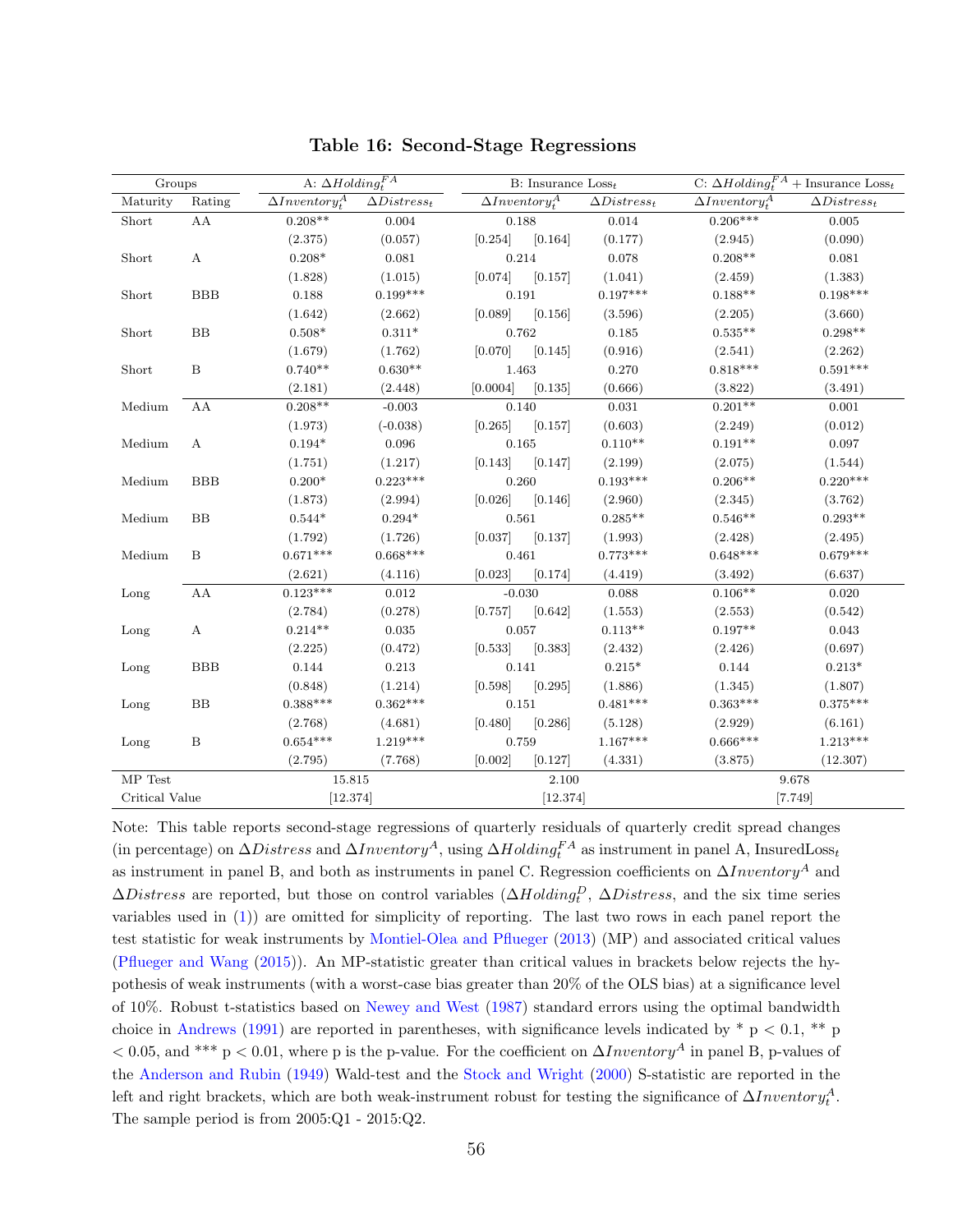<span id="page-59-0"></span>

|                                                              | <b>MKT</b> Bond | DRF         | CRF         | $_{\rm LRF}$ |  |  |  |  |
|--------------------------------------------------------------|-----------------|-------------|-------------|--------------|--|--|--|--|
| A: Regressions on Dealer Inventory                           |                 |             |             |              |  |  |  |  |
| $\Delta Inventory_t^A$                                       | 0.027           | $-0.008$    | 0.111       | $-0.149$     |  |  |  |  |
|                                                              | (0.280)         | $(-0.038)$  | (0.508)     | $(-0.812)$   |  |  |  |  |
| $R_{adj}^2$                                                  | 0.002           | 0.000       | 0.009       | 0.017        |  |  |  |  |
| B: Regressions on Intermediary Distress                      |                 |             |             |              |  |  |  |  |
| $\Delta Distress_t$                                          | $-0.388***$     | $-0.941***$ | $-0.651***$ | $-1.120***$  |  |  |  |  |
|                                                              | $(-2.807)$      | $(-5.201)$  | $(-3.635)$  | $(-6.280)$   |  |  |  |  |
| $\mathbf{R}^2_{adj}$                                         | 0.235           | 0.324       | 0.202       | 0.586        |  |  |  |  |
| C: Regressions on Dealer Inventory and Intermediary Distress |                 |             |             |              |  |  |  |  |
| $\Delta Inventory_t^A$                                       | 0.103           | 0.173       | 0.242       | 0.058        |  |  |  |  |
|                                                              | (1.341)         | (1.064)     | (1.304)     | (0.485)      |  |  |  |  |
| $\Delta Distress_t$                                          | $-0.418***$     | $-0.995***$ | $-0.721***$ | $-1.136***$  |  |  |  |  |
|                                                              | $(-3.231)$      | $(-5.558)$  | $(-4.287)$  | $(-6.566)$   |  |  |  |  |
| $R_{adj}^2$                                                  | 0.263           | 0.367       | 0.244       | 0.593        |  |  |  |  |

Table 17: Regressions of Bond-Return Factors on Intermediary Factors

Note: This table reports quarterly time series regressions of return-based factors, including corporate bond market return (MKT<sup>Bond</sup>), downside risk factor (DRF), credit risk factor (CRF), and liquidity risk factor (LRF) of [Bai, Bali, and Wen](#page-66-1) [\(2019\)](#page-66-1), on  $\Delta Inventory^A$  and  $\Delta Distress$ . The original series of return factors are one-month returns (in percent) of monthly rebalanced portfolios, and we construct quarterly return factors using geometric mean of the three monthly returns for each quarter. We orthogonalize both the return factors and intermediary factors against the six time series structural factors as used in [\(1\)](#page-18-0). Robust t-statistics based on [Newey and West](#page-70-2) [\(1987\)](#page-70-2) standard errors using the optimal bandwidth choice in [Andrews](#page-66-2) [\(1991\)](#page-66-2) are reported in parentheses. Significance levels are represented by  $*$  p < 0.1,  $**$  p < 0.05, and  $***$  p  $< 0.01$  with p as the p-value. The sample period is from 2005:Q1 through 2015:Q2.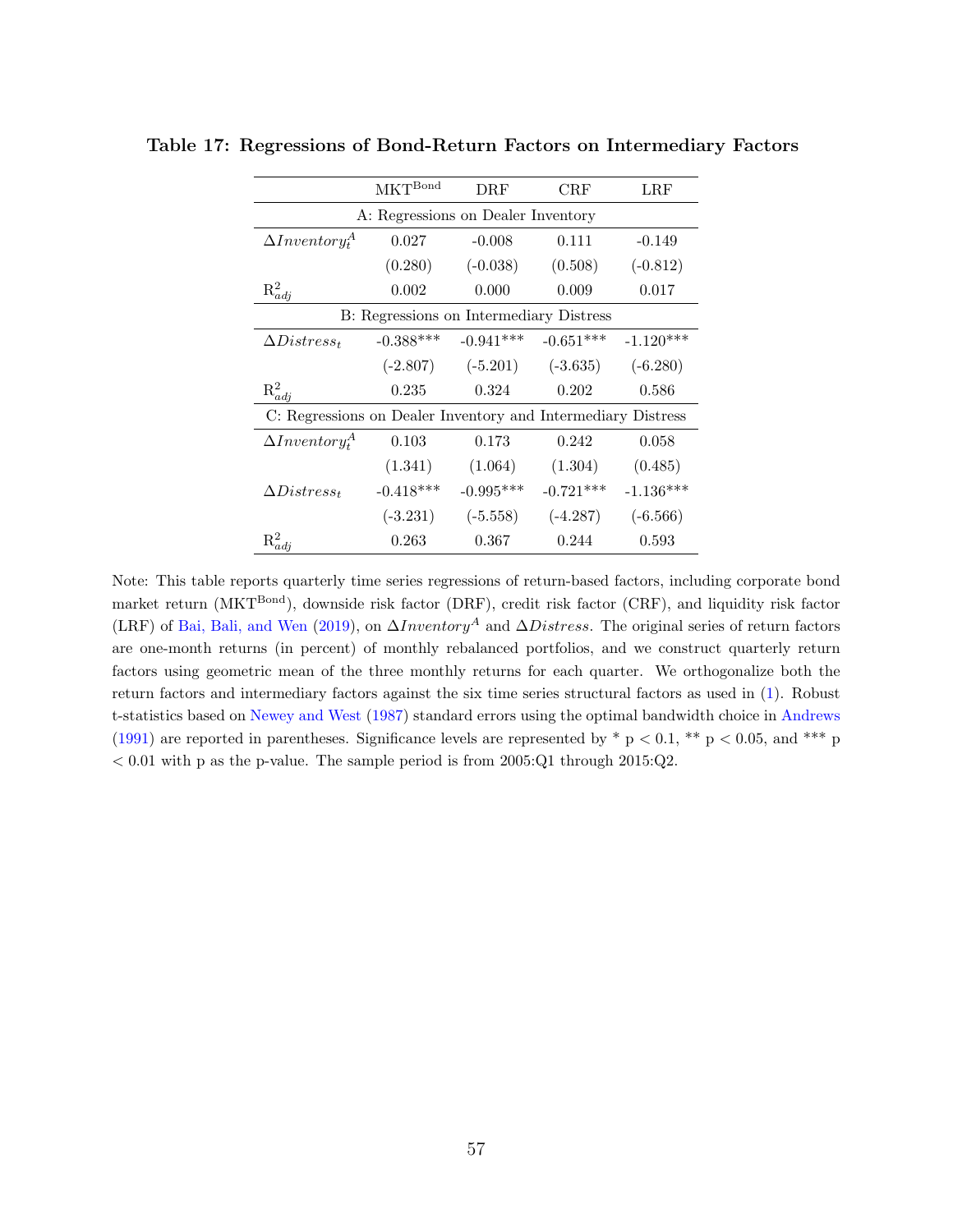# Appendices

## A Additional Data Summary and Empirical Results

In this appendix, we provide additional data summary statistics and empirical results.

First, [Table A.1](#page-43-0) reports the detailed procedure of sample cleaning and construction.

Second, [Figure A.1](#page-41-0) and [Table A.2](#page-44-0) provide a summary of the eMAXX institutional holdings. The top panel of [Figure A.1](#page-41-0) shows the quarterly series of the total number of institutions, which increased from about 5000 to more than 6000. This increase is mainly due to the growth of mutual funds, whereas the number of insurance companies remains stable around 2800. As shown in the middle panel, the total number of bonds held by these institutions is about 15000 steadily, and largest by insurance companies. Finally, the bottom panel plots quarterly series of the total holding amount by all institutions and outstanding balance of an average bond, calculated as the respective average of the total holding amount and outstanding balance across all bonds in each quarter. The average holding amount and outstanding have increased roughly in parallel to each other, so the institutional holding steadily accounts for 30-35% of the outstanding except a brief drop during the 2008 crisis.

Panel A of [Table A.2](#page-44-0) reports the number of institutional investors, panel B reports the number of bonds, and panel C reports the aggregate holding amount in principal value, by insurance companies, mutual funds, pension funds, and all institutions separately. Panel D reports summary statistics of quarterly series of the total holding amount by all institutions and the outstanding balance, of an average bond. Specifically, for each bond in each quarter, we first sum the holding amounts by all institutions to obtain a total holding amount  $Holding_{it}$ . Then across all the bonds i in each quarter, we compute the mean of  $Holding_{it}$ as the total holding amount of an average bond (or average bond's holding amount). Across all the bonds in each quarter, we also compute the mean of outstanding balance as the outstanding balance of an average bond (or average bond's outstanding balance). In each quarter, we compute the ratio of average holding amount to average outstanding balance and obtain a quarter series of average holding/outstanding.

Third, [Table A.3](#page-45-0) reports summary statistics of quarterly time series of option-adjusted spreads of agency MBS, yield spreads of non-agency CMBS, and yield spreads of ABS all in basis points, in panels A, B, and C, respectively. Panel D reports summary statistics of monthly time series of (unannualized) one-month return of leverage-adjusted S&P 500 index option portfolios in percentage.

Fourth, panel A of of [Table A.4](#page-46-0) reports quarterly time series regressions of the baseline residuals on the two intermediary factors, with  $\Delta Inventory^A$  based on dollar value of corporate bond transactions, as opposed to par value used in the baseline measure.

Fifth, in the baseline analysis,  $\Delta Inventory^A$  and  $\Delta Distress$  are both measured using changes between two quarter ends. In contrast, the credit spread change  $\Delta cs$  may not be exactly between two quarter ends, and the time duration of the change ranges from 45 to 120 days. Panel B of [Table A.4](#page-46-0) reports quarterly time series regressions of the baseline residuals on intermediary factors that are constructed by matching to the horizon of credit spread changes. Specifically, for each observation  $\Delta c s_{it}$ , we compute measures  $\Delta Inventory^{match}_{it}$  and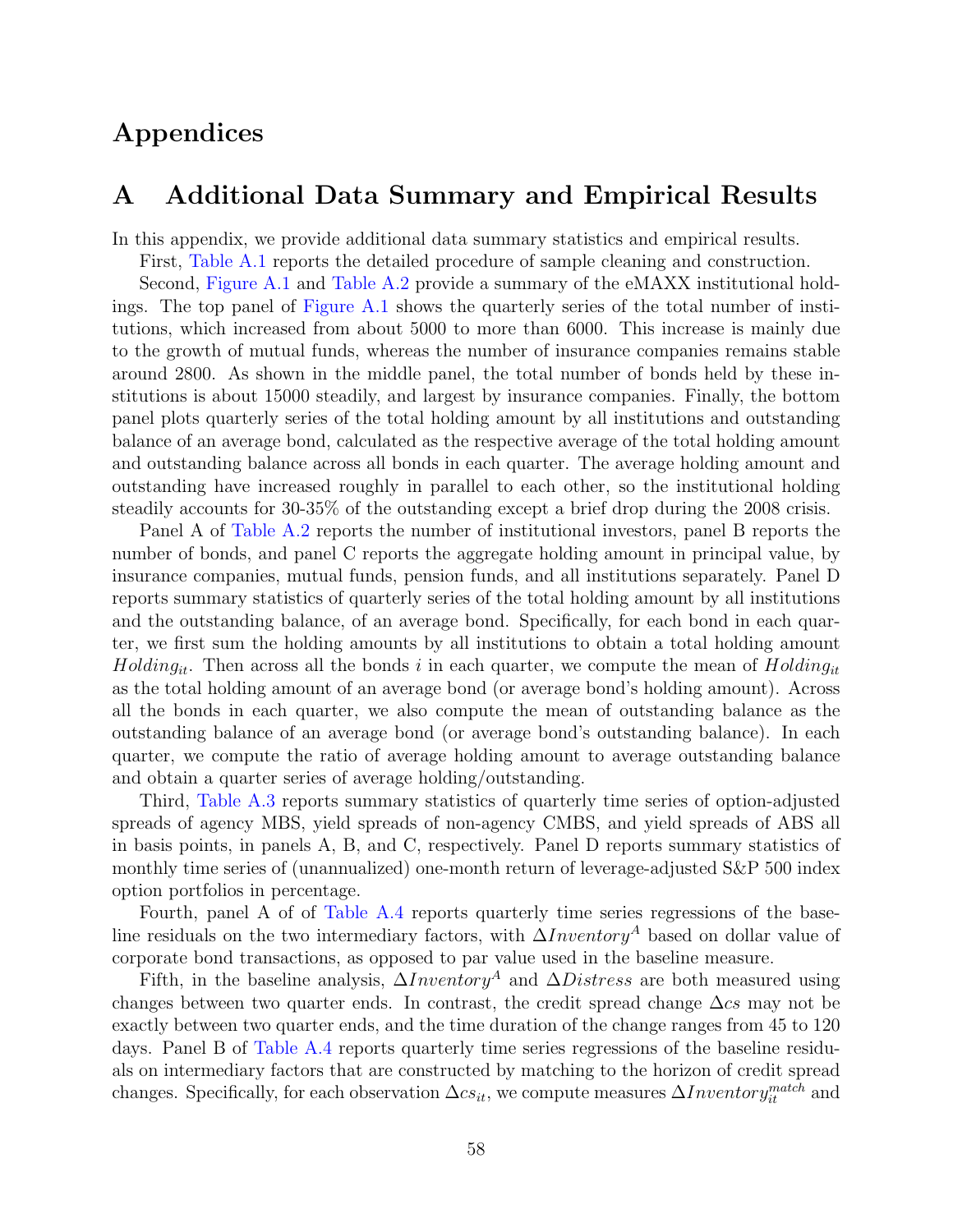$\Delta Distress_{it}^{match}$  as the changes of dealer inventory and intermediary distress measures over the same time horizon. We then take the average of  $\Delta Inventory^{match}_{it}$  and  $\Delta Distress^{match}_{it}$ across all bonds in each quarter  $t$  as the aggregate time series measures of intermediary factors, denoted as  $\Delta Inventory^{match}_t$  and  $\Delta Distress^{match}_t$ . That is, these alternative measures take into account the distribution of time horizons of credit spread changes across bonds.

Sixth, [Table A.5](#page-47-0) reports quarterly time series regressions of baseline residuals on baseline intermediary factors, controlling for two other potential measures of intermediary distress, the leverage measure of broker-dealers in [Adrian, Etula, and Muir](#page-66-3) [\(2014\)](#page-66-3), here constructed in the same nonlinear way as in our baseline [HKM](#page-69-2) measure, i.e.,  $\Delta N \text{Lev}_t^{\text{AEM}} := (\text{Lev}_t^{\text{AEM}} \text{Lev}^{\text{AEM}}_{t-1}$   $\times$  Lev $^{\text{AEM}}_{t-1}$  (in panel A) and TED spread computed as the difference between threemonth Libor and T-bill rates (in panel B). We find that the broker-dealer leverage does not have incremental explanatory power relative to our two intermediary factors. TED spread adds certain explanatory power, statistically significant for IG bonds with similar economic significance for different cohorts, different from the monotonic increasing effect of our two intermediary factors with decreasing ratings.

Seventh, [Table A.6](#page-48-0) reports quarterly time series regressions of baseline residuals on in-termediary factors, controlling for the Pástor and Stambaugh [\(2003\)](#page-70-3) stock liquidity factor (in panel A), and monthly time series regressions controlling for the [Bao, Pan, and Wang](#page-66-4) [\(2011\)](#page-66-4) corporate bond liquidity factor (in panel B). We find that neither of these two liquidity factors contribute significant incremental explanatory power in explaining common credit spread changes.

Eighth, one may be concerned that the strong explanatory power documented is mainly due to the inclusion of the 2008 financial crisis. [Table A.7](#page-49-0) reports results following the baseline procedure but excluding the 2008 financial crisis period (defined as 2007:Q3 - 2009:Q1 similar to [Bao, O'Hara, and Zhou](#page-66-5) [\(2018\)](#page-66-5), [Schultz](#page-70-4) [\(2017\)](#page-70-4), and others). From Panel A of the PC analysis, we observe a strong common variation with the PC1 accounting for 80% of the total unexplained variation of credit spread changes. From Panel B of the quarterly bivariate series regressions of on dealer inventory and intermediary distress, intermediary factors have significant positive effects that monotonically increase with decreasing ratings, and similar economic significance. The two factors together account for 48% of the unexplained total variation of credit spread changes, slightly higher than that in the baseline [Table 4](#page-46-0) including the crisis observations.

Ninth, [Table A.8](#page-50-0) reports time series correlations of the three different inventory measures,  $\Delta Inventory^A$ ,  $\Delta Inventory^{HY}$ , and  $\Delta Inventory^{IG}$ . We consider both simple changes and percentage changes. We observe that  $\Delta Inventory^A$  is positively correlated with both  $\Delta Inventory<sup>HY</sup>$  and  $\Delta Inventory<sup>IG</sup>$  at a 10% significance level. Importantly, the correlation between  $\Delta Inventory^{HY}$  and  $\Delta Inventory^{IG}$  is slightly negative in raw changes and near zero in percentage changes, statistically insignificant.

Finally, [Table A.9](#page-51-0) reports summary statistics of corporate bond holdings of insurance companies, mutual funds, and pension funds by rating groups. We find that insurance companies have a lower fraction of holdings in HY bonds than mutual funds and pension funds, consistent with strict regulatory constraints on insurance companies [\(Ellul, Jotikasthira, and](#page-68-0) [Lundblad](#page-68-0)  $(2011)$ ).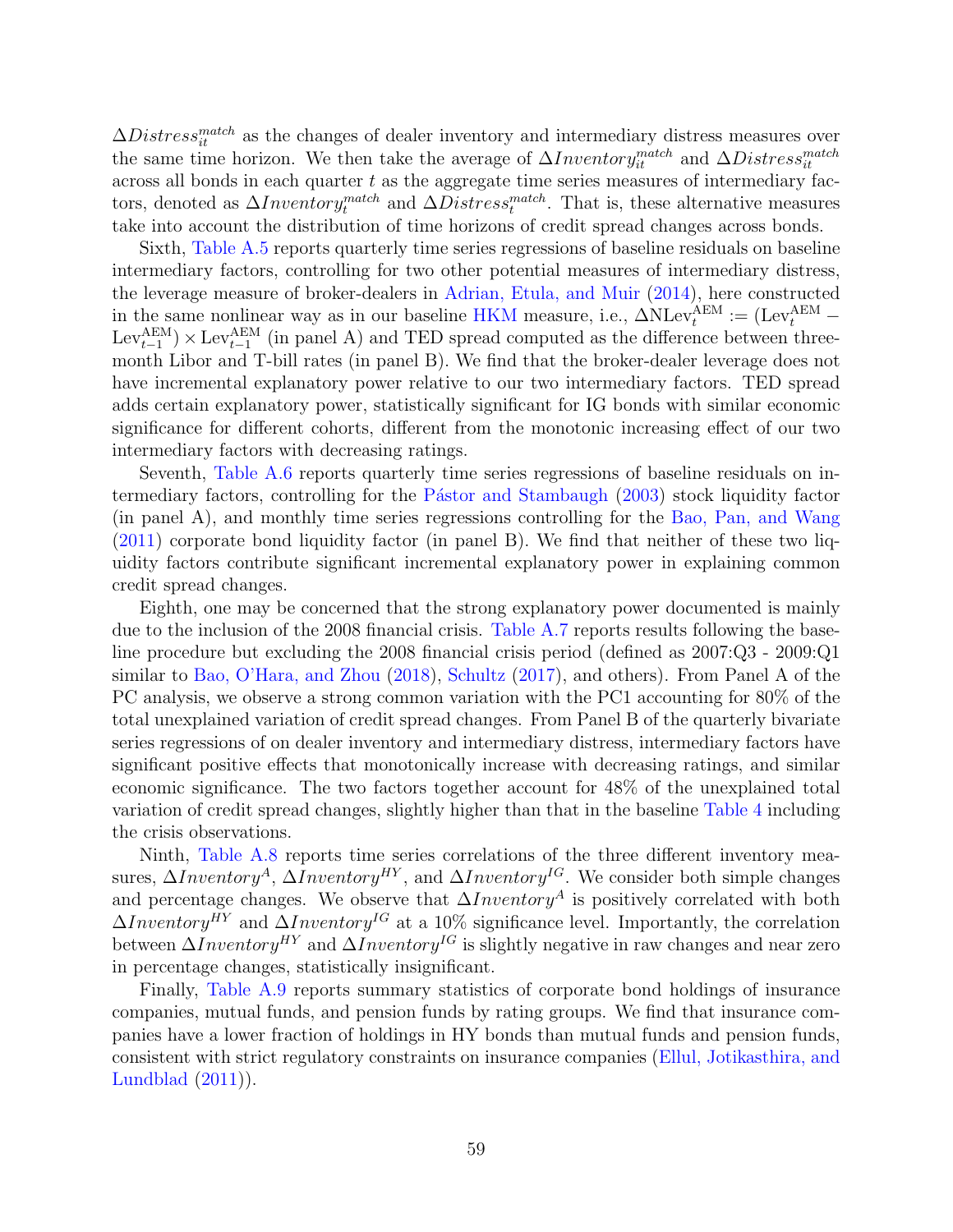# B Model Extensions

## B.1 More Traditional Margin Constraints

The form of our margin-like constraint,

<span id="page-62-1"></span>
$$
\sum_{a=1}^{A} \theta_{I,a} m_a \le w,\tag{18}
$$

is chosen for analytical tractability but differs from reality in two basic ways. First, margin is typically required for both long and short positions. Such a constraint, similar to [Garleanu](#page-68-1) [and Pedersen](#page-68-1) [\(2011\)](#page-68-1), would be

<span id="page-62-0"></span>
$$
\sum_{a=1}^{A} |\theta_{I,a}| m_a \le w. \tag{19}
$$

Constraint [\(19\)](#page-62-0) will deliver the additional prediction that the law of one price can fail. Two assets with the same payoffs but different margin requirements can be priced differently, which can be used to discuss empirical phenomena such as the bond-CDS basis or coveredinterest-parity deviations. Our empirics do not focus on such situations. Furthermore, since our model focuses on hedgers' demand for insurance (through  $h > 0$ ), intermediaries will typically hold long positions  $(\theta_I > 0)$ , making [\(19\)](#page-62-0) equivalent to [\(18\)](#page-62-1).

Second, margin requirements m typically depend on current and future asset prices. For example, if margin is calculated as a fraction of the expenditure on assets, then  $m_a = \bar{m}_a p_a$ in [\(18\)](#page-62-1), i.e.,

<span id="page-62-2"></span>
$$
\sum_{a=1}^{A} \theta_{I,a} \bar{m}_a p_a \le w.
$$
\n(20)

Constraints augmented with price, as in [\(20\)](#page-62-2), will have an additional mitigating force to [\(18\)](#page-62-1). Indeed, a positive s-shock decreases asset prices and thus loosens constraint [\(20\)](#page-62-2) through lower margin requirements. Equilibrium prices fall by less than they would under [\(18\)](#page-62-1). As another example, exchanges often compute margin based on future prices, through return volatility, in which case  $m_a = \bar{m}_a p_a v_a$ . As prices and volatilities tend to be negatively correlated, this formulation would tend to amplify our effects: a price decline accompanied by a volatility spike would tighten the margin constraint. Since these forces are qualitatively similar to our baseline model, just mitigated or amplified, we ignore them and focus on [\(18\)](#page-62-1).

### B.2 Asset-Class-Specific Constraints

Rather than a single margin constraint, suppose dealers face asset-class-specific margin constraints. For example, different trading desks within a bank may be given independent portfolio limits. Alternatively, there may be some market segmentation – different intermediaries, each having its own margin constraint, may participate in non-overlapping asset markets. Mathematically, partition the assets  $a \in \{1, \ldots, A\}$  into two subsets  $\mathcal{A}_1$  and  $\mathcal{A}_2$ ,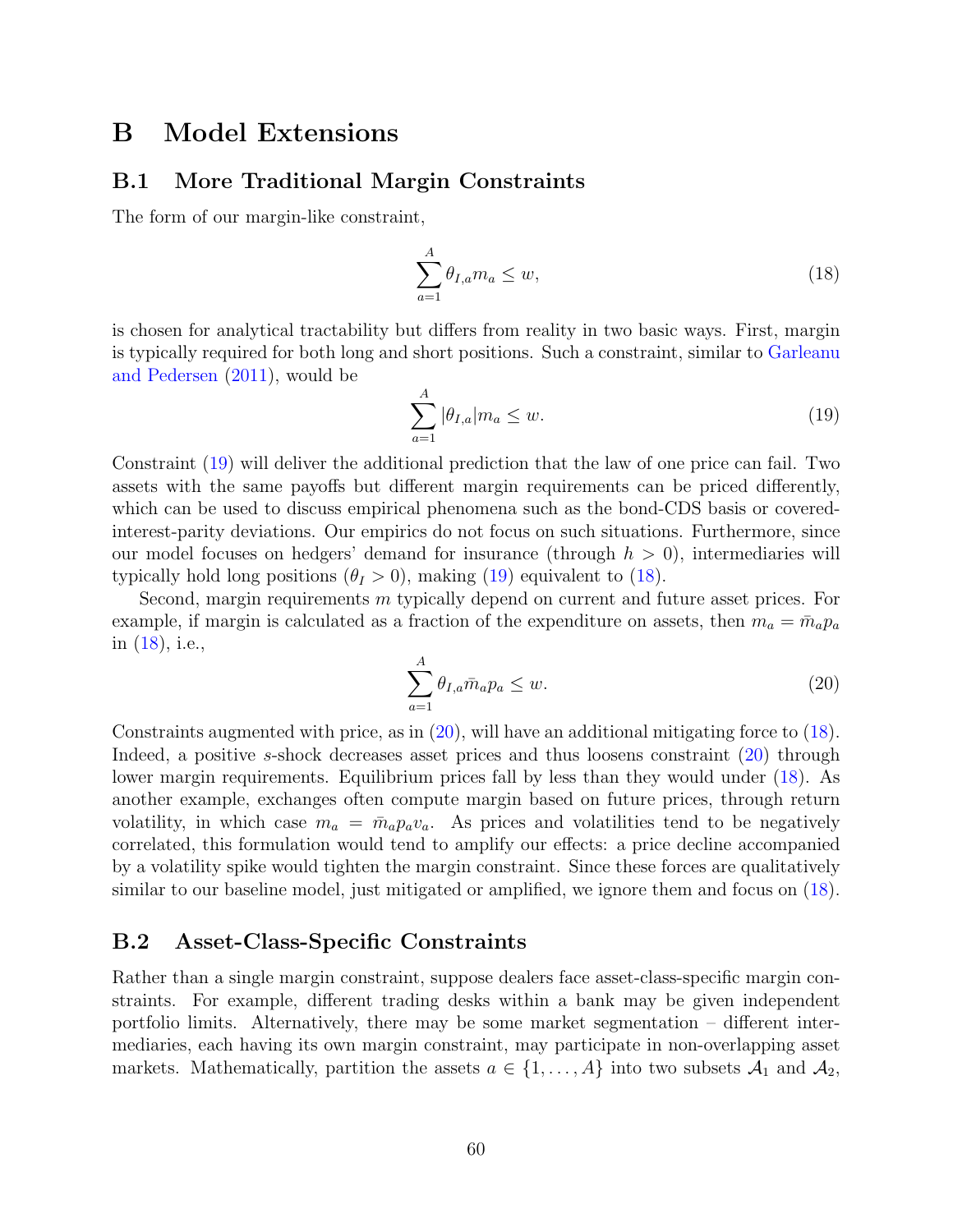and impose different constraints on the subsets:

<span id="page-63-0"></span>
$$
\sum_{a \in \mathcal{A}_1} \theta_{I,a} m_a \le w_1 \quad \text{and} \quad \sum_{a \in \mathcal{A}_2} \theta_{I,a} m_a \le w_2. \tag{21}
$$

If we interpret [\(21\)](#page-63-0) as desk-specific constraints within a given intermediary, we would set  $w_1 = w_2 = w$ . Otherwise, there are two types of intermediaries, with wealths  $w_1$  and  $w_2$  that sum to aggregate intermediary wealth w. Under  $(21)$ , there are two Lagrange multipliers,  $\mu_1$  and  $\mu_2$  associated with each inequality. The pricing condition [\(8\)](#page-25-0) is modified to be  $p = \bar{\delta} - \mathbf{1}_A - \text{diag}(m)(\mu_1 \mathbf{1}_{A_1} + \mu_2 \mathbf{1}_{A_2})$ . In this case, shocks affecting one of the Lagrange multipliers disproportionately more than the other, such as asset-specific supply shocks, will have an outsized effect on those assets.

Fully solving the model, one can derive the results of the following Lemma.

#### <span id="page-63-1"></span>Lemma 1. The Lagrange multipliers are given by

$$
\mu_1 = \begin{cases}\n\alpha [\mathbf{1}'_{\mathcal{A}_1} M \Sigma^{-1} M \mathbf{1}_{\mathcal{A}_1}]^{-1} x_1, & \text{if } x_1 \ge 0, \ x_2 < \phi_1 x_1 \\
\alpha [\mathbf{1}'_{\mathcal{A}_1} M \Sigma^{-1} M \mathbf{1}_{\mathcal{A}_1}]^{-1} [1 - \phi_1 \phi_2]^{-1} \left[ x_1 - \phi_2 (x_2)^+ \right]^+, & \text{otherwise}\n\end{cases}
$$
\n
$$
\mu_2 = \begin{cases}\n\alpha [\mathbf{1}'_{\mathcal{A}_2} M \Sigma^{-1} M \mathbf{1}_{\mathcal{A}_2}]^{-1} x_2, & \text{if } x_2 \ge 0, \ x_1 < \phi_2 x_2 \\
\alpha [\mathbf{1}'_{\mathcal{A}_2} M \Sigma^{-1} M \mathbf{1}_{\mathcal{A}_2}]^{-1} [1 - \phi_1 \phi_2]^{-1} \left[ x_2 - \phi_1 (x_1)^+ \right]^+, & \text{otherwise}\n\end{cases}
$$

where  $M := diag(m)$ , and where

$$
\phi_1 := \frac{\mathbf{1}_{\mathcal{A}_1}' M \Sigma^{-1} M \mathbf{1}_{\mathcal{A}_2}}{\mathbf{1}_{\mathcal{A}_1}' M \Sigma^{-1} M \mathbf{1}_{\mathcal{A}_1}} \quad and \quad \phi_2 := \frac{\mathbf{1}_{\mathcal{A}_1}' M \Sigma^{-1} M \mathbf{1}_{\mathcal{A}_2}}{\mathbf{1}_{\mathcal{A}_2}' M \Sigma^{-1} M \mathbf{1}_{\mathcal{A}_2}}
$$

$$
x_1 := h' M \mathbf{1}_{\mathcal{A}_1} - w_1 \quad and \quad x_2 := h' M \mathbf{1}_{\mathcal{A}_2} - w_2.
$$

With Lemma [1,](#page-63-1) we can study how prices respond to different shocks. Suppose  $A_1$  are corporate bonds and  $\mathcal{A}_2$  are other assets. Write  $h = s_1\bar{h}_1 + s_2\bar{h}_2$  for scalars  $s_1, s_2$  and vectors  $\bar{h}_1, \bar{h}_2$  that are independent, i.e.,  $\bar{h}_1 \cdot \bar{h}_2 = 0$ . Then, it is easy to see that  $x_1 = s_1 \bar{h}'_1 M \mathbf{1}_{\mathcal{A}_1} - w_1$ and  $x_2 = s_2 \bar{h}'_2 M \mathbf{1}_{\mathcal{A}_2} - w_2$ . A supply shock to  $s_1$  is a pure shock to  $x_1$ . When supply of bonds is sufficiently high such that  $x_1 > 0$ , then  $\mu_1 > 0$ , and  $\mu_1$  is strictly increasing in  $s_1$ , whereas  $\mu_2$  is invariant to  $s_1$ .<sup>[36](#page-63-2)</sup> In words, pure bond supply shocks only affect prices of bonds and other assets traded on the bond desk, i.e., assets in  $\mathcal{A}_1$ .

On the other hand, shocks affecting aggregate intermediary wealth  $w$  affect all assets in a similar manner to the baseline model. Consider a shock to  $w_1 + w_2 = w$  such that  $w_1/w_2$ 

<span id="page-63-2"></span><sup>&</sup>lt;sup>36</sup>Lemma [1](#page-63-1) also shows that it is possible to have  $\mu_1$  increasing in  $s_1$ , while  $\mu_2$  is decreasing in  $s_1$ . This occurs when  $x_1, x_2 < 0, x_2 < \phi_1 x_1$ , and  $x_1 < \phi_2 x_2$ . This case helps explain why non-bond assets may be insensitive to bond inventory even if trading desks are sometimes integrated. Indeed, integrated trading desks implies all prices are sensitive to bond inventory, as in Proposition [2.](#page-27-0) In contrast, segmented trading desks implies there is a region in which non-bond assets are completely insensitive to bond inventory, and a region in which non-bond assets are oppositely sensitive to bond inventory. The existence of these three regions with differing sensitivities thus muddies the observed empirical relationships between non-bond assets and bond inventory.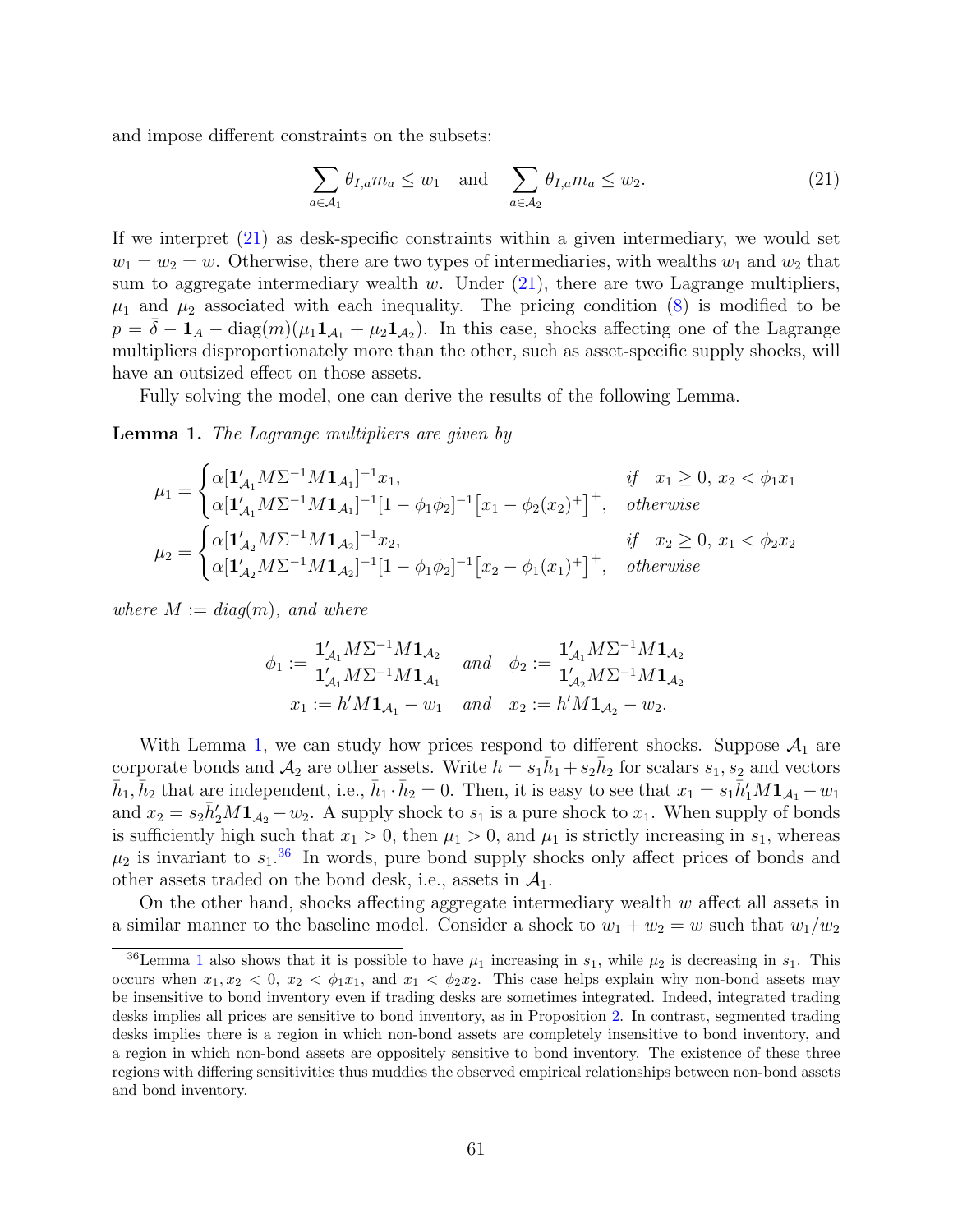remains constant. Both  $x_1$  and  $x_2$  unambiguously rise, which one can show weakly increases  $\mu_1$  and  $\mu_2$ . The result is a larger price discount, induced by tightening constraints on all trading desks.

## B.3 Risk-Averse Intermediaries

Here, we generalize the model by assuming intermediaries have mean-variance preferences with risk aversion  $\gamma(w)$ , an exogenously decreasing function of w. The dependence of risk aversion on wealth w captures the wealth-effect mechanism of [Kyle and Xiong](#page-69-3) [\(2001\)](#page-69-3) and others. The benchmark results are obtained in the appropriate limit  $\gamma \to 0$ . Specifically, suppose intermediaries solve

$$
\max_{\theta_I} \mathbb{E}[W_I] - \frac{\gamma(w)}{2} \text{Var}[W_I] \text{s.t.} \quad W_I := w + \theta_I \cdot (\delta - p - \mathbf{1}_A) \quad \text{and} \quad \theta_I \cdot m \le w.
$$
\n(22)

Letting  $\mu$  denote the Lagrange multiplier on the margin constraint, the optimal intermediary portfolio is given by

$$
\theta_I = (\gamma(w)\Sigma)^{-1}[\bar{\delta} - p - \mathbf{1}_A - \mu m].
$$

Clearing markets with  $(4)$ , asset prices satisfy

$$
\bar{\delta} - p - \mathbf{1}_A = \Gamma(w) \Big[ \Sigma h + \gamma(w)^{-1} \mu m \Big],
$$

where  $\Gamma(w) := (\alpha^{-1} + \gamma(w)^{-1})^{-1}$ . Combining these results with the margin constraint, we have that

$$
\mu = \frac{\alpha}{m' \Sigma^{-1} m} \Big[ m' h - (1 + \frac{\gamma(w)}{\alpha}) w \Big]^+
$$

which can be plugged into the expression for prices to solve completely for equilibrium.

<span id="page-64-0"></span>**Proposition 3.** If the intermediary margin constraint is binding, i.e.,  $w < w^* := \{\tilde{w} : \tilde{w} =$  $(1+\frac{\gamma(\tilde{w})}{\alpha})^{-1}m'h$ , then

$$
\begin{aligned}\n\left(^{\omega}\text{Supply Shock''}\right) \quad & \frac{\partial p}{\partial s} = -\Gamma(w)\Sigma \bar{h}_{bond} + \frac{\Gamma(w)}{\gamma(w)} \Big(\frac{m'\bar{h}_{bond}}{m'\Sigma^{-1}m}\Big) \alpha m \\
\left(^{\omega}\text{Demand Shock''}\right) \quad & \frac{\partial p}{\partial w} = \frac{\Gamma(w)^2}{w\gamma(w)} \epsilon_{\gamma}(w)\Sigma h \\
& \quad + \left[1 - \frac{1}{w} \Big(\frac{\gamma(w) - 1}{\gamma(w)} \Gamma(w)w - (\Gamma(w) - 1)m'h\Big) \frac{\Gamma(w)}{\gamma(w)} \epsilon_{\gamma}(w)\right] \frac{\alpha m}{m'\Sigma^{-1}m}\n\end{aligned}
$$

.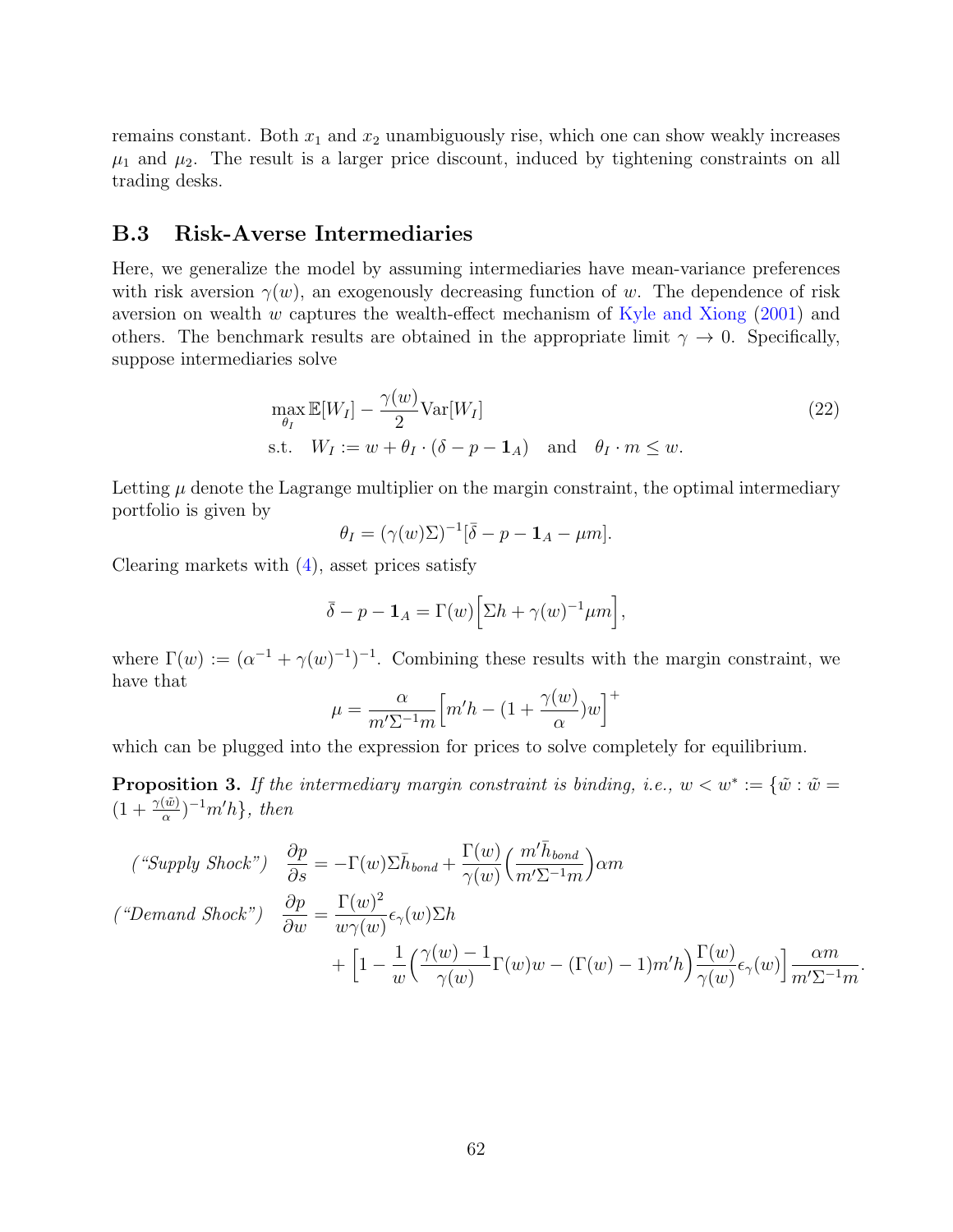where  $\epsilon_{\gamma}(w) := -\frac{w\gamma'(w)}{\gamma(w)} > 0$  is the risk-aversion-wealth elasticity. Otherwise, if  $w > w^*$ , then

$$
\begin{aligned}\n\left( \text{``Supply Shock''} \right) \quad & \frac{\partial p}{\partial s} = -\Gamma(w) \Sigma \bar{h}_{bond} \\
\left( \text{``Demand Shock''} \right) \quad & \frac{\partial p}{\partial w} = \frac{\Gamma(w)^2}{w \gamma(w)} \epsilon_{\gamma}(w) \Sigma h.\n\end{aligned}
$$

Proposition [3](#page-64-0) can help explain why some asset classes may display trivial sensitivity to bond supply s (and its empirical proxy, bond inventory  $\xi$ ) even when they display large sensitivity to intermediary wealth w (and its empirical proxy, leverage  $\lambda$ ). These will be assets with low margin requirements and low covariance to bonds. For example, consider an asset a which has  $m_a = 0$  and zero fundamental correlation to any other asset, including bonds. In that case,  $\partial p_a/\partial s = 0$  whereas  $\partial p_a/\partial w = \frac{\Gamma(w)^2}{w \gamma(w)}$  $\frac{\Gamma(w)^2}{w\gamma(w)}\epsilon_\gamma(w)\sigma_a^2h_a > 0$  (these formulas hold independent of whether the margin constraint binds). Notice that the discrepancy between  $\partial p_a/\partial s$  and  $\partial p_a/\partial w$  is increasing in the asset's own volatility  $\sigma_a$  and hedger's liquidity demand  $h_a$ .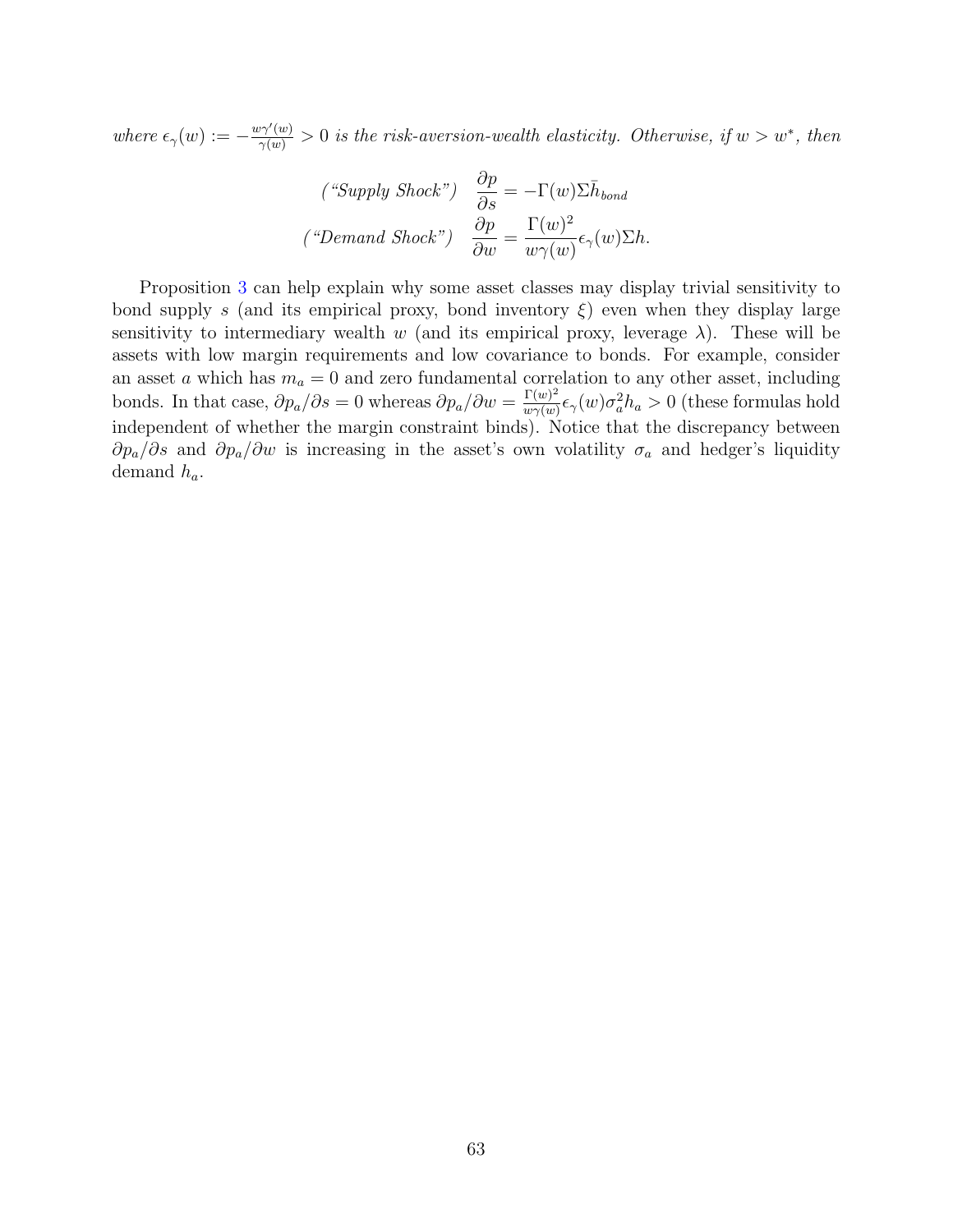# References

- Acharya, V. V., Amihud, Y., and Bharath, S. T. 2013. Liquidity risk of corporate bond returns: conditional approach. Journal of Financial Economics 110: 358 – 386.
- <span id="page-66-3"></span>Adrian, T., Etula, E., and Muir, T. 2014. Financial Intermediaries and the Cross-Section of Asset Returns. The Journal of Finance 69: 2557–2596.
- Ambrose, B. W., Cai, N. K., and Helwege, J. 2008. Forced Selling of Fallen Angels. The Journal of Fixed Income 18: 72–85.
- Amihud, Y. 2002. Illiquidity and stock returns: cross-section and time-series effects. *Journal* of Financial Markets 5: 31–56.
- Anand, A., Jotikasthira, C., and Venkataraman, K. 2018. Do Buy-Side Institutions Supply Liquidity in Bond Markets? Evidence from Mutual Funds. Working Paper.
- <span id="page-66-0"></span>Anderson, T. W., and Rubin, H. 1949. Estimation of the Parameters of a Single Equation in a Complete System of Stochastic Equations. The Annals of Mathematical Statistics 20: 46–63.
- <span id="page-66-2"></span>Andrews, D. 1991. Heteroskedasticity and Autocorrelation Consistent Covariance Matrix Estimation. Econometrica 59: 817–858.
- <span id="page-66-1"></span>Bai, J., Bali, T. G., and Wen, Q. 2019. Common risk factors in the cross-section of corporate bond returns. Journal of Financial Economics 131: 619 – 642.
- Bank for International Settlements 2016. Electronic trading in fixed income markets. Report submitted by a Study Group established by the Markets Committee and chaired by Joachim Nagel (Deutsche Bundesbank).
- Bao, J., and Hou, K. 2017. De Facto Seniority, Credit Risk, and Corporate Bond Prices. The Review of Financial Studies 30 (08): 4038–4080.
- <span id="page-66-5"></span>Bao, J., O'Hara, M., and Zhou, X. A. 2018. The Volcker Rule and corporate bond market making in times of stress. Journal of Financial Economics  $130: 95 - 113$ .
- Bao, J., and Pan, J. 2013. Bond Illiquidity and Excess Volatility. The Review of Financial Studies 26 (07): 3068–3103.
- <span id="page-66-4"></span>Bao, J., Pan, J., and Wang, J. 2011. The Illiquidity of Corporate Bonds. The Journal of Finance 66: 911–946.
- Bessembinder, H., Jacobsen, S., Maxwell, W., and Venkataraman, K. 2018. Capital Commitment and Illiquidity in Corporate Bonds. The Journal of Finance 73: 1615–1661.
- Biais, B., Hombert, J., and Weill, P.-O. 2017. Incentive constrained risk sharing, segmentation, and asset pricing. Working paper. National Bureau of Economic Research.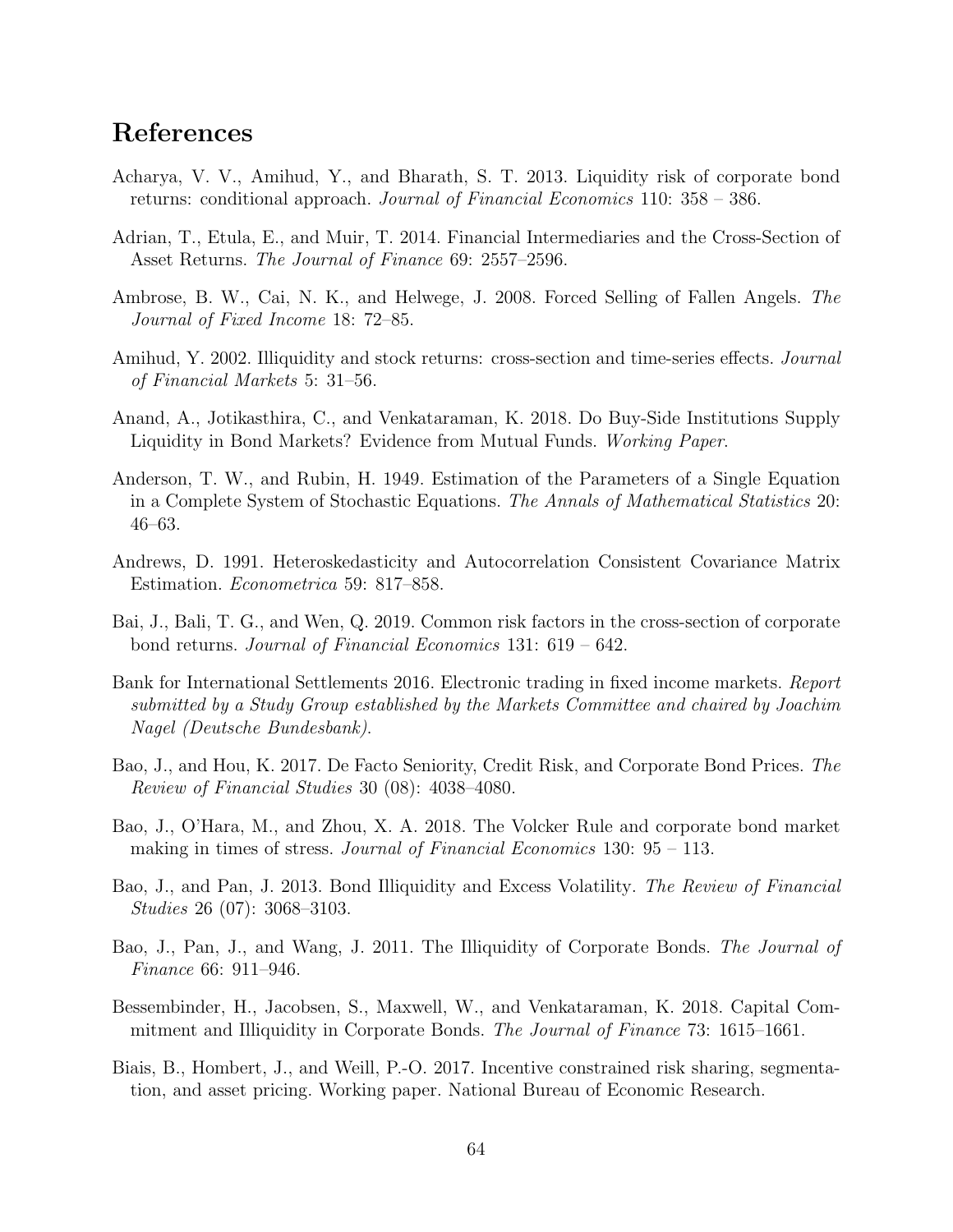- Bo, B., and Victoria, I. 2015. Reaching for Yield in the Bond Market. The Journal of Finance 70: 1863–1902.
- Boyarchenko, N., Eisenbach, T. M., Gupta, P., Shachar, O., and Van Tassel, P. 2018. Bankintermediated arbitrage. .
- Brunnermeier, M. K., and Pedersen, L. H. 2008. Market liquidity and funding liquidity. The Review of Financial Studies 22: 2201–2238.
- Brunnermeier, M. K., and Sannikov, Y. 2014. A Macroeconomic Model with a Financial Sector. American Economic Review 104 (February): 379–421.
- Cai, F., Han, S., Li, D., and Li, Y. 2019. Institutional herding and its price impact: Evidence from the corporate bond market. Journal of Financial Economics 131: 139 – 167.
- Carole, C.-F., Hendershott, T., Charles, J., Pam, M., and Mark, S. 2010. Time Variation in Liquidity: The Role of Market-Maker Inventories and Revenues. The Journal of Finance 65: 295–331.
- Chen, H., Chen, Z., He, Z., Liu, J., and Xie, R. 2019. Pledgeability and asset prices: Evidence from the Chinese corporate bond markets. Working paper. University of Chicago, Booth School of Business.
- Chen, H., Joslin, S., and Ni, S. X. 2018. Demand for Crash Insurance, Intermediary Constraints, and Risk Premia in Financial Markets. The Review of Financial Studies 32 (05): 228–265.
- Chen, L., Lesmond, D., and Wei, J. 2007. Corporate Yield Spreads and Bond Liquidity. The Journal of Finance 62: 119–149.
- Choi, J., Shachar, O., and Shin, S. S. 2019. Dealer Liquidity Provision and the Breakdown of the Law of One Price: Evidence from the CDS–Bond Basis. Management Science 65: 4100–4122.
- <span id="page-67-1"></span>Collin-Dufresne, P., Goldstein, R., and Martin, S. 2001. The determinants of credit spread changes. Journal of Finance 56: 2177–2207.
- Constantinides, G. M., Jackwerth, J. C., and Savov, A. 2013. The Puzzle of Index Option Returns. The Review of Asset Pricing Studies 3 (05): 229–257.
- <span id="page-67-0"></span>Cragg, J. G., and Donald, S. G. 1993. Testing Identifiability and Specification in Instrumental Variable Models. Econometric Theory 9: 222–240.
- Cui, R., Chen, H., He, Z., and Milbradt, K. 2017. Quantifying liquidity and default risks of corporate bonds over the business cycle. The Review of Financial Studies 31: 852–897.
- de Jong, F., and Driessen, J. 2012. Liquidity Risk Premia in Corporate Bond Markets. Quarterly Journal of Finance 02: 1250006.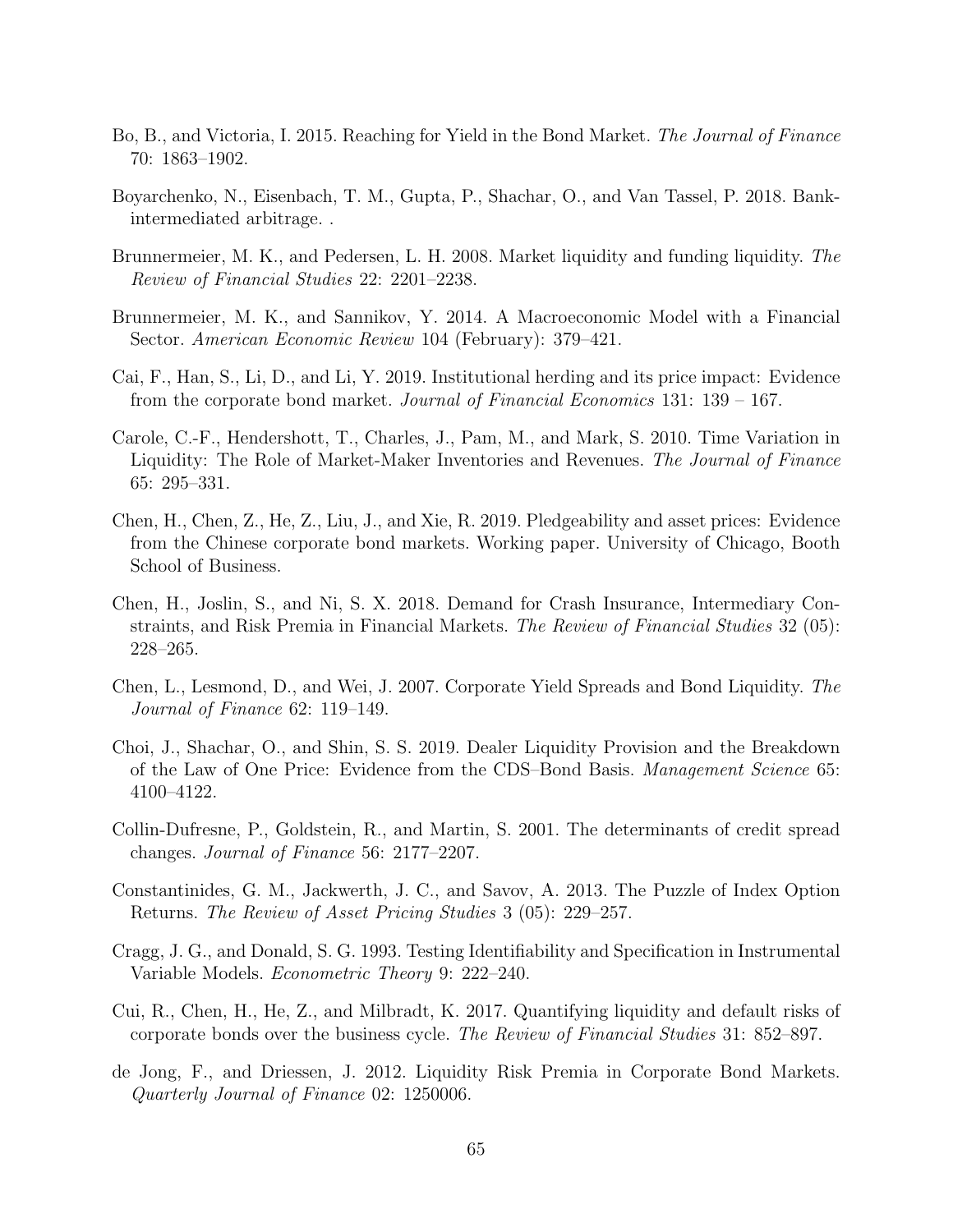- Di Maggio, M., Kermani, A., and Song, Z. 2017. The value of trading relations in turbulent times. Journal of Financial Economics 124(2): 266–284.
- Dick-Nielsen, J., Feldhütter, P., and Lando, D. 2012. Corporate bond liquidity before and after the onset of the subprime crisi. Journal of Financial Economic 103:  $471 - 492$ .
- Dick-Nielsen, J., and Rossi, M. 2018. The cost of immediacy for corporate bonds. The Review of Financial Studies 32: 1–41.
- Du, W., Tepper, A., and Verdelhan, A. 2017. Deviations from Covered Interest Rate Parity. Journal of Finance forthcoming.
- Duffie, D. 2010. Presidential address: Asset price dynamics with slow-moving capital. The Journal of finance 65: 1237–1267.
- Duffie, D., Gârleanu, N., and Pedersen, L. 2005. Over-the-Counter Markets. Econometrica 73: 1815–1847.
- <span id="page-68-0"></span>Ellul, A., Jotikasthira, C., and Lundblad, C. T. 2011. Regulatory pressure and fire sales in the corporate bond market. Journal of Financial Economics 101: 596 – 620.
- Feldhütter, P. 2012. The Same Bond at Different Prices: Identifying Search Frictions and Selling Pressures. The Review of Financial Studies 25 (04): 1155–1206.
- Fleckenstein, M., and Longstaff, F. 2019. Renting Balance Sheet Space: Intermediary Balance Sheet Rental Costs and the Valuation of Derivatives. working paper.
- Friewald, N., and Nagler, F. 2019. Over-the-Counter Market Frictions and Yield Spread Changes. The Journal of Finance forthcoming.
- Gabaix, X., Krishnamurthy, A., and Vigneron, O. 2007. Limits of Arbitrage: Theory and Evidence from the Mortgage-Backed Securities Market. Journal of Finance 2: 557–595.
- Gao, P., Schultz, P., and Song, Z. 2017. Liquidity in a Market for Unique Assets: Specified Pool and TBA Trading in the Mortgage Backed Securities Market. Journal of Finance 72-3: 1119–1170.
- <span id="page-68-1"></span>Garleanu, N., and Pedersen, L. H. 2011. Margin-based asset pricing and deviations from the law of one price. The Review of Financial Studies 24: 1980–2022.
- Goldstein, M. A., and Hotchkiss, E. S. 2019. Providing liquidity in an illiquid market: Dealer behavior in US corporate bonds. Journal of Financial Economics.
- Gromb, D., and Vayanos, D. 2002. Equilibrium and welfare in markets with financially constrained arbitrageurs. Journal of Financial Economics 66: 361–407.
- Gurkaynak, R., Sack, B., and Wright, J. 2007. The U.S. Treasury Yield Curve: 1961 to the Present. Journal of Monetary Economics 54(8): 2291–2304.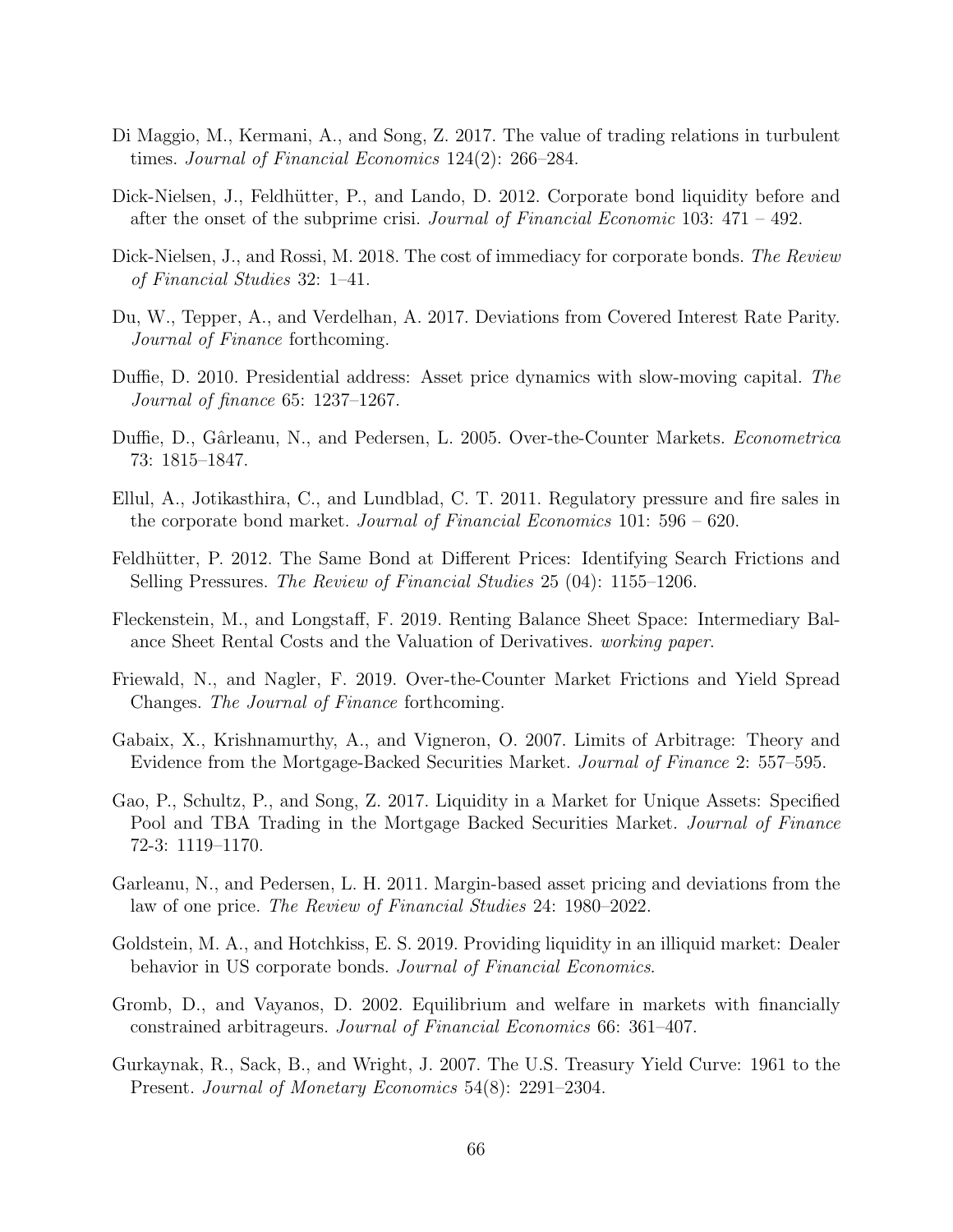- <span id="page-69-2"></span>He, Z., Kelly, B., and Manela, A. 2017. Intermediary asset pricing: New evidence from many asset classes. Journal of Financial Economics 126: 1–35.
- He, Z., and Krishnamurthy, A. 2012. A Model of Capital and Crises. The Review of Economic Studies 79 (09): 735–777.
- <span id="page-69-1"></span>He, Z., and Krishnamurthy, A. 2013. Intermediary Asset Pricing. American Economic Review 103 (April): 732–70.
- He, Z., and Krishnamurthy, A. 2018. Intermediary Asset Pricing and the Financial Crisis. Annual Review of Financial Economics 10: 173–197.
- He, Z., and Milbradt, K. 2014. Endogenous Liquidity and Defaultable Bonds. Econometrica 82: 1443–1508.
- He, Z., and Xiong, W. 2012. Rollover risk and credit risk. The Journal of Finance 67: 391– 430.
- Hendershott, T., and Menkveld, A. J. 2014. Price pressures. Journal of Financial Economics 114: 405 – 423.
- <span id="page-69-0"></span>Ho, T., and Stoll, H. R. 1981. Optimal dealer pricing under transactions and return uncertainty. Journal of Financial Economics 9: 47 – 73.
- Hu, X., Pan, J., and Wang, J. 2013. Noise as Information for Illiquidity. Journal of Finance 68: 2223–2772.
- Huang, J., and Shi, Z. 2014. A Resolution to the Equity-Credit Market Integration Puzzle. working paper.
- Huang, J.-Z., and Huang, M. 2012. How Much of the Corporate-Treasury Yield Spread Is Due to Credit Risk?. The Review of Asset Pricing Studies 2 (11): 153–202.
- Kondor, P., and Vayanos, D. 2019. Liquidity risk and the dynamics of arbitrage capital. The Journal of Finance 74: 1139–1173.
- <span id="page-69-3"></span>Kyle, A. S., and Xiong, W. 2001. Contagion as a wealth effect. The Journal of Finance 56: 1401–1440.
- Leland, H. E. 1994. Corporate debt value, bond covenants, and optimal capital structure. The Journal of Finance 49: 1213–1252.
- Leland, H. E., and Toft, K. B. 1996. Optimal capital structure, endogenous bankruptcy, and the term structure of credit spreads. The Journal of Finance 51: 987–1019.
- Lin, H., Wang, J., and Wu, C. 2011. Liquidity risk and expected corporate bond returns. Journal of Financial Economics 99: 628 – 650.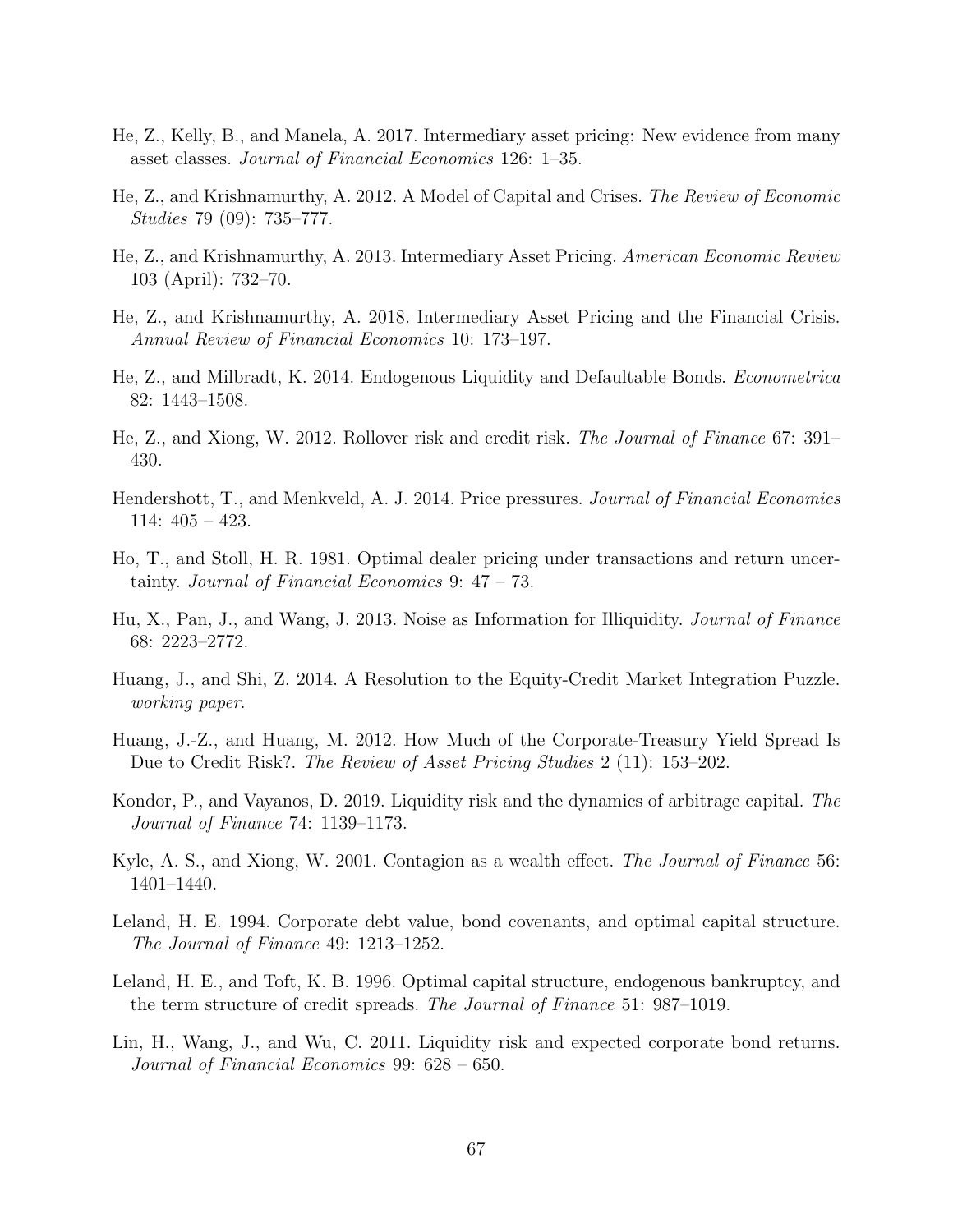- Longstaff, F. A., Mithal, S., and Neis, E. 2005. Corporate yield spreads: Default risk or liquidity? New evidence from the credit default swap market. The Journal of Finance 60: 2213–2253.
- Manconi, A., Massa, M., and Yasuda, A. 2012. The role of institutional investors in propagating the crisis of 2007-2008. Journal of Financial Economics 104: 491 – 518 Market Institutions, Financial Market Risks and Financial Crisis.
- Manzi, J., Berezina, D., and Adelson, M. 2016. Synthetic CMBS Primer. Nomura Fixed Income Research.
- Merton, R. 1974. On the pricing of corporate debt: the risk structure of interest rates. Journal of Finance 29: 449–470.
- Mitchell, M., Pedersen, L. H., and Pulvino, T. 2007. Slow moving capital. American Economic Review 97: 215–220.
- <span id="page-70-0"></span>Montiel-Olea, J. L., and Pflueger, C. 2013. A Robust Test for Weak Instruments. Journal of Business & Economic Statistics 31: 358–369.
- Nelson, C. R., and Siegel, A. F. 1987. Parsimonious Modeling of Yield Curves. Journal of Business 60: 473–490.
- <span id="page-70-2"></span>Newey, W., and West, K. 1987. A Simple, Positive Semi-Definite, Heteroskedasticity and Autocorrelation Consistent Covariance Matrix. Econometrica 55: 703–708.
- <span id="page-70-3"></span>Pástor, L., and Stambaugh, R. F. 2003. Liquidity Risk And Expected Stock Returns. Journal of Political Economy 111: 642–685.
- <span id="page-70-1"></span>Pflueger, C., and Wang, S. 2015. A robust test for weak instruments in Stata. Stata Journal  $15: 216 - 225(10)$ .
- Schaefer, S. M., and Strebulaev, I. A. 2008. Structural models of credit risk are useful: Evidence from hedge ratios on corporate bonds. Journal of Financial Economics 90: 1 – 19.
- <span id="page-70-4"></span>Schultz, P. 2017. Inventory management by corporate bond dealers. Working Paper University of Notre Dame.
- Shan, S. C., Tang, D. Y., and Yan, H. 2016. Credit Default Swaps and Bank Regulatory Capital. Working Paper.
- Siriwardane, E. N. 2019. Limited Investment Capital and Credit Spreads. The Journal of Finance 0.
- Song, Z., and Zhu, H. 2018. Quantitative easing auctions of Treasury bonds. Journal of Financial Economics 128: 103 – 124.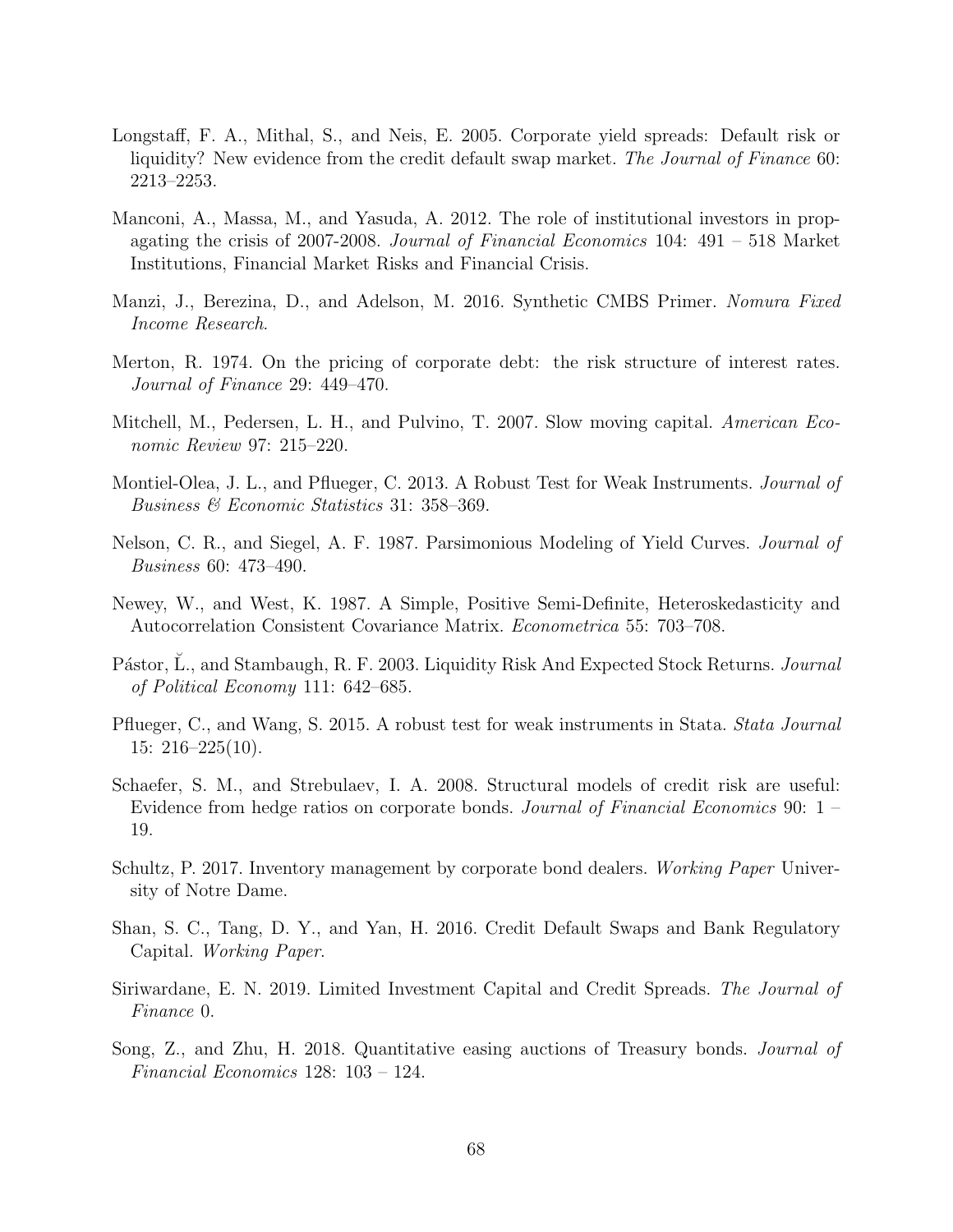- <span id="page-71-1"></span>Stock, J. H., and Wright, J. H. 2000. GMM with Weak Identification. Econometrica 68: 1055–1096.
- <span id="page-71-0"></span>Stock, J. H., and Yogo, M. 2005. Testing for Weak Instruments in Linear IV RegressionCambridge University Press pp. 80–108.
- Svensson, L. 1994. Estimating and Interpreting Forward Rates: Sweden 1992-1994. National Bureau of Economic Research Working Paper 4871.
- U.S. SEC 1992. The corporate bond markets: Structure, pricing and trading. U.S. Securities and Exchange Commission: Division of Market Regulation Washington, D.C.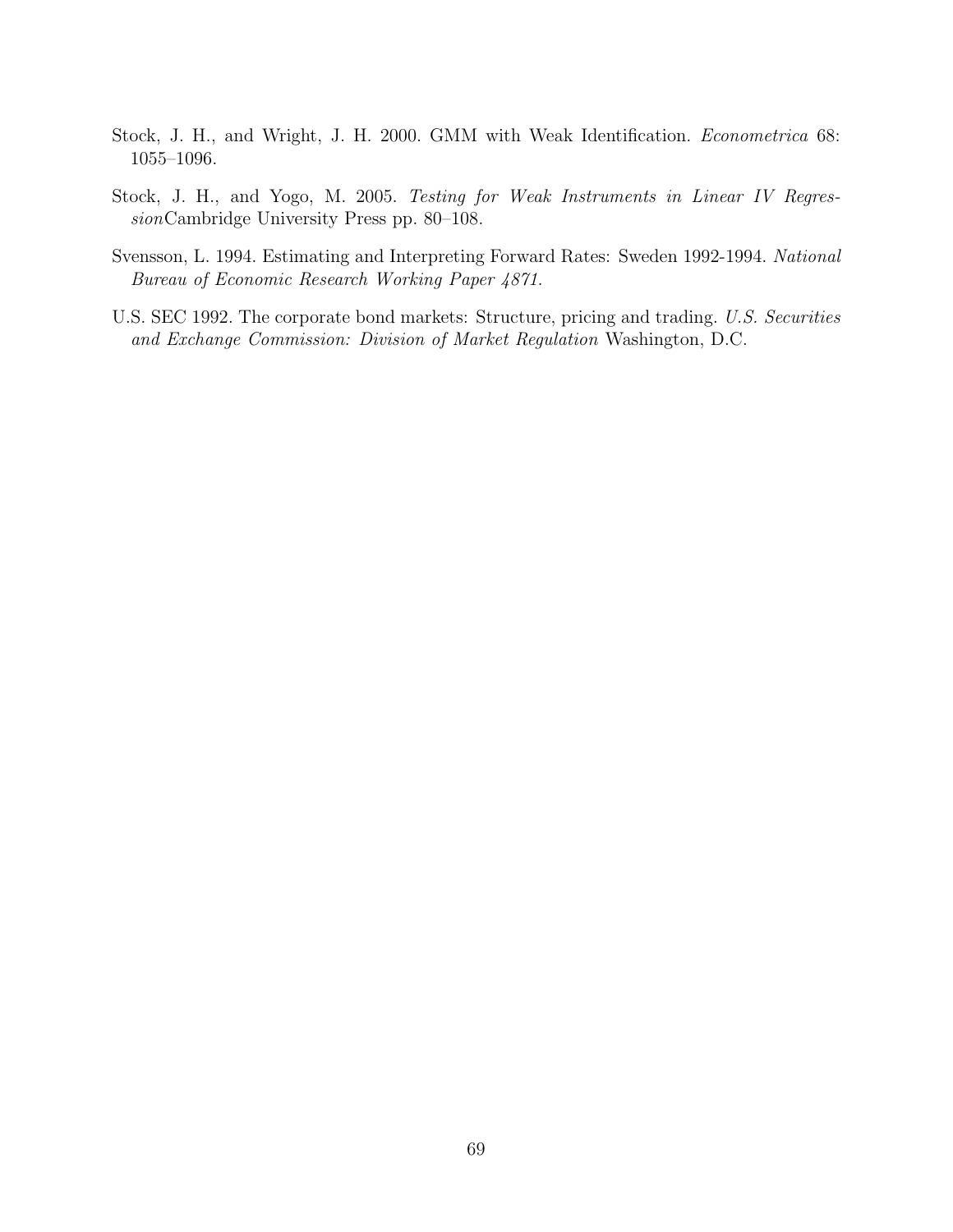

Figure A.1: Summary of Institutional Holdings

Note: This figure plots quarterly time series, based on eMAXX data of institutional holdings, of the number of institutional investors (top left panel) and the number of bonds in thousands (top right panel), by insurance companies, mutual funds, pension funds, and all institutions separately, as well as an average bond's outstanding balance (in \$millions) and ratio of total holding amount by all institutions to outstanding balance (bottom panel). The number of bonds held by all institutions is lower than the sum of the number of bonds held by insurance companies, mutual funds, and pension funds because different institutions can hold the same bond. The average bond's total holding amount is calculated by first summing the holding amounts by all institutions for each bond in each quarter and then taking an average across all the bonds in each quarter. The average bonds' outstanding balance is computed by taking the average of outstanding balance across all the bonds in each quarter. The average bond's ratio of holding to outstanding is computed by dividing its total holding amount by outstanding balance in each quarter. The sample period is from 2005:Q1 through 2015:Q2.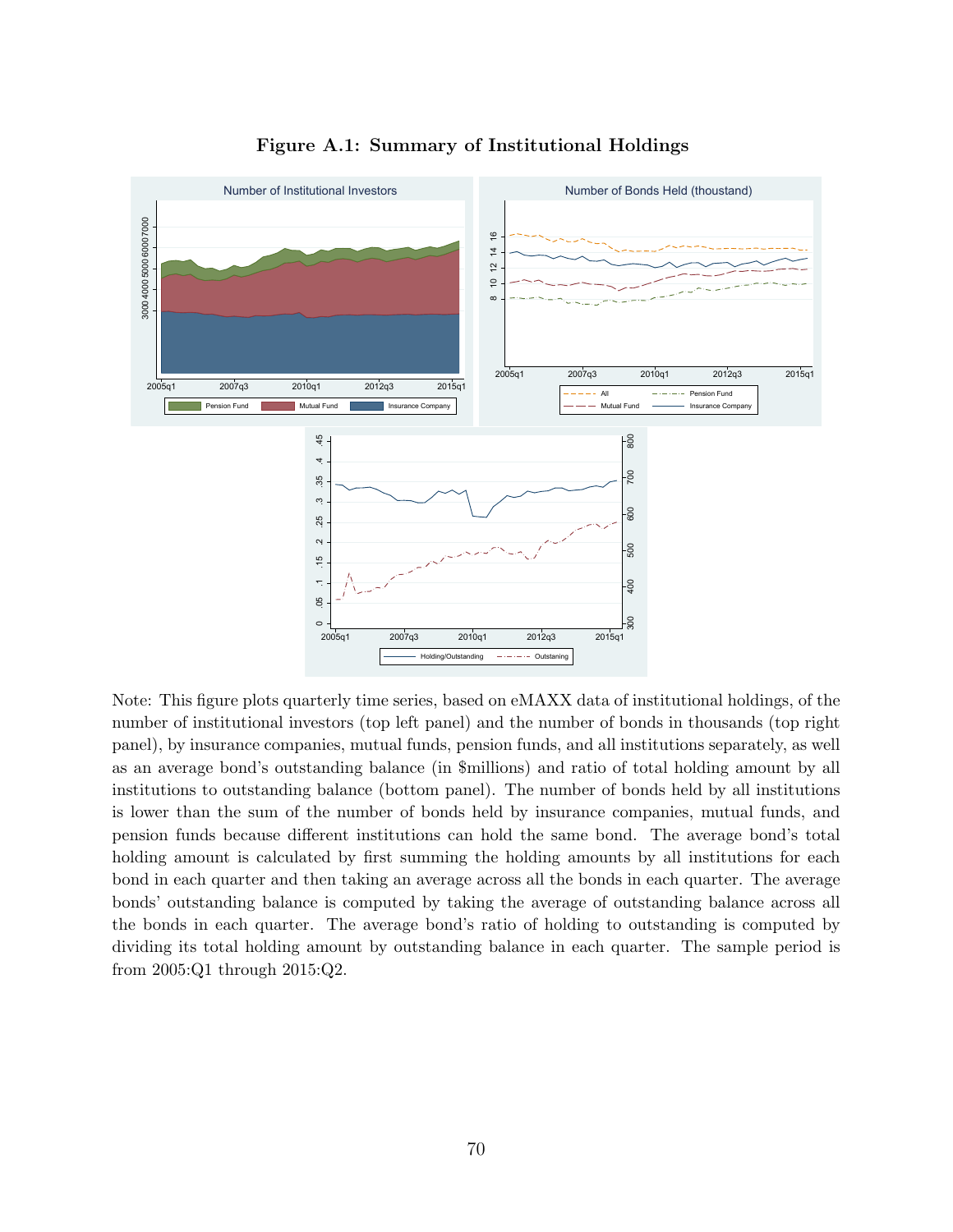|       | A: Trade Sample                                                                              | # CUSIPs | # Trades          |
|-------|----------------------------------------------------------------------------------------------|----------|-------------------|
| A1:   | trade data (canceled/corrected/duplicated trades are excluded)<br>All CUSIPs with TRACE      | 116,176  | 111,465,088       |
| A2:   | Exclude CUSIPs that do not match to FISD                                                     | 92,322   | 106,796,924       |
| A3:   | Exclude primary market transactions and transactions with trade size larger than issue size  | 82,694   | 103,309,166       |
| A4:   | Exclude transactions of bonds with time-to-maturity less than one year                       | 75,242   | 96,113,326        |
| A5:   | Exclude bonds with variable coupon, issue size less than \$10 million,                       |          |                   |
|       | bonds issued by financial and utility firms,                                                 |          |                   |
|       | a foreign currency,<br>bonds quoted in                                                       |          |                   |
|       | and bonds with embedded options except for make-whole calls.                                 | 18,628   | 45,115,727        |
| A6:   | Exclude bonds with no rating information                                                     | 17,369   | 43,072,299        |
| A7:   | Keep the last trade of a month for each CUSIP                                                | 17,369   | 631,559           |
| A8:   | Restrict to September 2004 - June 2015                                                       | 14.842   | 524,890           |
|       | the sample after $A.8$ )<br>B: Quarterly Sample (based on                                    | # CUSIPs | $\#$ Quarter×Bond |
| $\Xi$ | Keep the last trade of a quarter for each CUSIP and                                          |          |                   |
|       | compute quarterly changes of yield spreads ( $2005Q1 - 2015Q2$ )                             | 14,330   | 180,888           |
| B2:   | Match with firm leverage ratio based on CRSP/Compustat                                       | 6,520    | 80,769            |
|       | Keep observations with the actual number of days between the trade dates in 45 - 120 days    | 6,113    | 72,678            |
| B4:   | Exclude a bond if there is less than 4 years of consecutive quarterly observations           | 2,584    | 55,398            |
|       | C: Monthly Sample (based on the sample after $A.8$ )                                         | # CUSIPs | # Month×Bond      |
|       | C1: Compute monthly changes of yield spreads (January 2005 - June 2015)                      | 14,348   | 494,570           |
|       | Match with firm leverage ratio based on CRSP/Compustat                                       | 6,541    | 226,958           |
| Ë     | Keep observations with the actual number of days between the trade dates in $10$ - $60$ days | 6,377    | 216,523           |
| Ċ.    | less than 25 consecutive monthly observations<br>Exclude a bond if there is                  | 3,324    | 185,072           |

Table A.1: Bond Sample Cleaning and Construction Table A.1: Bond Sample Cleaning and Construction Notes: This table reports step-by-step cleaning of the TRACE corporate bond transactions data. The original data sample is from July 2002 to June 2015 with canceled/corrected/duplicated trades excluded. Panel A reports the cleaning at the trade level. The resulting sample is used to produce the baseline quarterly sample in Panel B, and to produce the monthly sample in Panel C. The procedure in each cleaning step is described in the first column, and the resulting number of unique CUSIPs and total number of observations are reported in the second and third columns, respectively. The bond characteristics are from the Mergent Fixed Income Securities Database (FISD) database. Equity price information and accounting information used to compute firm leverage ratio are from the merged CRSP/Compustat database. Bonds with embedded options excluded in step A.5 are those that are convertible, puttable, asset backed, exchangeable, privately placed, perpetual, preferred securities, and Notes: This table reports step-by-step cleaning of the TRACE corporate bond transactions data. The original data sample is from July 2002 to June 2015 with canceled/corrected/duplicated trades excluded. Panel A reports the cleaning at the trade level. The resulting sample is used to produce the baseline quarterly sample in Panel B, and to produce the monthly sample in Panel C. The procedure in each cleaning step is described in the first column, and the resulting number of unique CUSIPs and total number of observations are reported in the second and third columns, respectively. The bond characteristics are from the Mergent Fixed Income Securities Database (FISD) database. Equity price information and accounting information used to compute firm leverage ratio are from the merged CRSP/Compustat database. Bonds with embedded options excluded in step A.5 are those that are convertible, puttable, asset backed, exchangeable, privately placed, perpetual, preferred securities, and secured lease obligations. secured lease obligations.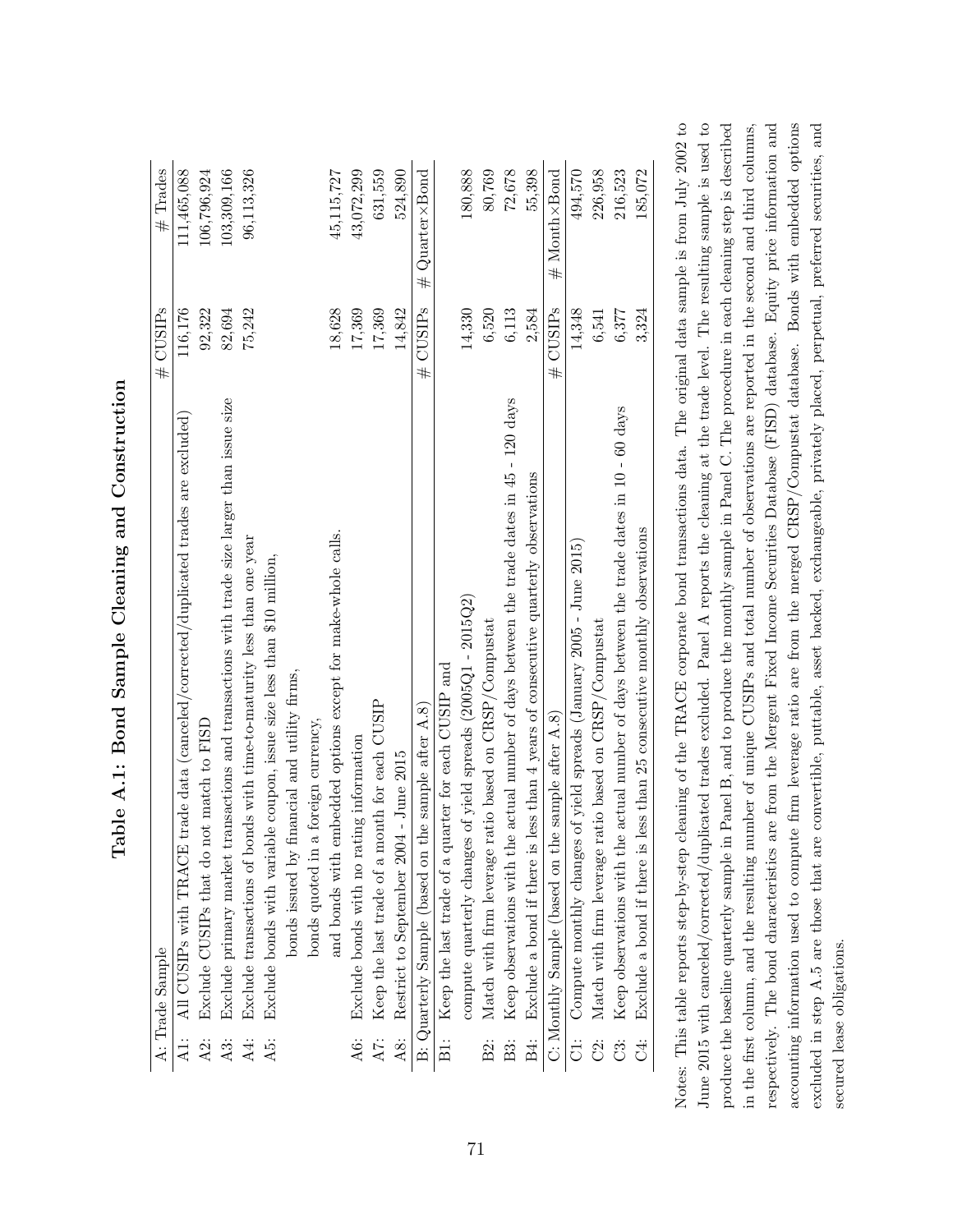|                                                                    | mean                                 | sd    | min    | p25    | p50    | p75    | max    |
|--------------------------------------------------------------------|--------------------------------------|-------|--------|--------|--------|--------|--------|
|                                                                    | A: Number of Institutional Investors |       |        |        |        |        |        |
| Insurance Company                                                  | 2797                                 | 74    | 2653   | 2756   | 2801   | 2826   | 2965   |
| Mutual Fund                                                        | 2345                                 | 436   | 1593   | 1912   | 2504   | 2672   | 3099   |
| Pension Fund                                                       | 529                                  | 92    | 392    | 453    | 515    | 582    | 696    |
| All                                                                | 5670                                 | 392   | 4886   | 5340   | 5842   | 5971   | 6327   |
|                                                                    | B: Number of Bonds                   |       |        |        |        |        |        |
| Insurance Company                                                  | 12873                                | 525   | 12049  | 12477  | 12748  | 13249  | 14125  |
| Mutual Fund                                                        | 10652                                | 843   | 9072   | 9925   | 10523  | 11561  | 11943  |
| Pension Fund                                                       | 8629                                 | 945   | 7189   | 7826   | 8254   | 9590   | 10150  |
| All                                                                | 14910                                | 673   | 14109  | 14465  | 14579  | 15392  | 16424  |
| C: Aggregate Holding Amount (\$trillion)                           |                                      |       |        |        |        |        |        |
| Insurance Company                                                  | 1.02                                 | 0.16  | 0.74   | 0.91   | 0.96   | 1.16   | 1.30   |
| Mutual Fund                                                        | 0.67                                 | 0.27  | 0.28   | 0.39   | 0.70   | 0.91   | 1.13   |
| Pension Fund                                                       | 0.11                                 | 0.02  | 0.07   | 0.10   | 0.11   | 0.12   | 0.15   |
| All                                                                | 1.80                                 | 0.41  | 1.28   | 1.40   | 1.68   | 2.18   | 2.54   |
| D: Average Bond Holding Amount and Outstanding Balance (\$million) |                                      |       |        |        |        |        |        |
| Average Bond Holding Amount                                        | 116.54                               | 27.18 | 80.94  | 87.99  | 114.74 | 143.35 | 162.04 |
| Average Bond Outstanding Balance                                   | 480.32                               | 59.80 | 365.62 | 439.65 | 486.27 | 519.65 | 578.31 |
| Average Bond Holding/Outstanding                                   | 0.32                                 | 0.02  | 0.26   | 0.31   | 0.33   | 0.33   | 0.35   |

## Table A.2: Summary of Institutional Holdings

Notes: This table reports summary statistics of quarterly time series, based on eMAXX data of institutional holdings, of the number of institutional investors (in panel A), the number of bonds (in panel B), and aggregate holding amount in \$trillions of principal value (in panel C), by insurance companies, mutual funds, pension funds, and all institutions separately, as well as an average bond's holding amount (in \$millions), outstanding balance (in \$millions) and ratio of holding amount by all institutions to outstanding balance (in panel D). The number of bonds held by all institutions is lower than the sum of the number of bonds held by insurance companies, mutual funds, and pension funds because different institutions can hold the same bond. The average bond's total holding amount is calculated by first summing the holding amounts by all institutions for each bond in each quarter and then taking an average across all the bonds in each quarter. The average bonds' outstanding balance is computed by taking the average of outstanding balance across all the bonds in each quarter. The average bond's ratio of holding to outstanding is computed by dividing its total holding amount by outstanding balance in each quarter. The sample period is from 2005:Q1 through 2015:Q2.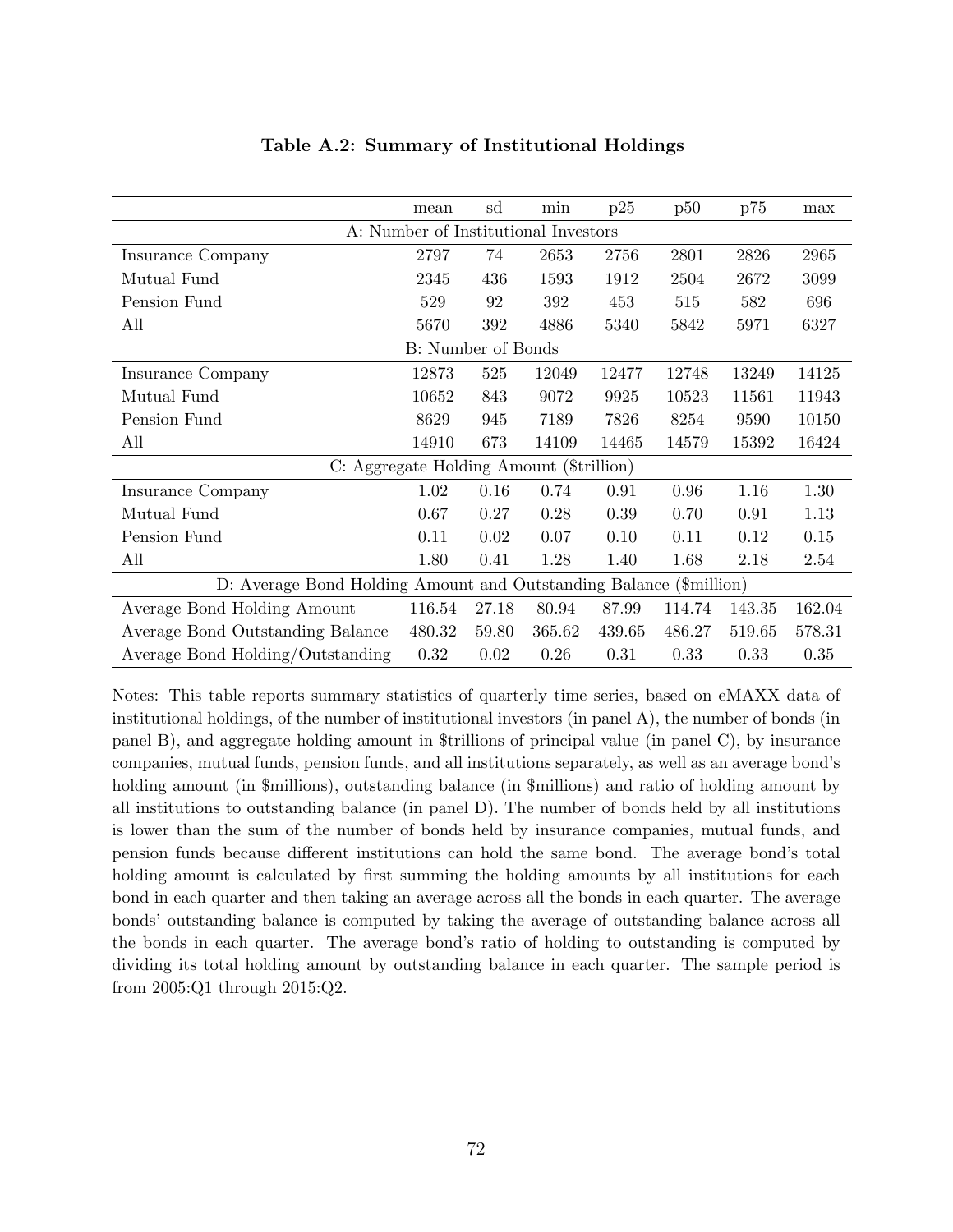|                         |  |  |  | Table A.3: Summary of Yield Spreads and Returns of Non-Corporate-Credit |  |
|-------------------------|--|--|--|-------------------------------------------------------------------------|--|
| $\operatorname{Assets}$ |  |  |  |                                                                         |  |

|                     | Ν      | mean                        | sd       | p25                                         | p50      | p75      |
|---------------------|--------|-----------------------------|----------|---------------------------------------------|----------|----------|
|                     |        | A: Agency MBS (in BPs)      |          |                                             |          |          |
| FN30y               | 42     | 15.76                       | 21.17    | $-4.48$                                     | 14.96    | 34.40    |
| FN15y               | 42     | 16.07                       | 23.75    | $-3.65$                                     | 10.04    | 31.73    |
| FG30y               | 42     | 18.79                       | 22.73    | $-2.84$                                     | 17.63    | 35.30    |
| FG15y               | $42\,$ | 22.31                       | 22.92    | 4.41                                        | 17.48    | 35.59    |
|                     |        | B: Non-agency CMBS (in BPs) |          |                                             |          |          |
| Duper               | 39     | 153.62                      | 168.56   | 73.00                                       | 99.00    | 185.00   |
| AM                  | 39     | 296.38                      | 402.65   | 63.00                                       | 133.00   | 341.00   |
| AJ                  | 39     | 439.03                      | 608.24   | 121.00                                      | 210.00   | 450.00   |
|                     |        | C: ABS (in BPs)             |          |                                             |          |          |
| Credit Card Loan 5y | 40     | 79.08                       | 67.93    | 47.00                                       | 54.00    | 63.50    |
| Auto Loan 3y: AAA   | $37\,$ | 50.57                       | 67.21    | 19.00                                       | 27.00    | 36.00    |
| Auto Loan 3y: A     | 36     | 121.36                      | 136.64   | 56.50                                       | 74.00    | 122.50   |
| Auto Loan: 3y BBB   | $34\,$ | 154.74                      | 136.71   | 100.00                                      | 121.00   | 175.00   |
|                     |        |                             |          | $D: S\&P 500$ index options (in percentage) |          |          |
| Call: 0.90          | 85     | $0.09\,$                    | 4.41     | $-2.04$                                     | 0.51     | 2.28     |
| Call: 0.95          | 85     | 0.02                        | 4.30     | $-1.84$                                     | $0.30\,$ | $2.05\,$ |
| Call: ATM           | 85     | $-0.12$                     | 4.14     | $-1.75$                                     | 0.04     | 1.65     |
| Call: $1.05$        | 85     | $-0.26$                     | 3.94     | $-1.77$                                     | $-0.14$  | 1.71     |
| Call: 1.10          | 85     | $-0.49$                     | 3.64     | $-1.78$                                     | $-0.35$  | 0.81     |
| Put: 0.90           | 85     | $-0.89$                     | 7.79     | $-4.56$                                     | $-1.95$  | 1.63     |
| Put: 0.95           | 85     | $-0.74$                     | $6.95\,$ | $-3.96$                                     | $-1.58$  | 1.37     |
| Put: ATM            | 85     | $-0.54$                     | 6.28     | $-3.34$                                     | $-1.12$  | 1.78     |
| Put: 1.05           | 85     | $-0.38$                     | 5.71     | $-3.00$                                     | $-0.86$  | 1.68     |
| Put: 1.10           | 85     | $-0.32$                     | $5.37\,$ | $-2.82$                                     | $-0.94$  | 1.70     |

Note: This table reports summary statistics of quarterly time series of option-adjusted spreads of agency MBS, yield spreads of non-agency CMBS, and yield spreads of ABS, all in basis points, in panels A, B, and C, respectively, as well as summary statistics of monthly series of (unannualized) one-month return in percent of leverage-adjusted S&P 500 index option portfolios. The series of yield spreads are provided by major Wall Street dealers, whereas the option returns are those used in [Constantinides, Jackwerth, and](#page-67-0) [Savov](#page-67-0) [\(2013\)](#page-67-0). The sample period of yield spreads is 2005:Q1 - 2015:Q2 overall, with variation across different series depending on data availability. The sample period is January 2005 - January 2012 for options.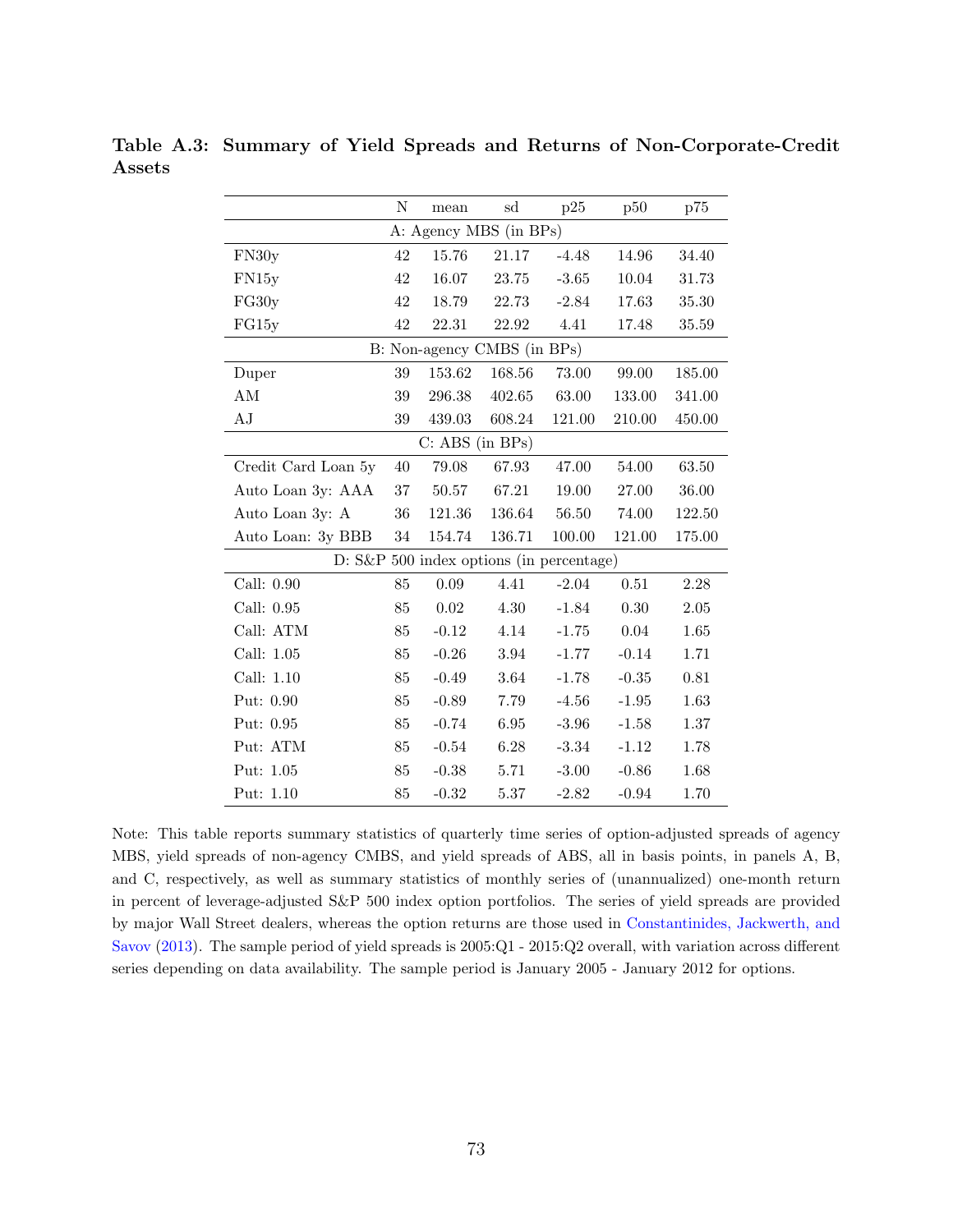| A: Measuring Inventory by Dollar Value |                                          | $\Delta \textit{D} is t res s^{Match}$<br>$0.044***$ |                                    |
|----------------------------------------|------------------------------------------|------------------------------------------------------|------------------------------------|
|                                        | $\Delta Inventory^{Match}$<br><b>FVE</b> |                                                      | <b>FVE</b><br>$\mathrm{R}^2_{adj}$ |
|                                        | $0.039**$<br>0.300                       |                                                      | 0.256<br>0.212                     |
|                                        | (2.200)                                  | (2.769)                                              |                                    |
|                                        | 0.030                                    | $0.061***$                                           | 0.191                              |
|                                        | (1.576)                                  | (3.247)                                              |                                    |
|                                        | $0.047*$                                 | $0.112***$                                           | 0.318                              |
|                                        | (1.953)                                  | (4.328)                                              |                                    |
|                                        | $0.092\,$                                | $0.170***$                                           | 0.141                              |
|                                        | (1.312)                                  | (3.371)                                              |                                    |
|                                        | $0.258***$                               | $0.329***$                                           | 0.294                              |
|                                        | (2.892)                                  | (2.707)                                              |                                    |
|                                        | $0.029*$                                 | $0.049***$                                           | 0.546<br>0.176                     |
|                                        | (1.750)<br>0.553                         | (4.896)                                              |                                    |
|                                        | $0.056**$                                | $0.095***$                                           | 0.364                              |
|                                        | (2.458)                                  | (3.905)                                              |                                    |
|                                        | $0.096***$                               | $0.149***$                                           | 0.463                              |
|                                        | (3.869)                                  | (4.047)                                              |                                    |
|                                        | $0.186***$                               | $0.255***$                                           | 0.492                              |
|                                        | (3.741)                                  | (6.150)                                              |                                    |
|                                        | $0.247***$                               | $0.494***$                                           | 0.601                              |
|                                        | (3.747)                                  | (5.051)                                              |                                    |
|                                        | $0.029***$<br>0.484                      | $0.043**$                                            | 0.477<br>0.219                     |
|                                        | (2.654)                                  | (2.435)                                              |                                    |
|                                        | $0.036**$                                | $0.068***$                                           | 0.295                              |
|                                        | (2.169)                                  | (2.719)                                              |                                    |
|                                        | $-0.006$                                 | $0.145***$                                           | 0.136                              |
|                                        | $(-0.630)$                               | (6.066)                                              |                                    |
|                                        | $0.140***$                               | $0.238***$                                           | 0.405                              |
|                                        | (2.861)                                  | (5.566)                                              |                                    |
|                                        | $0.320***$                               | $0.716***$                                           | 0.557                              |
|                                        | (3.060)                                  | (3.667)                                              |                                    |
|                                        |                                          |                                                      | 0.432                              |

Table A.4: Measuring Inventory by Dollar Value and Matching Horizons Table A.4: Measuring Inventory by Dollar Value and Matching Horizons

ased on time-to-maturity and credit rating, on  $\Delta Inventory^{Dollar}$  measured using dollar value of transactions (in panel A) and  $\Delta Inventory^{Match}$  matching the errors using the optimal bandwidth choice in Andrews (1991) are reported in parentheses. Significance levels are represented by \*  $p < 0.1$ , \*\*  $p < 0.05$ , and \*\*\*  $p \leq 0.01$  with p as the p-value. The last column of both panels reports the fraction of the total variation of residuals that is accounted for, denoted as horizons of inventory change and credit spread change (in panel B), together with  $\Delta Distress$ . Robust t-statistics based on Newey and West (1987) standard Notes: This table reports quarterly time series regressions of each of the 15 residuals of quarterly credit spread changes (in percentage), for cohorts based on time-to-maturity and credit rating, on ∆*Inventory*<sup>Dollar</sup> measured using dollar value of transactions (in panel A) and ∆Inventory<sup>Match</sup> matching the horizons of inventory change and credit spread change (in panel B), together with ∆Distress. Robust t-statistics based on [Newey](#page-70-0) and West [\(1987\)](#page-70-0) standard errors using the optimal bandwidth choice in [Andrews](#page-66-0) [\(1991\)](#page-66-0) are reported in parentheses. Significance levels are represented by  $*$  p  $<$  0.1,  $**$  p  $<$  0.05, and \*\*\* p  $< 0.01$  with p as the p-value. The last column of both panels reports the fraction of the total variation of residuals that is accounted for, denoted as FVE and computed as in  $(3)$ , for short, medium, and long term cohorts, as well as all cohorts. The sample period is from 2005: $Q1$  through 2015: $Q2$ . FVE and computed as in ([3\)](#page-21-0), for short, medium, and long term cohorts, as well as all cohorts. The sample period is from 2005:Q1 through 2015:Q2. Notes: T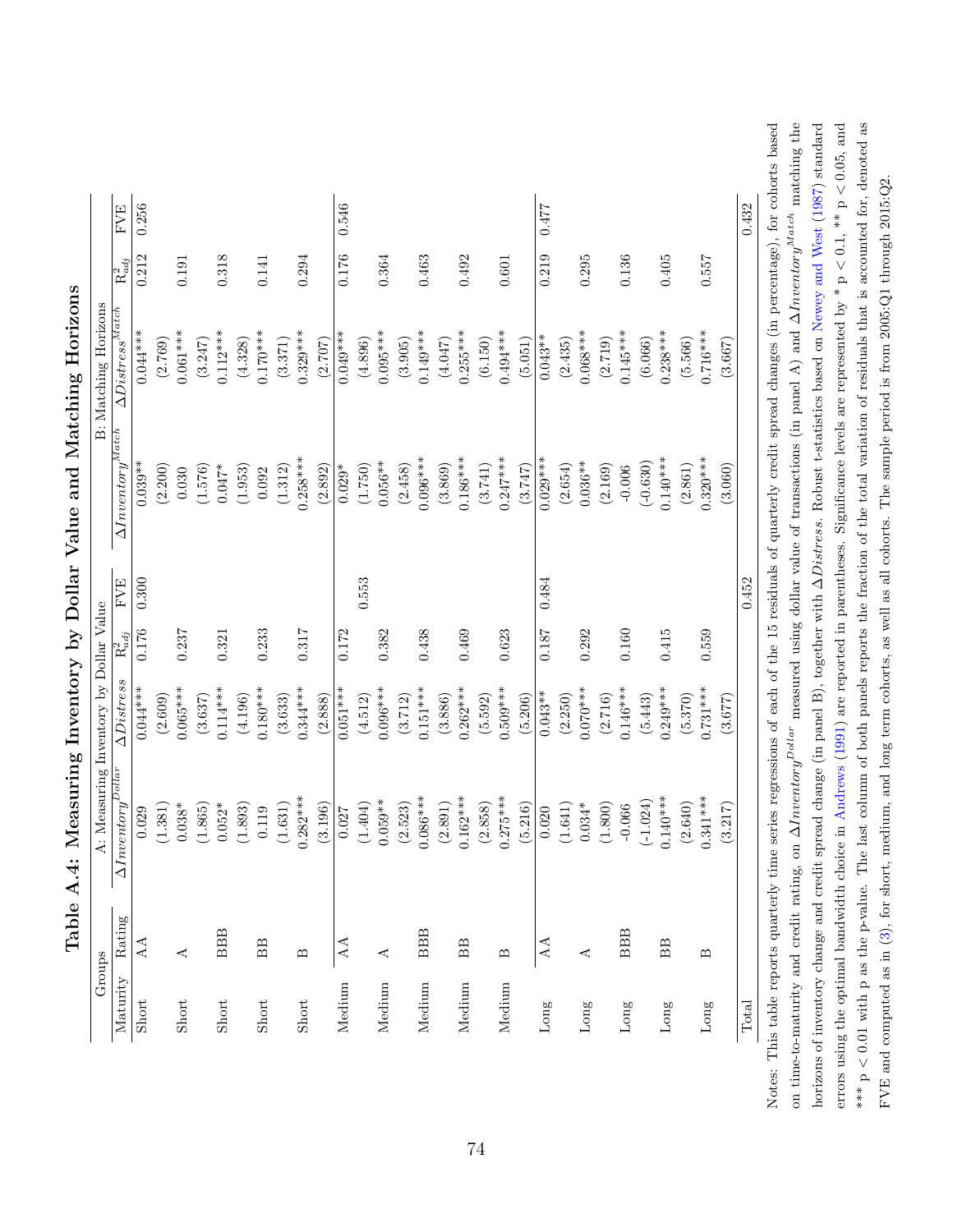| Groups   |                                                                                                                                                                                                      |                      | A: AEM Leverage Measure    |                                       |             |            |                      | B: TED                     | spread      |                      |            |
|----------|------------------------------------------------------------------------------------------------------------------------------------------------------------------------------------------------------|----------------------|----------------------------|---------------------------------------|-------------|------------|----------------------|----------------------------|-------------|----------------------|------------|
| Maturity | Rating                                                                                                                                                                                               | $\Delta Inventory^A$ | $\Delta \textit{Distress}$ | $\Delta \mathrm{NLev}^{\mathrm{ABM}}$ | $R^2_{adj}$ | <b>FVE</b> | $\Delta Inventory^A$ | $\Delta \textit{Distress}$ | <b>ATED</b> | $\mathrm{R}^2_{adj}$ | <b>FVE</b> |
| Short    | AA                                                                                                                                                                                                   | 0.028                | $0.044***$                 | 0.008                                 | 0.175       | 0.301      | 0.029                | $0.047***$                 | $0.037***$  | 0.273                | 0.306      |
|          |                                                                                                                                                                                                      | (1.490)              | (3.441)                    | (0.450)                               |             |            | (1.634)              | (5.678)                    | (5.925)     |                      |            |
| Short    | ⋖                                                                                                                                                                                                    | $0.036**$            | $0.063***$                 | $-0.003$                              | 0.241       |            | $0.036***$           | $0.066***$                 | $0.025**$   | 0.272                |            |
|          |                                                                                                                                                                                                      | (2.160)              | (3.675)                    | $-0.159$                              |             |            | (2.330)              | (5.388)                    | (2.572)     |                      |            |
| Short    | <b>BBB</b>                                                                                                                                                                                           | $0.047**$            | $0.109***$                 | $-0.016$                              | 0.321       |            | $0.047***$           | $0.115***$                 | $0.030*$    | 0.338                |            |
|          |                                                                                                                                                                                                      | (2.134)              | (3.550)                    | $(-0.653)$                            |             |            | (2.372)              | (5.556)                    | (1.947)     |                      |            |
| Short    | BB                                                                                                                                                                                                   | $0.109**$            | $0.171***$                 | $-0.022$                              | 0.224       |            | $0.109**$            | $0.178***$                 | 0.034       | 0.228                |            |
|          |                                                                                                                                                                                                      | (2.282)              | (3.651)                    | $(-0.719)$                            |             |            | (2.386)              | (3.950)                    | (1.078)     |                      |            |
| Short    | $\mathbf{\underline{\underline{\omega}}}% _{k}^{\alpha}=\mathbf{\underline{\underline{\omega}}}_{k}^{\alpha}=\mathbf{\underline{\underline{\omega}}}_{k}% ,\mathbf{\underline{\omega}}_{k}^{\alpha}$ | $0.290***$           | $0.332***$                 | $-0.004$                              | 0.322       |            | $0.290***$           | $0.335***$                 | 0.025       | 0.323                |            |
|          |                                                                                                                                                                                                      | (3.834)              | (3.171)                    | $-0.062$                              |             |            | (3.854)              | (3.381)                    | (0.385)     |                      |            |
| Medium   | $\Delta\Lambda$                                                                                                                                                                                      | $0.010\,$            | $0.050***$                 | 0.013                                 | 0.150       | 0.551      | 0.011                | $0.052***$                 | $0.033***$  | 0.207                | 0.558      |
|          |                                                                                                                                                                                                      | (0.565)              | (4.073)                    | (1.149)                               |             |            | (0.613)              | (3.837)                    | (3.302)     |                      |            |
| Medium   | ⋖                                                                                                                                                                                                    | $0.048**$            | $0.093***$                 | 0.003                                 | 0.343       |            | $0.048**$            | $0.098***$                 | $0.043***$  | 0.408                |            |
|          |                                                                                                                                                                                                      | (2.129)              | (3.674)                    | (0.137)                               |             |            | (2.349)              | (5.655)                    | (4.192)     |                      |            |
| Medium   | <b>BBB</b>                                                                                                                                                                                           | $0.074**$            | $0.147***$                 | 0.005                                 | 0.411       |            | $0.075***$           | $0.150***$                 | $0.034*$    | 0.429                |            |
|          |                                                                                                                                                                                                      | (2.554)              | (3.950)                    | (0.159)                               |             |            | (2.705)              | (4.939)                    | (1.722)     |                      |            |
| Medium   | BB                                                                                                                                                                                                   | $0.130***$           | $0.247***$                 | $-0.029$                              | 0.419       |            | $0.129***$           | $0.255***$                 | 0.038       | 0.422                |            |
|          |                                                                                                                                                                                                      | (3.000)              | (5.289)                    | $(-0.618)$                            |             |            | (3.152)              | (5.556)                    | (1.326)     |                      |            |
| Medium   | $\mathbf{D}$                                                                                                                                                                                         | $0.278***$           | $0.498***$                 | $-0.010$                              | $0.647\,$   |            | $0.278***$           | $0.502***$                 | 0.025       | 0.649                |            |
|          |                                                                                                                                                                                                      | (5.408)              | (5.775)                    | $-0.135$                              |             |            | (5.606)              | (6.571)                    | (0.571)     |                      |            |
| Long     | AA                                                                                                                                                                                                   | 0.016                | $0.044***$                 | 0.018                                 | 0.213       | 0.507      | 0.017                | $0.047***$                 | $0.044***$  | 0.368                | 0.524      |
|          |                                                                                                                                                                                                      | (1.280)              | (3.412)                    | (1.261)                               |             |            | (1.492)              | (5.485)                    | (5.595)     |                      |            |
| Long     | ⋖                                                                                                                                                                                                    | $0.033*$             | $0.069***$                 | 0.004                                 | 0.296       |            | $0.034***$           | $0.074***$                 | $0.046***$  | 0.412                |            |
|          |                                                                                                                                                                                                      | (1.939)              | (2.959)                    | (0.174)                               |             |            | (2.281)              | (5.003)                    | (5.784)     |                      |            |
| Long     | <b>BBB</b>                                                                                                                                                                                           | $-0.044$             | $0.150***$                 | $-0.018$                              | 0.151       |            | $-0.044$             | $0.159***$                 | $0.054*$    | 0.165                |            |
|          |                                                                                                                                                                                                      | $(-0.885)$           | (5.197)                    | $(-0.542)$                            |             |            | $(-0.888)$           | (4.894)                    | (1.909)     |                      |            |
| Long     | BB                                                                                                                                                                                                   | $0.126***$           | $0.231***$                 | $-0.069$                              | 0.421       |            | $0.124***$           | $0.240***$                 | $-0.000$    | 0.394                |            |
|          |                                                                                                                                                                                                      | (2.725)              | (4.757)                    | $(-1.538)$                            |             |            | (2.900)              | (5.709)                    | $(-0.014)$  |                      |            |
| Long     | $\mathbf{\Omega}$                                                                                                                                                                                    | $0.361***$           | $0.726***$                 | 0.034                                 | 0.592       |            | $0.364***$           | $0.739***$                 | 0.150       | 0.613                |            |
|          |                                                                                                                                                                                                      | (3.850)              | (4.398)                    | (0.257)                               |             |            | (4.143)              | (5.421)                    | (1.620)     |                      |            |
| Total    |                                                                                                                                                                                                      |                      |                            |                                       |             | 0.483      |                      |                            |             |                      | 0.494      |

and the TED spread  $\Delta TED$  (panel B), together with  $\Delta Inveratory^A$  and  $\Delta Distrees$ . Robust t-statistics based on [Newey](#page-70-0) and West [\(1987\)](#page-70-0) standard errors using the optimal bandwidth choice in [Andrews](#page-66-0) [\(1991\)](#page-66-0) are reported in parentheses. Significance levels are represented by  $^*$  p  $< 0.1$ ,  $^{**}$  p  $< 0.05$ , and  $^{***}$  p < 0.01 with p as the p-value. The last column of both panels reports the fraction of the total variation of residuals that is accounted for, denoted as FVE and  $< 0.01$  with p as the p-value. The last column of both panels reports the fraction of the total variation of residuals that is accounted for, denoted as FVE and

and the TED spread  $\Delta TED$  (panel B), together with  $\Delta Inventory^A$  and  $\Delta Distress$ . Robust t-statistics based on Newey and West (1987) standard errors using the optimal bandwidth choice in Andrews (1991) are reported in parentheses. Significance levels are represented by  $*$  p < 0.1,  $**$  p < 0.05, and  $***$  p

computed as in [\(3\)](#page-21-0), for short, medium, and long term cohorts, as well as all cohorts. The sample period is from 2005:Q1 through 2015:Q2.

computed as in (3), for short, medium, and long term cohorts, as well as all cohorts. The sample period is from 2005:Q1 through 2015:Q2.

Table A.5: AEM Leverage Measure and TED Spread Table A.5: AEM Leverage Measure and TED Spread

75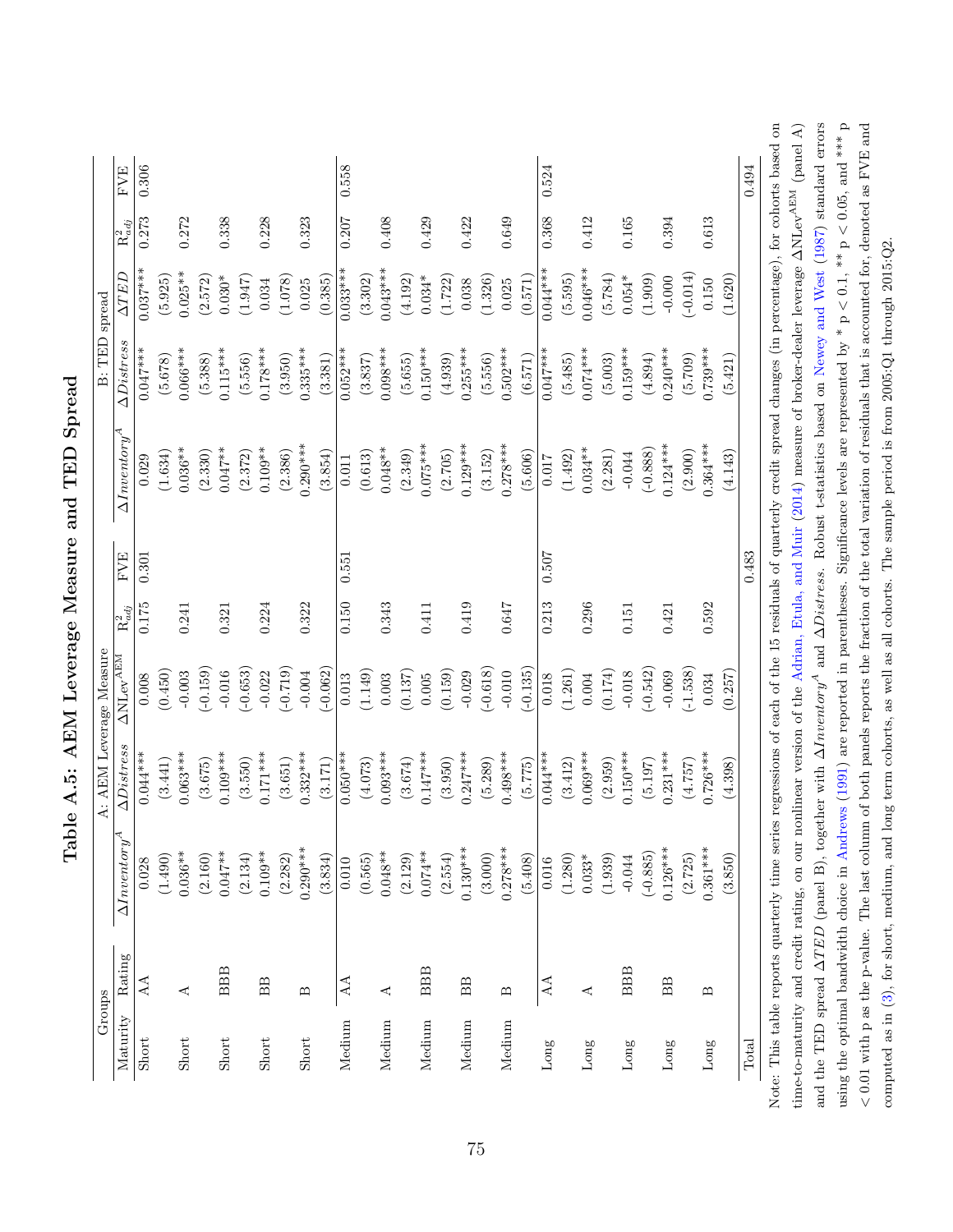| $\Delta Inventory^A$<br>$0.283***$<br>$0.127***$<br>$0.270***$<br>$0.104***$<br>$0.046**$<br>$0.044***$<br>$0.073**$<br>(1.949)<br>(2.008)<br>(2.186)<br>(3.626)<br>(2.108)<br>(2.485)<br>(2.965)<br>(5.599)<br>(1.456)<br>$0.034*$<br>(0.569)<br>$0.032*$<br>(1.802)<br>(1.292)<br>$-0.046$<br>0.010<br>$0.017\,$<br>0.027<br>Rating<br><b>BBB</b><br><b>BBB</b><br><b>BBB</b><br>AA<br>AA<br><b>BB</b><br>AA<br>BB<br>∢<br>⋖<br>$\mathbf{\Omega}$<br>⋖<br>മ<br>Maturity<br>Medium<br>Medium<br>Medium<br>Medium<br>Medium<br>Short<br>Short<br>Short<br>Short<br>Short<br>Long<br>$\mathop{\rm Long}\nolimits$<br>Long | (1.363)<br>(1.574)<br>(1.265)<br>(0.526)<br>(1.218)<br>(0.803)<br>(0.912)<br>(1.235)<br>$\Delta PS$<br>0.010<br>0.020<br>0.046<br>0.024<br>0.020<br>0.025<br>0.095<br>0.007<br>$\Delta Distrees$<br>$0.044***$<br>$0.066***$<br>$0.115***$<br>$0.180***$<br>$0.345***$<br>$0.096***$<br>$0.149***$<br>$0.049***$<br>(2.960)<br>(4.349)<br>(3.981)<br>(4.259)<br>(4.459)<br>(4.822)<br>(4.293)<br>(3.645) | <b>FVE</b><br>0.315<br>0.562<br>0.179<br>0.338<br>0.143<br>0.259<br>0.234<br>0.362<br>0.417<br>0.331<br>$\overline{\mathrm{R}}_{adj}^2$ | $\Delta Inventory^A$<br>$0.092**$<br>$0.061*$<br>(1.660)<br>(2.039)<br>$0.022*$<br>$0.030*$<br>(1.657)<br>(0.750)<br>(1.175)<br>(1.168)<br>(1.712)<br>$0.022*$<br>0.016<br>0.013<br>0.013 | $\Delta \textit{Distress}$<br>$0.173***$<br>$0.153**$<br>$(-0.358)$<br>(2.341)<br>(2.674)<br>(1.090)<br>(1.192)<br>(0.392)<br>$-0.005$<br>0.019<br>0.044<br>0.005 | $\Delta BPW$<br>$0.041***$<br>$0.034***$<br>$(-0.950)$<br>$0.041*$<br>(2.286)<br>(1.938)<br>(0.678)<br>$-0.074$<br>(0.228)<br>(2.052)<br>(1.453)<br>0.025<br>0.039<br>0.022 | 0.315<br>0.115<br>0.219<br>0.166<br>0.280<br>0.143<br>0.102<br>0.244<br>0.142<br>$\overline{\mathrm{R}_{adj}^2}$ |
|--------------------------------------------------------------------------------------------------------------------------------------------------------------------------------------------------------------------------------------------------------------------------------------------------------------------------------------------------------------------------------------------------------------------------------------------------------------------------------------------------------------------------------------------------------------------------------------------------------------------------|----------------------------------------------------------------------------------------------------------------------------------------------------------------------------------------------------------------------------------------------------------------------------------------------------------------------------------------------------------------------------------------------------------|-----------------------------------------------------------------------------------------------------------------------------------------|-------------------------------------------------------------------------------------------------------------------------------------------------------------------------------------------|-------------------------------------------------------------------------------------------------------------------------------------------------------------------|-----------------------------------------------------------------------------------------------------------------------------------------------------------------------------|------------------------------------------------------------------------------------------------------------------|
|                                                                                                                                                                                                                                                                                                                                                                                                                                                                                                                                                                                                                          |                                                                                                                                                                                                                                                                                                                                                                                                          |                                                                                                                                         |                                                                                                                                                                                           |                                                                                                                                                                   |                                                                                                                                                                             |                                                                                                                  |
|                                                                                                                                                                                                                                                                                                                                                                                                                                                                                                                                                                                                                          |                                                                                                                                                                                                                                                                                                                                                                                                          |                                                                                                                                         |                                                                                                                                                                                           |                                                                                                                                                                   |                                                                                                                                                                             |                                                                                                                  |
|                                                                                                                                                                                                                                                                                                                                                                                                                                                                                                                                                                                                                          |                                                                                                                                                                                                                                                                                                                                                                                                          |                                                                                                                                         |                                                                                                                                                                                           |                                                                                                                                                                   |                                                                                                                                                                             |                                                                                                                  |
|                                                                                                                                                                                                                                                                                                                                                                                                                                                                                                                                                                                                                          |                                                                                                                                                                                                                                                                                                                                                                                                          |                                                                                                                                         |                                                                                                                                                                                           |                                                                                                                                                                   |                                                                                                                                                                             |                                                                                                                  |
|                                                                                                                                                                                                                                                                                                                                                                                                                                                                                                                                                                                                                          |                                                                                                                                                                                                                                                                                                                                                                                                          |                                                                                                                                         |                                                                                                                                                                                           |                                                                                                                                                                   |                                                                                                                                                                             |                                                                                                                  |
|                                                                                                                                                                                                                                                                                                                                                                                                                                                                                                                                                                                                                          |                                                                                                                                                                                                                                                                                                                                                                                                          |                                                                                                                                         |                                                                                                                                                                                           |                                                                                                                                                                   |                                                                                                                                                                             |                                                                                                                  |
|                                                                                                                                                                                                                                                                                                                                                                                                                                                                                                                                                                                                                          |                                                                                                                                                                                                                                                                                                                                                                                                          |                                                                                                                                         |                                                                                                                                                                                           |                                                                                                                                                                   |                                                                                                                                                                             |                                                                                                                  |
|                                                                                                                                                                                                                                                                                                                                                                                                                                                                                                                                                                                                                          |                                                                                                                                                                                                                                                                                                                                                                                                          |                                                                                                                                         |                                                                                                                                                                                           |                                                                                                                                                                   |                                                                                                                                                                             |                                                                                                                  |
|                                                                                                                                                                                                                                                                                                                                                                                                                                                                                                                                                                                                                          |                                                                                                                                                                                                                                                                                                                                                                                                          |                                                                                                                                         |                                                                                                                                                                                           |                                                                                                                                                                   |                                                                                                                                                                             |                                                                                                                  |
|                                                                                                                                                                                                                                                                                                                                                                                                                                                                                                                                                                                                                          |                                                                                                                                                                                                                                                                                                                                                                                                          |                                                                                                                                         |                                                                                                                                                                                           |                                                                                                                                                                   |                                                                                                                                                                             |                                                                                                                  |
|                                                                                                                                                                                                                                                                                                                                                                                                                                                                                                                                                                                                                          |                                                                                                                                                                                                                                                                                                                                                                                                          |                                                                                                                                         |                                                                                                                                                                                           |                                                                                                                                                                   |                                                                                                                                                                             |                                                                                                                  |
|                                                                                                                                                                                                                                                                                                                                                                                                                                                                                                                                                                                                                          |                                                                                                                                                                                                                                                                                                                                                                                                          |                                                                                                                                         |                                                                                                                                                                                           |                                                                                                                                                                   |                                                                                                                                                                             |                                                                                                                  |
|                                                                                                                                                                                                                                                                                                                                                                                                                                                                                                                                                                                                                          |                                                                                                                                                                                                                                                                                                                                                                                                          |                                                                                                                                         |                                                                                                                                                                                           |                                                                                                                                                                   |                                                                                                                                                                             |                                                                                                                  |
|                                                                                                                                                                                                                                                                                                                                                                                                                                                                                                                                                                                                                          |                                                                                                                                                                                                                                                                                                                                                                                                          |                                                                                                                                         |                                                                                                                                                                                           | $-0.000$                                                                                                                                                          |                                                                                                                                                                             |                                                                                                                  |
|                                                                                                                                                                                                                                                                                                                                                                                                                                                                                                                                                                                                                          |                                                                                                                                                                                                                                                                                                                                                                                                          |                                                                                                                                         |                                                                                                                                                                                           | $(-0.019)$                                                                                                                                                        |                                                                                                                                                                             |                                                                                                                  |
|                                                                                                                                                                                                                                                                                                                                                                                                                                                                                                                                                                                                                          |                                                                                                                                                                                                                                                                                                                                                                                                          |                                                                                                                                         |                                                                                                                                                                                           | 0.034                                                                                                                                                             | 0.031                                                                                                                                                                       |                                                                                                                  |
|                                                                                                                                                                                                                                                                                                                                                                                                                                                                                                                                                                                                                          |                                                                                                                                                                                                                                                                                                                                                                                                          |                                                                                                                                         | (1.756)                                                                                                                                                                                   | (0.906)                                                                                                                                                           | (0.690)                                                                                                                                                                     |                                                                                                                  |
|                                                                                                                                                                                                                                                                                                                                                                                                                                                                                                                                                                                                                          | 0.020<br>$0.253***$                                                                                                                                                                                                                                                                                                                                                                                      | 0.416                                                                                                                                   | $0.070**$                                                                                                                                                                                 | $0.134*$                                                                                                                                                          | $-0.033$                                                                                                                                                                    | 0.274                                                                                                            |
|                                                                                                                                                                                                                                                                                                                                                                                                                                                                                                                                                                                                                          | (0.619)<br>(6.262)                                                                                                                                                                                                                                                                                                                                                                                       |                                                                                                                                         | (2.071)                                                                                                                                                                                   | (1.819)                                                                                                                                                           | $(-0.462)$                                                                                                                                                                  |                                                                                                                  |
|                                                                                                                                                                                                                                                                                                                                                                                                                                                                                                                                                                                                                          | 0.088<br>$0.511***$                                                                                                                                                                                                                                                                                                                                                                                      | 0.664                                                                                                                                   | 0.045                                                                                                                                                                                     | 0.094                                                                                                                                                             | 0.037                                                                                                                                                                       | 0.105                                                                                                            |
|                                                                                                                                                                                                                                                                                                                                                                                                                                                                                                                                                                                                                          | (1.336)<br>(7.163)                                                                                                                                                                                                                                                                                                                                                                                       |                                                                                                                                         | (0.926)                                                                                                                                                                                   | (1.015)                                                                                                                                                           | (0.393)                                                                                                                                                                     |                                                                                                                  |
|                                                                                                                                                                                                                                                                                                                                                                                                                                                                                                                                                                                                                          | 0.002<br>$0.042**$                                                                                                                                                                                                                                                                                                                                                                                       | 0.512<br>0.184                                                                                                                          | $0.021***$                                                                                                                                                                                | $-0.007$                                                                                                                                                          | $0.035*$                                                                                                                                                                    | 0.338<br>0.149                                                                                                   |
|                                                                                                                                                                                                                                                                                                                                                                                                                                                                                                                                                                                                                          | (0.186)<br>(2.323)                                                                                                                                                                                                                                                                                                                                                                                       |                                                                                                                                         | (2.639)                                                                                                                                                                                   | $(-0.414)$                                                                                                                                                        | (1.755)                                                                                                                                                                     |                                                                                                                  |
|                                                                                                                                                                                                                                                                                                                                                                                                                                                                                                                                                                                                                          | 0.023<br>$0.072***$                                                                                                                                                                                                                                                                                                                                                                                      | 0.323                                                                                                                                   | $0.019*$                                                                                                                                                                                  | 0.010                                                                                                                                                             | 0.036                                                                                                                                                                       | 0.187                                                                                                            |
|                                                                                                                                                                                                                                                                                                                                                                                                                                                                                                                                                                                                                          | (1.569)<br>(3.210)                                                                                                                                                                                                                                                                                                                                                                                       |                                                                                                                                         | (1.836)                                                                                                                                                                                   | (0.519)                                                                                                                                                           | (1.620)                                                                                                                                                                     |                                                                                                                  |
|                                                                                                                                                                                                                                                                                                                                                                                                                                                                                                                                                                                                                          | 0.018<br>$0.155***$                                                                                                                                                                                                                                                                                                                                                                                      | 0.151                                                                                                                                   | 0.015                                                                                                                                                                                     | 0.020                                                                                                                                                             | 0.031                                                                                                                                                                       | 0.133                                                                                                            |
| $(-0.895)$                                                                                                                                                                                                                                                                                                                                                                                                                                                                                                                                                                                                               | (0.672)<br>(5.552)                                                                                                                                                                                                                                                                                                                                                                                       |                                                                                                                                         | (1.073)                                                                                                                                                                                   | (0.921)                                                                                                                                                           | (1.038)                                                                                                                                                                     |                                                                                                                  |
| $0.124***$<br>BB<br>Long                                                                                                                                                                                                                                                                                                                                                                                                                                                                                                                                                                                                 | $-0.000$<br>$0.240***$                                                                                                                                                                                                                                                                                                                                                                                   | 0.394                                                                                                                                   | $0.058*$                                                                                                                                                                                  | 0.054                                                                                                                                                             | 0.023                                                                                                                                                                       | 0.142                                                                                                            |
| (2.903)                                                                                                                                                                                                                                                                                                                                                                                                                                                                                                                                                                                                                  | $(-0.005)$<br>(5.978)                                                                                                                                                                                                                                                                                                                                                                                    |                                                                                                                                         | (1.695)                                                                                                                                                                                   | (1.193)                                                                                                                                                           | (0.432)                                                                                                                                                                     |                                                                                                                  |
| $0.353***$<br>മ<br>Long                                                                                                                                                                                                                                                                                                                                                                                                                                                                                                                                                                                                  | 0.113<br>$0.737***$                                                                                                                                                                                                                                                                                                                                                                                      | 0.604                                                                                                                                   | $0.142***$                                                                                                                                                                                | $0.336***$                                                                                                                                                        | $-0.141*$                                                                                                                                                                   | 0.375                                                                                                            |
| (3.777)                                                                                                                                                                                                                                                                                                                                                                                                                                                                                                                                                                                                                  | (1.295)<br>(4.486)                                                                                                                                                                                                                                                                                                                                                                                       |                                                                                                                                         | (2.143)                                                                                                                                                                                   | (4.758)                                                                                                                                                           | $-1.772$                                                                                                                                                                    |                                                                                                                  |
| Total                                                                                                                                                                                                                                                                                                                                                                                                                                                                                                                                                                                                                    |                                                                                                                                                                                                                                                                                                                                                                                                          | 0.482                                                                                                                                   |                                                                                                                                                                                           |                                                                                                                                                                   |                                                                                                                                                                             |                                                                                                                  |
| Note: This table reports quarterly time series regressions of each of the 15 residuals of quarterly credit spread changes (in percentage), for cohorts based on                                                                                                                                                                                                                                                                                                                                                                                                                                                          |                                                                                                                                                                                                                                                                                                                                                                                                          |                                                                                                                                         |                                                                                                                                                                                           |                                                                                                                                                                   |                                                                                                                                                                             |                                                                                                                  |

and ∆Distress. Robust t-statistics based on [Newey](#page-70-0) and West [\(1987\)](#page-70-0) standard errors using the optimal bandwidth choice in [Andrews](#page-66-0) [\(1991\)](#page-66-0) are reported in parentheses. Significance levels are represented by  $*$  p  $< 0.1$ ,  $*$   $*$  p  $< 0.05$ , and  $*$   $*$  p  $< 0.01$  with p as the p-value. The last column of both panels reports the fraction of the total variation of residuals that is accounted for, denoted as FVE and computed as in [\(3\)](#page-21-0), for short, medium, and long term cohorts, as well as

parentheses. Significance levels are represented by  $* p < 0.1$ ,  $** p < 0.05$ , and  $*** p < 0.01$  with p as the p-value. The last column of both panels reports the fraction of the total variation of residuals that is accounted for, denoted as FVE and computed as in (3), for short, medium, and long term cohorts, as well as

all cohorts. The sample period is 2005:Q1 - 2015:Q2 in panel A, but January 2005 - June 2009 due to the unavailability of the BPW measure.

all cohorts. The sample period is 2005:Q1 - 2015:Q2 in panel A, but January 2005 - June 2009 due to the unavailability of the BPW measure.

Table A.6: Stock and Bond Liquidity Factors Table A.6: Stock and Bond Liquidity Factors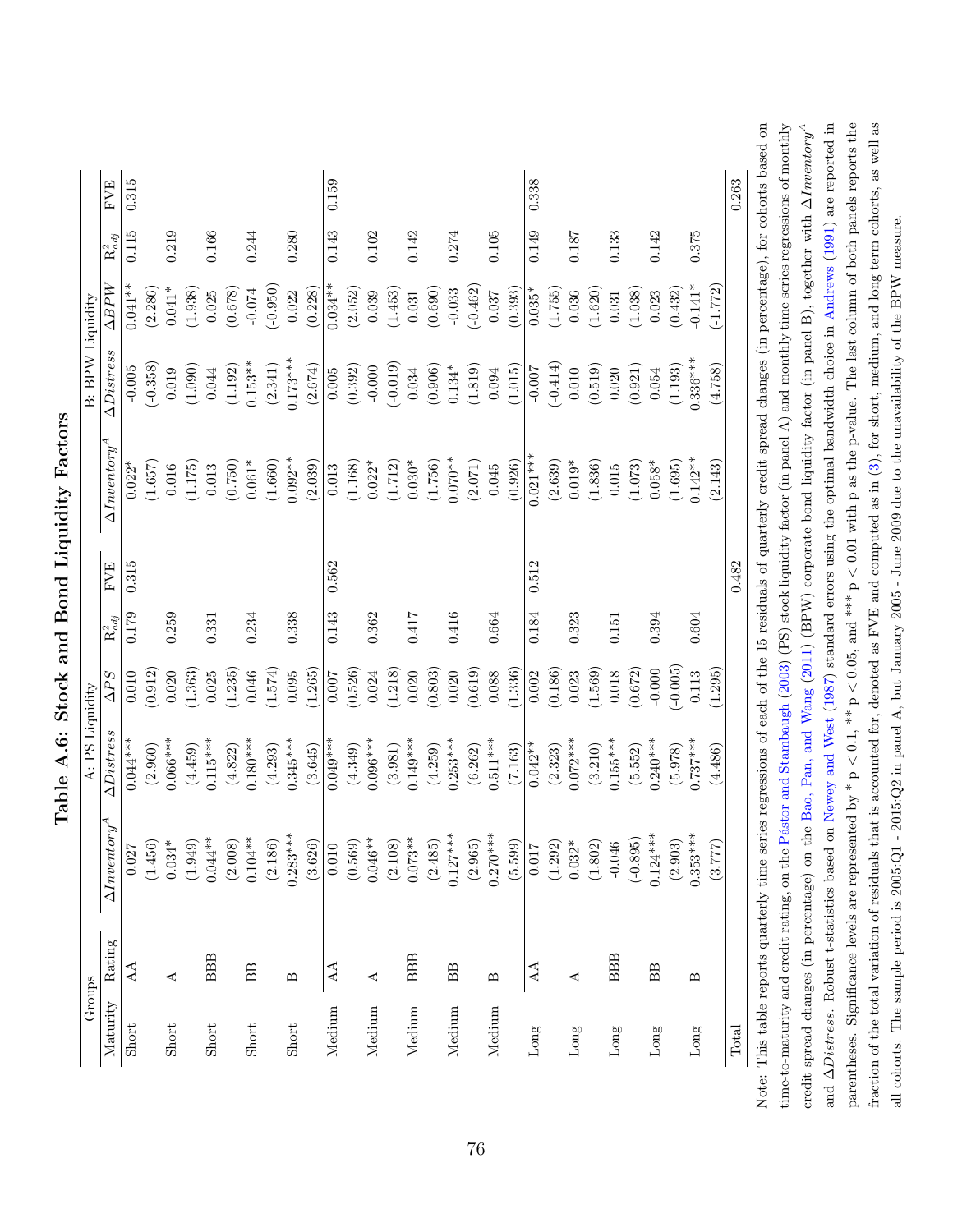| Groups        |              |             | A: PC     | B: Regression of Residuals |                   |                                 |             |
|---------------|--------------|-------------|-----------|----------------------------|-------------------|---------------------------------|-------------|
| Maturity      | Rating       | First       | Second    | $\Delta Inventory^A$       | $\Delta Distress$ | $\overline{\mathrm{R}_{adj}^2}$ | ${\rm FVE}$ |
| Short         | ${\rm AA}$   | 0.062       | $-0.019$  | 0.020                      | $0.042***$        | 0.173                           | 0.268       |
|               |              |             |           | (0.918)                    | (3.399)           |                                 |             |
| Short         | $\mathbf{A}$ | 0.079       | $-0.026$  | 0.030                      | $0.051***$        | 0.208                           |             |
|               |              |             |           | (1.560)                    | (3.641)           |                                 |             |
| Short         | <b>BBB</b>   | $0.125\,$   | $-0.022$  | $0.042*$                   | $0.92***$         | 0.266                           |             |
|               |              |             |           | (1.744)                    | (3.573)           |                                 |             |
| Short         | ${\rm BB}$   | $0.154\,$   | $-0.136$  | $0.092**$                  | 0.065             | 0.142                           |             |
|               |              |             |           | (2.283)                    | (1.283)           |                                 |             |
| Short         | $\, {\bf B}$ | 0.459       | $-0.394$  | $0.264***$                 | $0.273**$         | 0.277                           |             |
|               |              |             |           | (3.097)                    | (2.243)           |                                 |             |
| Medium        | ${\rm AA}$   | $0.05\,$    | $-0.061$  | $-0.008$                   | $0.041***$        | $0.132\,$                       | 0.583       |
|               |              |             |           | $(-0.476)$                 | (3.234)           |                                 |             |
| Medium        | $\mathbf A$  | $0.1\,$     | $-0.02$   | $\,0.035\,$                | $0.098***$        | $0.396\,$                       |             |
|               |              |             |           | (1.475)                    | (5.975)           |                                 |             |
| Medium        | BBB          | 0.159       | $-0.023$  | $0.059*$                   | $0.146***$        | 0.421                           |             |
|               |              |             |           | (1.829)                    | (5.086)           |                                 |             |
| Medium        | ${\rm BB}$   | $0.172\,$   | 0.099     | $0.087**$                  | $0.170***$        | 0.463                           |             |
|               |              |             |           | (2.492)                    | (5.737)           |                                 |             |
| Medium        | $\, {\bf B}$ | 0.443       | 0.041     | $0.249***$                 | $0.461***$        | 0.651                           |             |
|               |              |             |           | (4.355)                    | (6.453)           |                                 |             |
| Long          | AA           | $\,0.055\,$ | $0.006\,$ | 0.008                      | $0.055***$        | 0.330                           | $0.542\,$   |
|               |              |             |           | (0.671)                    | (6.002)           |                                 |             |
| Long          | $\mathbf A$  | 0.077       | $-0.009$  | $0.030^{\ast}$             | $0.73***$         | $0.395\,$                       |             |
|               |              |             |           | (1.792)                    | (5.351)           |                                 |             |
| Long          | <b>BBB</b>   | 0.069       | 0.88      | $-0.072$                   | $0.156***$        | 0.140                           |             |
|               |              |             |           | $(-1.343)$                 | (5.183)           |                                 |             |
| Long          | BB           | 0.181       | 0.102     | $0.085**$                  | $0.164***$        | 0.366                           |             |
|               |              |             |           | (2.086)                    | (5.032)           |                                 |             |
| Long          | $\, {\bf B}$ | $0.656\,$   | $0.156\,$ | $0.309***$                 | $0.699***$        | 0.650                           |             |
|               |              |             |           | (3.503)                    | (6.294)           |                                 |             |
| Pct Explained |              | 0.798       | 0.082     |                            |                   |                                 | 0.477       |

Table A.7: Excluding the 2008 Crisis

Note: This table reports results using 15 cohorts based on time-to-maturity and credit rating excluding the 2008 crisis period, defined as 2007:Q3 - 2009:Q1. Panel A reports the loadings of the first two PCs on the 15 regression residuals and the fraction of total variation these two PCs account for. Panel B reports quarterly time series regressions of each of the 15 residuals of quarterly credit spread changes (in percentage) on ∆Inventory<sup>A</sup> and ∆Distress, with robust t-statistics based on [Newey and West](#page-70-0) [\(1987\)](#page-70-0) standard errors using the optimal bandwidth choice in [Andrews](#page-66-0) [\(1991\)](#page-66-0) reported in parentheses. Significance levels are represented by  $*$  p < 0.1,  $**$  p < 0.05, and  $***$  p < 0.01 with p as the p-value. The last column of panel B reports the fraction of the total variation of residuals that is accounted for by the two intermediary factors, denoted as FVE and computed as in [\(3\)](#page-21-0) for short, medium, and long term bonds, as well as all bonds.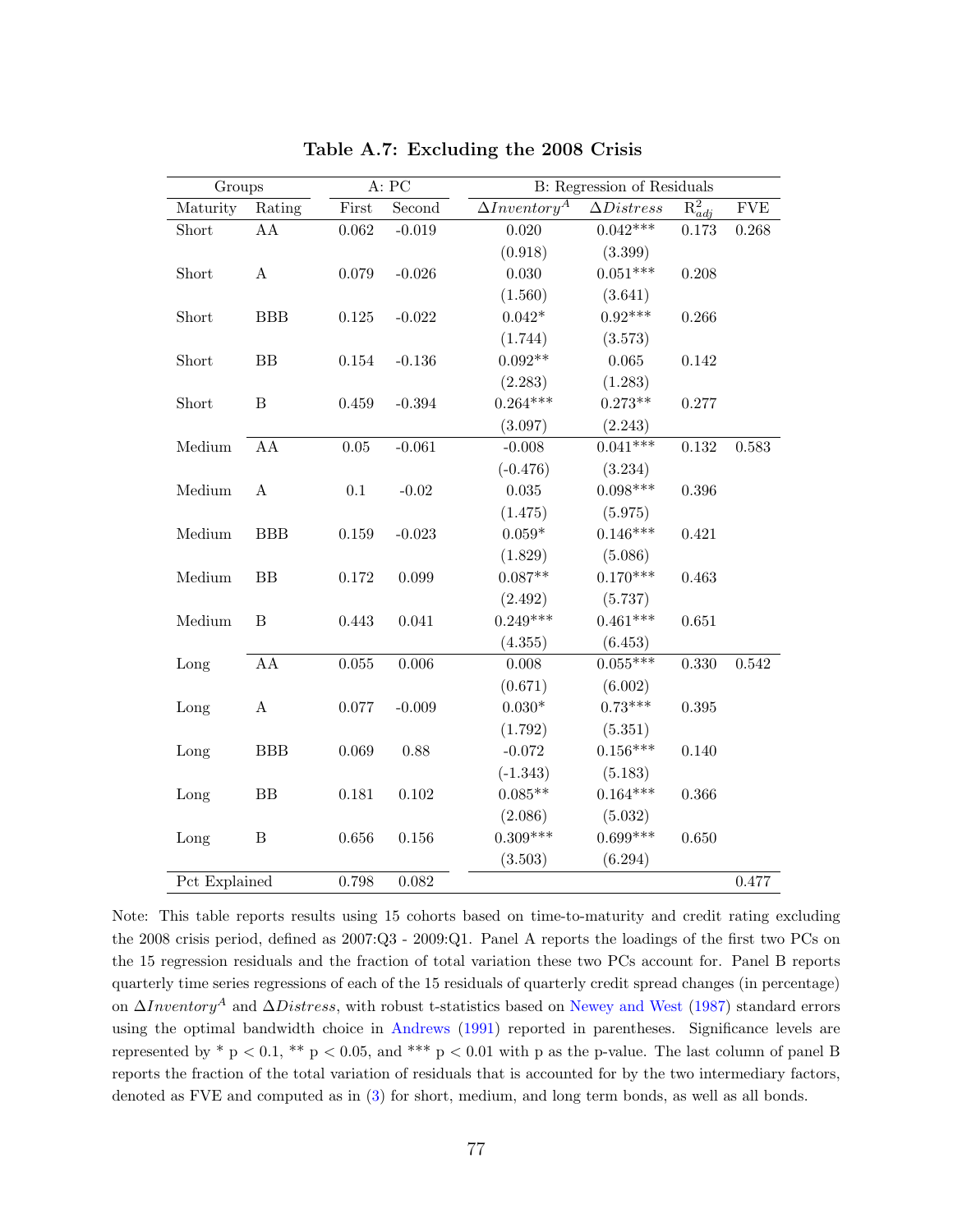|                         |                      | A: Raw Change           |                         |  |  |  |  |  |  |  |  |
|-------------------------|----------------------|-------------------------|-------------------------|--|--|--|--|--|--|--|--|
|                         | $\Delta Inventory^A$ | $\Delta Inventory^{HY}$ | $\Delta Inventory^{IG}$ |  |  |  |  |  |  |  |  |
| $\Delta Inventory^A$    | 1.0000               |                         |                         |  |  |  |  |  |  |  |  |
| $\Delta Inventory^{HY}$ | $0.6854*$            | 1.0000                  |                         |  |  |  |  |  |  |  |  |
| $\Delta Inventory^{IG}$ | $0.5718*$            | $-0.2054$               | 1.0000                  |  |  |  |  |  |  |  |  |
|                         | B: Percentage Change |                         |                         |  |  |  |  |  |  |  |  |
|                         | $\Delta Inventory^A$ | $\Delta Inventory^{HY}$ | $\Delta Inventory^{IG}$ |  |  |  |  |  |  |  |  |
| $\Delta Inventory^A$    | 1.0000               |                         |                         |  |  |  |  |  |  |  |  |
| $\Delta Inventory^{HY}$ | $0.7135*$            | 1.0000                  |                         |  |  |  |  |  |  |  |  |
| $\Delta Inventory^{IG}$ | $0.7148*$            | 0.0200                  | 1.0000                  |  |  |  |  |  |  |  |  |

Table A.8: Correlations of Dealer Inventories of HY and IG Bonds

Note: This table reports quarterly time series correlations of three different measures related to dealer inventory,  $\Delta Inventory^A$ ,  $\Delta Inventory^{HY}$ , and  $\Delta Inventory^{IG}$ . Both simple changes (in panel A) and percentage changes (in panel B) are included. Significance levels are represented by  $*$  p < 0.1,  $**$  p < 0.05, and \*\*\* p  $< 0.01$  with p as the p-value. The sample period is from 2005:Q1 through 2015:Q2.